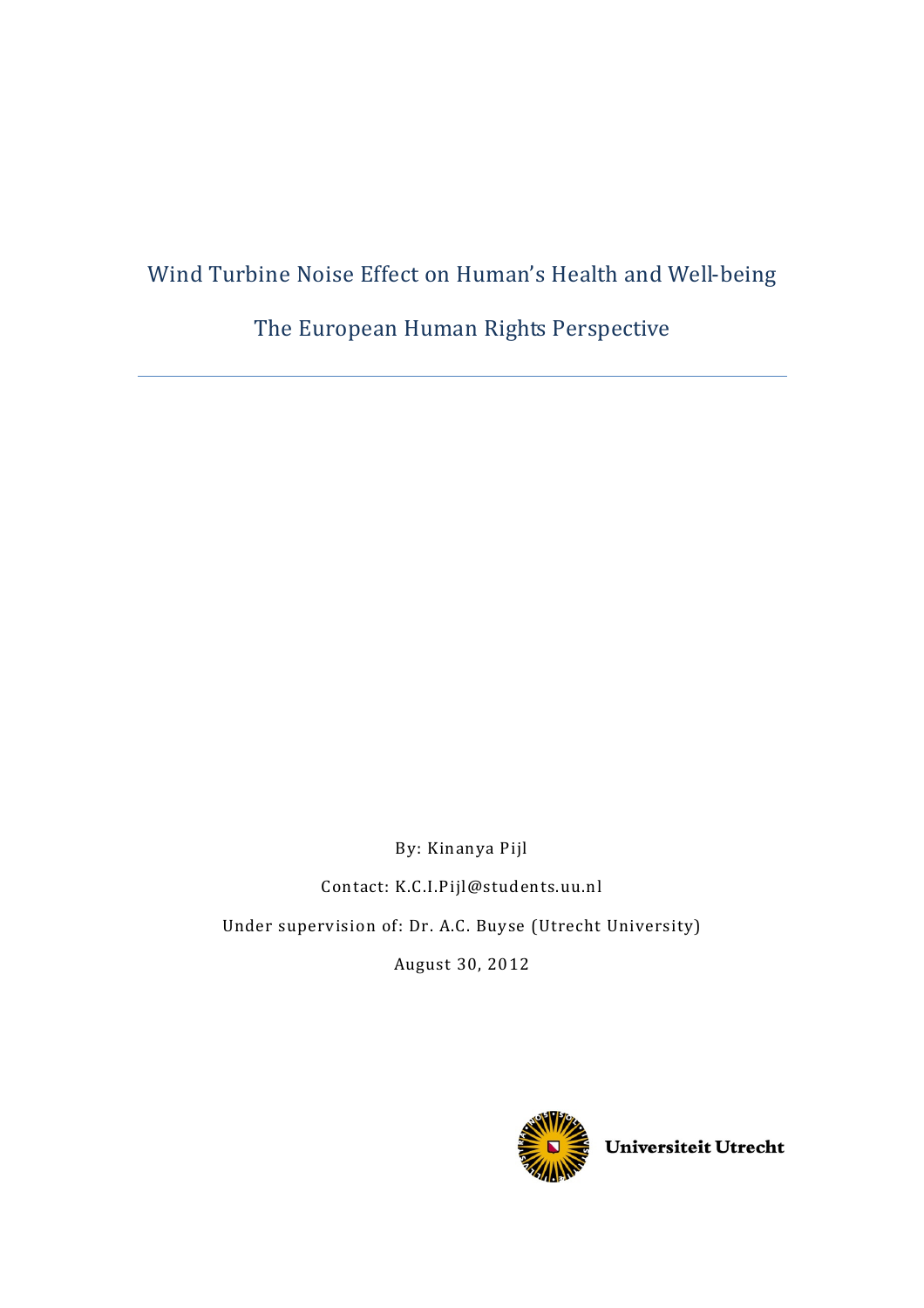# TABLE OF CONTENTS

| <b>Introduction</b>                   |                                                          | 3  |
|---------------------------------------|----------------------------------------------------------|----|
| <b>Chapter 1</b>                      |                                                          | 5  |
|                                       | <b>Wind Turbine Noise and Adverse Health Effects</b>     |    |
| 1.1                                   | Wind turbine noise                                       | 5  |
|                                       | 1.1.1 Infra - & low frequency sound                      | 6  |
|                                       | 1.1.2 Sound character                                    | 7  |
| 1.2                                   | Adverse health effects                                   | 7  |
|                                       | 1.2.1 Adverse event reporting                            | 8  |
|                                       | 1.2.2 Systematic studies                                 | 10 |
|                                       | 1.2.3 Set back distance                                  | 12 |
|                                       | 1.2.4 Concluding remarks                                 | 13 |
| <b>Chapter 2</b>                      |                                                          | 14 |
|                                       | Article 8 and the Right to Live in a Healthy Environment |    |
| 2.1                                   | Applicability of Article 8                               | 15 |
|                                       | 2.1.1 The scope of Article 8                             | 15 |
|                                       | 2.1.2 Positive obligations                               | 17 |
|                                       | 2.1.2.1 Kinds of positive obligations                    | 18 |
| 2.2                                   | The justification test of Article 8 (2)                  | 21 |
|                                       | 2.2.1 Existence of an interference                       | 21 |
|                                       | 2.2.1.1 Interference justified?                          | 22 |
|                                       | 2.2.2 In accordance with the law                         | 23 |
|                                       | 2.2.3 Legitimate aim of interference                     | 23 |
|                                       | 2.2.4 Necessary in democratic society                    | 24 |
| 2.3                                   | The margin of appreciation                               | 25 |
| <b>Chapter 3</b><br><b>Conclusion</b> |                                                          | 28 |
| <b>Bibliography</b>                   |                                                          | 29 |
| <b>Appendix A: Complaint at ECtHR</b> |                                                          | 33 |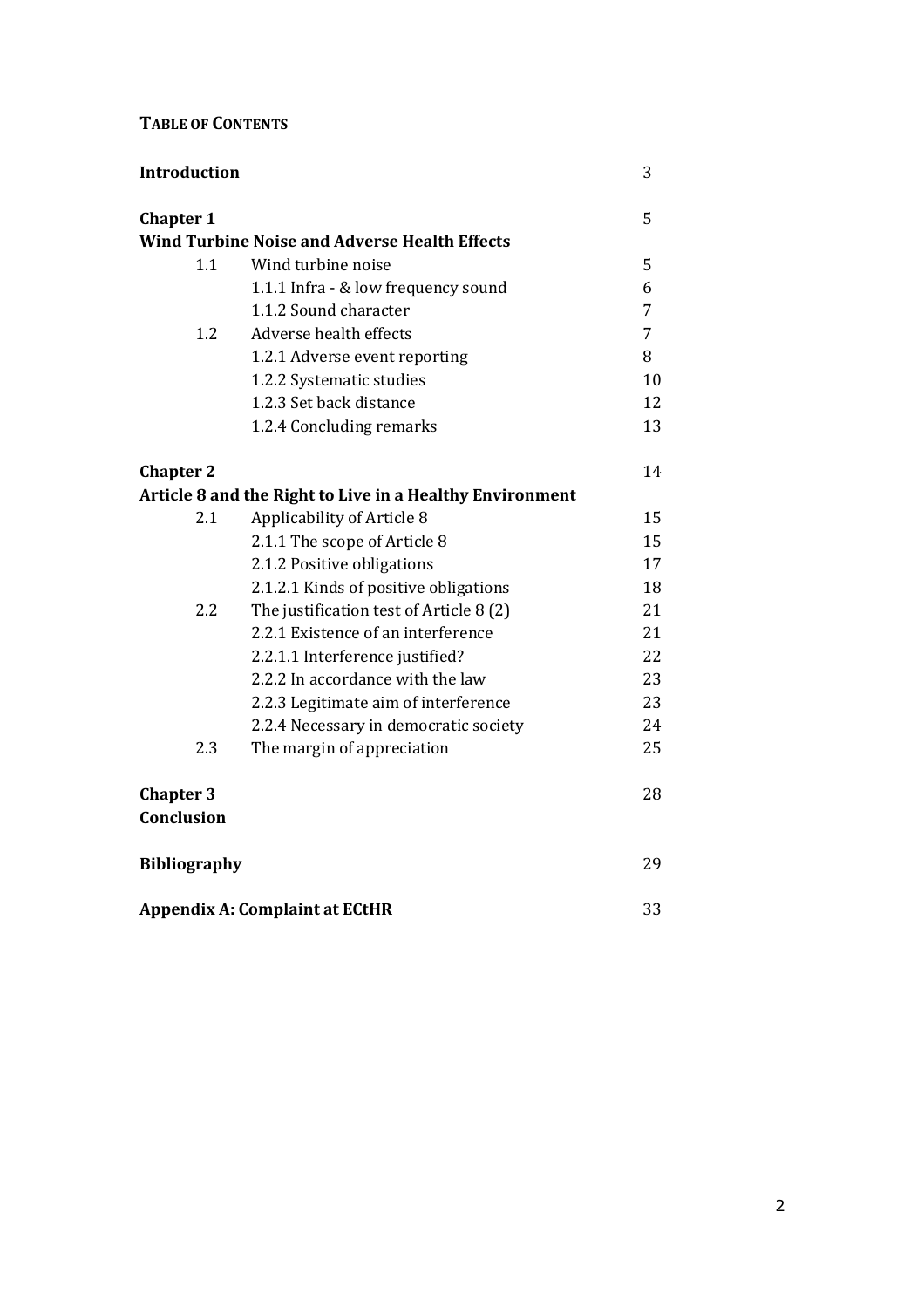#### **INTRODUCTION**

ı

Fear for the catastrophic consequences of climate change has driven many states worldwide to invest in renewable energy. Wind energy technology has been the highest achievement of renewable energy types and therefore the most economically beneficent. As a consequence wind turbines are popping up all over the world like mushrooms in fall. In 2011 more wind power capacity was installed than ever before; a total of 93,957 Megawatt (hereafter: MW) has been installed in the European Union, an increase in capacity of 11% compared to the previous year. This capacity is enough to supply 6.3% of the EU's electricity.<sup>1</sup>

However, wind turbines have not been welcomed in all areas where they have been planned to operate. Although general opinion polls show that people are in favor of wind power, people living in the vicinity of wind turbines have expressed that the noise is severely harming their well-being and health. A number of such adverse effects are sleep disturbance, hearing impairment, interference with speech communication, cardiovascular and physiological effects, mental health effects, effects on performance and annoyance.

On the one hand, there is a social and economic need for erecting more wind turbines so that electricity can be generated without harm to the environment and therefore to humans. On the other hand, there is a need for protecting human health and well-being from noise pollution. Governments focus their policies on achieving wind energy targets. The protection of commercial development and the economic well-being of the country are at daggers drawn with the protection of living in a healthy environment. If there is evidence demonstrating that when wind turbines are located too close to family homes, the prolonged exposure to wind turbine noise adversely affects people's health, human rights are at stake.

The EU adopted an ambitious and far-reaching 'climate change and energy' package which commits the member states to increase the share of renewable energy to 20% of Europe's total energy production by 2020.2 Wind energy is destined to make a significant contribution to this target. This development touches upon human rights as guaranteed in the European Convention on Human Rights (hereafter: ECHR or Convention). The ECHR does not include a right to preservation of the natural environment. However, case law has been developed under the Convention in relation to the environment. The most frequently employed human right against environmental degradation that affects human beings is Article 8 ECHR.3 The European Commission and the Court accepted that this 'right to respect for private and family life, home and correspondence' can be infringed by environmental factors, such as noise, odorous emissions or apprehension of explosion.4 The Court repeatedly decided that 'severe

<sup>1</sup> The European Wind Energy Association, 'Wind in Power: 2011 European Statistics' (February 2012) <www.ewea.org> accessed 21 July 2012

<sup>2</sup> Commission, 'EU Guidance on Wind Energy Development in Accordance with the EU Nature Legislation' October 2010

<sup>3</sup> See for example: ECtHR, Fadeyeva v. Russia, 9 June 2005 (Appl.no. 55723/00); ECtHR, Kyrtatos v. Greece, 22 May 2003 (Appl.no. 41666/98); ECtHR, Guerra and others v. Italy, 19 Februari 1998 (Appl.no. 14967/89); ECtHR, López Ostra v. Spain, 9 December 1994 (Appl.no. 16798/90)

<sup>4</sup> C. Miller, 'Environmental Rights in a Welfare State? A Comment on DeMerieux', (2003) 23 (1) OJLS 112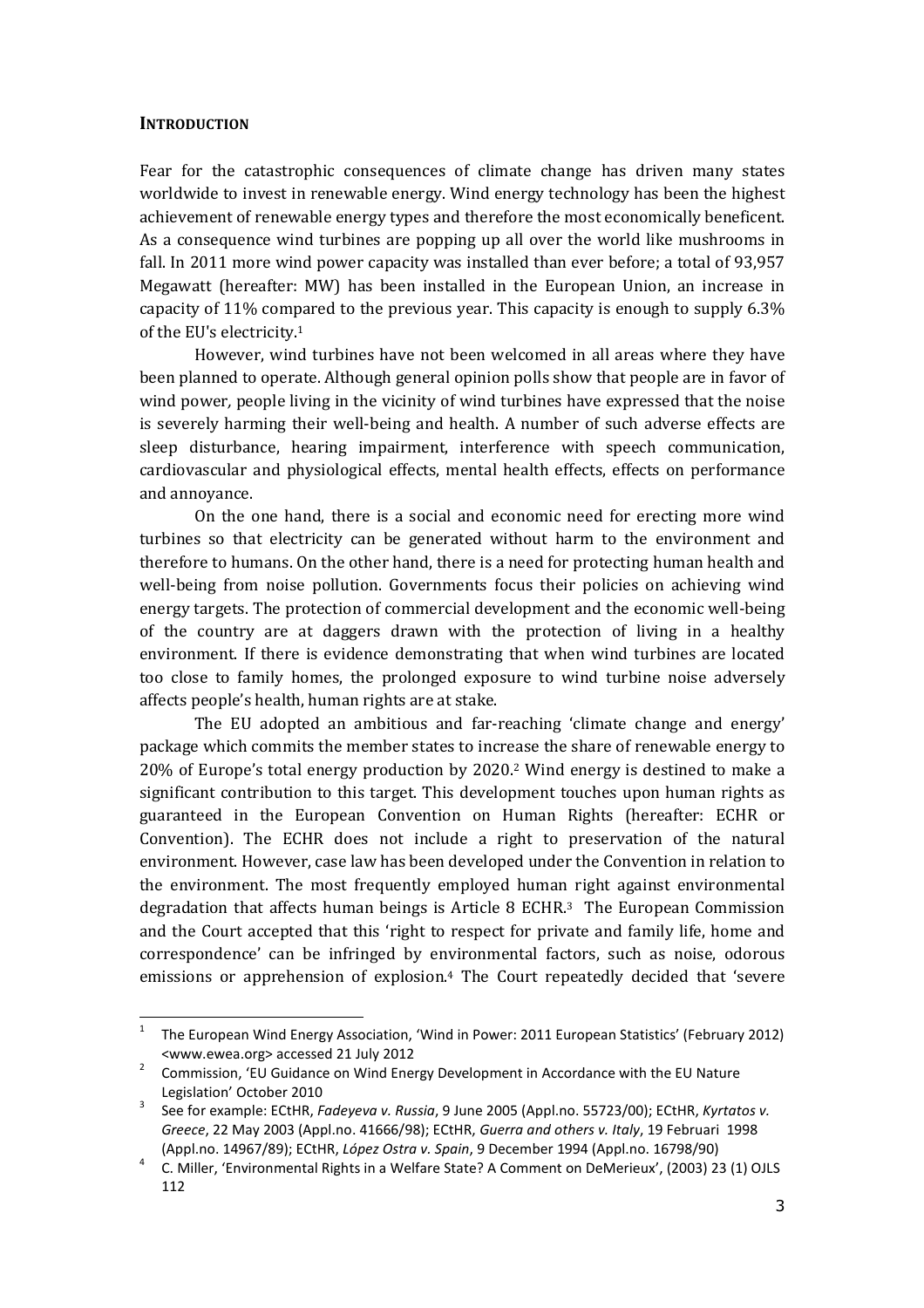environmental pollution may affect individuals' well-being and prevent them from enjoying their homes in such a way as to affect their private and family life adversely'.<sup>5</sup>

As in many countries the number of wind turbines is increasing, more and more individuals and families will be confronted with wind turbines in the proximity of their homes. If more wind turbines are sited without exercising due care and attention to noise pollution and related health effects, more people will possibly be harmed in their health and well-being. In the light of this development, the scope of European human right protection needs to be clarified. Therefore this thesis aims to answer the following question:

### Under which circumstances can wind turbine noise pollution lead to a violation of Article 8 of the European Convention on Human Rights?

It is necessary to identify and parse the problem of nuisance caused by wind turbine noise, before this legal question can and needs to be addressed. Therefore, chapter one will examine the intersection of the science of acoustics, physics and medicine in order to understand whether, why, and under what circumstances people experience adverse health effects as a result of long-term exposure to wind turbine noise. Research in the field of acoustics and as well as medicine will play a central role in this assessment. This external non-legal perspective is needed to indicate the problem that arises under European human right protection. The second chapter explores the case-law of the European Court on Human Rights (hereafter: ECtHR or Court) on Article 8 ECHR in relation to the right to live in a healthy environment. The aim of this chapter is to assess the scope of human right protection related to environmental pollution. The problem of wind turbine noise is selected as one of the new problems arising under European human rights law. The outcomes are relevant to other forms of noise pollution and to other new problems that arise from for example new technologies, new insights or increased exposure. The results can also add to the body of knowledge on the scope of other fundamental rights.

To avoid a purely theoretical and abstract study, this study is carried out in combination with a case study of wind turbines in Houten, the Netherlands. This case study has led to the submission of a complaint at the ECtHR, in the name of 101 individuals living in the vicinity of an area where wind turbines are planned to be built. The case study gave body to the problem, but is not part of this paper. The complaint as filed at the ECtHR can be found in appendix A.

<sup>5</sup> ECtHR, López Ostra v. Spain, 9 December 1994 (Appl.no. 16798/90) para 51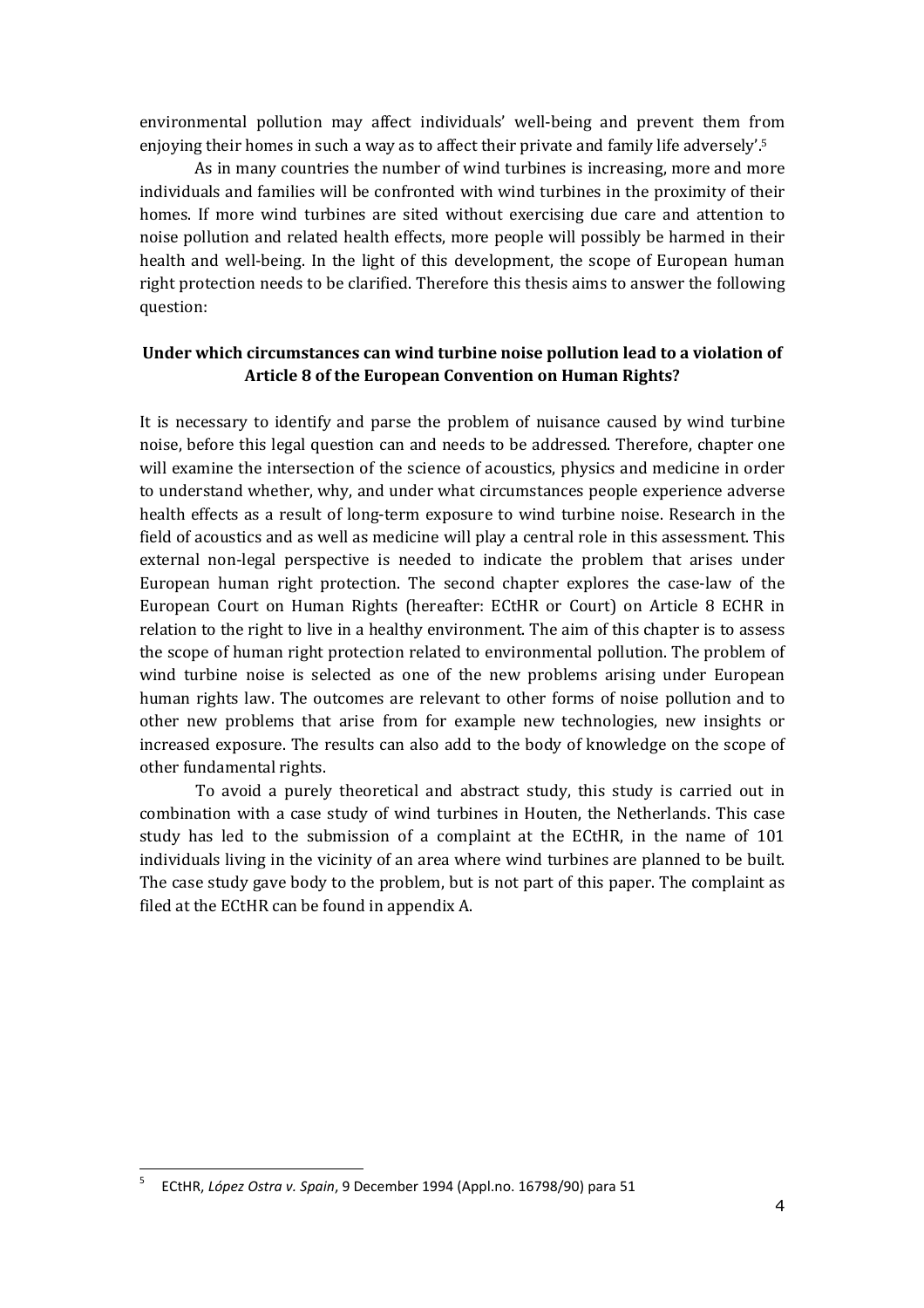### 1. WIND TURBINE NOISE AND ADVERSE HEALTH EFFECTS

In Sint Maartensbrug, the Netherlands, individuals living in the vicinity of wind turbines have indicated the turbines drive them crazy and prevent them from having a good night sleep. Some of them listen to the radio  $24/7$  to mask the wind turbine noise.<sup>6</sup> Complaints or – in the popular literature called- horror stories like this have grown in number in recent years.

This chapter deals with the question: To what extent can noise pollution caused by wind turbines in the proximity of homes lead to adverse health effects? Central to this question is the intersection of science of acoustics, physics and medicine in order to understand wind turbine noise and consequent adverse health effects due to prolonged exposure. First, wind turbine noise and its characteristics will be discussed, based on the perspective of acousticians, physicist and noise engineers. Attention is paid to low frequency noise and infrasound, as well as the particular sound character of wind turbine noise. These factors are identified in the literature as important causes of adverse health effects on human beings. Furthermore this chapter provides a literature review on the current evidence supporting or denying the harmful effect of wind turbine noise on human beings. Research in this field is mainly characterized by a large amount of adverse event reporting and case study designs using quantitative survey tools. More systematic studies show striking divergence in outcomes, often explicable by financial interests of parties. Existing research on adverse health effects caused by wind turbine noise is assessed based on the overarching concepts of 'validity' and 'reliability.' The following criteria fill in this concept: Size and composition of research population, completeness, accuracy and objectivity of the data collection, analysis and conclusions. The objective of this chapter is to provide a critical assessment of the outcomes of existing research, to give insight in the current scientific status of wind turbine noise and its effect on human beings whom are prolonged exposed to wind turbine noise. The limitation of this analysis is that my expertise is of a legal nature.

# 1.1 WIND TURBINE NOISE

ı

The most commonly heard complaint about wind turbines is that they are noisy. Noise is physically the same as sound; however, noise can be described as unwanted sound. Sound is perceived and recognized by its loudness (pressure) and pitch (frequency). Loudness is indicated with the decibel (hereafter: dB), which is a logarithmic ratio, to mimic the behavior of the ear.7 Human beings can hear sound between 0 dB and 130 dB, in which 130 dB is very loud and painful sound for most humans.8 Humans do not perceive all pressure as being equally loud, due to the fact that the ear does not respond equally to all frequencies. Frequency is indicated with Hertz (hereafter: Hz). The human hearing is sensitive at frequencies between 500-10,000 Hz.

<sup>6</sup> Telephone contact with Mrs. Vonk and Mrs. Kanis (30 March 2012)

<sup>7</sup> Mark Roberts and Jennifer Roberts, 'Evaluation of the Scientific Literature on the Health Effects Associated with Wind Turbines and Low Frequency Sound', (prepared for Wisconsin Public Service Commission, Exponent, 2009)

<sup>8</sup> Geoff Leventhall, Stefan Oerlemans, Andrew Bullmore, Bo Søndergaard, Frits van den Berg, David Hessler, Mark Bastasch, 'Wind Turbines Noise: How it is Produced, Propagated Measured and Received' (Multi-Science Publishing, 2011) Ch. 6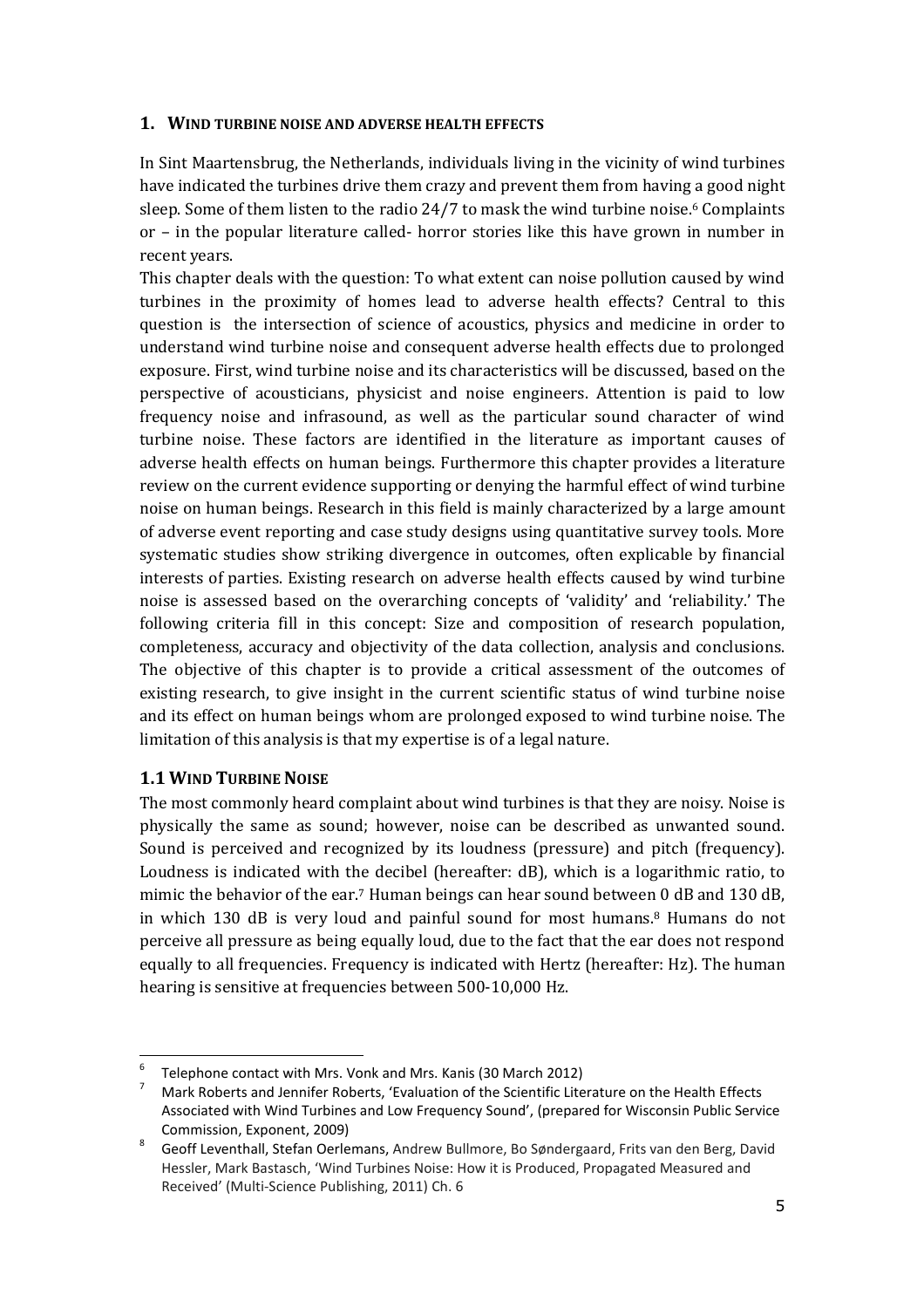#### 1.1.1 INFRA- & LOW FREQUENCY SOUND

Wind turbines produce a substantial amount of infra and low frequency sound.<sup>9</sup> Infrasound is the sound below 20 Hz and low frequency sound approximately between 10/20 Hz and 100/250 Hz. The issue of health effects stemming from this low end of the sound spectrum has been controversial for many years now. Infrasound was believed to be inaudible, but this has been determined to be a misconception.10 Although hearing of infrasound does not occur through hearing in a normal sense, 'it can be detected as a result from nonlinearities of conduction in the middle and inner ear which produces a harmonic distortion in the higher frequency range'.11 Furthermore infrasound detection entails more than direct hearing, namely also subjective effects such as annoyance and detection through the resonance of other body organs.12 Present understanding of inner ear physiology and of the nature of wind turbine sounds demonstrates that infrasound that cannot be heard could influence human function and affect people living nearby.<sup>13</sup>

Low frequency noise is the dominant sound component of wind turbine noise at moderate and larger distances. Due to its long wavelengths, it travels long distances and penetrates through walls and windows easily.14 A laboratory research by Vos (2010)<sup>15</sup> supports this when considering the effect of outdoor noise on a person being indoors. As a building façade reduces high frequency noise more effectively than low frequency noise, a low frequency sound impinging on the façade must be of lower level than a high frequency sound in order to arrive at the same indoor sound level.16 Increasingly it is being recognized that the low-frequency audible sound could be a key factor in disturbance caused by wind turbines.<sup>17</sup>

<sup>9</sup> As shown by S Wagner, R Bareiss, G Guidati, 'Wind Turbine Noise' (Springer: Berlin, 1996); G.P. van den Berg, 'The Sounds of High Winds'(doctoral thesis, University of Groningen, 2006)

<sup>10</sup> B Berglund, P Hassmen and RF Job, 'Sources and Effects of Low-Frequency Noise'(1996) 99(5) Journal of the Acoustical Society of America 2985; G. Leventhall (2007) 93(1-3) Progress in Biophysics and Molecular Biology 130; C Maschke, 'Introduction to the Special Issue on Low Frequency Noise' (2004) 6(23) Noise and Health 1

 $11$  B Berglund, P Hassmen and RF Job, 'Sources and Effects of Low-Frequency Noise'(1996) 99(5) Journal of the Acoustical Society of America 2985

 $\frac{12}{13}$  Ibid.

John P Harrison, 'Wind Turbine Noise' (2011) 31:256 Bulletin of Science Technology & Society <http://bst.sagepub.com/content/31/4/256>, accessed 22 July 2012; Alec N Salt and James A Kaltenbach, 'Infrasound From Wind Turbines Could Affect Humans' (2011) 31:296 Bulletin of Science Technology & Society <http://bst.sagepub.com/content/31/4/296>, accessed 22 July 2012

<sup>&</sup>lt;sup>14</sup> K Waye, 'Effects of Low-Frequency Noise on Sleep'(2004) 6(23) Noise and Health 87

<sup>&</sup>lt;sup>15</sup> J Vos, 'On the Relevance of Non-Acoustic Factors Influencing the Annoyance Caused by Environmental Sound – A Literature Study'(Proceedings Internoise 2010) <http://www.vosanr.com/nl/publicaties/31-on-the-relevance-of-nonacoustic-factors-influencingthe-annoyance-caused-by-environmental-sound-a-literature-study.html> accessed 22 July 2012

<sup>16</sup> Geoff Leventhall, Stefan Oerlemans, Andrew Bullmore, Bo Søndergaard, Frits van den Berg, David Hessler, Mark Bastasch, 'Wind Turbines Noise: How it is Produced, Propagated Measured and Received' (Multi-Science Publishing, 2011) Ch. 6

See for example: G Leventhall and others, 'A Review of Published Research on Low Frequency Noise and its Effects (Report for Defra: U.K. Department for Environment, Food and Rural Affairs, 2003) < http://archive.defra.gov.uk/environment/quality/noise/research/lowfrequency/ > accessed 22 July 2012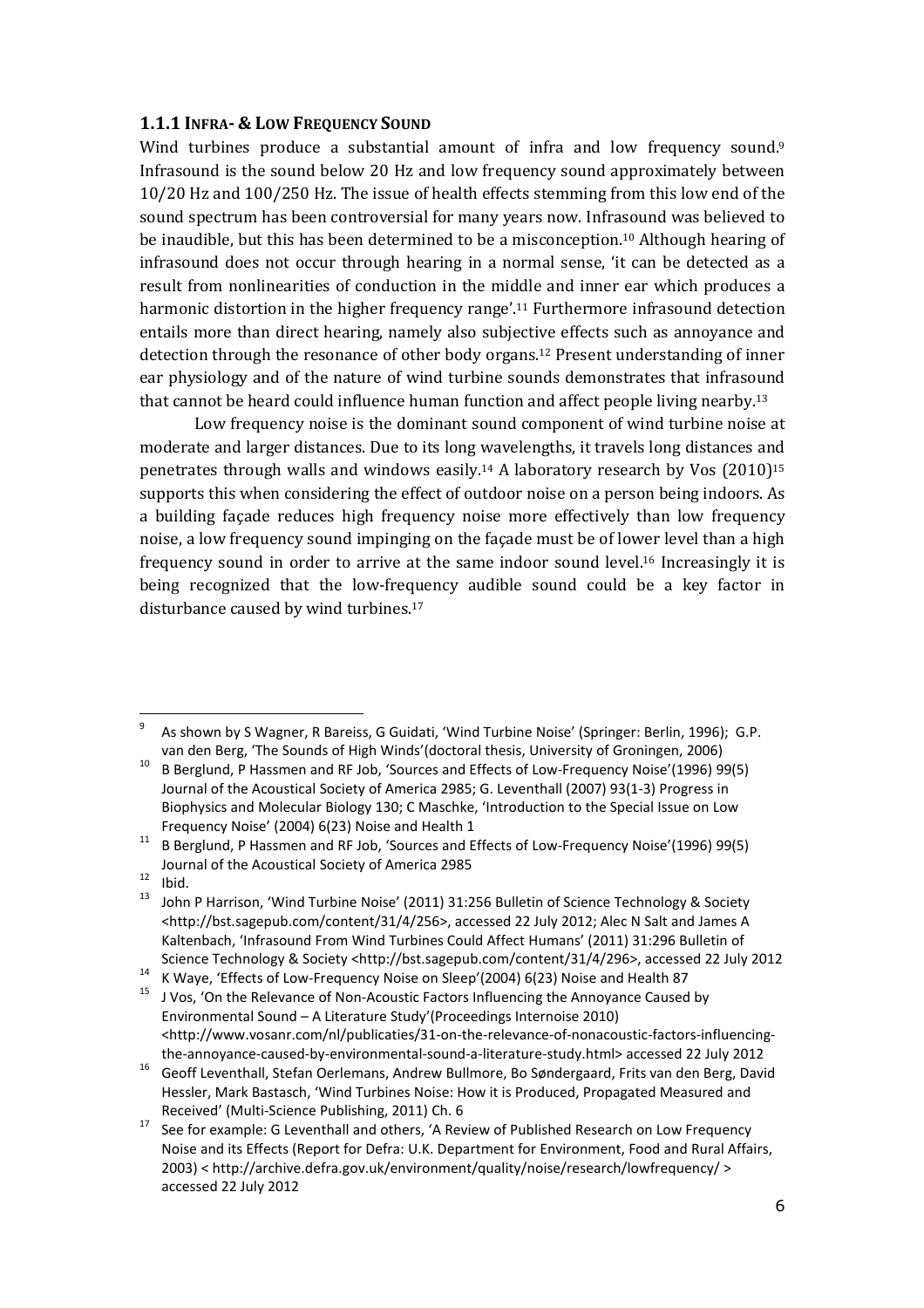### 1.1.2 SOUND CHARACTER

Wind turbines generate sound through mechanical and aerodynamic routes.18 The sound level depends on various factors including design and wind speed. The dominant sound source from modern wind turbines is aerodynamic, produced by the rotation of the turbine blades through air. The aerodynamic noise is present at all frequencies, from infra- and low frequency sound to the normal audible range, producing a characteristic 'swishing' 'lashing', 'beating' or 'thumping' sound. 19

Wind farms are unique sound sources and exhibit special audible and inaudible characteristics that can be described as modulating sound. People living in the vicinity of wind turbines have stated that the variation in sound level makes it more annoying than other sources of noise at comparable sound pressure level. Human perception responds primarily to sound character rather than sound level.20 Therefore, human hearing is relatively sensitive to wind turbine sound fluctuations and if it is unwanted, the disturbing character will be aggravated.<sup>21</sup> This sound character of wind turbine noise is an important factor in the adverse health effects reported.<sup>22</sup>

### 1.2 ADVERSE HEALTH EFFECTS

 $\overline{a}$ 

'I hear a whining mechanical noise, loud humming and grinding in the house day and night, since the wind turbines near my house are switched on. My radio is on 24/7 , to mask the terrible noise. The lack of sleep drives me crazy!'<sup>23</sup>

Anecdotal reports on adverse health effects caused by wind turbine noise have been published in the media and on the internet. This raises the question: 'What exactly are these health effects?' This question is central to this chapter. There is no universal definition of health. However, the definition used by the World Health Organization (WHO) is used in most of the literature on this topic. The Preamble to the constitution of

A Rogers; J Manwell, and S Wright, 'Wind turbine acoustic noise' (A white paper prepared by the Renewable Energy Research Laboratory, Department of Mechanical and Industrial Engineering, University of Massachusetts, 2006)

<sup>19</sup> Geoff Leventhall, 'Infrasound from Wind Turbines – Fact, Fiction or Deception' (2006) 24(2) Canadian Acoustics 29; WD Colby, R Dobie, G Leventhall, DM Lipscomb, RJ McCunney, MT Seilo, B Søndergaard, 'Wind Turbine Sound and Health Effects: An Expert Panel Review' (prepared for American Wind Energy Association and Canadian Wind Energy Association, 2009). See also: E Pedersen, F van den Berg, R Bakker, J bouma, 'response to Noise from Modern Wind Farms in The Netherlands (2009) 126(2) Journal of the Acoustical Society of America 634; B.J. Frey and P.J. Hadden, 'Noise radiation from Wind Turbines Installed near Homes: Effects on Health (2007) <http://docs.wind-watch.org/wtnoisehealth.pdf> accessed 22 July 2012.

<sup>&</sup>lt;sup>20</sup> Bob Thorne, 'The Problems With "Noise Numbers" for Wind Farm Noise Assessment (2011) 31:262 Bulletin of Science Technology & Society 262 <http://bst.sagepub.com/content/31/4/262>, accessed 22 July 2012

<sup>21</sup> Geoff Leventhall, Stefan Oerlemans, Andrew Bullmore, Bo Søndergaard, Frits van den Berg, David Hessler, Mark Bastasch, 'Wind Turbines Noise: How it is Produced, Propagated Measured and Received' (Multi-Science Publishing, 2011) Ch. 6

<sup>22</sup> Bob Thorne, 'The Problems With "Noise Numbers" for Wind Farm Noise Assessment (2011) 31:262 Bulletin of Science Technology & Society 262 <http://bst.sagepub.com/content/31/4/262>, accessed 22 July 2012

 $23$  Telephone contact with Mrs. Vonk (30 March 2012)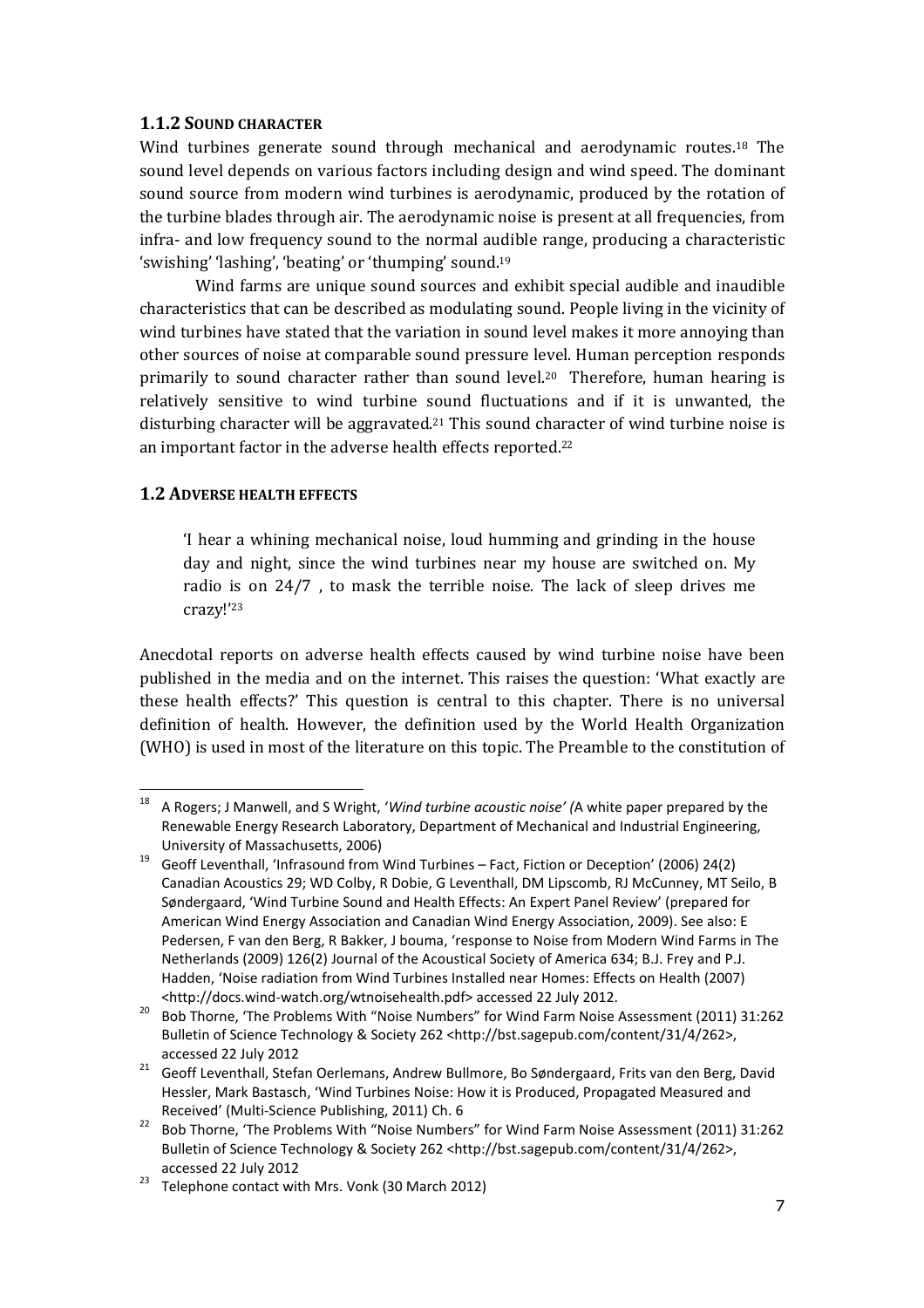the WHO24 describes: 'Health is a state of complete physical, mental and social wellbeing and not merely the absence of disease or infirmity'. The WHO defines adverse health effects of noise as: 'changes in the morphology and physiology of an organism that result in impairment of functional capacity, or an impairment of capacity to compensate for additional stress, or increases the susceptibility of an organism to the harmful effects of other environmental influences.'25 The WHO furthermore listed the adverse health effects of which the following are part: hearing impairment, interference with speech communication, cardiovascular and physiological effects, sleep disturbance, mental health effects, effects on performance and effects on residential behavior and annoyance. These definitions are used in the following literature review.<sup>26</sup>

The amount of non-systematic studies and popular literature on this topic is overwhelming. On the contrary, well-developed systematic studies are not present in large numbers and all have their occasional flaws. In order to address public concerns and assess the effects of wind turbine noise on public health, adverse event reports and systematic studies will be assessed based on their methodology, as described in the introduction of this chapter.

#### 1.2.1 ADVERSE EVENT REPORTING

'In cases of emerging and unpredictable disease risk, adverse event reports are the cornerstone of public health research'.27 Adverse event reports indicate any adverse change in health or side effect that occurs in a person who is being exposed to a source (wind turbine or medicine for example) or within a previously specified period of time after the exposure has been completed. Obviously it is impossible to study every possible exposure-disease combination by systematic study methods. Therefore collecting reports of disease cases apparently attributable to a particular exposure source is an important first step.28 Adverse event reporting is mainly used in infectious disease outbreaks or in case of side effects from pharmaceuticals, but reporting adverse health effects caused by wind turbines fit the pattern as well.<sup>29</sup> The number of adverse event reports in the media, case-studies or official reports<sup>30</sup> on this issue is ever

ı

 $\frac{29}{30}$  Ibid.

 $24$  Preamble to the Constitution of the World Health Organization as adopted by the International Health Conference, New York, 19-22 June, 1946; signed on 22 July 1946 by the representatives of 61 States (Official Records of the World Health Organization, no. 2, p. 100) and entered into force on 7 April 1948 25

B. Berglund, T. Lindvall, DH Schwela, K.-T. Goh, 'Guidelines for Community Noise,' (Geneva, World Health Organization, 1999)

<sup>&</sup>lt;sup>26</sup> B. Berglund, T. Lindvall, DH Schwela, K.-T. Goh, 'Guidelines for Community Noise,' (Geneva, World Health Organization, 1999)

<sup>&</sup>lt;sup>27</sup> Carl V. Phillips, 'Properly Interpreting the Epidemiologic Evidence About the Health Effects of Industrial Wind Turbines on Nearby Residents' (2011) 31:303 Bulletin of Science Technology & Society <http://bst.sagepub.com/content/31/4/303>, accessed 22 July 2012, 304

 $\frac{28}{29}$  Ibid.

<sup>30</sup> Amanda Harry, 'Wind turbines, noise and health' (2007); Carmen ME Krogh, Lorrie Gillis, Nicolas Kouwen and Jeff Armani, 'WindVOiCe, a Self-Reporting Survey: Adverse Health Effects, Industrial Wind Turbines, and the Need for Vigilance Monitoring' (2011) 31:334 Bulletin of Science Technology & Society <http://bst.sagepub.com/content/31/4/334>, accessed 31 July 2012; M Nissenbaum, 'Mars Hill wind turbine project health effects: Preliminary findings (2009) <http://www.windaction.org/?module=uploads&func=download&fileId=1798 > accessed 1 August 2012; Robyn Phipps, Marco Amati, Sue McCoard and Rischard Fisher, 'Visual and noise effects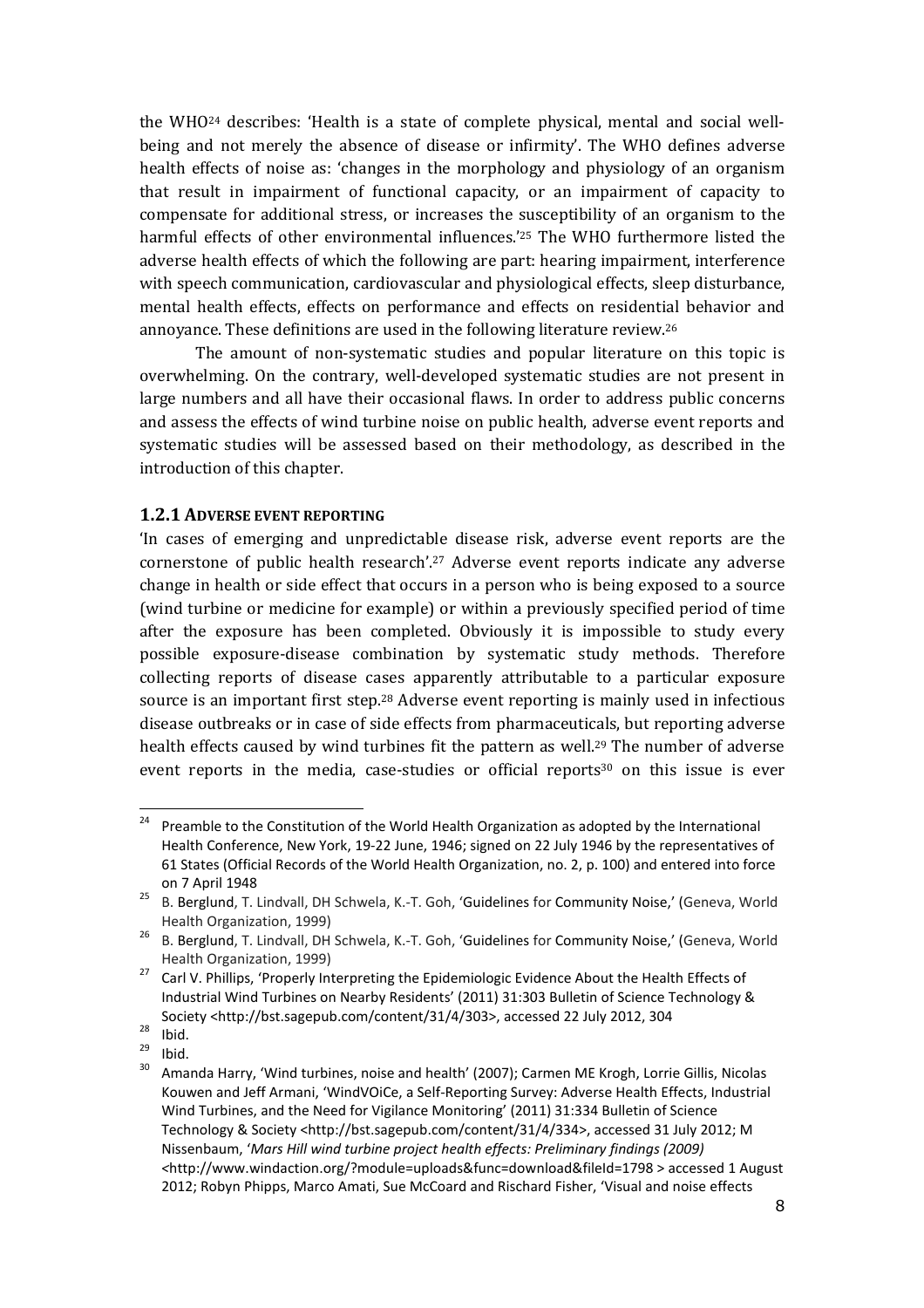increasing, now numbering in the thousands, rather than the hundreds around the world.

Adverse event reporting is a suitable way of studying wind turbine noise and its effects on human beings. People living in the vicinity are capable of both recognizing the exposure and outcome, in contrast with people who are exposed to invisible chemicals and diseases such as cancer.31 Residents of wind turbines can detect the noise as well as the effects of that noise on themselves. Additionally, they can even detect when the problems arise and terminate. This information is incredibly important to determine the causation, even without a formal comparison group.<sup>32</sup>

Reported symptoms associated with exposure to wind turbines include annoyance, sleep disturbance, stress or psychological distress, inner ear symptoms, headaches, excessive tiredness, and reduction of quality of life.<sup>33</sup> Nina Pierpont, pediatrician and expert in this field established a more extensive list of commonly mentioned symptoms, namely: sleep disturbance, headache, tinnitus, ear pressure, dizziness, vertigo, nausea, visual blurring, tachycardia, irritability, problems with concentration and memory, and panic episodes associated with sensations of internal pulsation or quivering when awake or asleep.34 Adverse advent reports show a correlation between these health effects with proximity to wind turbines, the sound pressure level emitted by the turbines, the frequency of the noise, time of the exposure and individual response.<sup>35</sup>

The results of adverse event reporting should not be over interpreted. The outcomes are crude, control groups are often missing and potential selection bias cannot be prevented.36 Moreover, it does not allow an estimate of what portion of the exposed

 $\frac{32}{33}$  Ibid.

 $\overline{a}$ 

reported by residents living close to Manawatu wind farms: Preliminary survey results' (2007); Nina Pierpont, 'Wind turbine syndrome: A report on a natural experiment' (2009, Santa Fe, NM: K-Selected Books); Bob Thorne, 'The problems with noise numbers for wind farm noise assessment' (2011) 31:262 Bulletin of Science Technology & Society

<sup>&</sup>lt;http://bst.sagepub.com/content/31/4/262>, accessed 1 August 2012 <sup>31</sup> Carl V. Phillips, 'Properly Interpreting the Epidemiologic Evidence About the Health Effects of Industrial Wind Turbines on Nearby Residents' (2011) 31:303 Bulletin of Science Technology & Society <http://bst.sagepub.com/content/31/4/303>, accessed 22 July 2012, 305

<sup>33</sup> Brett Horner, Roy D Jeffery, Carmen ME Krogh, 'Literature Reviews on Wind Turbines and Health: Are They Enough?'(2011) 31:399 Bulletin of Science Technology & Society <http://bst.sagepub.com/content/31/4/399>, accessed 1 August 2012. See also: Carmen ME Krogh, Lorrie Gillis, Nicolas Kouwen and Jeff Armani, 'WindVOiCe, a Self-Reporting Survey: Adverse Health Effects, Industrial Wind Turbines, and the Need for Vigilance Monitoring' (2011) 31:334 Bulletin of Science Technology & Society <http://bst.sagepub.com/content/31/4/334>, accessed 31 July 2012; Amanda Harry, 'Wind turbines, noise and health' (2007)

<sup>34</sup> Nina Pierpont, 'Wind turbine syndrome: A report on a natural experiment' (2009, Santa Fe, NM: K-Selected Books) 26.

<sup>&</sup>lt;sup>35</sup> Robert Y McMurtry, Towards a Case Definition of Adverse Health Effects in the Environs of Industrial Wind Turbines: Facilitating a Clinical Diagnosis' (2011, ) 31:316 Bulletin of Science Technology & Society <http://bst.sagepub.com/content/31/4/316>, accessed 31 July 2012

<sup>36</sup> Carmen ME Krogh, Lorrie Gillis, Nicolas Kouwen and Jeff Armani, 'WindVOiCe, a Self-Reporting Survey: Adverse Health Effects, Industrial Wind Turbines, and the Need for Vigilance Monitoring' (2011) 31:334 Bulletin of Science Technology & Society <http://bst.sagepub.com/content/31/4/334>, accessed 31 July 2012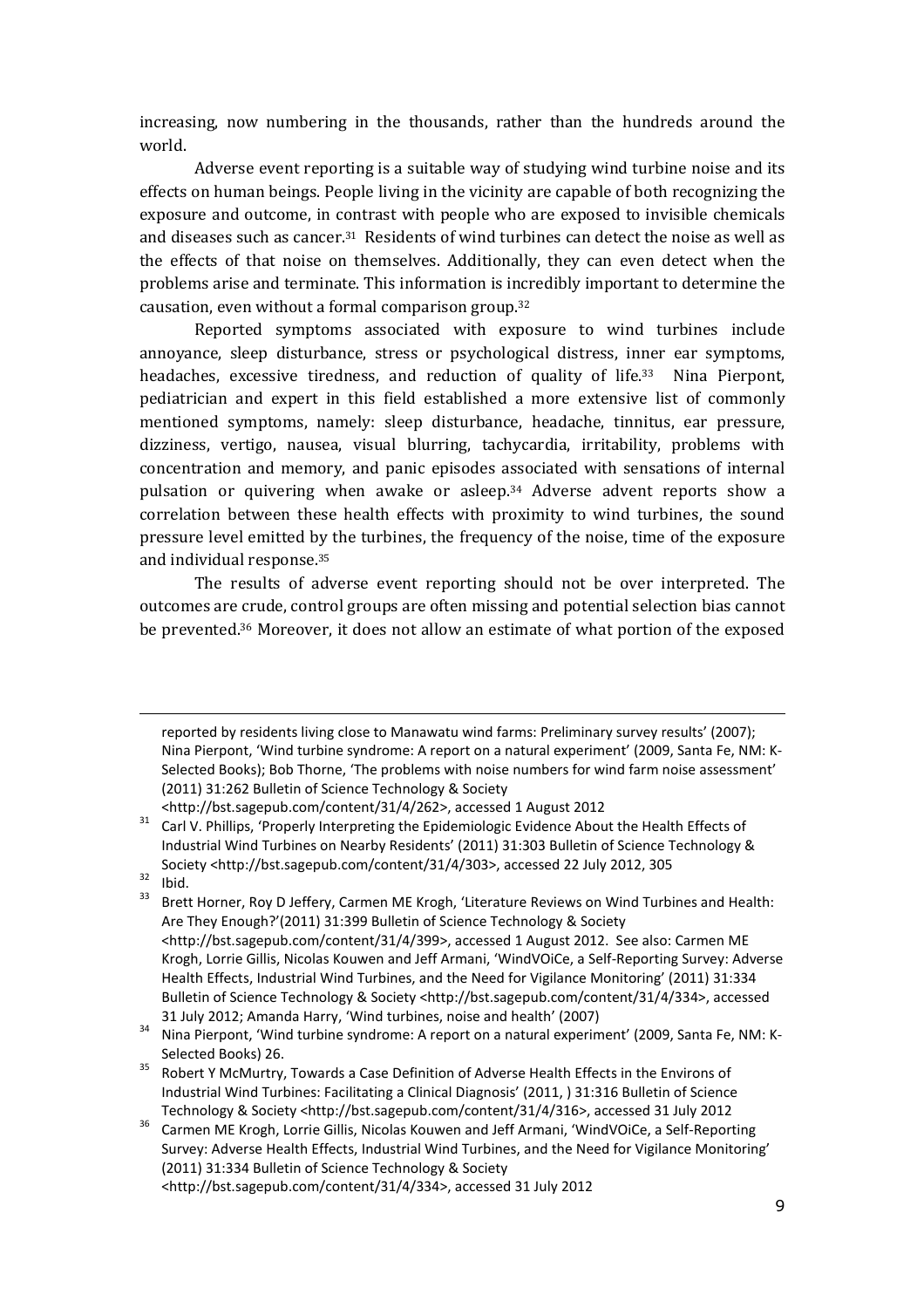population suffers health effects.37 However, careful analysis of this information can expose causal relationships.

In the case of wind turbine noise and adverse health effects, the massive volume of reports that are available creates plausible evidence that there is a causal relationship. Statistically the quantity of evidence is beyond coincidence and the health problems are similar in the reports and seem to relate to the exposure. The studies all show a core list of symptoms, being sleep disorders, headaches, mood disorders, inability to concentrate, tinnitus and vestibular (balance) problems. Carl V. Phillips<sup>38</sup> concludes: 'The commonly reported problems all exist at the border of the psychological and physical and can all be caused by either of two very plausible effects of wind turbine exposure: stress reactions or vestibular disturbance'.<sup>39</sup>

In many of these reports individuals make substantial costs to reduce health impacts. Lots of money is being spent on retrofitting their houses to reduce noise, selling their properties at a loss, or even abandoning their homes without being able to sell them.40 The decline of property values and sales collapse, as mentioned in several adverse event reports, suggests that the population in general does not believe that the turbines are harmless.<sup>41</sup>

### 1.2.2 SYSTEMATIC STUDIES

The large amount of adverse event reporting stimulated more systematic studies. The volume of systematic health impact studies is limited, contrary to the amount of literature reviews based on these studies. Below the most reliable and valid studies are presented. An analysis based on methodology of the systematic studies preceded this overview. All systematic studies that are currently available have their small or gross deficiencies. Within the scope of this research it is impossible to present all these systematic studies. The studies that are not presented in this overview mostly lacked validity due to small and highly selected research groups and non-objective researchers that conducted their studies by order of the government or pressure group. This list of most valid and reliable studies includes the study of Nissenbaum, Aramini, and Hanning  $(2011)^{42}$ , Janssen et. At  $(2011)^{43}$ , Pierpont  $(2009)^{44}$ , Pedersen, van den Berg, Bakker & Bouma (2009)45, Pedersen & Persson Wayne (2007)46 and (2004)47.

<sup>40</sup> Ibid, 306. Examples can be found in the appendix of this article

<sup>37</sup> Carl V. Phillips, 'Properly Interpreting the Epidemiologic Evidence About the Health Effects of Industrial Wind Turbines on Nearby Residents' (2011) 31:303 Bulletin of Science Technology & Society <http://bst.sagepub.com/content/31/4/303>, accessed 22 July 2012, 305

<sup>&</sup>lt;sup>38</sup> Phillips is a consultant and author specializing in epidemiology, science-based policy making, and communicating scientific concepts to the public. He spent most of his career as a professor of public health and now works in litigation support, scientific advising and grant-supported research

<sup>&</sup>lt;sup>39</sup> Carl V. Phillips, 'Properly Interpreting the Epidemiologic Evidence About the Health Effects of Industrial Wind Turbines on Nearby Residents' (2011) 31:303 Bulletin of Science Technology & Society <http://bst.sagepub.com/content/31/4/303>, accessed 22 July 2012, 305

 $\frac{41}{42}$  Ibid, 306

<sup>42</sup> Michael Nissenbaum, Jeff Aramini, Chris Hanning, 'Adverse health effects of industrial wind turbines: a preliminary report (10<sup>th</sup> International Congress on noise as a Public Health Problem, 2011)

<sup>43</sup> Sabine A. Janssen, Henk Vos, Arno R. Eisses and Eja Pedersen, 'A comparison between exposure response relationships for wind turbine annoyance due to other noise sources', (2011, Acoustical Society of America 130 (6)). This study is based on the data of Pedersen, van den Berg, Bakker & Bouma (2009), Pedersen & Persson Wayne (2007) and (2004)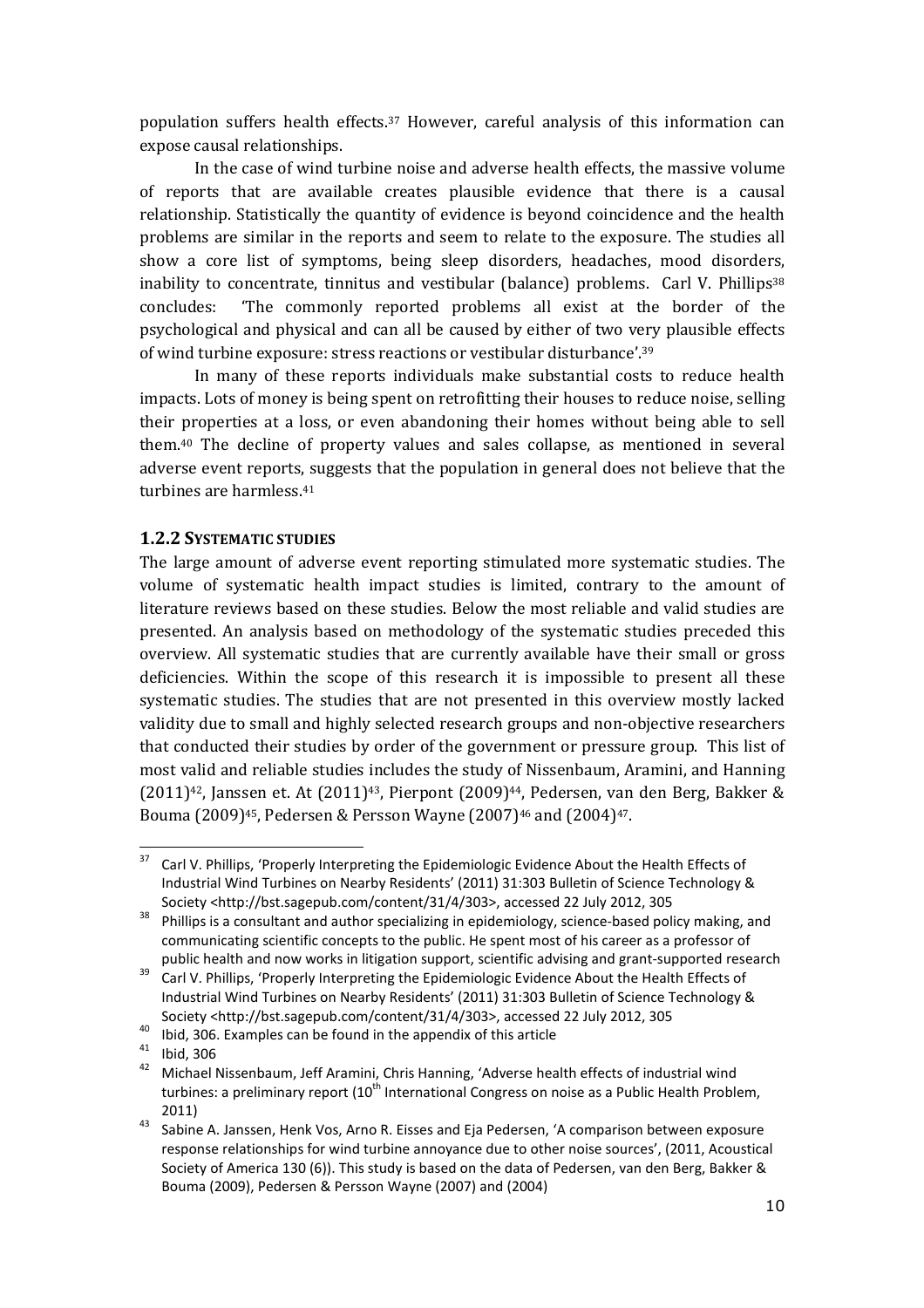Nina Pierpont, a physician with clinical experience worked on a very detailed, peerreviewed case-control study of 10 families around the world. These families have been affected by wind turbines to that extent that they had to leave their houses; nine left permanently. 48 The turbines ranged from 1.5 to 3MW capacity at distances between 305 to 1500 meter. The group comprised 21 adults, 7 teenagers and 10 children of whom 23 were interviewed. The size and composition of the research population is limited, though the study creates the ability to examine symptoms before, during and after exposure to turbine noise. This approach is rarely found in similar case-control studies.49 The research population described the following symptoms: sleep disturbance, fatigue, headaches, dizziness, nausea, changes in mood and inability to concentrate. Dr. Pierpont gave these symptoms the collective name 'Wind Turbine Syndrome.' All adult subjects reported 'feeling jittery inside' or 'internal quivering', which was often accompanied by anxiety, fearfulness, sleep disturbance and irritability. Changes occurred in sleep pattern, behavior and academic performance of children while exposed to wind turbine noise which recovered after exposure ceased. The subjects confirmed that all symptoms were not present before the turbines started operation and resolved once exposure ceased. Dr. Hanning stresses that 'Pierpont offers compelling evidence that these symptoms are related to low frequency sound and suggests very plausible physiological mechanisms to explain the link between turbine exposure and the symptoms'.50 Pierpont's study is flawed with regard to size and composition of the research population and the consequent objectivity of the results. However, the study does not aim to give insight in the likelihood of occurrence of the symptoms. The study solely addresses the mechanism for health problems associated with exposure to wind turbine noise. This study is, given its purpose, valid and reliable and convincingly shows that wind turbine noise does cause the above mentioned symptoms for these specific people.

Other significant studies are those of Pedersen, van den Berg, Bakker, and Bouma (2009) on wind turbine noise in the Netherlands and two earlier Swedish studies reported by Pedersen and Persson Waye (2007, 2004). These three studies were conducted in different areas, types of terrain and varying degrees of urbanization. The three studies together sent questionnaires to 3770 subjects, of which 1830 (49%) were returned. The significance and validity of these studies is based on the size and composition of the research group, the inter-comparison between the studies and the

 $\overline{a}$ 

<sup>44</sup> Nina Pierpont, 'Wind turbine syndrome: A report on a natural experiment' (2009, Santa Fe, NM: K Selected Books)

<sup>45</sup> Eja Pedersen, Frits van den Berg, Roel Bakker, Jelte Bouma, 'Response to noise from modern wind farms in The Netherlands' (2009), 126 (2) J. Acoust. Soc. Am.

<sup>46</sup> Eja Pedersen and Kerstin Persson Waye, 'Wind turbine noise, annoyance and self-reported health and well-being in different living environments', (2007) 64 Occ. Environ. Med.

<sup>47</sup> Eja Pedersen, and Kerstin Persson Waye, 'Perception and annoyance due to wind turbine noise—a dose-response relationship', (2004) 116 J. Acoust. Soc. Am.

<sup>48</sup> Nina Pierpont, 'Wind turbine syndrome: A report on a natural experiment' (2009, Santa Fe, NM: K Selected Books). See also: Christopher Hanning, 'Sleep Disturbance and Wind Turbine Noise' (2009)

<sup>49</sup> See also: Christopher Hanning, 'Sleep Disturbance and Wind Turbine Noise' (2009)

<sup>50</sup> Christopher Hanning, 'Sleep Disturbance and Wind Turbine Noise' (2009) 13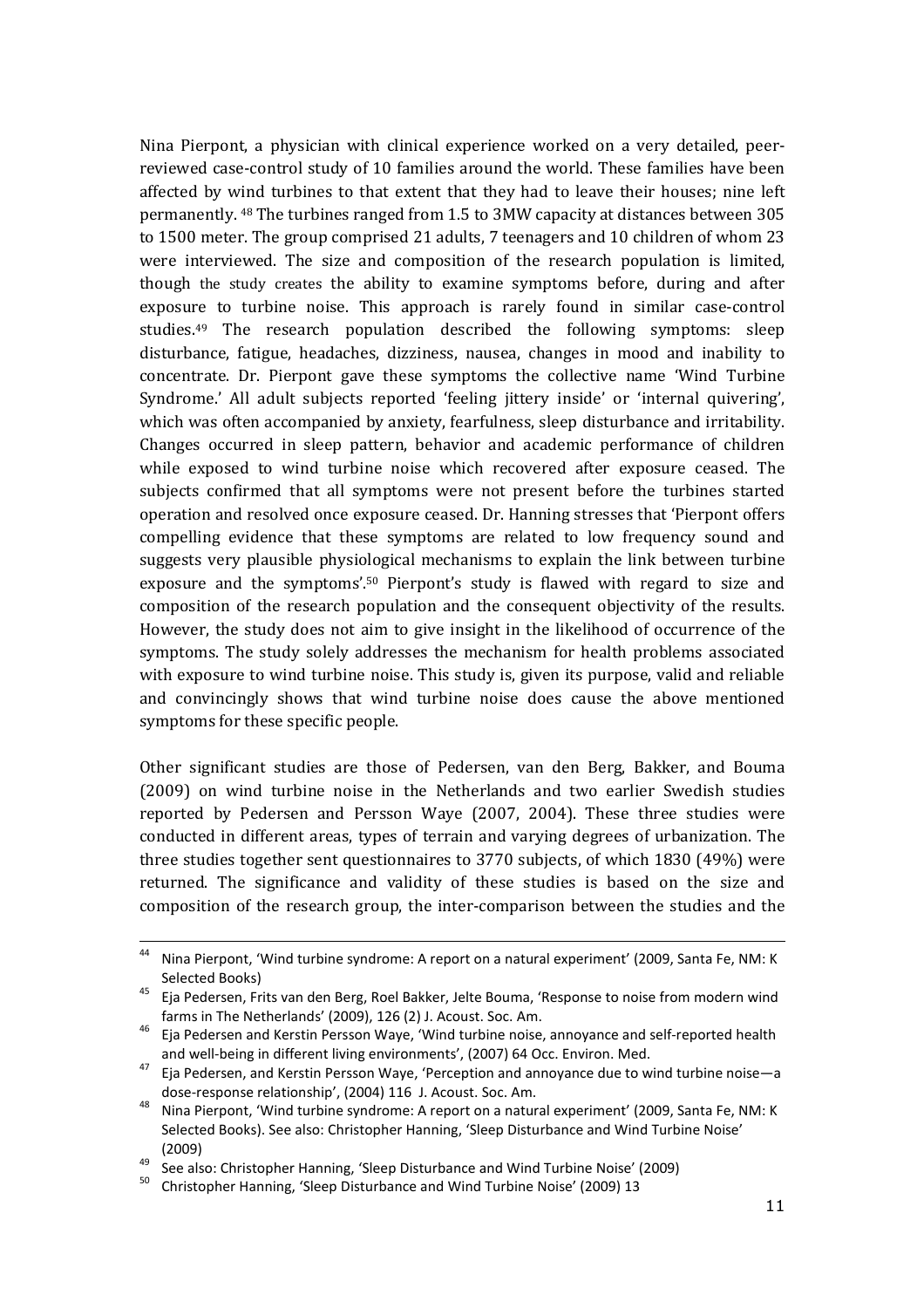relevant experience of the researchers.51 Janssen et al. (2011) collected the results of the three studies. Results from the studies show a dose or exposure response relationship between sound pressure levels and reported perception and annoyance. The studies show that wind turbine noise is perceived as annoying at much lower noise levels than transportation noise or industrial noise at comparable levels, possibly due to specific sound character.52 The term annoyance in these studies seems a bit trivial, due to its everyday meaning. In the context of human health, however, annoyance is an adverse health effect.53 The study furthermore shows a relationship between economic benefits and disturbance as well as visibility and disturbance; disturbance was lower among residents who received economical benefit from wind turbines and higher among residents for whom the wind turbine was visible from the dwelling. The study is capable of indicating the expected percentage of 'annoyed' people, in contrary to the previous mentioned study. However, the term 'annoyed' remains unclear and it is difficult to distill its relation to the symptoms as mentions by inter alia Nina Pierpont.

The last reliable and sufficiently valid study is that of Nissenbaum, Aramini, and Hanning (2011), which assessed the effects of wind turbine noise on sleep and health. Residents living near turbines were surveyed as well as people living further away with regard to most of the aforementioned health conditions. The size of research population (38 near wind turbines and 41 at a greater distance) is limited. However, the response rate among the residents is great, which adds trust in the validity of the outcomes. The results show that those living within 1.4 km of wind turbines have suffered sleep disruption which is sufficiently severe as to affect their daytime functioning and mental health. Moreover it shows that at least some of the residents living near the turbines have suffered serious harm to their sleep and health. 'The significant relationship between the symptoms and distance from the wind turbines, the subjects' report that their symptoms followed the start of wind turbine operations, the congruence of the symptoms reported here with previous research and reports and the clear mechanism is strong evidence that wind turbine noise is the cause of the observed effects'.54 The researchers conclude that wind turbines can prevent the onset of sleep and the return to sleep after a spontaneous or induced awakening.

### 1.2.3 SET BACK DISTANCE

ı

The systematic studies indicate that some subjects are severely affected by wind turbine noise at distances thought by the industry and government to be safe.55 Most jurisdictions have noise regulations, which are used to determine the setback of turbines from homes. These noise limits varies from 35 dBA for quiet regions of New Zealand and

<sup>&</sup>lt;sup>51</sup> John P Harrisson, 'Wind Turbine Noise, (2011) 31:256 Bulletin of Science Technology & Society <http://bst.sagepub.com/content/31/4/256>, accessed 3 August 2012

<sup>52</sup> See also: Frits van den Berg, 'Criteria for wind farm noise: Lmax and Lden,' (2008) in Proceedings of the 7th European Conference on Noise Control, EURONOISE, Acoustics 08, Paris, France

<sup>53</sup> B. Berglund, T. Lindvall, DH Schwela, K.-T. Goh, 'Guidelines for Community Noise,' (Geneva, World Health Organization, 1999)

<sup>54</sup> Michael Nissenbaum, Jeff Aramini, Chris Hanning, 'Adverse health effects of industrial wind turbines: a preliminary report (10<sup>th</sup> International Congress on noise as a Public Health Problem, 2011)

<sup>&</sup>lt;sup>55</sup> See for example: Amanda Harry, 'Wind turbines, noise and health' (2007)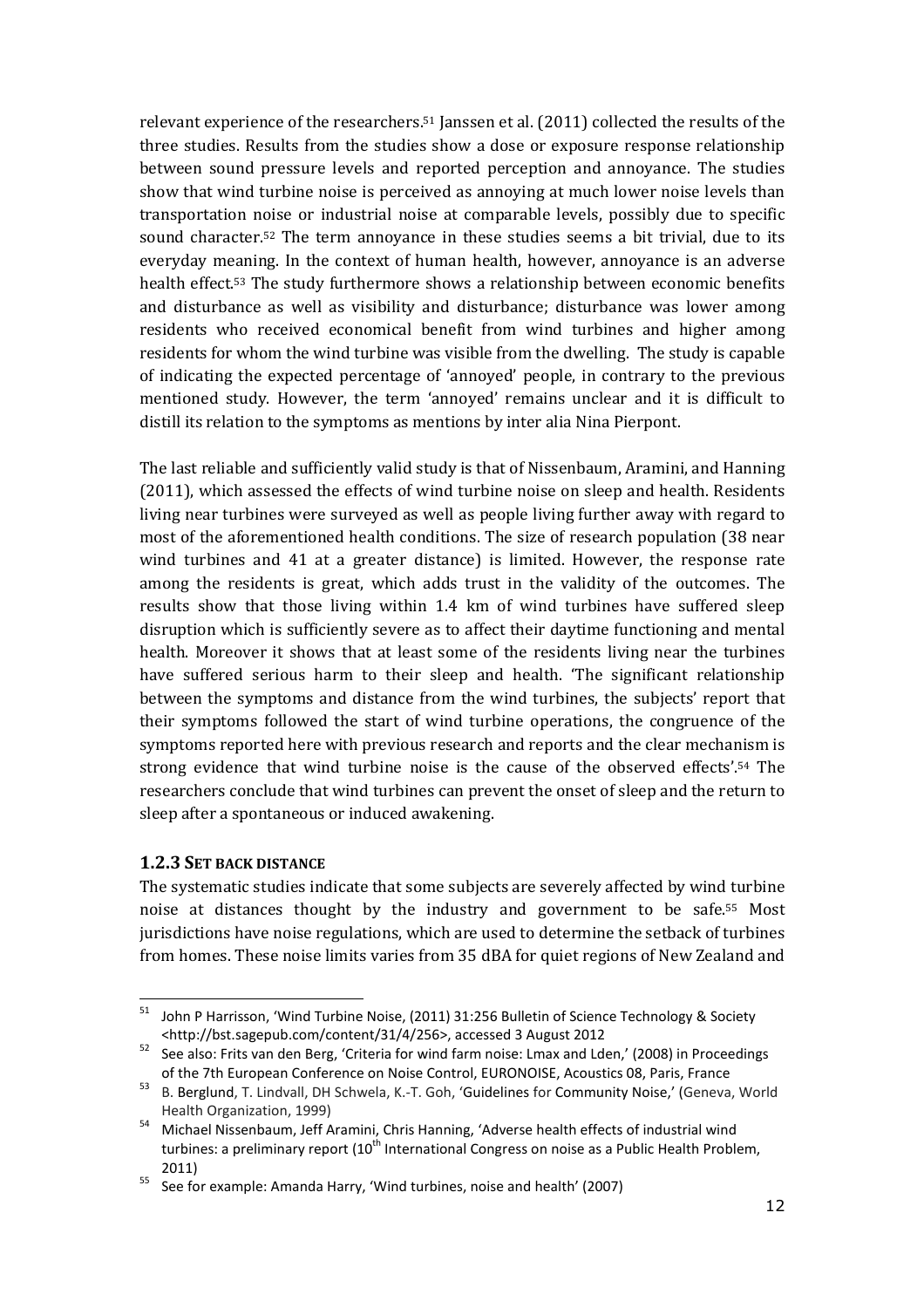for nighttime in Germany up to 50 dBA in many jurisdictions in the United States.<sup>56</sup> Pierpont, Nissenbaum et al. and others that are not mentioned above express that a setback distance of less than 1.5 km must be regarded as unsafe and recommend a setback of residential properties from wind turbines between 1.5 and 2 km.57 Only a few jurisdictions have established noise distance setbacks in compliance with these standards.

### 1.2.4 CONCLUDING REMARKS

ı

Based on a review of the evidence there is a significant probability of adverse health effects for human beings living within 1,5-2.0 km of wind turbines. Globally individuals have reported annoyance, sleep disturbance, stress or psychological distress, inner ear symptoms, headaches, excessive tiredness, and reduction of quality of life. Systematic studies find a causal link between annoyances and sleep disturbance, but fail to find a causal link between the other symptoms frequently listen in adverse event reports. These studies do find it plausible that annoyance and sleep disturbance will lead to the other listed symptoms. A side note to this, is that no systematic study appeared whose results support the claim that the relevant health problems are similar in unexposed and exposed populations. Moreover, evidence shows that factors, such as the visibility of the turbine and attitude or noise sensitivity of the residents influence the annoyance rates. However, this does not make the wind turbine noise disturbance less real. It is inevitable that there are causal co-factors, such as personal characteristics, for the wind turbine to cause adverse health effects. This is, however, true for every exposure-disease combination. The conclusion that there is a significant probability of adverse health effects for human beings living within 1,5-2.0 km of wind turbines is an important starting point for the following chapter. The next chapter assesses the legal consequences of this conclusion on the level of European human right protection.

<sup>56</sup> John P Harrisson, 'Wind Turbine Noise, (2011) 31:256 Bulletin of Science Technology & Society <http://bst.sagepub.com/content/31/4/256>, accessed 3 August 2012

<sup>57</sup> An extensive list of recommended setbacks by experts can be found in Christopher Hanning, 'Sleep Disturbance and Wind Turbine Noise' (2009) table 1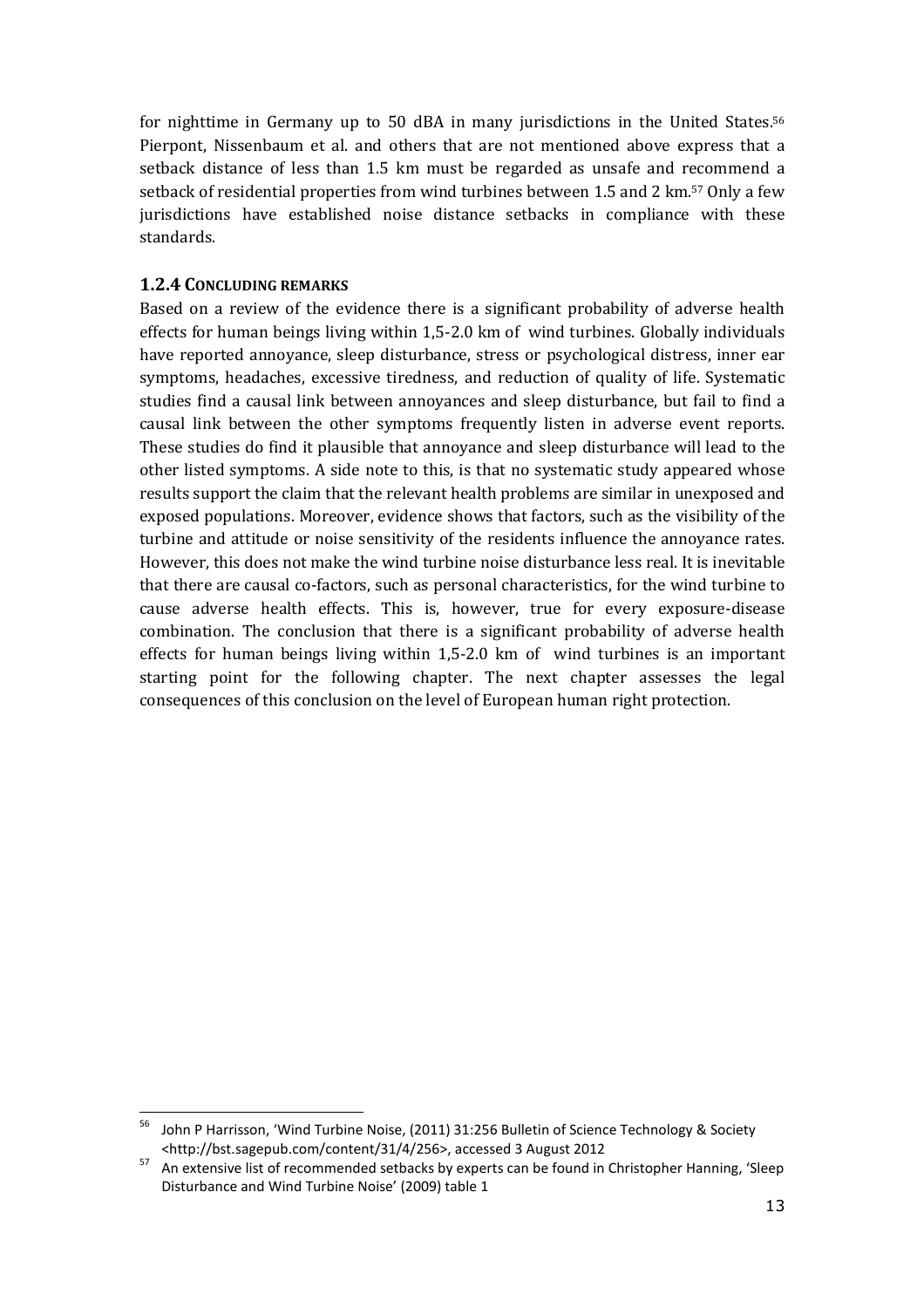### 2. ARTICLE 8 ECHR AND THE RIGHT TO LIVE IN A HEALTHY ENVIRONMENT

The European Convention on Human Rights is the most important human rights instrument in Europe and sets out to protect basic human rights and fundamental freedoms. The European Court of Human Rights was introduced in 1959 to act as an independent adjudicator of the Convention. The European Court on Human Rights has frequently developed its human rights law. The Court has noted the 'Convention is a living instrument which (…) must be interpreted in the light of present day conditions.'<sup>58</sup> Regarding this evolving character of the Convention, this chapter will examine the scope of Article 8 ECHR. This Article provides the following:

- 1. Everyone has the right to respect for his private and family life, his home and his correspondence.
- 2. There shall be no interference by a public authority with the exercise of this right except such as is in accordance with the law and is necessary in a democratic society in the interests of national security, public safety or the economic well-being of the country, for the prevention of disorder or crime, for the protection of health or morals, or for the protection of the rights and freedoms of others.

In an era where sustainable development takes a central place in national politics, the literature on this topic increasingly discusses 'the right to the environment' in relation to Article 8 ECHR. It is important is to emphasize that the commonly adopted name for this 'right' (the right to the environment) is poorly chosen. Subjects of human rights are human beings, meaning that the literature in general and this paper is not discussing the rights of the environment, but the rights of individuals to live in a healthy environment.59 This chapter will examine Article 8 ECHR in relation to the right to live in a healthy environment. Article 8 is chosen because it is the most frequently employed human right against environmental degradation that affects human beings.<sup>60</sup> Environmental pollution is the umbrella term where wind turbine noise is part of. The question central to this assessment is: 'Which environmental and health aspects involve a breach of Article 8 ECHR'? To find an answer to this question, it is necessary to parse all elements of Article 8 and discuss it separately. Therefore this case law assessment first deals with the paragraph 1 of Article 8 ECHR. The scope of Article 8 and the positive obligations resting on states are consecutive being discussed. Thereafter the justification test, as set out in paragraph 2 of the Article is set out. Lastly, the margin of appreciation is being discussed. This margin determines the degree of intensity of the 'balance of interests test' made. This method, of parsing the elements, is also used by the ECtHR when assessing a case. The elements are being discussed on the basis of a large amount of case law relating to environmental degradation. As a consequence, the interdependence of the various elements and criteria become clear.

 $58$  ECtHR, Tyrer v. the United Kingdom, 25 April 1978 (Appl.no. 5856/72) para 31

<sup>&</sup>lt;sup>59</sup> See also: Nükhet Yılmaz Turgut, 'The European Court Of Human Rights And The Right To The Environment' (2007) 4(1) Ankara Law Review, 16/17

 $60$  See for example: ECtHR, Guerra and others v. Italy, 19 Februari 1998 (Appl.no. 14967/89); ECtHR, López Ostra v. Spain, 9 December 1994 (Appl.no. 16798/90); ECtHR, Kyrtatos v. Greece, 22 May 2003 (Appl.no. 41666/98); ECtHR, Fadeyeva v. Russia, 9 June 2005 (Appl.no. 55723/00)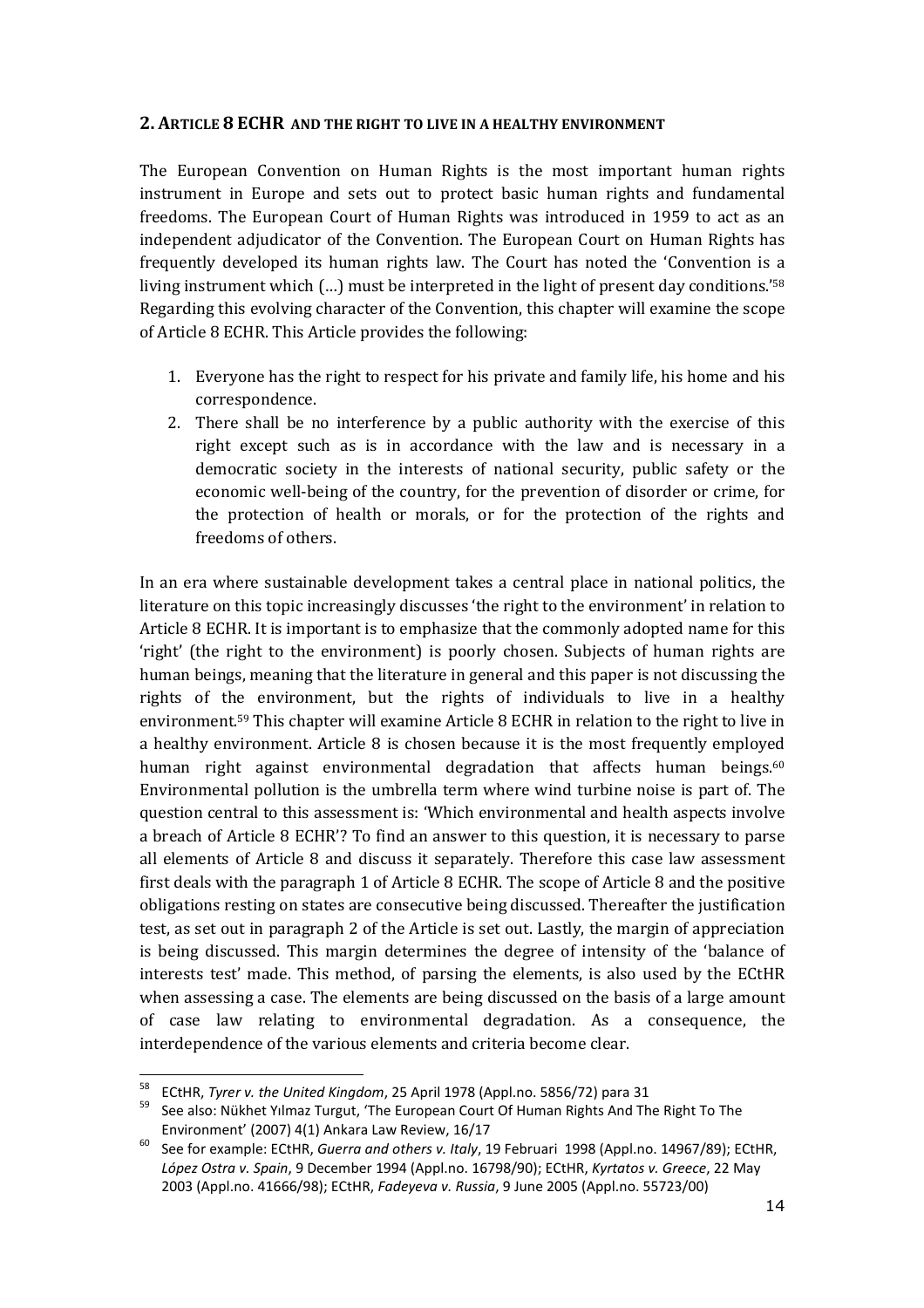# 2.1 APPLICABILITY OF ARTICLE 8

### 2.1.1 THE SCOPE OF ARTICLE 8

 $\overline{a}$ 

A complaint needs to fall within the scope of Article 8, to fall within its protection. Therefore the right protected need to concern one of the personal interests protected, being: private life, family life, home and correspondence. Consequently the question arises: 'Do environmental pollution issues, such as wind turbine noise, fall within the scope of one of the rights protected by Article 8 par.1?'

The Convention does not explicitly refer to a human right to live in a healthy environment nor does it address environmental issues explicitly. In 1976, The European Commission on Human Rights, which was abolished in 1998, confirmed that 'no right to preservation of the natural environment as such was included among the Convention's rights'.61 However, since then case law has been developed under the Convention in relation to environmental pollution. The European Commission and the Court accepted in several cases that the right to respect for domestic and family life, home and correspondence can be infringed by environmental factors, such as noise, odorous emissions or apprehension of explosion.<sup>62</sup> In 1990, the Commission decided in S. v. France that considerable noise and other nuisances could undoubtedly affect the wellbeing of a person and thereby interfere with the Convention's rights.63 In one of the most important cases in this regards the Court stated: 'severe environmental pollution may affect individual's well-being and prevent them from enjoying their homes in such a way as to affect their private and family life adversely'. <sup>64</sup> Seeing the ECHR is a living instrument which must be interpreted in the light of present day condition<sup>65</sup> Article 8 now protects the whole personal sphere, including interrelations of the individual to his direct environment.66 Noise, odors and other nuisance can lead to a violation of Article 8, under the condition that some preconditions are fulfilled. To date, the Court has dealt with one case concerning wind turbines. In Fagerskiold v Sweden<sup>67</sup> the Court held that the nuisance in this case did not constitute 'severe environmental pollution' and insufficient evidence was brought to establish that the applicants had been physically affected by the nuisance.

A precondition for environmental interferences to fall under the scope of Article 8 is that the interference needs to be present in the 'direct environment' of the applicant. More specific, an individual needs to be 'directly and seriously' affected by noise or other

<sup>61</sup> See: ECtHR, X v. Germany, 13 May 1976 (Appl. no. 7407/76); Ole W Pedersen, 'European Environmental Human Rights and Environmental Rights: A Long Time Coming?' (2008), 21(1) Georgetown International Environmental Law Review, available at <http://ssrn.com/abstract=1122289>, accessed 1 August 2012, 15

<sup>62</sup> C Miller, 'Environmental Rights in a Welfare State? A Comment on DeMerieux', (2003) 23 (1) Oxford Journal of Legal Studies, 112

<sup>&</sup>lt;sup>63</sup> See: ECtHR, S. v. France, 17 May 1990 (Appl. no. 13728/88); ECtHR, Arrondelle v. United Kingdom, 15 July 1980 (Appl. no. 7889/77)

ECT CONSERVATION CONTROL CONTROL (Appl. no. 16798/90), para 51<br>  $^{64}$  ECtHR, López Ostra v. Spain, 9 December 1994 (Appl. no. 16798/90), para 51

<sup>65</sup> ECtHR, Tyrer v. the United Kingdom, 25 April 1978 (Appl.no. 5856/72)

<sup>&</sup>lt;sup>66</sup> See also: Christian Schall, 'Public Interest Litigation Concerning Environmental Matters before Human Rights Courts: A Promising Future Concept?' (2008) 20:3 Journal of Environmental Law, Oxford University Press

<sup>67</sup> ECtHR, Fägerskiöld v Sweden, 25 March 2008 (Application No: 7664/04)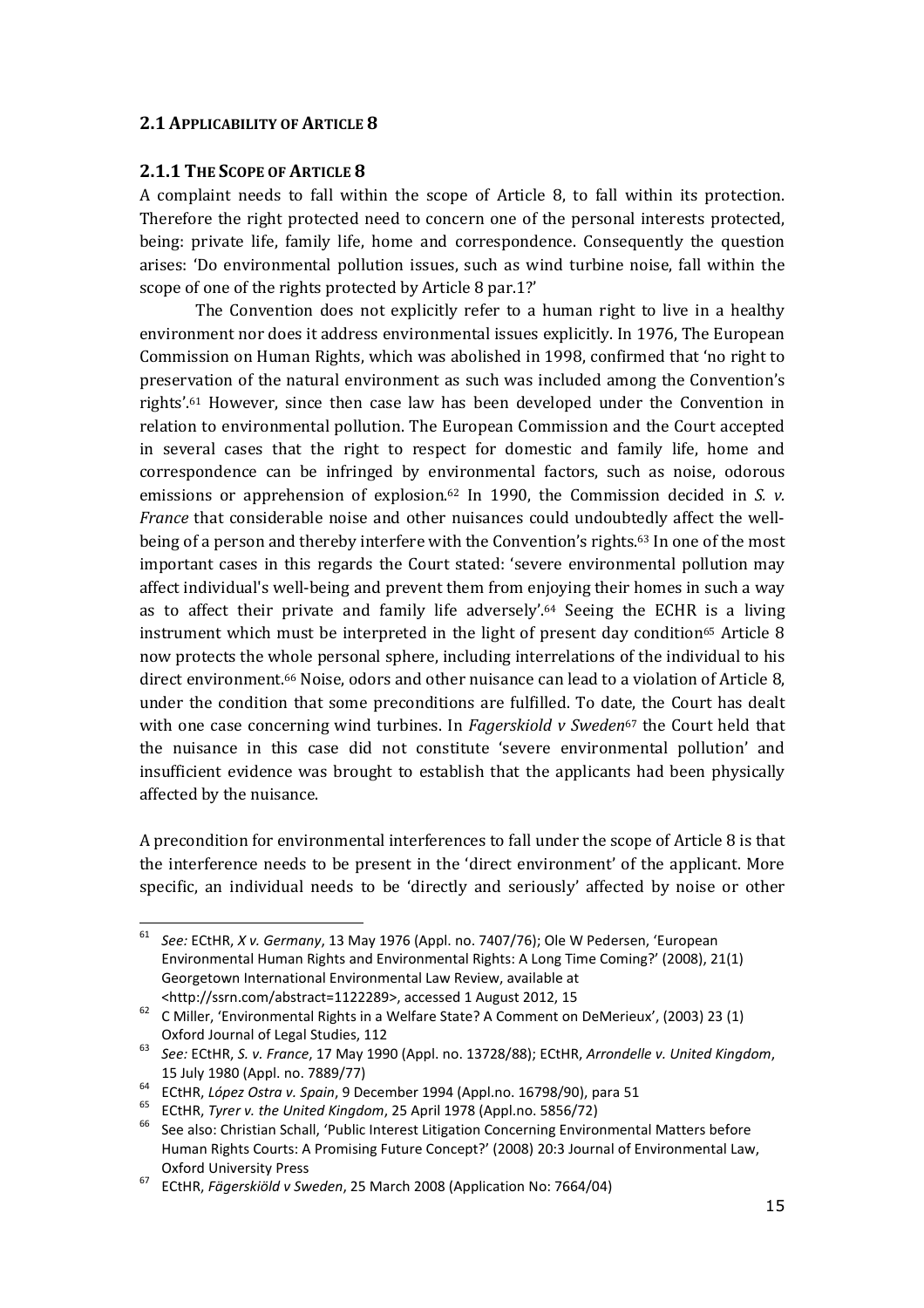pollution in his or her home, to fall within the scope of Article 8.68 In the cases Athanassoglou v Switzerland and Balmer-Schafroth v Switzerland, concerning government licenses to operate Swiss nuclear power plants, the ECtHR held that it is essential for the parties to show that they are personally exposed to a danger that is 'not only serious but also specific and, above all, imminent'.<sup>69</sup>

Furthermore the disturbance needs to be 'sufficiently serious' to affect the applicants or prevent them from enjoying their home and their private and family life.<sup>70</sup> In the case Kyrtatos v.  $Greeze^{71}$  the Court noted that the crucial element in order for a case of environmental pollution to severely affect the right of Article 8, is the existence of a 'harmful effect on a person's private or family sphere and not simply the general deterioration of the environment'. The continuity of the interference is an important factor in this respect. Prolonged exposure appears to be a precondition for an interference to be sufficiently serious. To illustrate this, the ECtHR accepted in the case of Fadeyeva v Russia that the prolonged exposure 'inevitably made the applicant more vulnerable to various diseases' and 'adversely affected the quality of life at her home.'<sup>72</sup> The interference by the State was also found to be in violation of Article 8 in the case of Lopez Ostra v. Spain, since the applicant and her family had had to live with the plant for a number of years.

The term 'proximity' is not made explicit in the case law. There are no clear guidelines for determining what 'proximity' is, while it seems to depend on the type of polluter. In three different cases 'close proximity' could be 30 meter,73 100 meter,74 or (within) 100075 meter from a plant or coal mine.

According to the Court's recent case law, the requirement of 'sufficiently severe disturbance' does not require actual damage to health. <sup>76</sup> The Lopez Ostra v. Spain case shows that evidence is needed to illustrate an infringement with the enjoyment of home and family life; but the applicants do not have to establish a clear and direct causal link between the interference and health problems. In the case *Di Sarno and others v. Italy* applicants had not complained of any medical disorders linked to their exposure to the waste plant and the scientific studies produced by the parties had made conflicting findings as to the existence of a link between exposure to waste and an increased risk of cancer or congenital defects. Despite these findings, the Court came to a violation of

<sup>&</sup>lt;sup>68</sup> ECtHR, Apanasewicz v. Poland, 3 May 2011 (Appl. no: 6854/07)

<sup>&</sup>lt;sup>69</sup> ECtHR, Balmer-Schafroth and others v. Switzerland, 26 August 1997 (Appl. no 22110/93), para. 40.<br><sup>70</sup> See: ECtHR, Kurtates v. Graece, 22 May 2002 (Appl. no. 41666/08): ECtHR, Eögerskjöld v. Sweden.

<sup>70</sup> See: ECtHR, Kyrtatos v. Greece, 22 May 2003 (Appl.no. 41666/98); ECtHR, Fägerskiöld v Sweden, 25 March 2008 (Application No: 7664/04); ECtHR, Mileva and others v. Bulgaria, 25 November 2010 (Appl. no: 43449/02, 21475)

 $71$  ECtHR, Kyrtatos v. Greece, 22 May 2003 (Appl.no. 41666/98); ECtHR, Di Sarno and others v. Italy, 10 January 2012 (Appl. no. 30765/08)

 $\frac{72}{72}$  ECtHR, Fadeyeva v. Russia, 9 June 2005 (Appl.no. 55723/00) under' Applicability'<br> $\frac{73}{73}$  In the sase of Gissemelli v. Italy, the applicant lived in the 'sless provinity', 20 m

In the case of Giacomelli v. Italy, the applicant lived in the 'close proximity', 30 metres away from a plant for the storage and treatment of "special waste"

<sup>&</sup>lt;sup>74</sup> In the case of Dubetska and others v. Ukaine applicants lived 100 metres from the spoil heap of the Velykomostivska No. 8 coal mine

<sup>&</sup>lt;sup>75</sup> In the case *Fadeyeva v. Russia* living within 1000 meter from The Severstal steel plant was regarded as close proximity

<sup>76</sup> See: ECtHR, López Ostra v. Spain, 9 December 1994 (Appl.no. 16798/90); ECtHR, Marckx v.Belgium, 13 June 1979 (Appl.no. 6833/74) para 27; ECtHR, Inze v. Austria, 28 October 1987 (Appl.no. 8695/79) para 32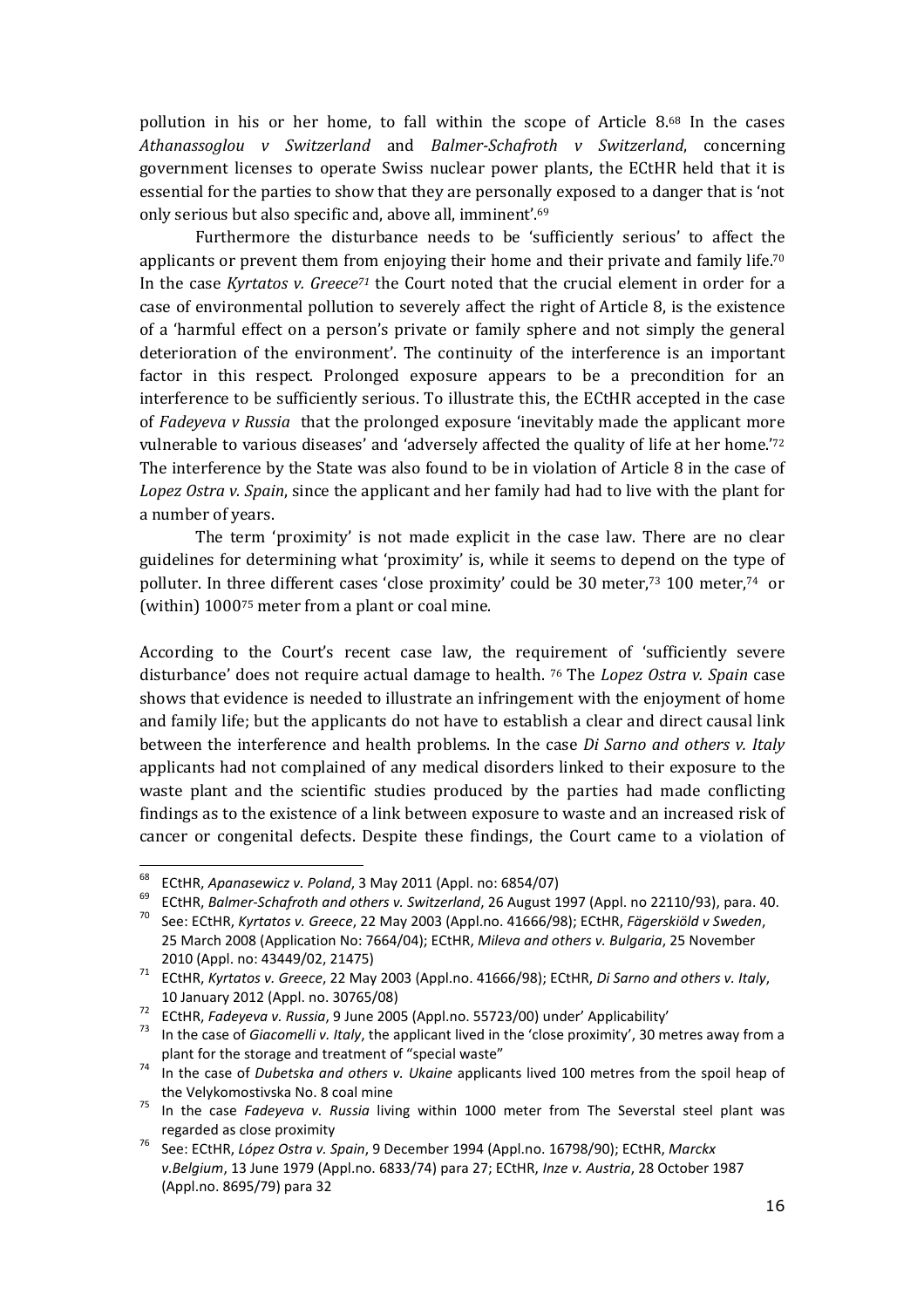Article 8 ECHR. In doing so, the Court establishes a low threshold to fall within the scope of Article 8.<sup>77</sup>

In sum, the Court creatively interprets article 8 ECHR in an evolutionary manner, to let 'new problems', such as wind turbine nuisance fall under its scope. To date, the Court has dealt with only one case concerning wind turbines. This case, of Fagerskiold  $v$ Sweden<sup>78</sup> shows that wind turbine nuisance falls under the scope of Article 8, though in this specific case, the nuisance did not constitute 'severe environmental pollution' and insufficient evidence was brought to establish that the applicants had been physically affected by the nuisance. Moreover, applicants are not obliged to specify which of the rights under Article 8 (1) are claimed to be violated. Private life, family life and home are lumped together. Environmental pollution does not interfere in an individual's right to correspondence.

### 2.1.2 POSITIVE OBLIGATIONS

ı

In the case Marckx v. Belgium<sup>79</sup> the Court inferred a positive obligation on states next to the duty of non-interference from the term 'respect' in Article 8 (1) ECHR. Hence, next to the negative obligation not to interfere with an individual's private-, family life and home, the State has to engage in activities to secure the effective enjoyment of these rights.80 The Court emphasized that this obligation may also require the State to protect persons from the activities of other individuals that contravene the effective enjoyment of their rights. In the case Fadeyeva v. Russia<sup>81</sup> the Court for the first time held a state responsible for damage caused by a private company. The Court ruled that governments are legally responsible for preventing serious damage to their citizens' health caused by pollution from industrial installations, even when they are privately owned and run.

Whether there rests a positive obligation on states in a specific situation is unclear. Positive obligations are interpreted into Article 8 to make the enjoyment of it more effective. This effectiveness needs to be found in a rather ambiguous word: respect. The notion of respect is not clear-cut and differs per country due to the contrasting conditions and circumstances in contracting states.82 This leaves the States a wide margin of appreciation in deciding when positive action is needed.

In the Case Rees v. The United Kingdom the Court established a test in determining whether or not a positive obligation exists.<sup>83</sup> This fair balance test is:

<sup>77</sup> ECtHR, Di Sarno and others v. Italy, 10 January 2012 (Appl. no. 30765/08)

<sup>&</sup>lt;sup>78</sup> ECtHR, Fägerskiöld v Sweden, 25 March 2008 (Application No: 7664/04)

ECtHR, Marckx v.Belgium, 13 June 1979 (Appl.no. 6833/74). See also: ECtHR, Abdulaziz, Cabales, and Balkandali v UK, 28 May 1985 (Application nos. 9214/80; 9473/81; 9474/81) para 67

 $80$  Ursula Kilkelly, 'The right to respect for private and family life. A guide to the implementation of Article 8 of the European Convention on Human Rights' (Human Rights handbooks, no. 1, 2003) 20

<sup>81</sup> ECtHR, Fadeyeva v. Russia, 9 June 2005 (Appl.no. 55723/00). In the case ECtHR, López Ostra v. Spain, 9 December 1994 (Appl.no. 16798/90), which was decided more than 10 years before Fadeyeva v. Russia, the court decided similar, but this concerned a partly-public partly-private waste plant in Spain

<sup>82</sup> ECtHR, Abdulaziz, Cabales, and Balkandali v UK, 28 May 1985 (Application nos. 9214/80; 9473/81; 9474/81) para 67

<sup>83</sup> ECtHR, Rees v. the United Kingdom, 17 October 1986 (Appl.no. 9532/81) para 37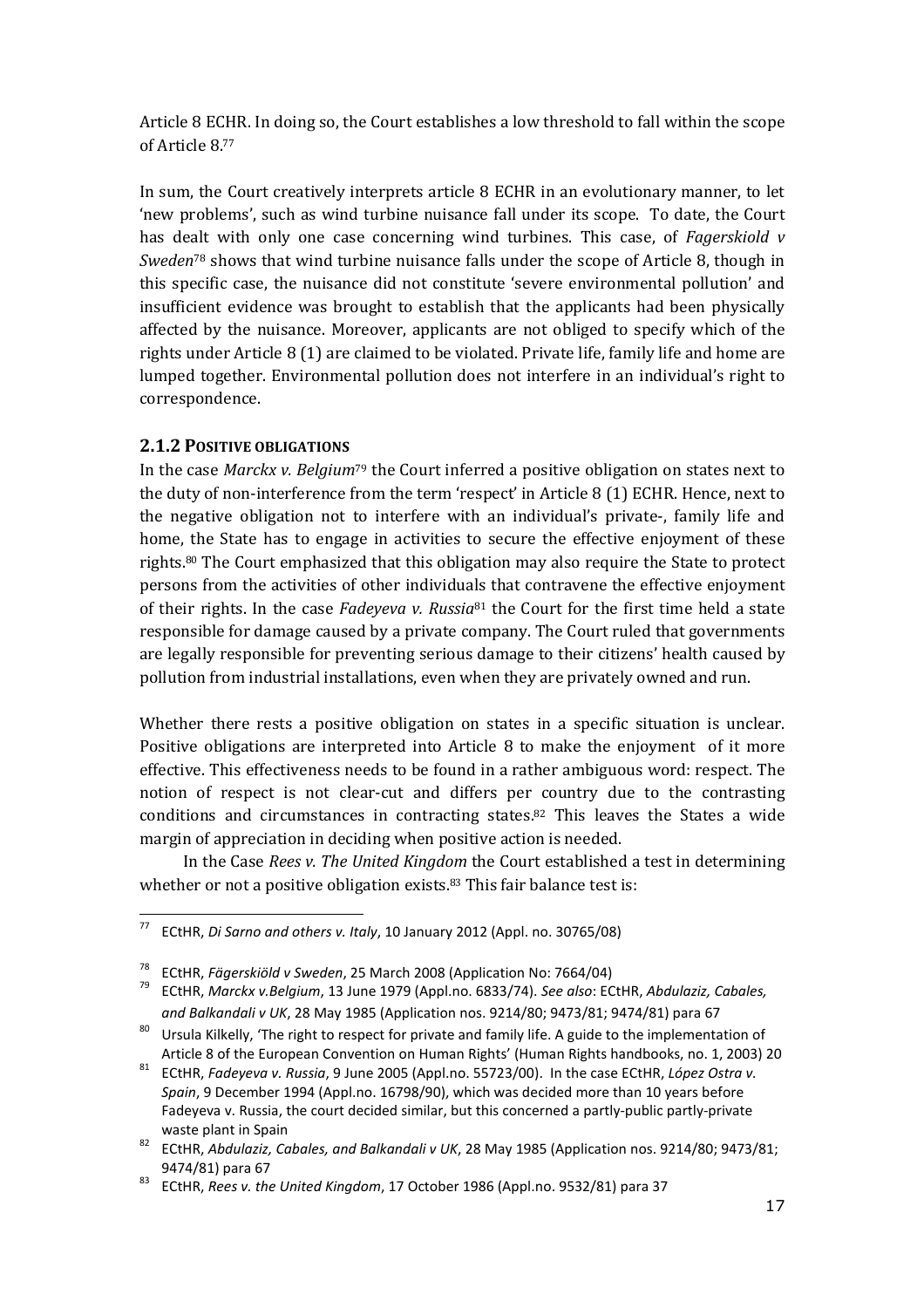'In determining whether or not a positive obligation exists, regard must be had to the fair balance that has to be struck between the general interest of the community and the interests of the individual.'

In determining the steps to be taken to ensure compliance with this positive obligation the margin of appreciation is of major importance.

The fair balance test is an odd man out in the structure of this provision. To illustrate this, if the Court decides that the state did not establish a fair balance, paragraph 1 of Article 8 has been violated.84 Consequently, there is no room left to examine the violation for its justification under the limitation clause of paragraph 2. This follows from the Court in Rees v. The United Kingdom:

'In striking this balance the aims mentioned in the second paragraph of Article 8 may be of a certain relevance, although this provision refers in terms only to "interferences" with the right protected by the first paragraph - in other words is concerned with the negative obligations flowing there from.'<sup>85</sup>

The Court refined its stance and brought the balance-tests from paragraph 1 and 2 closer together in the case of Lopez Ostra v. Spain by stating:

'Whether the question is analysed in terms of a positive duty on the State - to take reasonable and appropriate measures to secure the applicant's rights under paragraph 1 of Article 8 (...), or in terms of an "interference by a public authority" to be justified in accordance with paragraph 2, the applicable principles are broadly similar. In both contexts regard must be had to the fair balance that has to be struck between the competing interests of the individual and of the community as a whole, and in any case the State enjoys a certain margin of appreciation. Furthermore, even in relation to the positive obligations flowing from the first paragraph of Article 8, in striking the required balance the aims mentioned in the second paragraph may be of a certain relevance.'<sup>86</sup>

### 2.1.2.1KINDS OF POSITIVE OBLIGATIONS

 $\overline{a}$ 

The positive obligations of states under Article 8 ECHR are of several kinds. Firstly, in case there is a potentially harmful activity that contravenes domestic rules, 'the national authorities need to take the necessary steps to end it or ensure that it conforms to the rules in force'.87 This could include obligations to regulate and control harmful activities by licensing, setting up, operation, security and supervision of dangerous activities. This kind of positive obligation was the case in Fadeyeva v. Russia, where the state had failed

<sup>84</sup> See: ECtHR, Fadeyeva v. Russia, 9 June 2005 (Appl.no. 55723/00); ECtHR, Taşkın and Others v. Turkey, 10 November 2004 (Appl. no. 46117/99); ECtHR, Giacomelli v. Italy, 2 November 2006 (Appl. no: 59909/00)

 $85$  ECtHR, Rees v. the United Kingdom, 17 October 1986 (Appl.no. 9532/81) para 37

<sup>86</sup> ECtHR, López Ostra v. Spain, 9 December 1994 (Appl.no. 16798/90) para 51

<sup>87</sup> Jean-Francois Akandji-Kombe, 'Positive obligations under the European Convention on Human Rights. A guide to the implementation of the European Convention on Human Rights'(Council of Europe, 2007)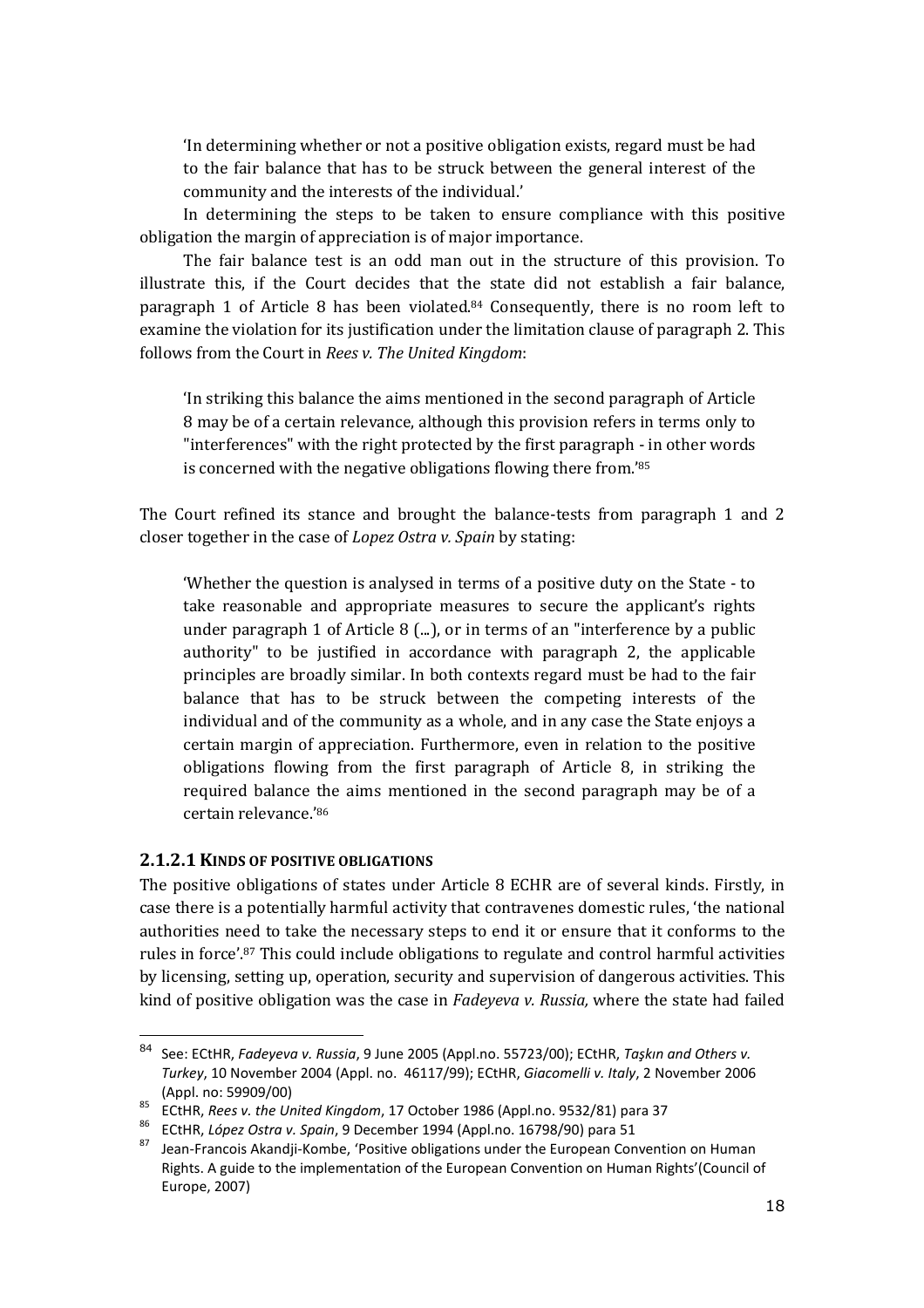to protect Ms. Fadeyeva's health from long-term exposure to pollution from a Severstal steel plant. The State failed to resettle inhabitants, contrary to a Decree of the Council of Ministers of the RSFSR and operated in breach of domestic environmental standards., by either resettling her away from the plant or reducing its pollution level. Positive obligations of this kind were also at stake in the case of Lopez Ostra v. Spain, the wastetreatment plant at issue was illegal in that it operated without the necessary license and the municipal authorities resisted judicial decisions to take steps to protect the applicant's right. In Guerra and Others v. Italy, the violation was of a similar kind, as the applicants had been unable to obtain information that the State was under a statutory obligation to provide.

Secondly, 'where a State must determine complex issues of environmental and economic policy, the decision-making process must firstly involve appropriate investigations and studies in order to allow them to predict and evaluate in advance the effects of those activities which might damage the environment and infringe individuals' rights and to enable them to strike a fair balance between the various conflicting interests at stake'.88 The Court applies a wide margin of appreciation in this respect. It does not express a clear threshold for which kind of policies these investigations and studies are or are not obliged, though in line with the threshold for having an arguable claim under Article 8, 'the environmental hazard at issue needs to attains a level of severity resulting in significant impairment of the applicant's ability to enjoy her home, private or family life'.89 The assessment of that minimum level is relative and depends on all the circumstances of the case, such as the intensity and duration of the nuisance and its physical or mental effects on the individual's health or quality of life.90 The Court seems to believe the states are in a better place to assess when and whether investigations and studies are needed. Therefore the states are in the position of determining the threshold for investigation and studies, mainly by their legislation on 'Environmental Impact Assessment (EIA).' Member states of the EU have based this EIA on the EC Directives concerning Environmental Impact Assessment<sup>91</sup>. The Court solely assesses whether these impact assessments have been conducted properly and in a complete way. In Hatton a.o. v. the United Kingdom (Grand Chamber) the Court emphasized: 'this does not mean that decisions can only be taken if comprehensive and measurable data are available in relation to each and every aspect of the matter to be decided'. The Court's case law also shows that no such thing as a 'human-rights-impactassessment' is needed to predict and evaluate in advance the effects of those activities which might damage the environment and infringe individuals' rights.

Thirdly, in the light of Article 8 there rests a positive duty on states to create public access to the conclusions of the aforementioned studies and to information which

<sup>88</sup> ECtHR, Hatton a.o. v. the United Kingdom (Grand Chamber), 8 July 2003 (Appl.no.36022/97) para 128; ECtHR, Taşkın and Others v. Turkey, 10 November 2004 (Appl. no. 46117/99) para 119. See also: ECtHR, Grimkovskaya v. Ukraine, 21 July 2011 (Appl. no: 38182/03)

<sup>&</sup>lt;sup>89</sup> ECtHR, Grimkovskaya v. Ukraine, 21 July 2011 (Appl. no: 38182/03)

 $\frac{90}{91}$  Ibid.

<sup>91</sup> Directive 85/337/EEC (known as 'Environmental Impact Assessment' – EIA Directive); Directive 2001/42/EC (known as 'Strategic Environmental Assessment' – SEA Directive)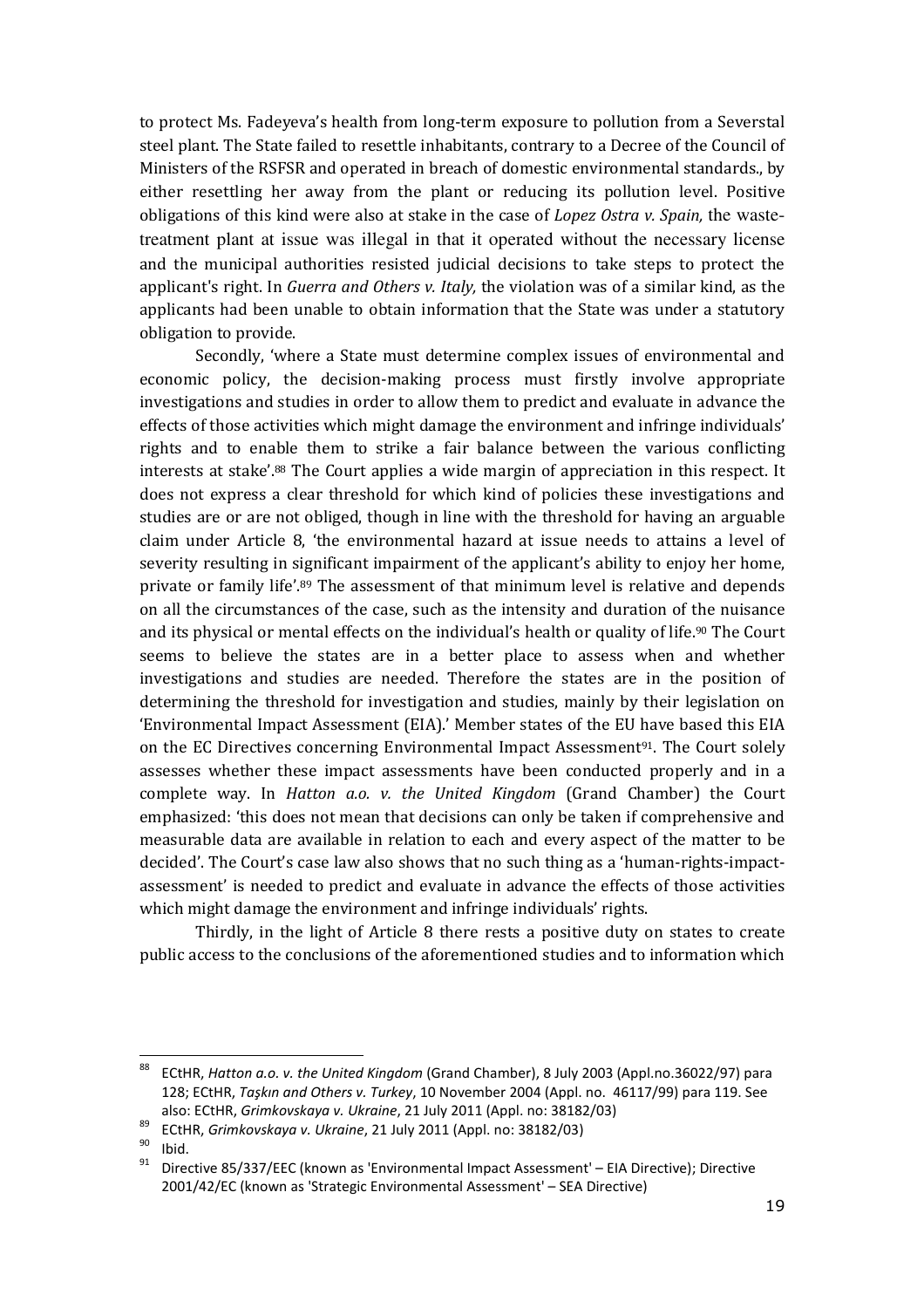would enable members of the public to assess the danger to which they are exposed.<sup>92</sup> This positive duty on states is of general nature and not restricted to governments engaged in hazardous activities.<sup>93</sup>

Fourthly, public participation in environmental decision-making needs to be safeguarded, for ensuring rights protected by Article 8.94 The lack of participation from the beginning of the procedure for a proposed development, 'when all options are open and effective public participation can take place<sup>95</sup> can lead to a violation of Article 8. Due account needs to be taken of the outcome of the public participation in reaching the final decision, which must also be made public.96 No violation solely based on this ground has occurred so far, though it is highly related to access to information as mentioned above and appeal to the court as mentioned hereafter.

Fifthly, 'the individuals concerned must be able to appeal to the domestic court against any decision, act or omission where they consider that their interests or their comments have not been given sufficient weight in the decision-making process'.97 It is the Courts well-established case law that these implicit procedural requirements are integrally part of Article 8. The Court built its case-law concerning Article 8 of the Convention in matters of environmental protection largely on the basis of principles enshrined in the Aarhus Convention on Access to Information, Public Participation in Decision-making and Access to Justice in Environmental Matters (ECE/CEP/43). The Aarhus Convention is of importance for the interpretation of the positive obligation of States in the light of Article 8 ECHR.

Lastly, the precautionary principle can impose a duty for positive intervention on States. The precautionary principle comes down to the idea that if there are reasonable scientific grounds for believing that a product may cause adverse health effects, it should not be on the market or in case of wind turbines, in operation, until scientific evidence proofs that the benefits outweighs the costs or risks. In the case of Tatar v. Romania, which was decided in 2009 the Court for the first time explicitly found a violation of the precautionary principle. In that case, the absence of certainty with regard to current scientific and technical knowledge could not justify any delay on the part of the State in adopting effective and proportionate measures'<sup>98</sup>

In sum the ECtHR has derived the following types of positive obligations from the Convention. When the potentially harmful activity contravenes domestic rules, the national authorities need to take the necessary steps to end it or ensure that it conforms

<sup>&</sup>lt;sup>92</sup> ECtHR, Guerra and others v. Italy, 19 Februari 1998 (Appl.no. 14967/89) para. 60; ECtHR, McGinley and Egan v. The United Kingdom, 9 June 1998 ( Appl. no. 21825/93, 23414/94) para 97; ECtHR, Hasan Taskin v. Turkey, 13 September 2005 (Appl. no: 71913/01) para. 119

<sup>93</sup> ECtHR, Öneryildiz v. Turkey (Grand Chamber), 30 November 2004 (Appl.no. 48939/99). Via: Daniel García San José, 'Environmental protection and the European Convention on Human Rights, (Council of Europe Publishing, 2005) 65

 $^{94}$  ECtHR, Grimkovskaya v. Ukraine, 21 July 2011 (Appl. no: 38182/03) para 69

<sup>95</sup> Aarhus Convention on Access to Information, Public Participation in Decision-making and Access to Justice in Environmental Matters (ECE/CEP/43), 1998, Article 6 para 4

<sup>&</sup>lt;sup>96</sup> ECtHR, Taşkın and Others v. Turkey, 10 November 2004 (Appl. no. 46117/99), para. 99

<sup>&</sup>lt;sup>97</sup> ECtHR, Hatton a.o. v. the United Kingdom (Grand Chamber), 8 July 2003 (Appl.no.36022/97),

para 127-1288; ECtHR, Hasan Taskin v. Turkey, 13 September 2005 (Appl. no: 71913/01) para 119 98 ECtHR, Tatar v. Romania, 27 January 2009 (Application No: 67021/01)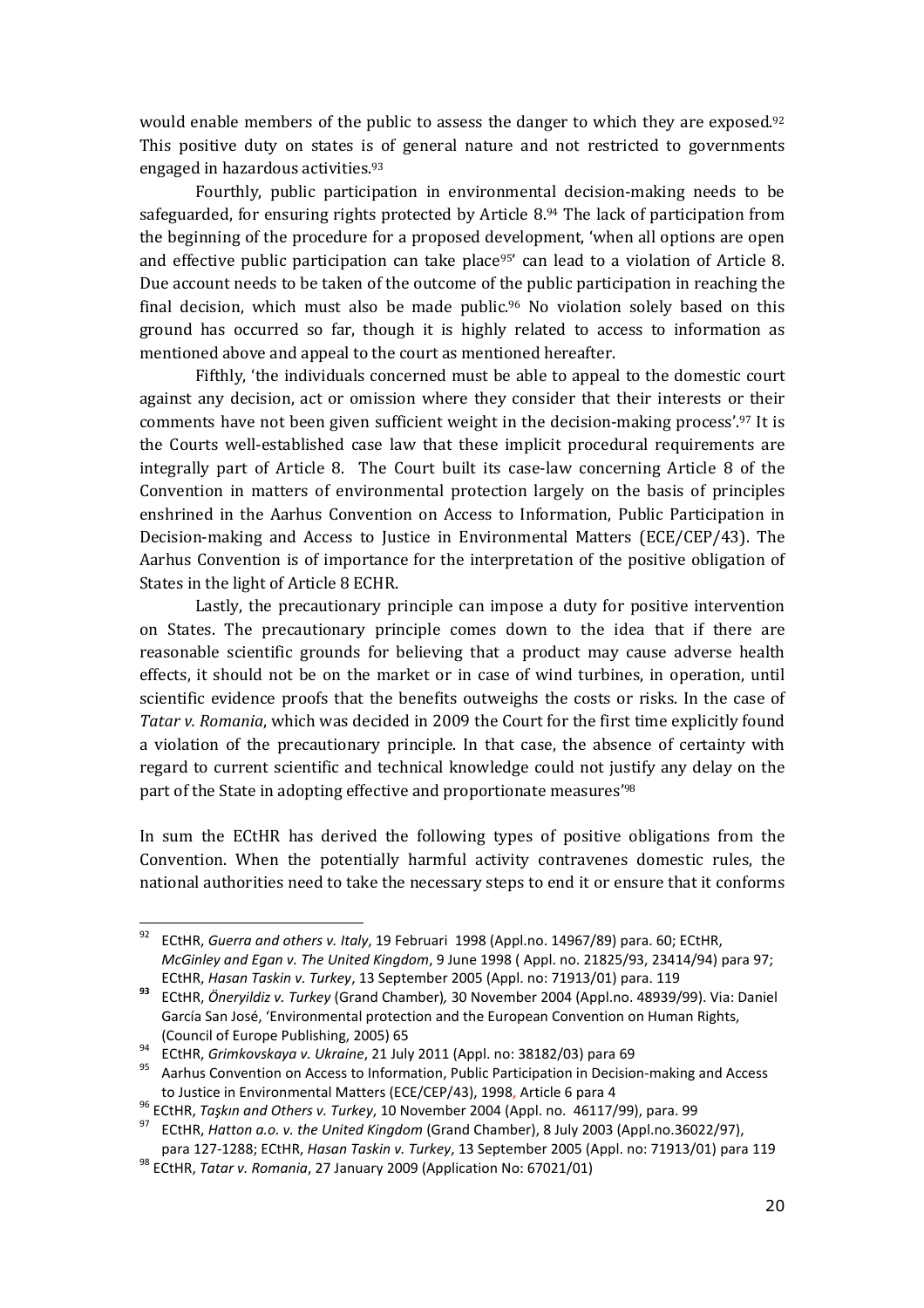to the rules in force. States must undertake appropriate investigations and studies in order to allow them to predict and evaluate in advance the effects of those activities and safeguard the individual procedural rights to access to information, public participation in decision making and access to justice in environmental matters, such as wind turbine nuisance. Moreover, the absence of certainty with regard to scientific and technical knowledge can result in the positive obligation to adopt effective and proportionate measures.

# 2.2 THE JUSTIFICATION TEST OF ARTICLE 8 (2)

The essential object of Article 8 is preventing the government, the police or other state bodies to interfere with the rights protected. On the state rests a negative obligations to refrain from taking certain action, unless these actions can be justified under the second paragraph of the Article. Article 8 (2) reads:

'There shall be no interference by a public authority with the exercise of this right except such as is in accordance with the law and is necessary in a democratic society in the interests of national security, public safety or the economic well-being of the country, for the prevention of disorder or crime, for the protection of health or morals, or for the protection of the rights and freedoms of others.'

This chapter will describe the line of reasoning of the Court related to these justifications in cases related to environmental pollution. These criteria as set out in the second paragraph are applicable to negative state obligations. However, these are relevant to the fair balance test of paragraph 1 as well. In what follows, first it will be discussed what an interference is and when is it justified. Thereafter, the elements 'in accordance with the law', 'legitimate aim' and 'necessary in a democratic society' will consecutively be set out.

### 2.2.1 EXISTENCE OF AN INTERFERENCE

 $\overline{a}$ 

Article 8 (2) states 'there shall be no interference by a public authority,' except if the state complies with a specific set of requirements. To define the scope of Article 8, the question what this 'inference by a public authority' means, needs to be answered. Interferences can constitute of restrictions and formalities, such as the existence of a law or the requirement of a permit or even the denying of a permit. 99 Interferences can also constitute of penalties.

Interferences can also relate to positive obligations, as is mostly the case in environmental degradation cases. In the case of *Lopez Ostra v. Spain* the State interfered in the health and well-being of the applicants through the hazardous operation of industrial facilities, by not taking the necessary steps to stop the alleged harmful effects of the plant from affecting the applicant and her family.100 Similar interferences have been adopted in cases where the State failed to suspend operation of a plant that

<sup>99</sup> Douwe Korff, 'The standard approach under Article 8-11 ECHR and Article 2 ECHR' (2008) 2. See also: ECtHR, Dudgeon v. the United Kingdom, 22 October 1981 (Appl. no 7525/76)

<sup>100</sup> ECtHR, López Ostra v. Spain, 9 December 1994 (Appl.no. 16798/90)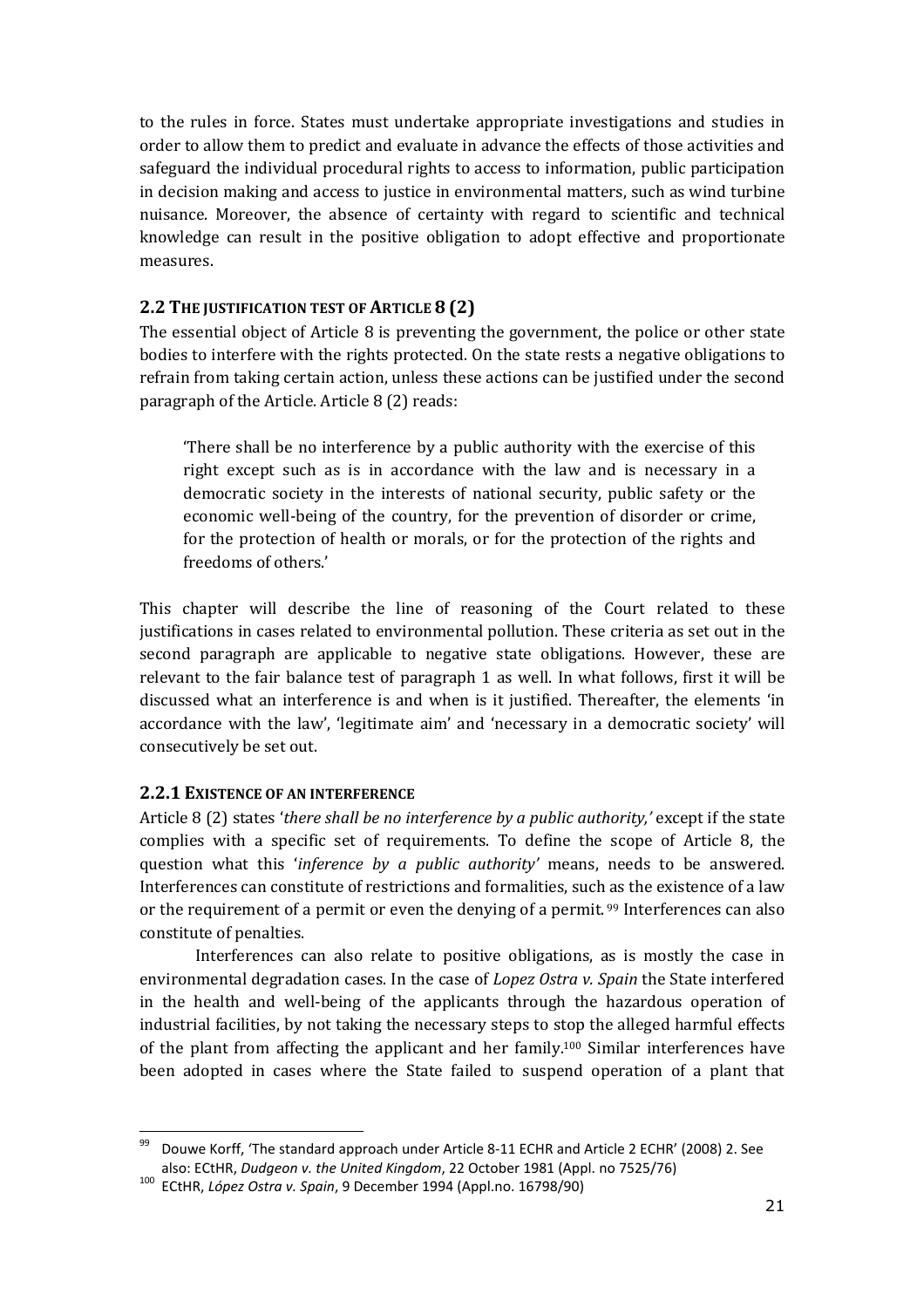generate toxic emissions101 or stop excessive noise of a nightclub.102 Additionally, interference in the health and well-being of the applicant has been accepted where the authorities allowed the operation of a gold mine so as to create risks to human health and the environment, contrary to the decisions of a national administrative court.103 An interference can also be related to procedural positive obligations. Examples are: failing to provide information about risk factors and how to proceed in the event of an accident at the nearby privately owned chemical factory, or in case of exposure to toxic chemicals during tests related to chemical weapons or methane-gas explosion in a garbage dump.<sup>104</sup>

Having this said, it is obvious that there is no clear distinction between positive obligations and interferences. Positive obligations can be distinguished from negative obligations by the requirement of positive intervention, given that the latter requires to refrain from interference. The Court expressed: 'The boundaries between the State's positive and negative obligations under this provision do not lend themselves to precise definition'.105 Therefore the following phrase is resorted to by the Court often:

'Whether the present case be analyzed in terms of a positive duty on the State to take reasonable and appropriate measures to secure the applicants' rights under paragraph 1 of Article 8 or in terms of an "interference by a public authority" to be justified in accordance with paragraph 2, the applicable principles are broadly similar'.<sup>106</sup>

It is up to the applicant to show the State interferes with the rights protected in Article 8 ECHR. If the applicant cannot establish the certainty of the material damage which would constitute the interference, it is sufficient to demonstrate the likelihood that the interference occurred.107 The State then bears the onus to prove that that interference was lawful and justified under Article 8 (2) ECHR.

### 2.2.1.1 INTERFERENCES JUSTIFIED?

ı

Inferences with the rights protected in Article 8 (1) must fulfill all the criteria listed in Article 8 (2). These interferences need to be 'in accordance with the law', 'pursue a legitimate aim or aims' and be 'necessary in a democratic society'. Interferences stemming from negative obligations are strictly tested on its accordance with these limited list of criteria. In case of interferences stemming from positive obligations the test of accordance with these criteria is applied more loosely. In what follows, the scope

<sup>&</sup>lt;sup>101</sup> ECtHR, Giacomelli v. Italy, 2 November 2006 (Appl. no: 59909/00); ECtHR, Fadeyeva v. Russia, 9 June 2005 (Appl.no. 55723/00)

 $102$  ECtHR, Moreno Gómez v. Spain, 16 November 2004 (Appl.no. 4143/02)

<sup>103</sup> ECtHR, Taşkın and Others v. Turkey, 10 November 2004 (Appl. no. 46117/99)

<sup>104</sup> ECtHR, Guerra and others v. Italy, 19 Februari 1998 (Appl.no. 14967/89); ECtHR, Roche v. The United Kingdom, 19 Oktober 2005 (Appl. no. 32555/96); ECtHR, Öneryildiz v. Turkey (Grand Chamber), 30 November 2004 (Appl.no. 48939/99)

<sup>105</sup> ECtHR, Keegan v. Ireland, 26 May 1994 (Appl. No. 16969/90)

<sup>&</sup>lt;sup>106</sup> ECtHR, Powell & Rayner v. the United Kingdom, 21 February 1990 (Appl.no. 9310/81) para 41; See also: ECtHR, López Ostra v. Spain, 9 December 1994 (Appl.no. 16798/90) para 51

<sup>107</sup> Ursula Kilkelly, 'The right to respect for private and family life. A guide to the implementation of Article 8 of the European Convention on Human Rights' (Human Rights handbooks, no. 1, 2003) 23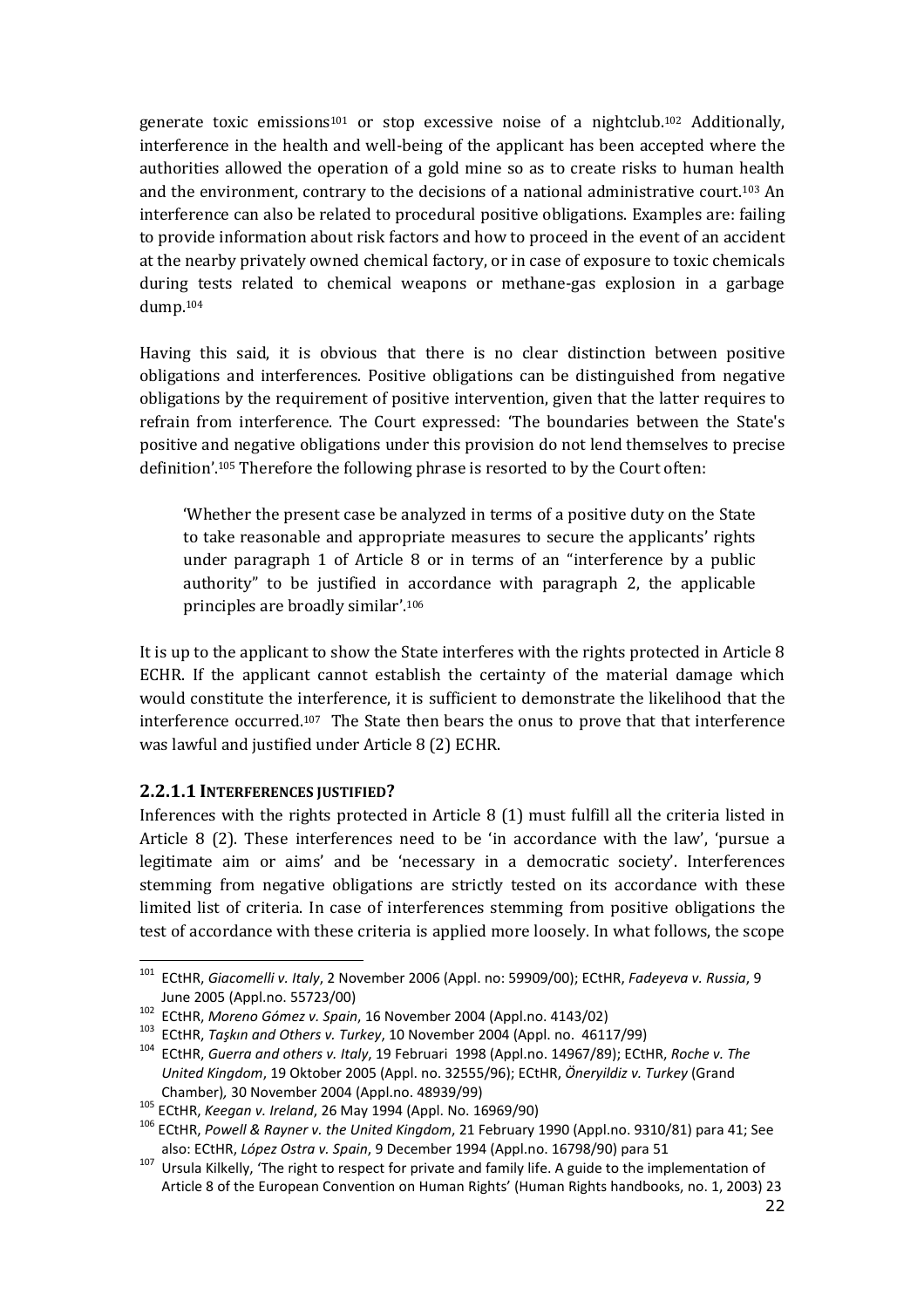of these criteria will be set out in relation to the environmental pollution case law under 8 ECHR.

## 2.2.2 IN ACCORDANCE WITH THE LAW

An interference with Article 8 (1) is permissible if it is in accordance with the law. 'Law' refers to a proper legal basis and includes not only primary legislation, but also subsidiary rules and judicial case law. Consequently, non-binding guidelines and administrative practice fall outside the scope of this concept of law.108 The Court assesses, next to the assessment whether the interference is in accordance with the law, the quality of the law. In doing so, it examines whether the rules that authorize the interference is compatible with the rule of law, accessible and sufficiently clear and precise to be foreseeable in its application.109 This foreseeability requirement means: 'The law needs to be formulated with sufficient precision to enable individuals, if necessary with appropriate advice, to foresee, to a degree that is reasonable in the circumstances, the consequences which a given action may entail'.110 Some areas of law require more discretion than others and it is not always possible to phrase rules with absolute precision. The area of environmental pollution and in particular wind turbine noise is an area in which the law quickly evolves. Constant developments in scientific knowledge and related policy adjustments in this field have led to less precisely defined laws. However, this does not seem to be bothered by this; it solely applies a marginal test and has barely judged there was no national legal basis. Additionally, the Court it merely seems to demand there are procedural safeguards in place, to make sure the rule is not arbitrarily applied. In the case Kyrtatos v. Greece the Court even leaves out this criterion in its assessment.<sup>111</sup>

### 2.2.3 LEGITIMATE AIM OF INTERFERENCE

ı

If the interference is 'in accordance with the law', it needs to be assessed whether the interference pursues a legitimate aim. These aims are listed in Article 8 (2), being in the interest of: national security, public safety, the economic well-being of the country, the prevention of disorder or crime, the protection of health or morals, and the protection of the rights and freedoms of others. Although this is an exhaustive list, the grounds are so broad, the State usually does not find it difficult to find a suitable legitimate aim for which the interference was imposed. In Fagerskiold v Sweden<sup>112</sup> interference with the rights was even justified by the contribution to sustainable development provided by the wind turbine.

In case of environmental pollution the economic well-being of the country is often used as the ground for justifying state interference. In the case Fadeyeva v. Russia,

<sup>&</sup>lt;sup>108</sup> ECtHR, Malone v. The United Kingdom, 2 August 1984 (Application No. 8691/79); ECtHR, Khan v. The United Kingdom, 12 may 2000, (Application No. 35394/97)

<sup>&</sup>lt;sup>109</sup> ECtHR, Malone v. The United Kingdom, 2 August 1984 (Application No. 8691/79) paras 66/ 67/68; ECtHR, Sunday Times v. The United Kingdom, 26 April 1979 (Application No. 6538/74) para 49; ECtHR, Silver and others v. The United Kingdom, 25 March 1983 (Application Nos. 5947/72, 6205/73, 7052/75, 7061/75, 7107/75, 7113/75, 7136/75) paras 87/88/ 90

<sup>110</sup> ECtHR, Margareta and Roger Andersson v. Sweden, 25-02-1992 (Appl. no. 12963/87) para 75

<sup>&</sup>lt;sup>111</sup> ECtHR, Kyrtatos v. Greece, 22 May 2003 (Appl.no. 41666/98). Judge Zagrebelsky expresses in his dissenting opinion that the interference by the State failed to comply with the criteria of 'in accordance with the law' and as a consequence should have led to a violation of Article 8

<sup>112</sup> ECtHR, Fägerskiöld v Sweden, 25 March 2008 (Application No: 7664/04)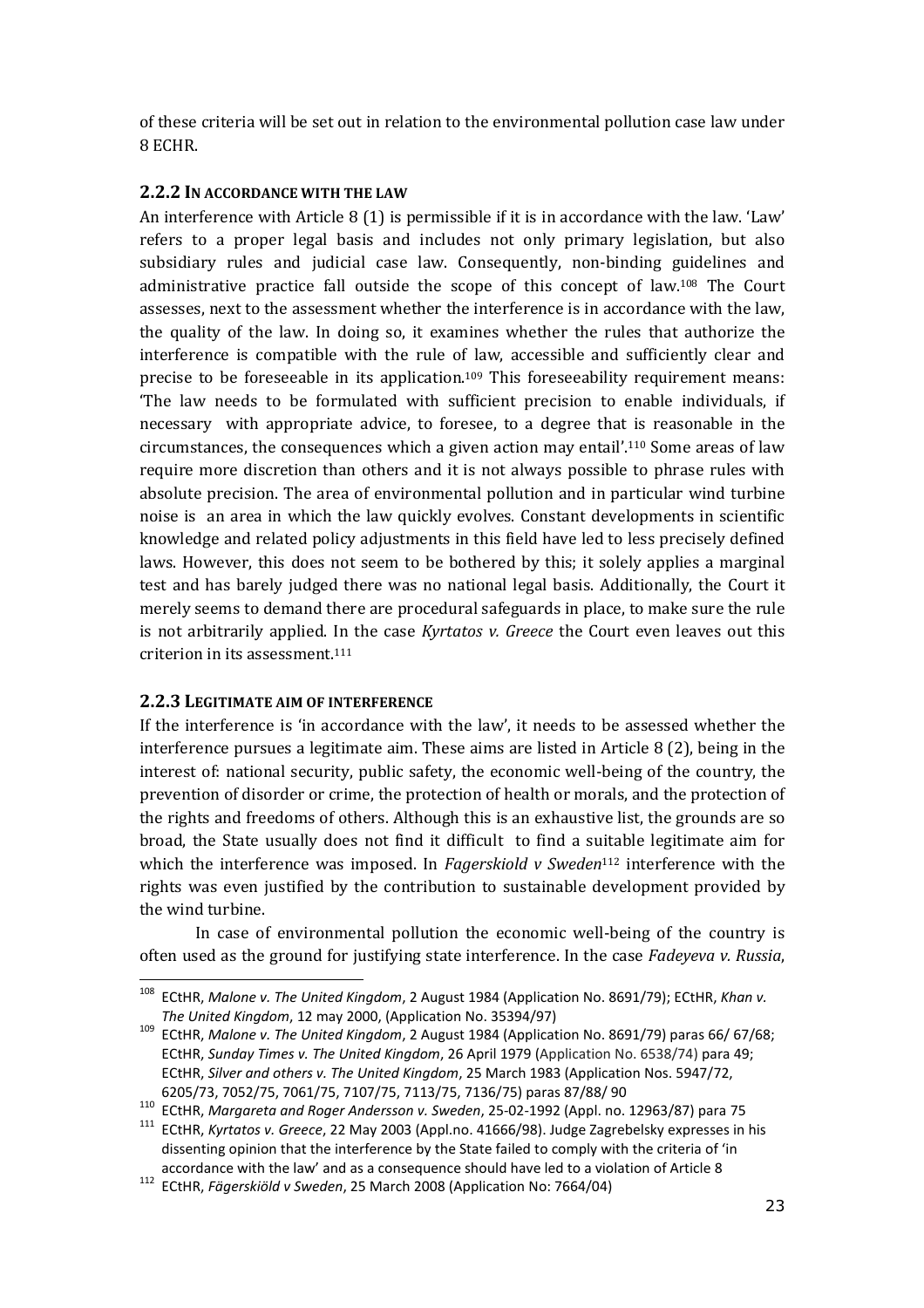for example, the Court agreed that the continuing operation of the steel-plant in question contributed to the economic system of the Vologda region and, to that extent, served a legitimate aim within the meaning of  $\S 2$  of Article 8. In Powell and Rayner v the United Kingdom the Court decided the economic well-being of the country to be a legitimate aim, even in case the negative consequences on the environment could not be entirely eliminated. The Court expressed in *Hatton a.o. v. the United Kingdom* (chamber judgment) that although the economic well-being is a legitimate aim, 'in the particularly sensitive field of environmental protection, mere reference to the economic well-being of the country was not sufficient to outweigh the rights of others'.<sup>113</sup>

#### 2.2.4 NECESSARY IN DEMOCRATIC SOCIETY

The last step to be taken in the test of Article 8  $(2)$  is determining whether the interference is necessary in a democratic society. An interference will be considered necessary in a democratic society to achieve the legitimate aim if it corresponds to a pressing social need. 114 The national authorities have a certain margin of appreciation in deciding whether this need exists. This evaluation, however, remains subject to review by the ECHR for conformity with the Convention.

 Another aspect of the 'necessity-criterion' is that the interference needs to be proportionate to the legitimate aims pursued. 115 More specifically, there needs to be proportionality between the means employed and the aim sought to be achieved. As being part of the proportionality criterion, the Court must determine whether the reasons adduced by the national authorities to justify the interference were relevant and sufficient. Additionally, procedural matters have increasingly been taken into account as well. The term necessary implies that the legitimate aim that is pursued by the interference cannot be achieved by less restrictive measures and is achieved 'in the least onerous way as regards human rights'.116 However, this does not mean that least restrictive alternative needs to be chosen by the State; it is sufficient if the State at least tries to find the least restrictive alternative.

The proportionality criterion also refers to a fair balance between the general interest of the community and the rights of the individual. This fair balance test, included implicitly in paragraph 2, is similar to the fair balance test of paragraph 1. If the balance of interests had not been properly struck or no relevant and sufficient reasons had been given for the interference, the Court concludes there is a violation of Article 8. This balancing test is guided by a number of criteria, to provide a foothold in the assessment. These criteria are similar as mentioned above, in discussing the fair balance test of Article 8 (1). For completeness' sake, these are shortly mentioned again. First, the interest to be protected from interference can be of influence. Rights, such as the right to sleep at night are more fundamental than others, thus more difficult to justify. Second, the nature of the interference demands that stronger justification is needed for more far reaching interferences. An example is the difference between interfering in the applicants health instead in its well-being. Third, different legitimate aims correspond to the need for less or more justification. Protecting the national security, for example, is

 $113$  ECtHR, Hatton a.o. v. the United Kingdom (chamber judgment), 2 October 2001 (Appl.no. 36022/97)

<sup>114</sup> ECtHR, Olsson v. Sweden, 24 March 1988 (Appl. no. 10465/83)

<sup>115</sup> ECtHR, Olsson v. Sweden, 24 March 1988 (Appl. no. 10465/83)

<sup>116</sup> ECtHR, Peck v. The United Kingdom, 28 January 2003 (Appl. no. 44647/98)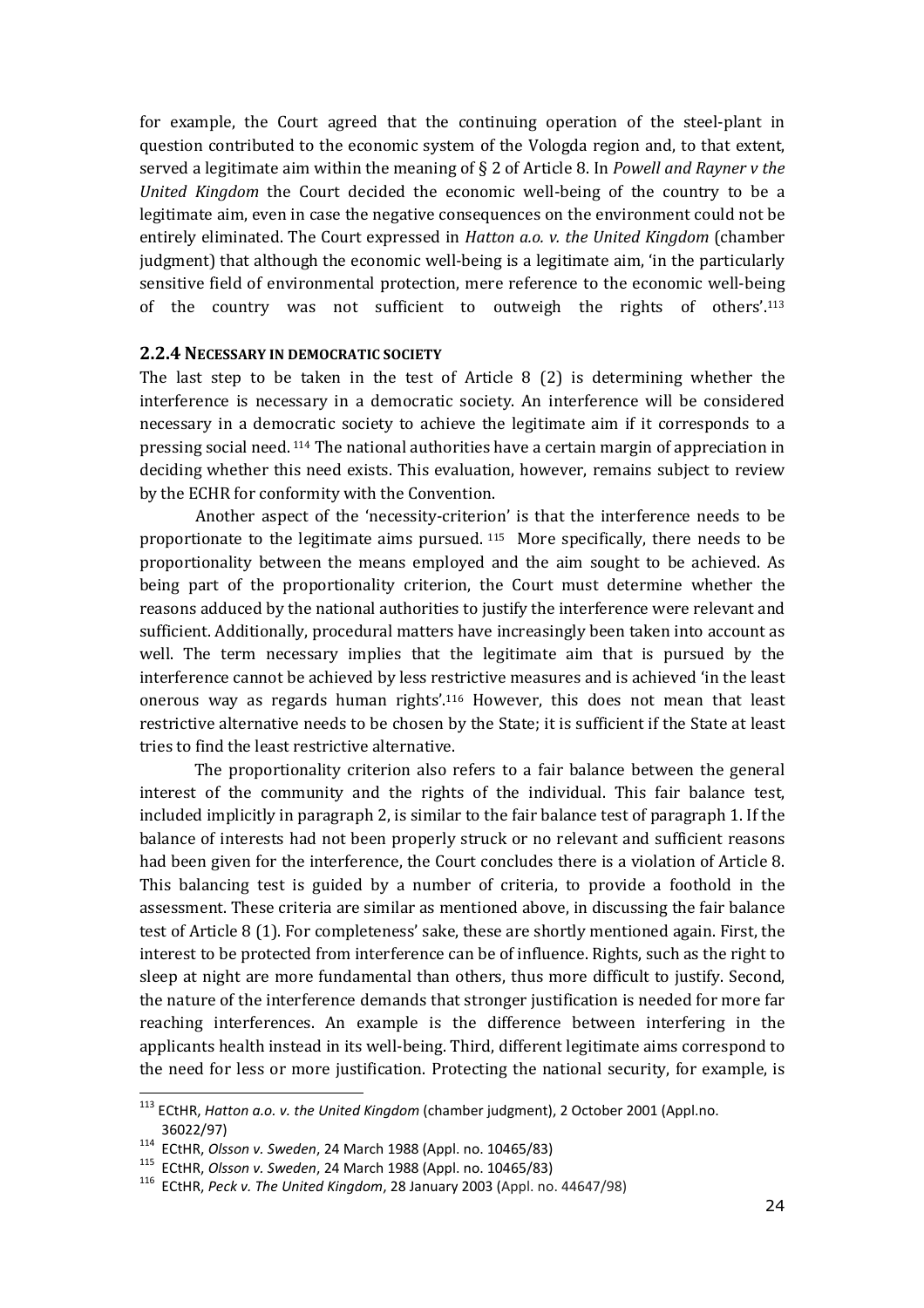easier to justify than the economic well-being of the country. Lastly, pressing social need is not a static factor. The more there is a pressing social need for a specific interference, the less justification is needed to comply with Article 8 ECHR.

 Finally, the phrase 'in a democratic society' creates room to examine the interference of a State in the light of what that specific society requires. The standards set by the Council of Europe and its Member States are the main yardstick in this, though other COE Conventions, and law and practice in Member State can be of influence. These sources can show the extent of agreement on an issue and can indicate what the specific democratic society needs. 117

### 2.3 THE MARGIN OF APPRECIATION

States have a certain degree of discretion in determining whether measures taken by that State are in compliance with Article 8. This discretion was first established in Handyside v. the United Kingdom, in which was held that 'state authorities are in principle in a better position than the international judge to give an opinion on the (…) "necessity" of a "restriction" or "penalty"'.118 Although this was a case under Article 10 ECHR, the concept is equally applicable in 8 ECHR cases. This margin does not give the contracting states an unlimited power of appreciation; the ECtHR gives the final ruling on whether interference can be justified under Article 8 (2). This margin is of importance for two sets of circumstances. Namely, when needs to be determined whether the interference of the State is justifiable under Article 8 (2) or whether the state has fulfilled its positive obligation.

For the purpose of this study, there is a need to determine the extent of the margin, regarding the respect for private and family life under Article 8 ECHR in environmental pollution cases. In general states have been granted a wide margin of appreciation in environmental cases.119 The extent of the margin mainly seems to depend on the nature of the right affected by the environmental interference and its importance for the applicant.<sup>120</sup> As noted by Daniel García San José in a Council of Europe publication<sup>121</sup> the Court will grant a narrower margin of appreciation for the national authorities and will carry out a strict review of the way the authorities have complied with their positive obligations under Article 8 to ascertain whether a fair balance has been struck,

'if the right at stake is one of the core rights and freedoms in the Convention (e.g. some intimate aspect of a person or his physical or mental health under Article 8) and not merely the most generic aspect of those (in Article 8, e. g., the right to respect of the home and well-being of a person)'.<sup>122</sup>

 $117$  Ibid.

<sup>118</sup> ECtHR, Handyside v. the United Kingdom, 12 December 1976 (Appl.no. 5493/72), para 48

<sup>&</sup>lt;sup>119</sup> ECtHR, Buckley v. the United Kingdom, 25 September 1996 (Appl. no. 20348/92)para 74-77; ECtHR, Powell & Rayner v. the United Kingdom, 21 February 1990 (Appl.no. 9310/81) para 44; ECtHR, Hatton a.o. v. the United Kingdom (Grand Chamber), 8 July 2003 (Appl.no.36022/97) para 100; ECtHR, Dubetska and others v. Ukraine, 10 Februari 2011 (Appl. no: 30499/03) para 141

<sup>120</sup> See: Daniel García San José, 'Environmental protection and the European Convention on Human Rights, (Council of Europe Publishing, 2005) 68

 $121$  Ibid.

 $122$  Ibid, 58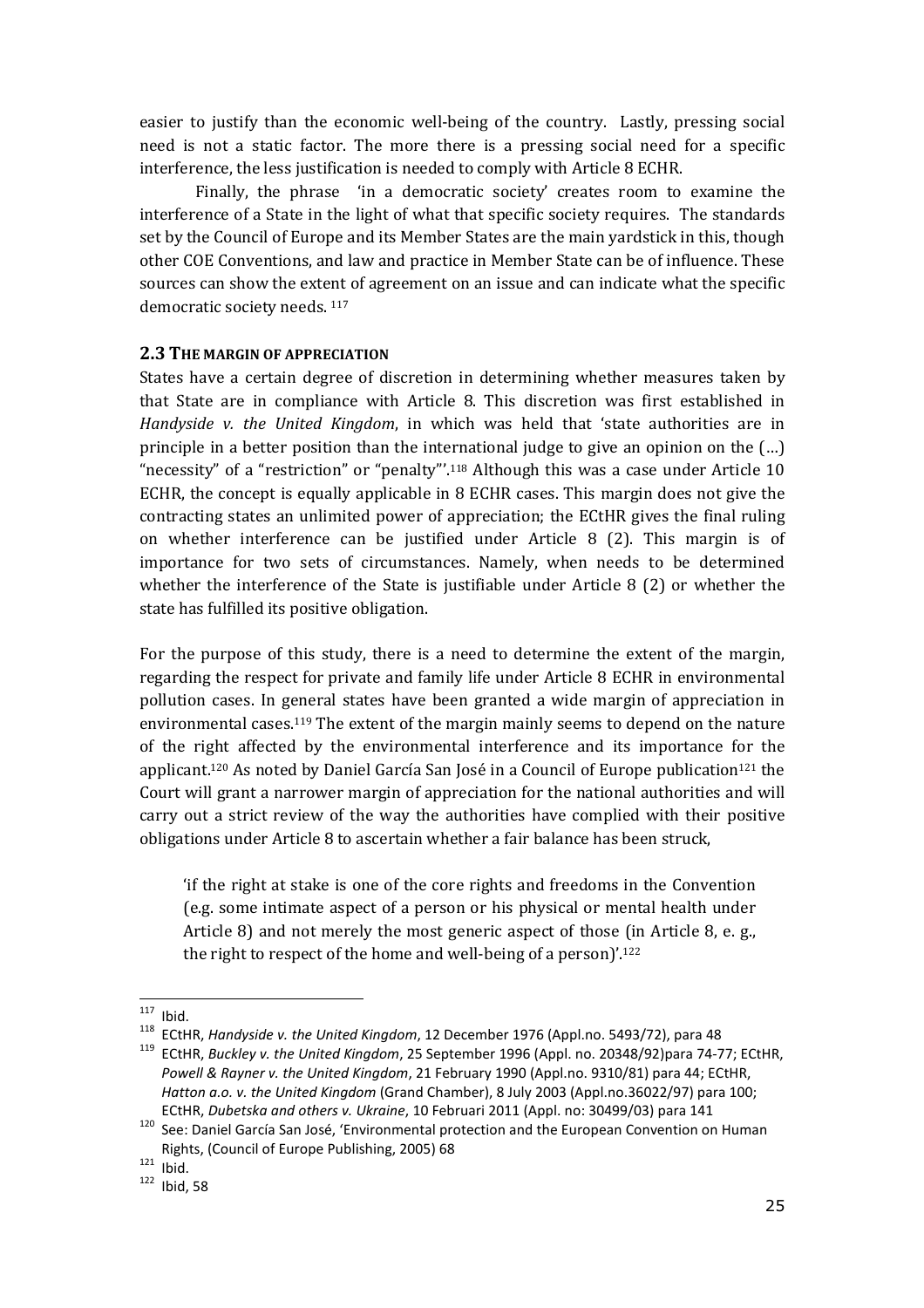In this distinction between 'health' and 'well-being', the right to sleep at night has undoubtedly been closely linked to the right to health.123 In case there is an environmental interference in the core rights of Article 8, the margin of appreciation is limited. The interests of the individuals are then very important and need to be taken into serious consideration by the State. On the contrary, when the right at stake is not a core right of Article 8, the authorities are left a wider margin of appreciation. The State then has more leeway in balancing the interest. Seeing the above drawn conclusion that it is sufficiently plausible that wind turbine noise causes adverse health effects, the margin of appreciation in establishing a fair balance between the interests is limited. The extent to which the margin is limited depends on the seriousness of the health effects.

<sup>123</sup> See for example: ECtHR, Moreno Gómez v. Spain, 16 November 2004 (Appl.no. 4143/02)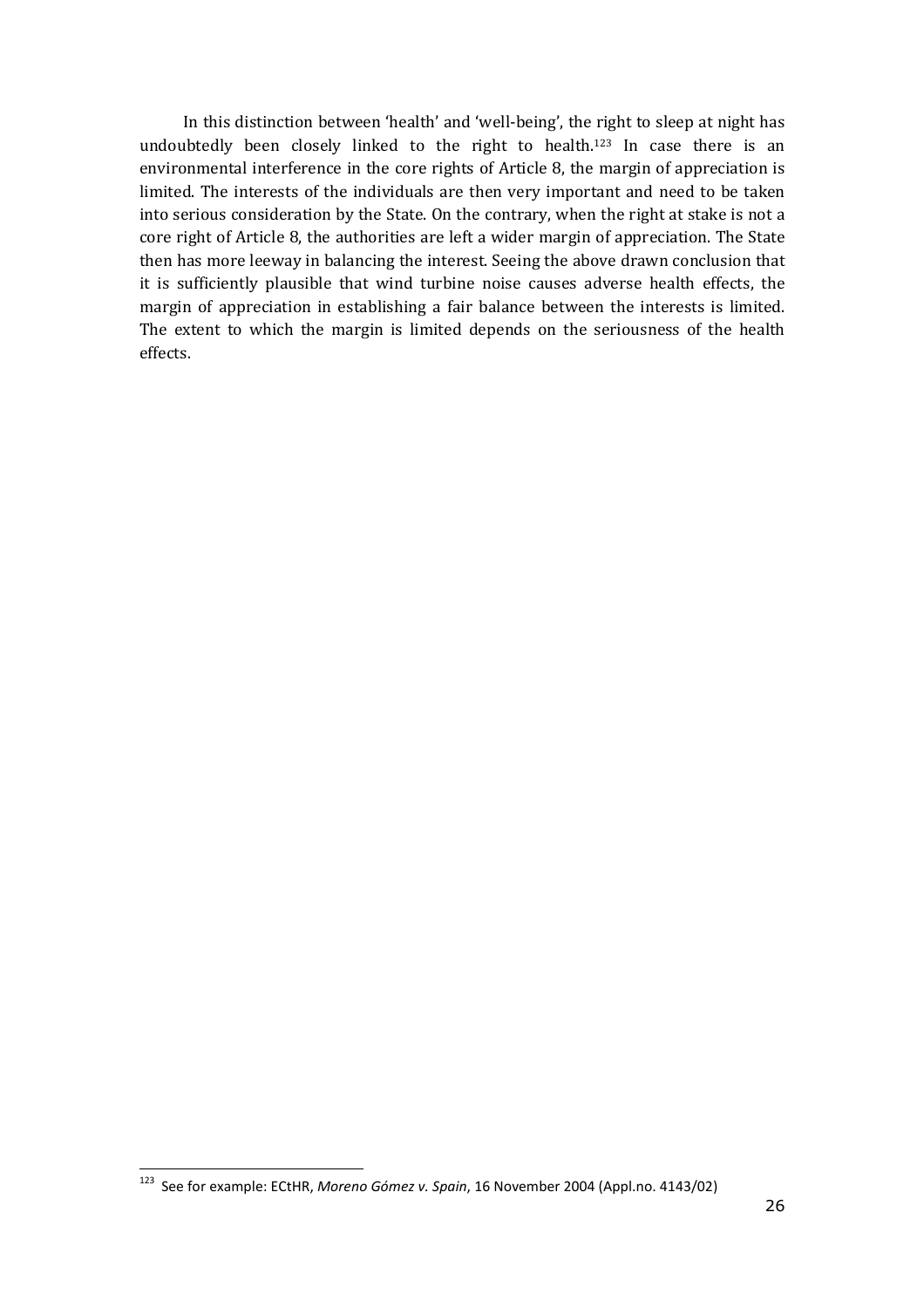#### 3 CONCLUSION

The European Convention on Human Rights does not encapsulate any individually justiciable rights to live in a healthy environment. In the meantime, the European human right perspective on environmental law and policy is continuously developing and the Court is facing new challenges over and over again.

To this day, the health effects reported by individuals living in close proximity to wind turbines are poorly understood. Reasons for this can be found in difficulties in measuring wind turbine noise as well as the limited amount of valid and reliable scientific research in this area. Obviously there are currently knowledge gaps in this area, though there is sufficient reliable evidence, showing there is a significant probability of adverse health effects for human beings living within 1,5-2.0 km of wind turbines. Systematic studies find a causal link between annoyances and sleep disturbance. It is plausible that annoyance and sleep disturbance will lead to other symptoms, such as stress or psychological distress, inner ear symptoms, headaches, excessive tiredness, and reduction of quality of life. Wind turbine noise pollution therefore intervenes with the health and well-being of people living in close proximity.

Wind turbine noise is part of the concept of environmental pollution. There is no doubt the Court made a considerable contribution to the concept of environmental protection, due to the broad interpretation of the right to home, private- and family life under Article 8 of the Convention. Today, 'severe environmental pollution may affect individuals well being and prevent them from enjoying their homes in a way as to affect their private and family life adversely, without however seriously endangering their health'.124 The Court decided various types of environmental pollution cases caused, where state (in-)action interfered with the well-being and health of individuals. The circumstances under which wind turbine noise pollution can lead to a violation of Article 8 ECHR can therefore be distilled from its case law.

Firstly, the applicants needs to be directly and seriously affected by the noise of the wind turbine. They need to show they are personally exposed to a danger that is not only serious but also specific and imminent. Sufficiently severe disturbance does not require actual damage to health. With regard to the latter, the Courts decision in Tatar v. Romania, where a violation of the precautionary principle was concluded, is of great importance to environmental pollution cases. Such cases often concerns a complaint of supposed damage and health risks. It is highly recommendable the Court continues its chosen path according to which the absence of certainty with regard to current scientific and technical knowledge could not justify any delay on the part of the State in adopting effective and proportionate measures.

Secondly, wind turbine noise interferes not only in the well-being of a person, but in its health as well. Therefore the normally wide margin of appreciation in environmental cases is limited. Especially since the right to sleep is regarded part of human health and one of the core rights protected under the Article. This limited margin of appreciation places increased demands on the justification of States for their (non- )interference. Relevant and sufficient reasons are needed to justify the interference.

Thirdly, if a State fails to comply with the positive obligations that are interpreted in the Article, there will be a violation of Article 8. The positive obligations imposed on

<sup>&</sup>lt;sup>124</sup> ECtHR, López Ostra v. Spain, 9 December 1994 (Appl.no. 16798/90) para 51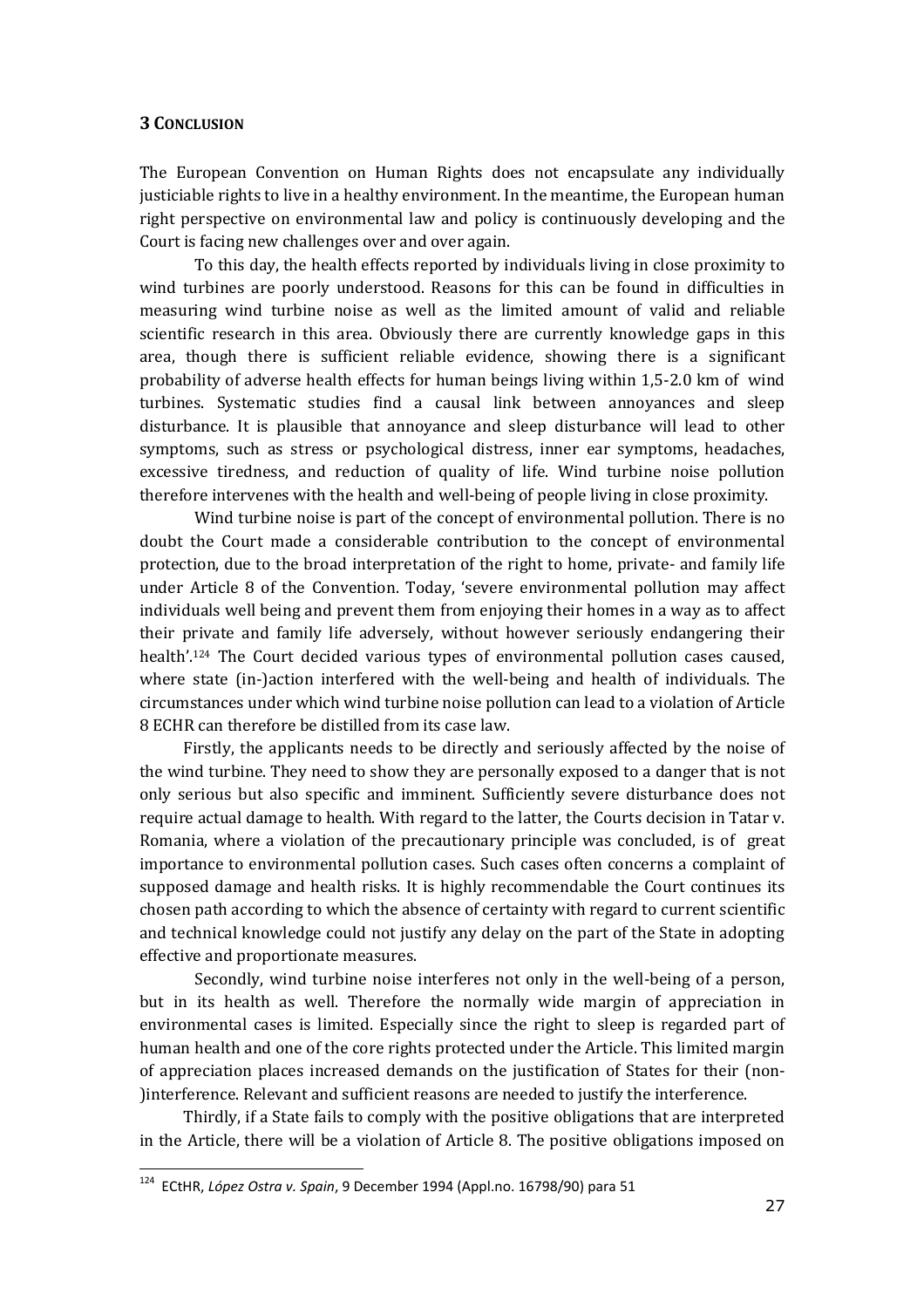States are comprehensive and versatile. The varied range of positive obligations tremendously extended the amount of legal protection offered by Article 8. When the wind turbine activity contravenes domestic rules, the national authorities need to take the necessary steps to end it or ensure that it conforms to the rules in force. States must undertake appropriate investigations and studies in order to allow them to predict and evaluate in advance the effects of the noise and safeguard the individual procedural rights to access to information, public participation in decision making and access to justice. The absence of certainty with regard to scientific and technical knowledge, as is the case for wind turbine noise pollution and infrasound in particular, can imply the duty of the State to interfere.

Fourthly, almost every action taken or not taken by a State can constitute an interference. The two justification-criteria, demanding that an interference needs to be in accordance with the law and pursue a legitimate aim, are not stringently applied by the Court. Therefore these criteria do not function as a proper assessment tool for (un)justified interferences. The criteria that the interference needs to be necessary in a democratic society, however, is more stringent and functions as the heart of the justification test. Both the circumstances that there is a pressing social need for the interference or no proportionality between the means employed and the aim sought to be achieved, leads to a violation of Article 8. The presence of other methods of sustainable development that interfere less in the health and well-being of individuals as well as the possibility of building wind turbines at sea or in more remote area's can possibly lead to the verdict that there is no pressing social need or proportionality.

Fifthly, the circumstance that a fair balance is lacking between the general interest of the community and the rights of the individual leads to a violation of Article 8 ECHR. The limited margin of appreciation means that weight should be given to the right to live in a healthy environment of the individual. The fair balance test as used by the Court to balance the protection of commercial development and the economic well-being of the country with the protection of health and well-being of individuals living in the vicinity of wind turbines is the core of European human right protection in cases of wind turbine noise pollution. This test leaves much room for the Court to include all relevant reasons and aspects.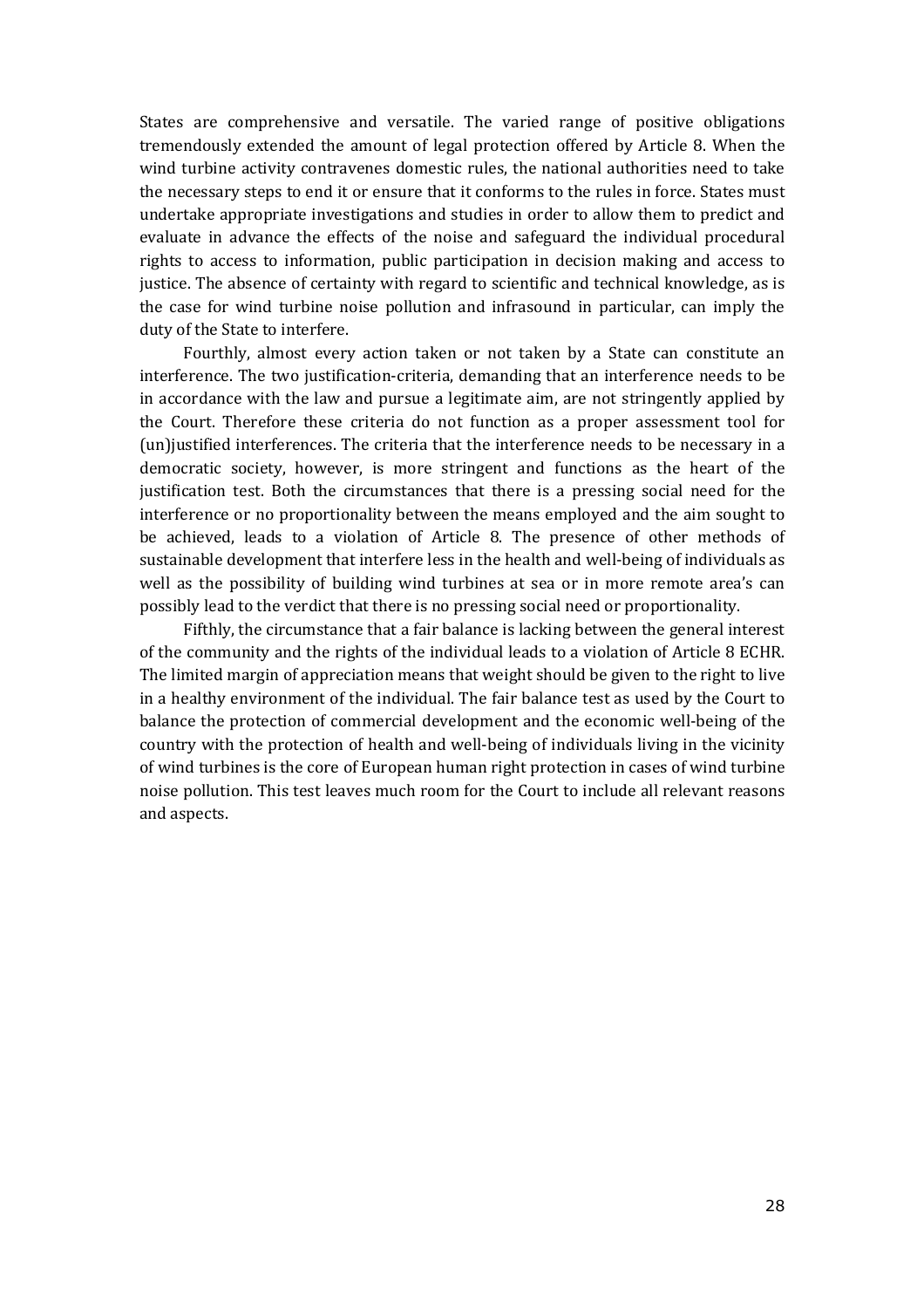### **BIBLIOGRAPHY**

### Articles, books and working papers

- Akandji-Kombe J, 'Positive obligations under the European Convention on Human Rights. A guide to the implementation of the European Convention on Human Rights' (Council of Europe, 2007)
- Berglund B, Hassmen P and Job RF, 'Sources and Effects of Low-Frequency Noise'(1996) 99(5) Journal of the Acoustical Society of America 2985
- Berglund B., T. Lindvall, DH Schwela, K.-T. Goh, 'Guidelines for Community Noise,' (Geneva, World Health Organization, 1999)
- Colby WD, Dobie R, Leventhall G, Lipscomb DM, McCunney RJ, Seilo MT, Søndergaard B, 'Wind Turbine Sound and Health Effects: An Expert Panel Review' (prepared for American Wind Energy Association and Canadian Wind Energy Association, 2009)
- Frey BJ and Hadden PJ, 'Noise radiation from Wind Turbines Installed near Homes: Effects on Health (2007) <http://docs.wind-watch.org/wtnoisehealth.pdf> accessed 22 July 2012
- García San José D, 'Environmental protection and the European Convention on Human Rights, (Council of Europe Publishing, 2005)
- Hanning C, 'Sleep Disturbance and Wind Turbine Noise' (2009)
- Harrisson JP, 'Wind Turbine Noise, (2011) 31:256 Bulletin of Science Technology & Society <http://bst.sagepub.com/content/31/4/256>, accessed 3 August 2012
- Harry A, 'Wind turbines, noise and health' (2007)
- Horner B, Jeffery RD, Krogh CME, 'Literature Reviews on Wind Turbines and Health: Are They Enough?'(2011) 31:399 Bulletin of Science Technology & Society <http://bst.sagepub.com/content/31/4/399>, accessed 1 August 2012
- Janssen SA, Vos H, Eisses AR and Pedersen E, 'A comparison between exposure response relationships for wind turbine annoyance due to other noise sources', (2011, Acoustical Society of America 130 (6))
- Kilkelly U, 'The right to respect for private and family life. A guide to the implementation of Article 8 of the European Convention on Human Rights' (Human Rights handbooks, no. 1, 2003)
- Korff D, 'The standard approach under Article 8-11 ECHR and Article 2 ECHR' (2008)
- Krogh CME, Gillis L, Kouwen N and Armani J, 'WindVOiCe, a Self-Reporting Survey: Adverse Health Effects, Industrial Wind Turbines, and the Need for Vigilance Monitoring' (2011) 31:334 Bulletin of Science Technology & Society <http://bst.sagepub.com/content/31/4/334>, accessed 31 July 2012
- Leventhall G and others, 'A Review of Published Research on Low Frequency Noise and its Effects (Report for Defra: U.K. Department for Environment, Food and Rural Affairs, 2003)

<http://archive.defra.gov.uk/environment/quality/noise/research/lowfrequenc  $y$  > accessed 22 July 2012

- Leventhall G, 'Infrasound from Wind Turbines Fact, Fiction or Deception' (2006) 24(2) Canadian Acoustics
- Leventhall G (2007) 93(1-3) Progress in Biophysics and Molecular Biology 130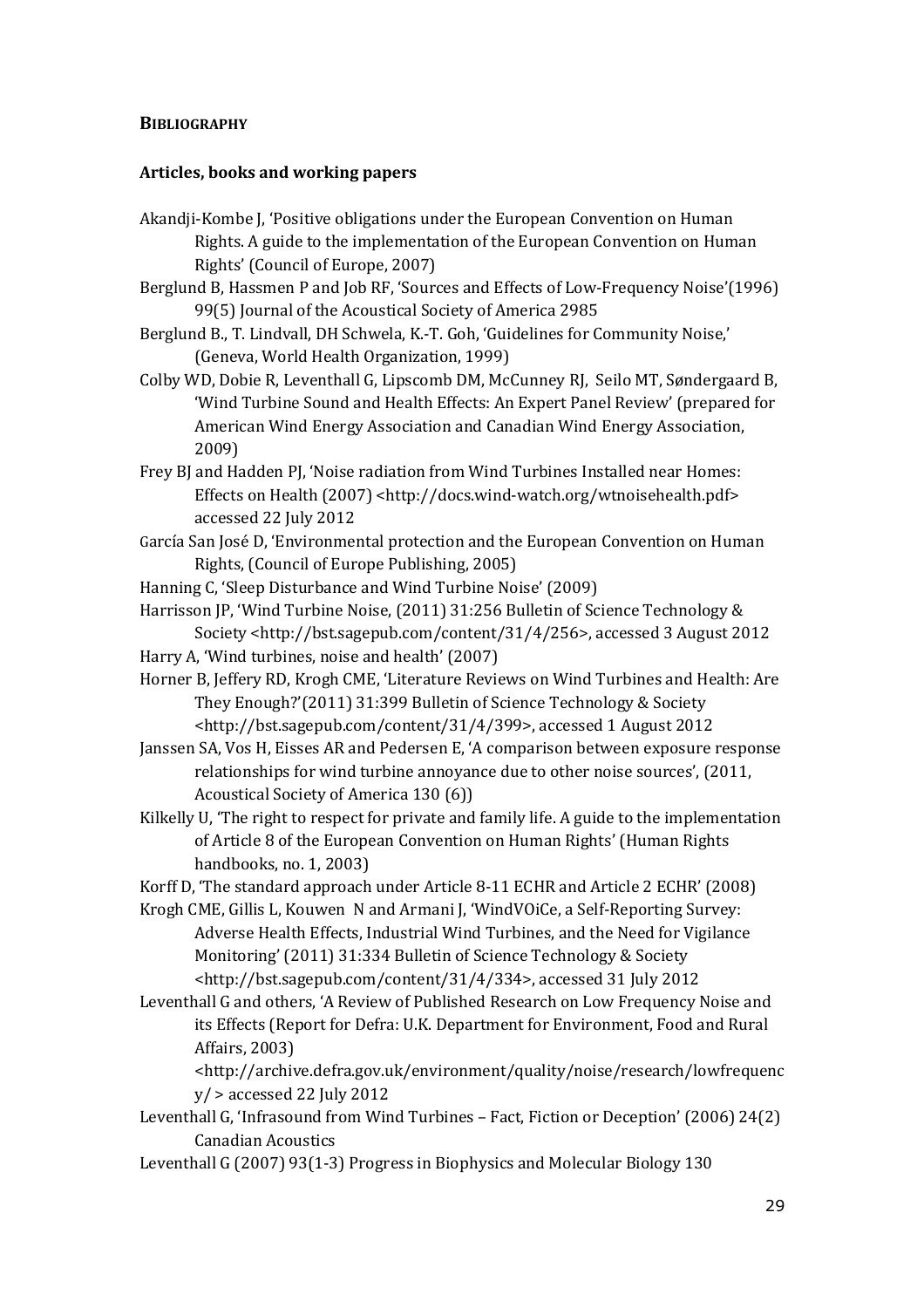- Leventhall G, Oerlemans S, Bullmore A, Søndergaard B, Berg van den F, Hessler D, Bastasch M, 'Wind Turbines Noise: How it is Produced, Propagated Measured and Received' (Multi-Science Publishing, 2011)
- Maschke C, 'Introduction to the Special Issue on Low Frequency Noise' (2004) 6(23) Noise and Health 1
- McMurtry RY, Towards a Case Definition of Adverse Health Effects in the Environs of Industrial Wind Turbines: Facilitating a Clinical Diagnosis' (2011, ) 31:316 Bulletin of Science Technology & Society

<http://bst.sagepub.com/content/31/4/316>, accessed 31 July 2012

- Miller C, 'Environmental Rights in a Welfare State? A Comment on DeMerieux', (2003) 23 (1) Oxford Journal of Legal Studies
- Nissenbaum M, 'Mars Hill wind turbine project health effects: Preliminary findings (2009) <http://www.windaction.org/?module=uploads&func=download&fileId=1798 > accessed 1 August 2012
- Nissenbaum M, Aramini J, Hanning C, 'Adverse health effects of industrial wind turbines: a preliminary report (10<sup>th</sup> International Congress on noise as a Public Health Problem, 2011)
- Pedersen E, Persson Waye K, 'Perception and annoyance due to wind turbine noise—a dose-response relationship', (2004) 116 J. Acoust. Soc. Am.
- Pedersen E and Persson Waye K, 'Wind turbine noise, annoyance and self-reported health and well-being in different living environments', (2007) 64 Occ. Environ. Med.
- Pedersen E, van den Berg F, Bakker R, Bouma J, 'response to Noise from Modern Wind Farms in The Netherlands (2009) 126(2) Journal of the Acoustical Society of America 634
- Pedersen OW, 'European Environmental Human Rights and Environmental Rights: A Long Time Coming?' (2008), 21(1) Georgetown International Environmental Law Review, available at <http://ssrn.com/abstract=1122289>, accessed 1 August 2012
- Phillips CV, 'Properly Interpreting the Epidemiologic Evidence About the Health Effects of Industrial Wind Turbines on Nearby Residents' (2011) 31:303 Bulletin of Science Technology & Society <http://bst.sagepub.com/content/31/4/303>, accessed 22 July 2012
- Phipps R, Amati M, McCoard S and Fisher R, 'Visual and noise effects reported by residents living close to Manawatu wind farms: Preliminary survey results' (2007)
- Pierpont N, 'Wind turbine syndrome: A report on a natural experiment' (2009, Santa Fe, NM: K-Selected Books)
- Roberts M and Roberts J, 'Evaluation of the Scientific Literature on the Health Effects Associated with Wind Turbines and Low Frequency Sound', (prepared for Wisconsin Public Service Commission, Exponent, 2009)
- Rogers A, Manwell J and Wright S, 'Wind turbine acoustic noise' (A white paper prepared by the Renewable Energy Research Laboratory, Department of Mechanical and Industrial Engineering, University of Massachusetts, 2006)
- Salt AN and Kaltenbach JA, 'Infrasound From Wind Turbines Could Affect Humans' (2011) 31:296 Bulletin of Science Technology & Society <http://bst.sagepub.com/content/31/4/296>, 22 July 2012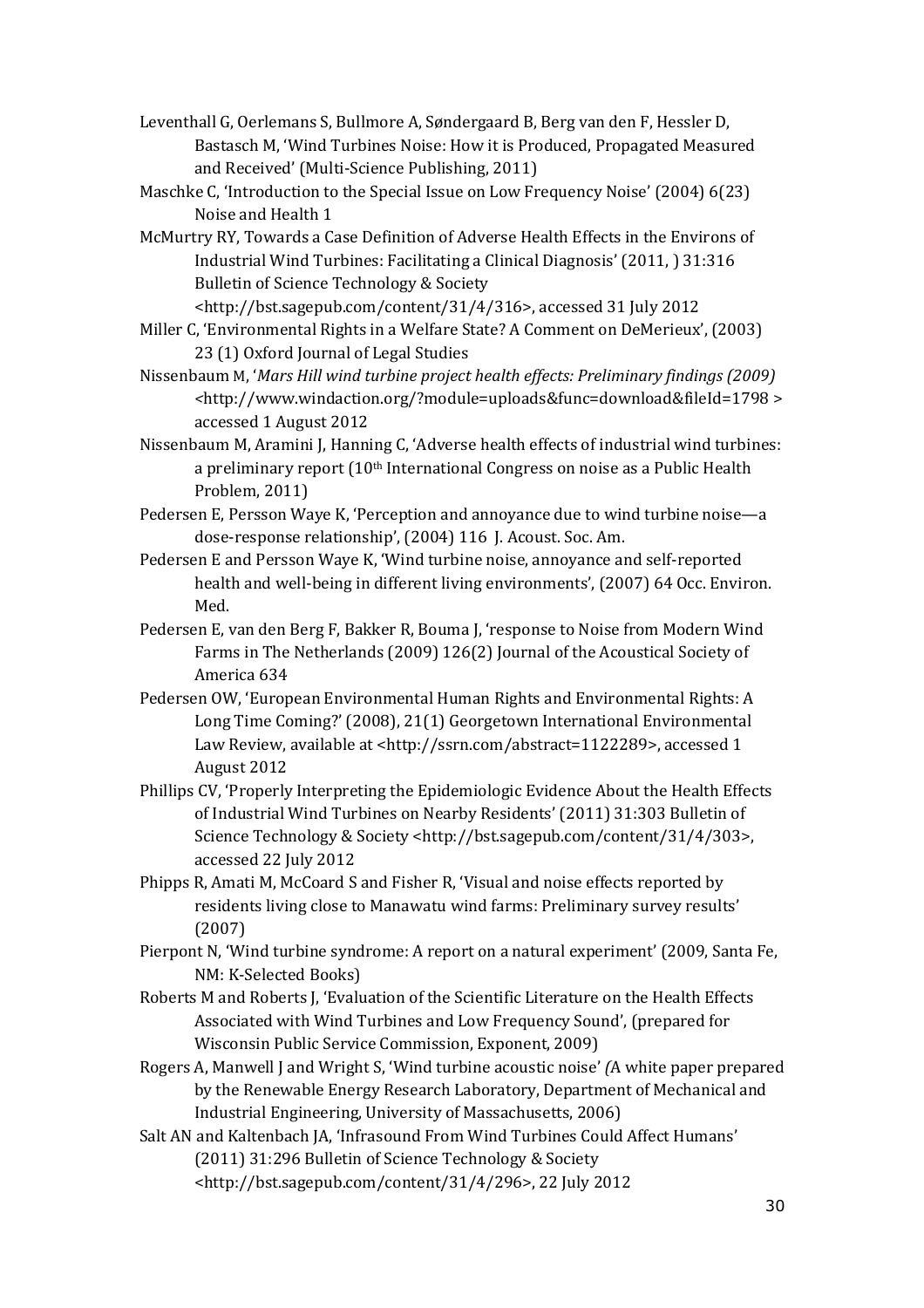- Schall C, 'Public Interest Litigation Concerning Environmental Matters before Human Rights Courts: A Promising Future Concept?' (2008) 20:3 Journal of Environmental Law, Oxford University Press
- Thorne B, 'The problems with noise numbers for wind farm noise assessment' (2011) 31:262 Bulletin of Science Technology & Society

<http://bst.sagepub.com/content/31/4/262>, accessed 1 August 2012

- Turgut NY, 'The European Court Of Human Rights And The Right To The Environment' (2007) 4(1) Ankara Law Review
- Van den Berg GP, 'The Sounds of High Winds'(doctoral thesis, University of Groningen, 2006)
- Vos J, 'On the Relevance of Non-Acoustic Factors Influencing the Annoyance Caused by Environmental Sound – A Literature Study'(Proceedings Internoise 2010) < http://www.vosanr.com/nl/publicaties/31-on-the-relevance-of-nonacousticfactors-influencing-the-annoyance-caused-by-environmental-sound-a-literaturestudy.html> accessed 22 July 2012

Wagner S,Bareiss R, Guidati G, 'Wind Turbine Noise' (Springer: Berlin, 1996) Waye K, 'Effects of Low-Frequency Noise on Sleep'(2004) 6(23) Noise and Health 87 van den Berg F, 'Criteria for wind farm noise: Lmax and Lden,' (2008) in Proceedings of the 7th European Conference on Noise Control, EURONOISE, Acoustics 08, Paris, France

### Resolutions, regulations, conclusions & decisions

Aarhus Convention on Access to Information, Public Participation in Decision-making and Access to Justice in Environmental Matters (ECE/CEP/43), 1998 Directive 85/337/EEC (known as 'Environmental Impact Assessment' – EIA Directive) Directive 2001/42/EC (known as 'Strategic Environmental Assessment' – SEA Directive) Preamble to the Constitution of the World Health Organization as adopted by the International Health Conference, New York, 19-22 June, 1946; signed on 22 July 1946 by the representatives of 61 States (Official Records of the World Health Organization, no. 2, p. 100) and entered into force on 7 April 1948

### Case law: European Court of Human Rights

ECtHR, X v. Germany, 13 May 1976 (Appl. no. 7407/76) ECtHR, Handyside v. the United Kingdom, 12 December 1976 (Appl. no. 5493/72) ECtHR, Tyrer v. the United Kingdom, 25 April 1978 (Appl. no. 5856/72) ECtHR, Sunday Times v. The United Kingdom, 26 April 1979 (Application No. 6538/74) ECtHR, Marckx v.Belgium, 13 June 1979 (Appl.no. 6833/74) ECtHR, Arrondelle v. United Kingdom, 15 July 1980 (Appl. no. 7889/77) ECtHR, Dudgeon v. the United Kingdom, 22 October 1981 (Appl. no 7525/76) ECtHR, Silver and others v. The United Kingdom, 25 March 1983 (Application Nos. 5947/72, 6205/73, 7052/75, 7061/75, 7107/75, 7113/75, 7136/75) ECtHR, Malone v. The United Kingdom, 2 August 1984 (Application No. 8691/79) ECtHR, Abdulaziz, Cabales, and Balkandali v UK, 28 May 1985 (Application nos. 9214/80; 9473/81; 9474/81)

ECtHR, Rees v. the United Kingdom, 17 October 1986 (Appl.no. 9532/81)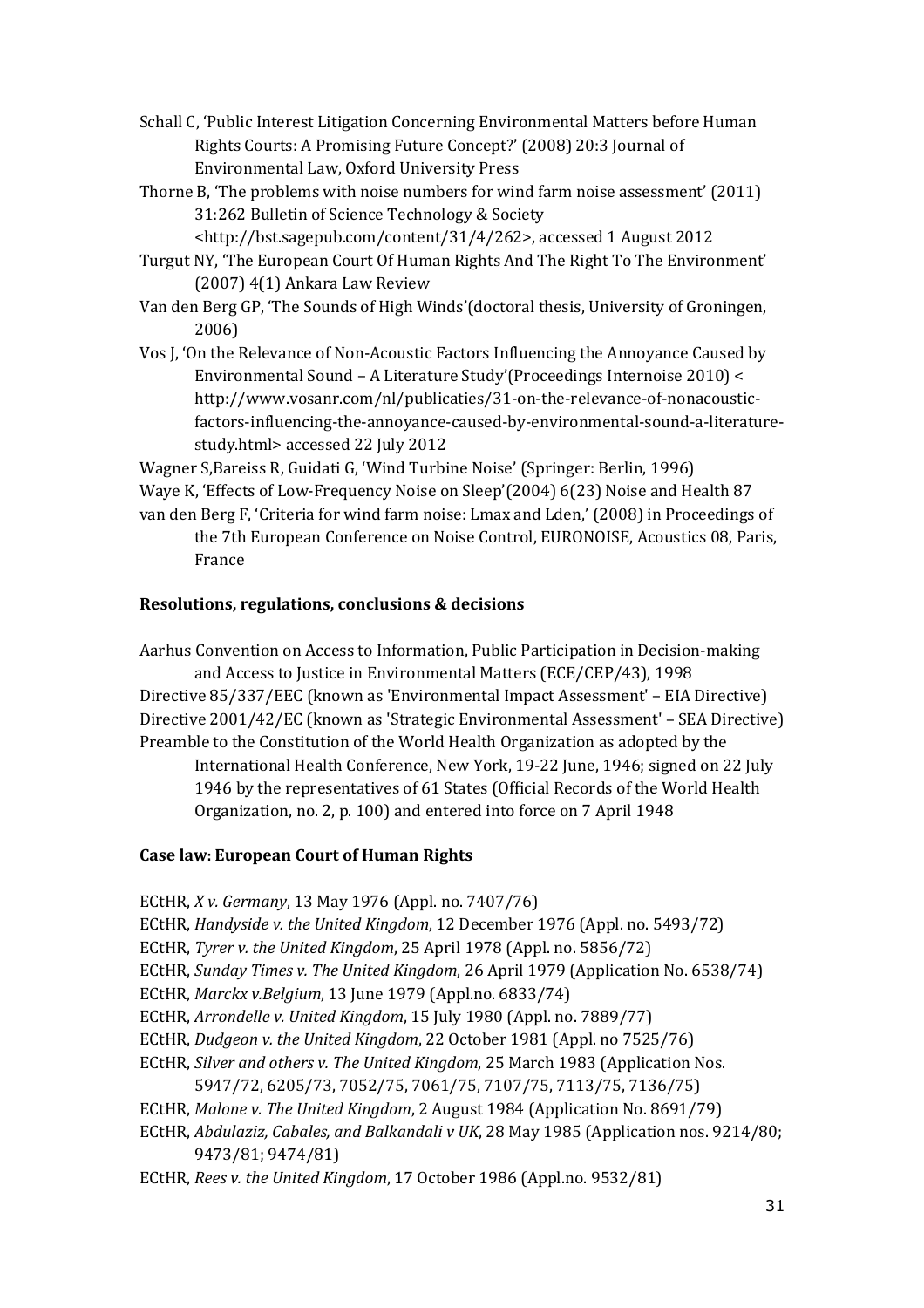ECtHR, Inze v. Austria, 28 October 1987 (Appl.no. 8695/79) ECtHR, Olsson v. Sweden, 24 March 1988 (Appl. no. 10465/83) ECtHR, Powell & Rayner v. the United Kingdom, 21 February 1990 (Appl.no. 9310/81) ECtHR, S. v. France, 17 May 1990 (Appl. no. 13728/88) ECtHR, Margareta and Roger Andersson v. Sweden, 25 February 1992 (Appl. no. 12963/87) ECtHR, Keegan v. Ireland, 26 May 1994 (Appl. No. 16969/90) ECtHR, López Ostra v. Spain, 9 December 1994 (Appl.no. 16798/90) ECtHR, Buckley v. the United Kingdom, 25 September 1996 (Appl. no. 20348/92) ECtHR, Balmer-Schafroth and others v. Switzerland, 26 August 1997 (Appl. no 22110/93) ECtHR, Guerra and others v. Italy, 19 Februari 1998 (Appl.no. 14967/89) ECtHR, McGinley and Egan v. The United Kingdom, 9 June 1998 ( Appl. no. 21825/93, 23414/94) ECtHR, Khan v. The United Kingdom, 12 may 2000 (Application No. 35394/97) ECtHR, Hatton a.o. v. the United Kingdom (chamber judgment), 2 October 2001 (Appl.no.36022/97) ECtHR, Peck v. The United Kingdom, 28 January 2003 (Appl. no. 44647/98) ECtHR, Kyrtatos v. Greece, 22 May 2003 (Appl.no. 41666/98) ECtHR, Hatton a.o. v. the United Kingdom (Grand Chamber), 8 July 2003 (Appl.no.36022/97) ECtHR, Taşkın and Others v. Turkey, 10 November 2004 (Appl. no. 46117/99) ECtHR, Moreno Gómez v. Spain, 16 November 2004 (Appl.no. 4143/02) ECtHR, Öneryildiz v. Turkey (Grand Chamber), 30 November 2004 (Appl.no. 48939/99) ECtHR, Fadeyeva v. Russia, 9 June 2005 (Appl.no. 55723/00) ECtHR, Hasan Taskin v. Turkey, 13 September 2005 (Appl. no: 71913/01) ECtHR, Roche v. The United Kingdom, 19 Oktober 2005 (Appl. no. 32555/96) ECtHR, Giacomelli v. Italy, 2 November 2006 (Appl. no: 59909/00) ECtHR, Fägerskiöld v Sweden, 25 March 2008 (Application No: 7664/04) ECtHR, Tatar v. Romania, 27 January 2009 (Application No: 67021/01) ECtHR, Mileva and others v. Bulgaria, 25 November 2010 (Appl. no: 43449/02, 21475) ECtHR, Dubetska and others v. Ukraine, 10 February 2011 (Appl. no: 30499/03) ECtHR, Apanasewicz v. Poland, 3 May 2011 (Appl. no: 6854/07) ECtHR, Grimkovskaya v. Ukraine, 21 July 2011 (Appl. no: 38182/03) ECtHR, Di Sarno and others v. Italy, 10 January 2012 (Appl. no. 30765/08)

### Other documents (institutions as author or no author)

- Commission, 'EU Guidance on Wind Energy Development in Accordance with the EU Nature Legislation' October 2010
- The European Wind Energy Association, 'Wind in Power: 2011 European Statistics' (February 2012) <www.ewea.org> accessed 21 July 2012

### Other sources

Telephone contact with Mrs. Vonk and Mrs. Kanis (30 March 2012)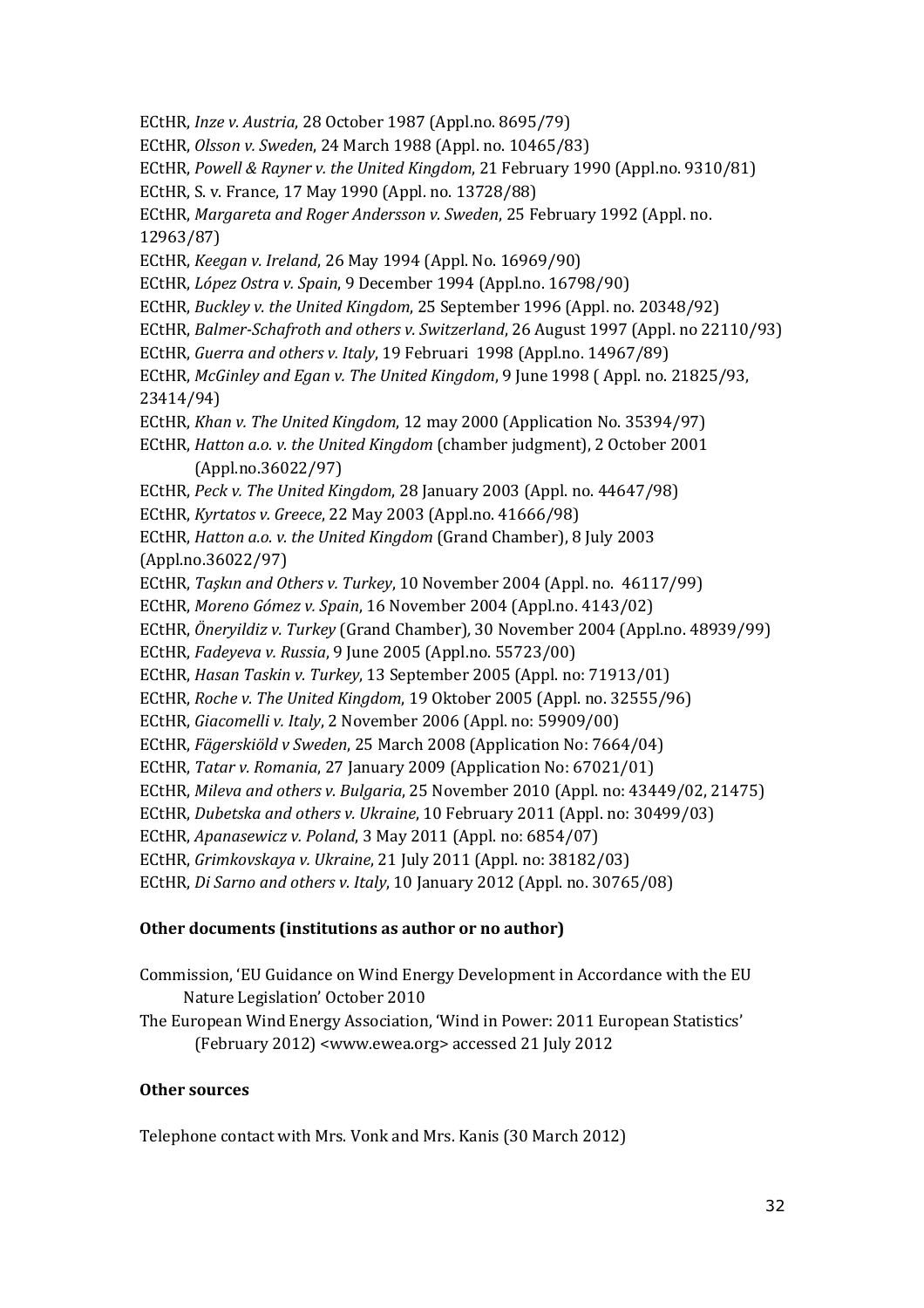# Appendix A: Complaint at the European Court of Human Rights

La Greffe Cour Européenne des Droits de l'Homme Conseil de l'Europe F– 67075 STRASBOURG CEDEX. FRANCE

# (Also) By fax: 0033 – 3 88 41 27 30

YOUR REFERENCE: OUR REFERENCE: IN THE MATTER OF: Bakker and others UTRECHT, 12 June 2012

HANDLED BY: mr. J. van de Riet

Honourable Court,

Email: j.vande riet@amice-advocaten.nl

Under Article 34 of the European Convention on Human Rights (ECHR) and articles 45 and 47 of the Rules of Court, I hereby submit a petition on behalf of the following persons, who have authorized me (all of the authorisations are enclosed) for this purpose as per the attached authorizations.

### I. The parties

A. Applicants:

### 1. M.E. BAKKER, DUTCH CITIZEN, ...

2. ...

The aforementioned persons have asked Mr mr. J. van de Riet, lawyer at Utrecht at the offices of Amice Advocaten BV (Emmalaan 23, PO Box 13112, 3507 LC Utrecht) to represent them in proceedings before the European Court of Human Rights as well as in any secondary proceedings of the European Convention on Human Rights, with respect to their petition as referred to in article 34 of the Convention, against the State of the Netherlands.

B. The High Contracting Party

This petition is directed against the High Contracting Party: The State of the Netherlands.

### II. Statement of the facts

1. The municipality of Houten (the Netherlands) published its intention in the legally prescribed way in a door-to-door magazine, to grant a building permit and exemption of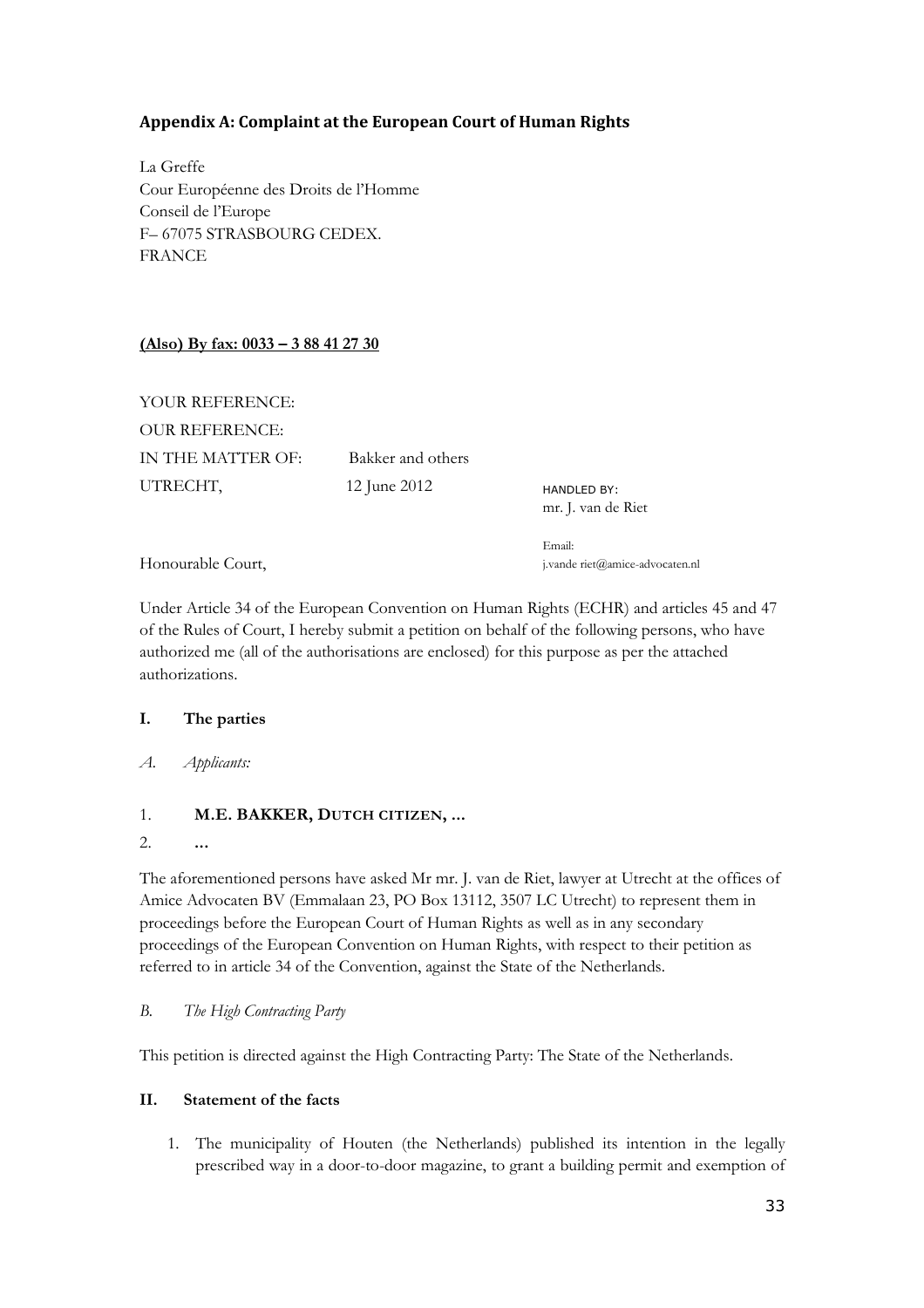the applicable land use plan to Eneco New Energy B.V. (now: Eneco Wind B.V.) for a wind farm at the Veerwagenweg and Heemsteedseweg in Houten. The wind farm consists of three wind turbines, a consumer substation and some related facilities. The application for the building permit was submitted on 24 May 2007.

- 2. The wind turbines are the type Vestas 90 2 Megawatt (hereinafter: Mw), which are to be set up in a straight line and have a hub height of 105 meters and a rotor diameter of 90 m, each with an electrical capacity of 2 Mw each. The total height of each wind turbine is 150 metres. Applicants live 309 meters or further from one of the turbines. Approximately 1,000 households are situated at a distance of < 1.5 km and approximately 1,500 households are situated at a distance of < 2.0 km from the wind turbines. The wind farm consists of three 150 meter high wind turbines (6 Mw) in total. After the aforementioned publication, the individuals could send their viewpoint to the municipality until 31 December 2009. All applicants have sent their viewpoints in time.
- 3. The municipality of Houten responded to the viewpoints, but the submitted viewpoints did not lead to changes or adaption in the intention to grant the building permit and exemption. The building permit and exemption were granted on 21 June 2010.
- 4. Petitioners appealed at the Court of Utrecht. On 4 May 2011 the Court decided 3 similar cases, which all concerned the same issue. These decisions can be found at www.rechtspraak.nl: LJN: BQ5252, Rechtbank Utrecht, SBR 10-2456, LJN: BQ5164, Rechtbank Utrecht, SBR 10/2305, LJN: BQ5237, Rechtbank Utrecht, SBR 10/2455). The Court of Utrecht declared several applicants inadmissible, for living at too great a distance from the wind farm, for failing to submit their view to the municipal council against the exemption and building permit for the wind farm, or for handing in their objections too late (as under the CHW). The Court of Utrecht declared the other applicants admissible. These applicants are residents living in the proximity of the location for the wind turbines and feared for noise pollution and shadow flickering of the blades. All the applicants also complained that the 'Crisis en Herstelwet' (an Act that allows for shorter (court) procedures, specifically designed to speed up the realisation of construction projects), should not be applicable and that the effects of the wind farm on flora and fauna were insufficiently investigated. The applicants that were judged as admissible furthermore complained that the necessary exemption that was granted for the building permit should not be granted because there was no longer any legal assessment whatsoever regarding the noise standards contained in environmental legislation, through the commencement in effect of the Activities Act, such that the environmental permit that was also required for the relevant wind turbines retroactively went out of force. Furthermore they complained that the building permit caused unacceptable harm to their living and residential environment, whereby the weighing of interests unfairly came out to the advantage of the permit holder. Finally some applicants complained that alternative locations were erroneously not considered. The Court decided in favour of the municipality of Houten.
- 5. All applicants appealed to the 'Raad van State' (Council of State), the highest Court. These cases can be found on: www.raadvanstate.nl, case numbers: 201106887/1, 201106769/1, 201107133/1, 201106997/1, 201106510 and 201107137/1. The Council of State declared most complaints ill-founded. It declared several complaints well-founded, but the effects of the decision did not lead to a ruling of annulment. The parties fear for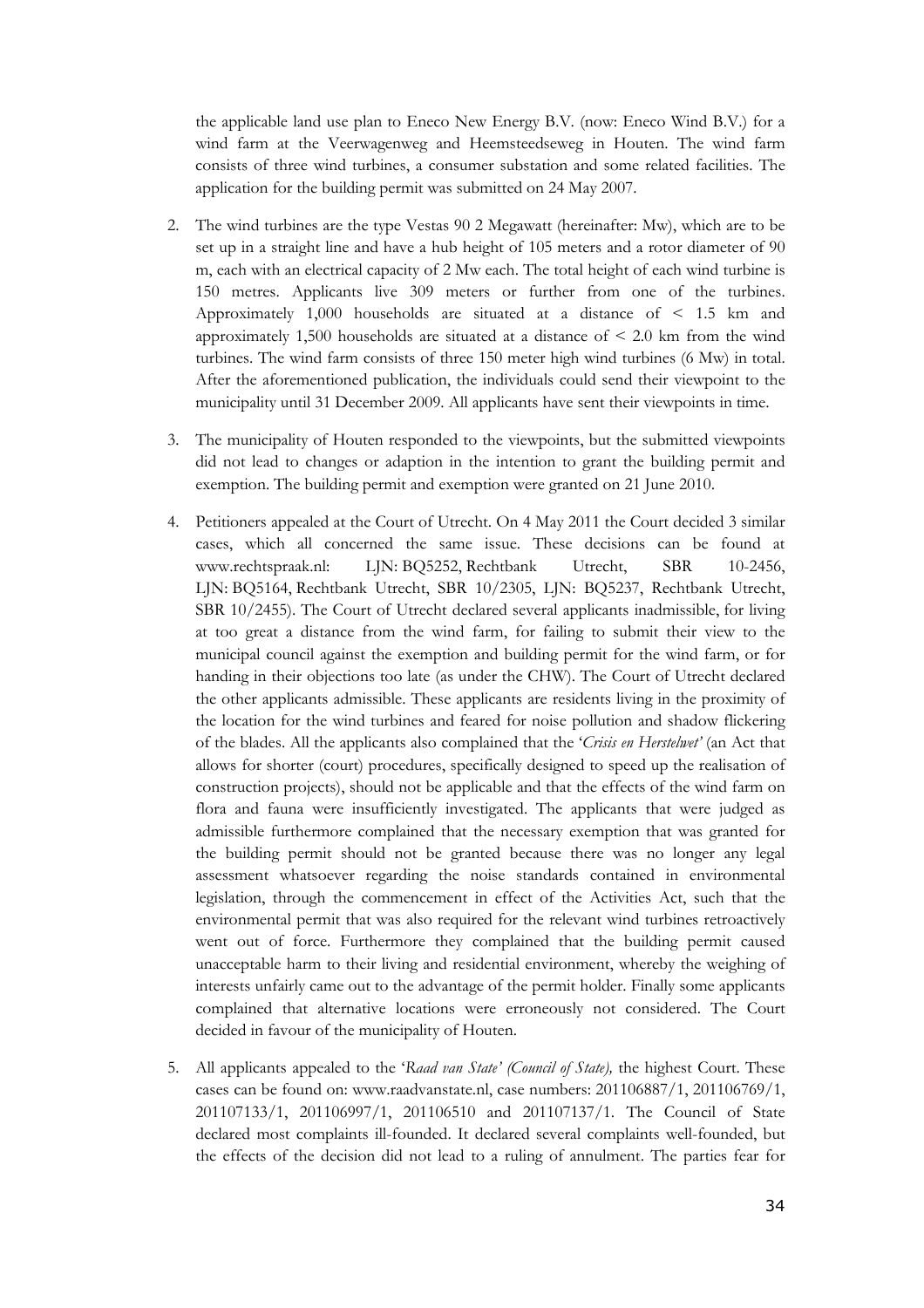adverse health impacts and believe their right to respect for health, private and family life and home has been violated.

### III. Statement of alleged violation(s) of the Convention and/or Protocols and of relevant arguments

- 6. Below applicants will explain in as much detail as possible what the complaints are under the convention. They will explicitly state to what convention rights applicants are taking recourse, and explain why the facts, as presented in summary above under II, represent a violation of those convention rights. Applicants claim that the Netherlands violated the following rights:
	- Article 6: Right to a fair trial
	- Article 8: Right to respect for private and family life
	- Article 13: Right to an effective remedy

### A. National legal framework, relevant domestic law

- 7. Given the importance of explaining the violations of the convention, some knowledge concerning the applied regulations and legal rules is essential. It shall become clear that interim amendments, the ambiguities of certain legislative changes and the accumulation of these have led to unfair proceedings. In addition, it will also be substantiated in this context that the parties concerned are harmed in terms of their interests protected as per 8 ECHR.
- 8. On 1 July 2008 the Spatial Planning Act (new Wro) went into effect. Under the transitional provisions (article 9.1.10 of the Implementation Act Spatial Planning) with regard to an application for planning permission and a decision to grant this in accordance with an exemption as meant in article 19, second paragraph of the Act on Spatial Planning (old WRO), which was filed before 1 July 2008, the act as it existed before that time continues to apply. The present application for a building permit dates from 24 May 2007, so that the application should be assessed according to the predating version WRO (old). This assessment has taken place in the present case.
- 9. The Council of State ruled according to the applicants, wrongly that the present construction plan is subject to the Crisis and Recovery Act. The Crisis and Recovery Act (CHW) has been in force since 31 March 2010. This law allows for shorter legal procedures, so that building projects can be executed faster. Among other things this includes the construction of roads and industrial estates and the construction of housing and wind farms. With the Crisis and Recovery Act, the government aims to ensure that in these tough economic times healthy companies do not fail, that people keep their jobs and the economic structure of the Netherlands becomes stronger. The CHW changed a large number of laws permanently, including the new Wro (Spatial Planning Act) and the 'Wet Geluidshinder' ( Noise Abatement Act). The changes range from minor amendments to changes with a major impact on the practice of law.
- 10. Under article 1.1, first paragraph, opening words and under a of the CHW, section 2 applies, among other things, to all decisions that are required according to any legal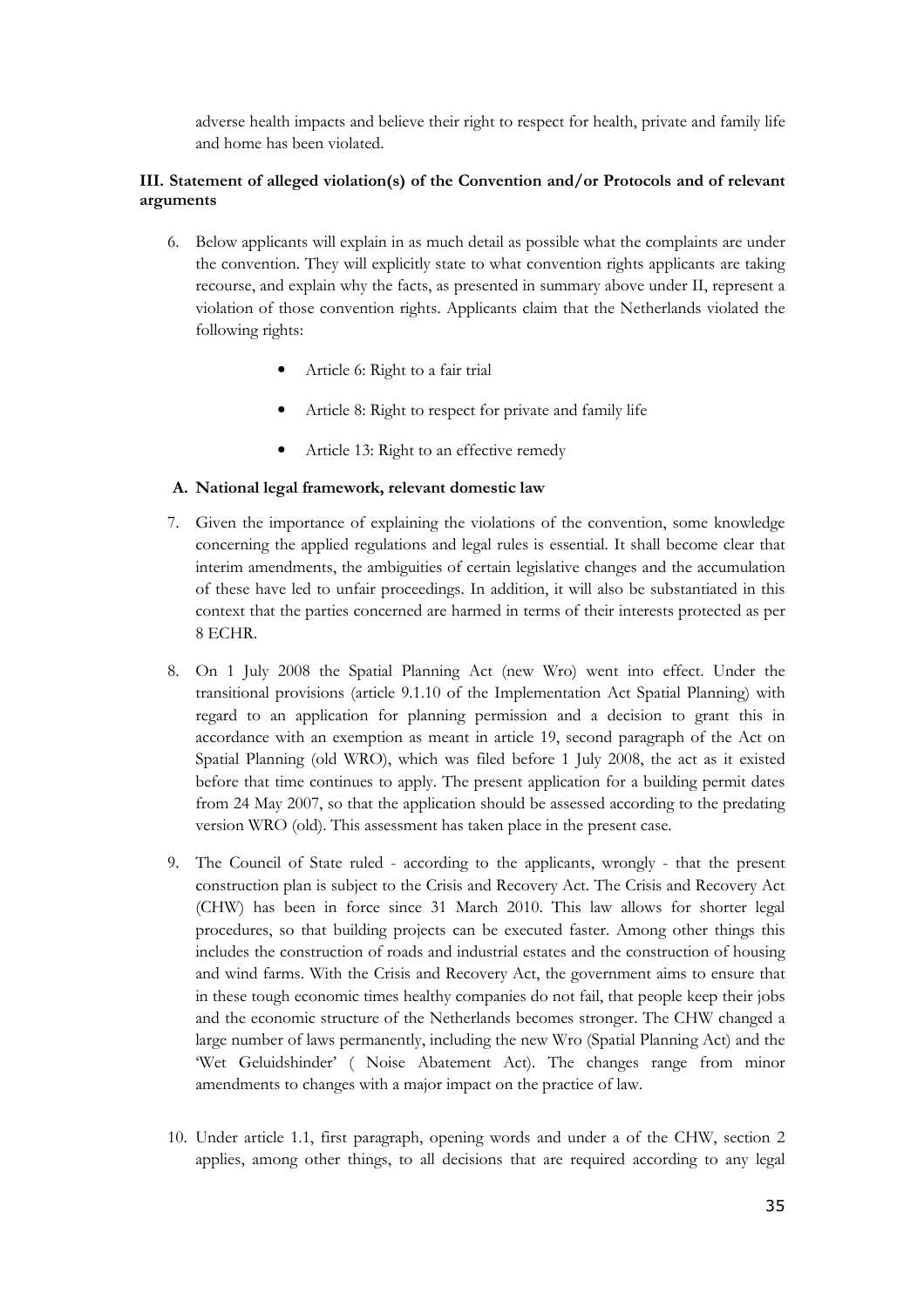stipulations for the development or realisation of the categories of spatial and infrastructural projects referred to in appendix I to said Act.

11. Category 1.1 of appendix I to the CHW reads as follows:

'the construction or expansion of production facilities for the generation of sustainable electricity using wind power as referred to in article 9b, first paragraph, introduction and parts a and b, and Article 9e of the Electricity Act 1998.'

- 12. Pursuant to article 9e, first paragraph, of the Electricity Act 1998, provincial councils are authorised to specify grounds and establish an integration plan as meant in article 3.26 of the new Wro for the construction or expansion of a production plant for the generation of sustainable electricity with the aid of wind energy with a capacity of at least 5 but not more than 100 MW, including the connection of that installation to a network. From the above it follows that the new Wro, and thus also article 3.26 of the WRO, does not apply to the present project. An integration plan is a measure from the Spatial Planning Act of 2008. Thanks to this plan, a province, in that it can also 'overrule' a recalcitrant municipality can develop and execute projects itself. That was not possible under the old WRO. Then the province was the supervisor (over the municipality). Applicants believe this will be explained further later - that opaque or inadequate legislation has led to conflict with the principle of legal certainty and that the court erroneously sat on the chair of the legislature and declared the law applicable.
- 13. The construction plan foresees the establishment of three wind turbines, each with a capacity of 2 Mw, together 6 Mw. The reference in the CHW to article 9e of the Electricity Act 1998 applies to a production plant for the generation of sustainable electricity with the aid of wind energy with a capacity of at least 5 but not more than 100 Mw, including the connection of that installation to a network, as meant in article 9e, first paragraph, of the Electricity Act.
- 14. The Council of State, in its judgment of 14 December 2011, considered that it follows from the capacity of the wind turbines to be set up, which together form a production plant as referred to above, that the exemption resolution and the building permit concern a project as meant in article 1.1, first paragraph, opening words and under a of the CHW, read in conjunction with category 1.1 of appendix I to the CHW and article 9e of the Electricity Act 1998, and that these therefore fall under the scope of the CHW. For that reason, article 1.6 of the CHW was also applicable, which article implies that within the stipulated period of 6 weeks a (higher) appeal must immediately be filed that includes all the grounds for that appeal. A so-called 'pro forma' appeal on grounds to be presented can therefore lead to inadmissibility, if the period of 6 weeks is exceeded. This has led, in a number of cases of appeal (according to applicants, wrongfully) to inadmissibility.
- 15. On 1 October 2010 the General Provisions on Environmental Law (Wabo) went into effect. With the introduction of this law, a number of other laws, including the Housing Act, were amended. From transitional law (article 1.2, second paragraph of the Wabo), however, it follows that the Wabo does not apply here, because the application dates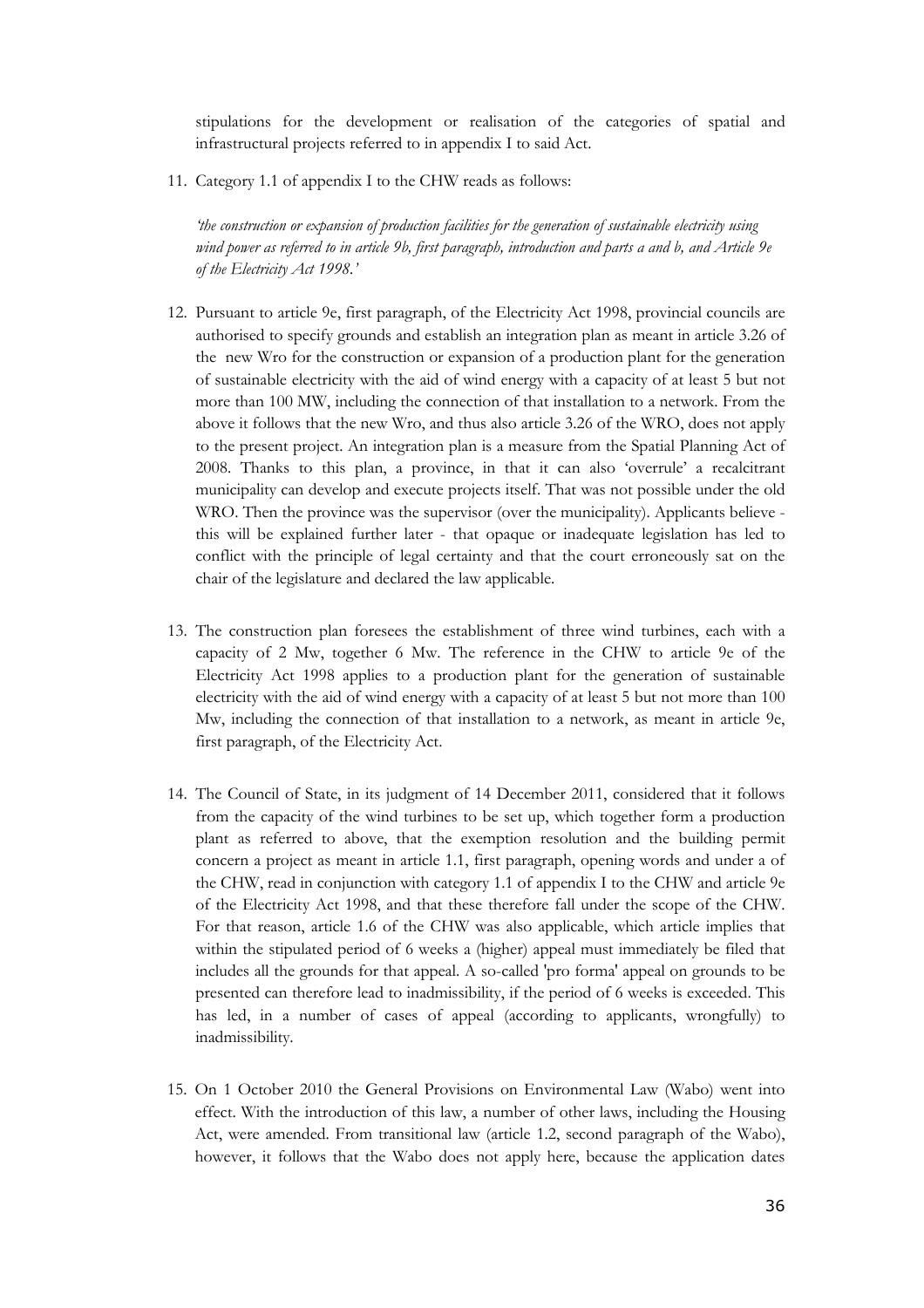from before 1 October 2010. In the present case there was correctly no assessment as per the Wabo.

- 16. For this reason, article 40 of the Housing Act applies. This article states that it is forbidden to build without a building permit. Article 44 of the Housing Act stipulates that the building permit must, and only then may, be refused in a number of specific situations, including if the building plan is in violation with the applicable zoning plan as established by a municipality for a specified planning area within municipal limits. It has been established between parties that the present building plan is in conflict with 2 current zoning plans: 'Globaal Bestemmingsplan (Global Zoning Plan) Houten and 'Globaal Bestemmingsplan Houten Vinex. Article 19 paragraphs 1 or 2 (old) WRO make it possible, in principle, to correct conflict with a zoning plan. The municipality made use of the exemption option as per article 19 paragraph 2 (old) WRO. If the legal conditions are met and the exemption is granted, the municipality does not need to establish a new zoning plan, but can make use of the exemption. Article 19 paragraph 1 and 2 (old) WRO reads:
	- 1. 'The municipal council may, subject to the provisions in the second paragraph and third paragraph, for the realization of a project grant exemption from the applicable zoning, provided that the project has good spatial substantiation and first the statement has been obtained from the provincial executive that they have no objection to the granting of said exemption. Good spatial substantiation can preferably comprise a municipal or inter-municipal structural plan. If there is no structural plan or none is prepared, the spatial substantiation in any case addresses the relationship with the current zoning plan, or there is motivation as to why the project to be realised fits within the future zoning of the relevant area. The municipal council may delegate the exemption authorisation referred to in the first full sentence to the mayor and aldermen.
	- 2. The mayor and aldermen may grant exemption from the zoning plan in cases specified by the provincial executive in accordance with the inspector of spatial planning. The provincial executive may thereby also determine under what conditions a statement in advance from the provincial executive that they have no objection to the granting of the exemption is required. That stipulated in the first paragraph with regard to good spatial substantiation is correspondingly applicable.'
- 17. The provincial executive of the province of Utrecht adopted a document on 4 July 2006 (No 2006EG001841i) entitled 'Circular Article 19 Act on Spatial Planning ', which entered into force on 1 September 2006. In this circular a number of limitative categories were established as meant in article 19 paragraph 2 (old) WRO. For the exemption regulated in paragraphs 1 and 2 of article 19, this actually comprises a decreasing degree of severity, whereby the exemption of paragraph 1 is more severe than paragraph 2. In the circular, the provincial executive specified categories of cases for which the mayor and aldermen may grant exemption from the zoning plan without a prior declaration of no objection (general certificate of no objection) as meant in article 19 paragraph 2 (old) WRO.
- 18. In article 3.1.2, under c, subsection n, of the circular it is stated that the mayor and aldermen may grant exemption in rural areas for the establishment of wind turbines at the locations specified in paragraph 8.2 of the Regional Plan 2005-2015, bearing in mind the quantities, capacities and framework conditions specified therein. In addition, in the circular conditions are specified that apply to the stipulated categories. For example, on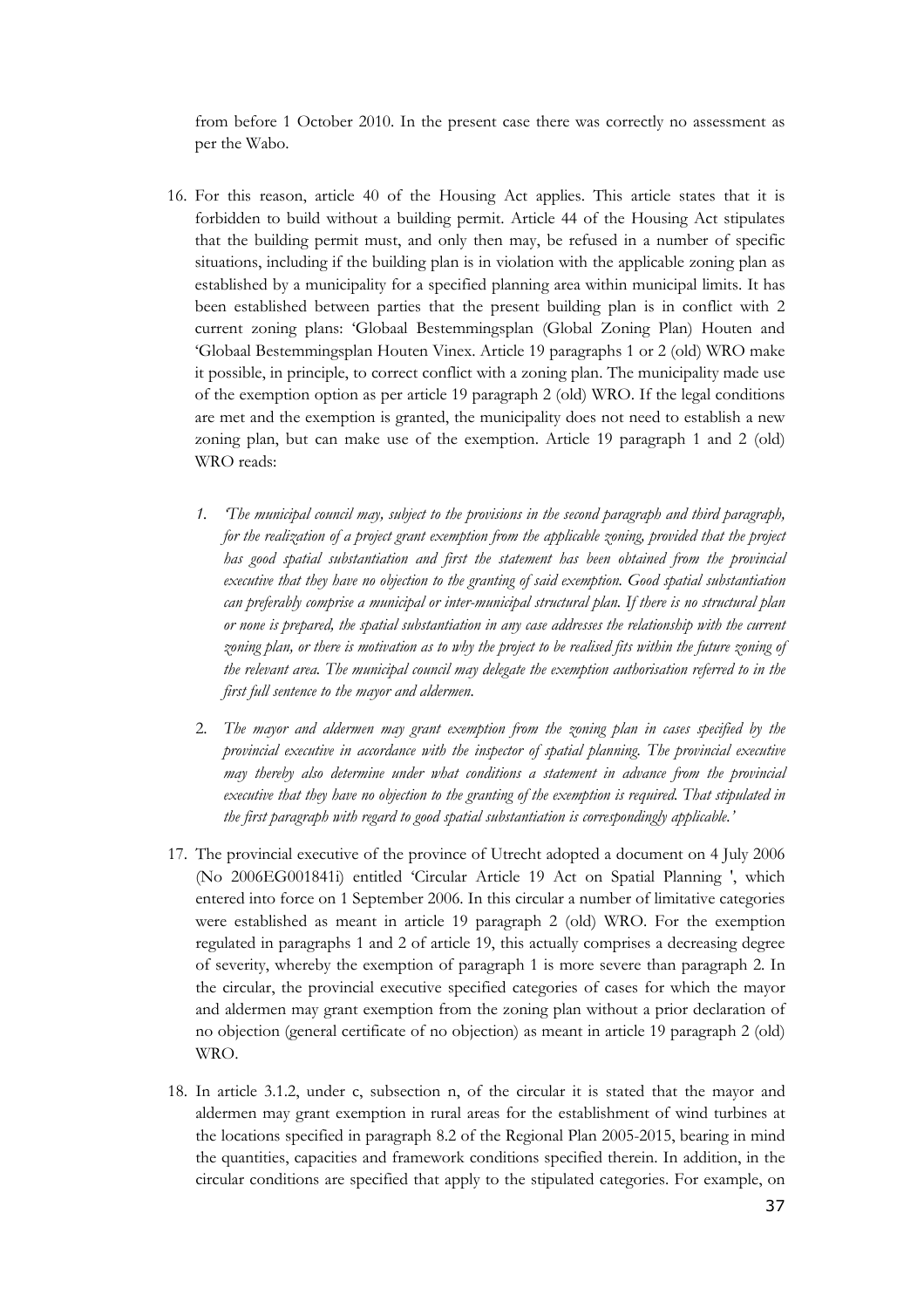page 12 of the circular it is stipulated that the project may cause no disproportionate inconvenience or bother for adjacent functions or destinations.

- 19. Furthermore, article 19 (old) WRO therefore states that in such cases as in paragraph 1 and paragraph 2, the project must be provided with good spatial substantiation. From legislative history (Explanatory Memorandum) it is noted that said substantiation means that the exemption resolution must comprise the vision of the future spatial development of the relevant area, and the spatial effects of the project on its surroundings. Actually the spatial substantiation 'replaces' what would normally be the basis of a zoning plan. The law does not expressly define the form that spatial substantiation must have. From the legal explanation, it also follows that a good spatial substantiation must in any case consist of the description of the planning area, the current planning situation, the vision of the future spatial development of the area and the spatial effects of the project on the environment. In addition, the circular stipulates that the spatial substantiation must relate to an account of economic feasibility, if the project has financial consequences for the municipality, an assessment as per federal, provincial and/or regional policy (in this case the policy as established in the Wind Plan Utrecht), an assessment of the relevant legislation in such fields as the environment and water, and a weighing of possibly involved cultural and historic interests, including archaeology.
- 20. In the present case, the exemption was provided with a spatial substantiation that was assessed in terms of the aforementioned aspects (Circular, Regional Plan, Wind Plan Utrecht).
- 21. It was therefore important to determine whether the municipality of Houten was authorised in this case to make use of the exemption authorisation meant in article 19, second paragraph, of the (old) WRO. The building plan would then have to fit within the scope of the circular, in particular within article 3.1.2 (Limitative List), under c (rural area), under n. It had to be determined whether the building plan at the relevant location is indicated in the Regional Plan 2005-2015 and whether it fulfilled the framework conditions specified in the Wind Plan Utrecht established by the provincial executive on 9 July 2002. A summary of the Wind Plan is included as appendix 5 to the Regional Plan 2005-2015.
- 22. From the Regional Plan 2005-2015 one notes that for wind energy four locations are specified in the province of Utrecht, whereby among other things the Wind Plan Utrecht (and the environmental report) was the starting point. The locations that are mentioned are:
	- 1. Location along the Amsterdam-Rijn Canal near Baambrugge (5 turbines, 15 MW);
	- 2. Location along the A2 near Breukelen in the municipality of Loenen (3 turbines, 7.5 MW);
	- 3. Location along the A12 southwest of Woerden (4 turbines, 6 MW);
	- 4. Location along the Amsterdam-Rijn Canal near Schalkwijk (8 turbines, 20 MW);
- 23. In addition to these locations, per region space was provided for a maximum of two small-scale plants (3 to 6 wind turbines), where the framework conditions apply as these are included in the Wind Plan. The regions are indicated on a map, 8.2 appended to the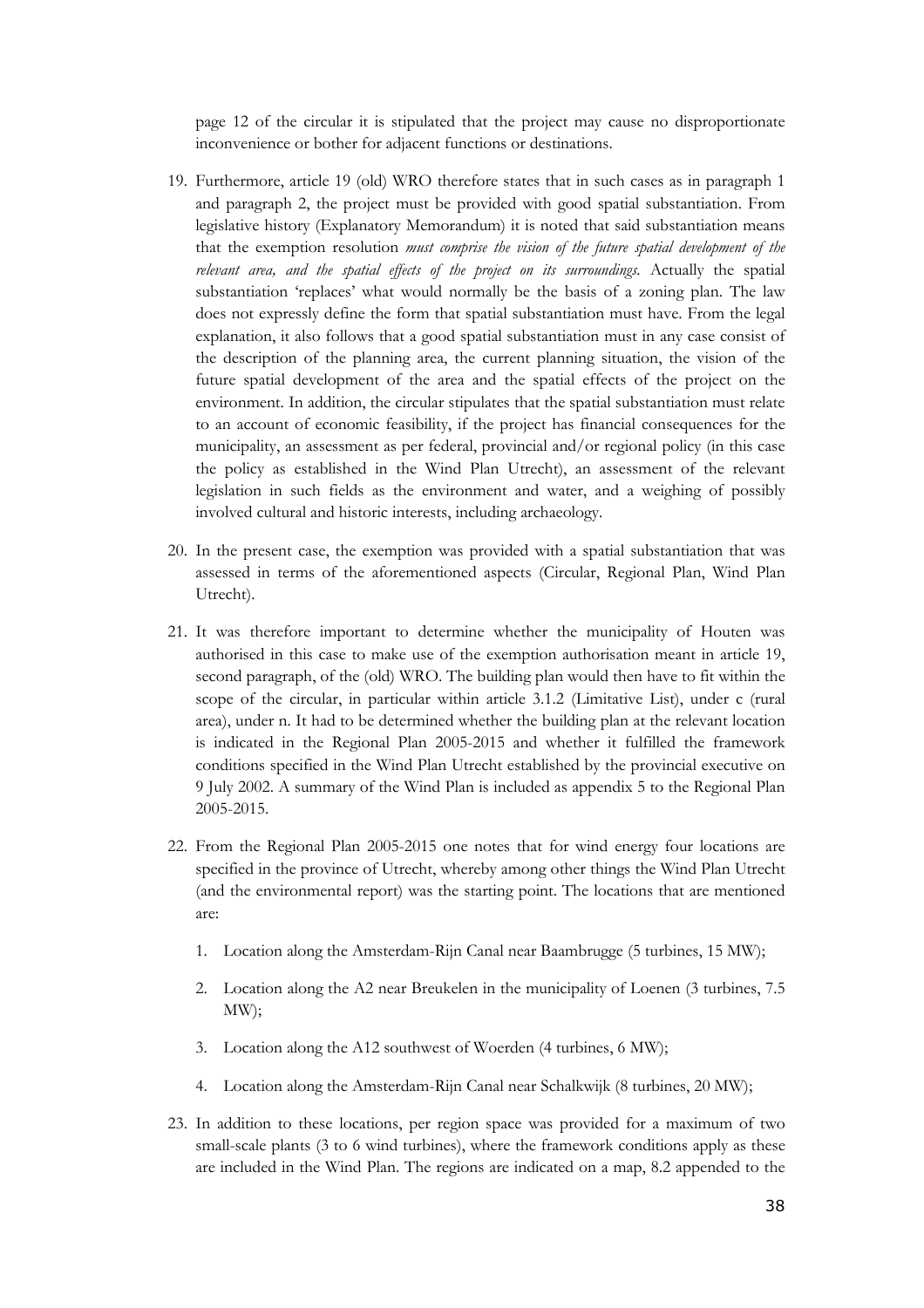Regional Plan. The present plan falls within such a region and the definition of smallscale. The Wind Plan stipulates that arrangement of the turbines should preferably be in rows. The present case meets this requirement.

- 24. The Wind Plan further stipulates that the province, on specific requests, should assess case by case whether placement of wind turbines is acceptable and has a positive effect on the landscape quality. It is certain that this assessment is not available in writing. The Council of State has nevertheless considered that, inter alia, from a decision of the provincial executive dated 27 November 2007 in which the present project was stated to be acceptable, it must follow that the provincial executive assessed the plan and found it acceptable as meant in the Wind Plan Utrecht.
- 25. One of the 3 windmills is situated at a location that is regarded in the Wind Plan Utrecht as a so-called area category III location. This is a location where no possibilities for wind energy are present (exclusion). The following overview indicates that an important test that gives the applicants the ability to seek legal protection, was abolished. In earlier proceedings against the zoning plan 'Windturbines Veerwagenweg', which zoning plan never made it to the finish and was annulled bij the Council of State, which was the impetus to apply the present exemption procedure of article 19 paragraph 2 (old) WRO, the Council of State ruled (www.rechtspraak. LJN:http://www.rechtspraak.nl/ BB5861, Council of State, 200604701/1) in the judgment dated 17 October 2007, in legal consideration 2.11.10'
	- 2.11.10. The Department is faced with the question of whether the location of the wind turbines in the planning area is in conflict with the regional plan and wind plan. The area categories formulated in the regional and wind plan involving the (im)possibilities for wind turbines are shown on the policy probability map. The red coloured areas on this map mark the category III areas, where wind turbines are not allowed. Not in dispute is that the location where wind turbine 3 is planned is marked in red on the policy probability map and therefore classified as Category III.

According to the regional and wind plan, within the category III first of all the areas are included that, in view of natural values present there, or because of safety considerations, are not eligible for the establishment of wind turbines. In this context [applicants sub 1] argued that the planning area is classified as an existing ecological corridor and also part of fly-in funnel of the military airport of Soesterberg and as such should be classified as a category III area. The Department considers that, according to the regional plan map, the plan area is not designated as an ecological corridor. Although the foregoing zoning plan 'Global Zoning Plan Houten-Vinex' took into account the possibility of developing an ecological corridor, that does not mean that there is an existing ecological corridor where, under the regional and wind plan, wind turbines are excluded. Regarding the fly-in funnel of military airport Soesterberg, it is important that the Airports and Airspace Monitoring Unit of the CAA has expressed no objections to this plan.

The fact that wind turbine 3 is considered on the policy probability map as category III does not in itself mean that the establishment of this wind turbine would be in conflict with the regional and wind plan. Here it is important that in the wind plan it is explicitly stated that further studies may show that the possibilities for the establishment of wind turbines are somewhat greater than shown on the policy probability map. Moreover, it is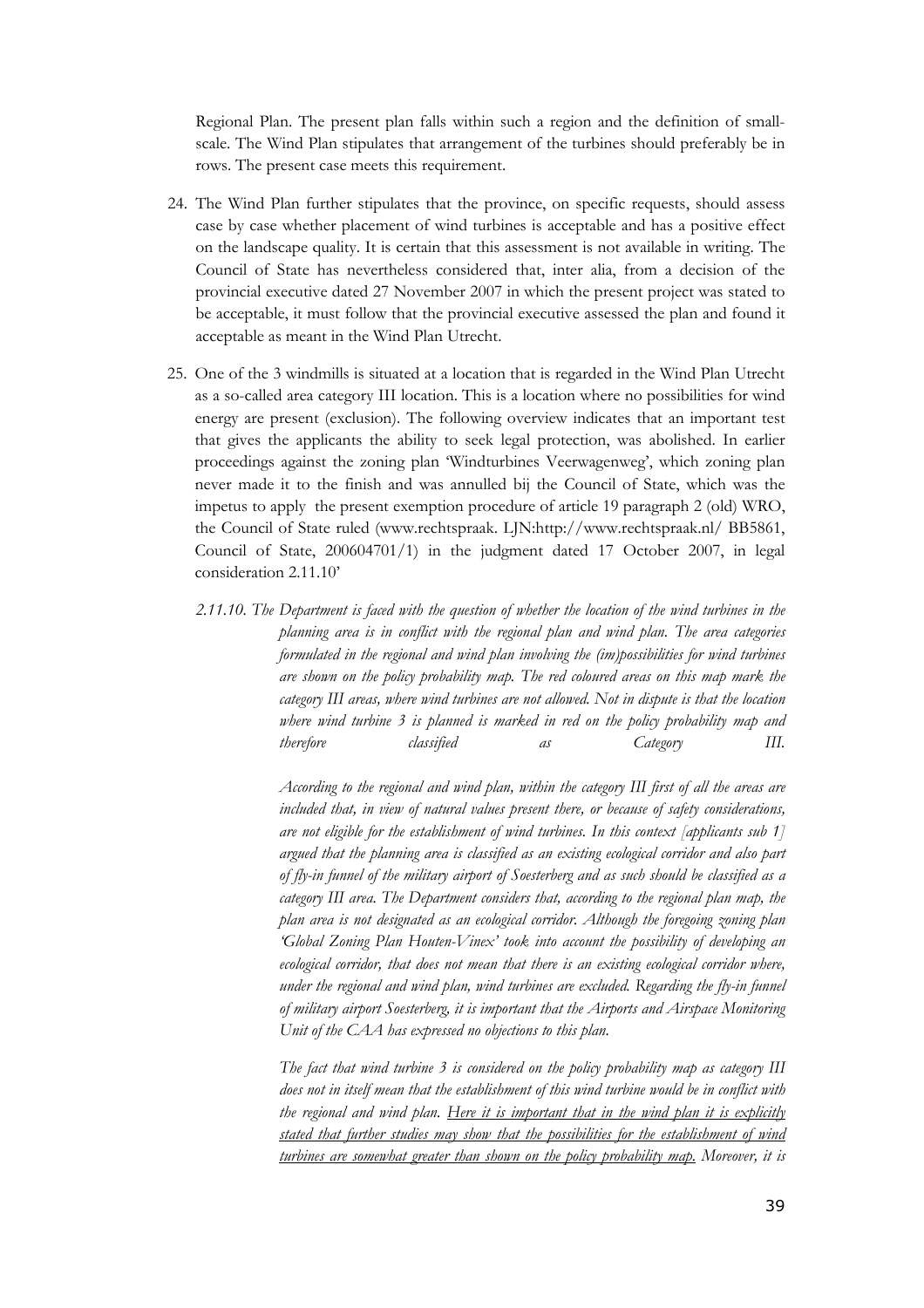important that on regional plan map 8.2. the planning area be delineated as search location for the establishment of a small-scale group of wind turbines.

According to the regional and wind plan, in addition in principle there must be a distance of 4 km between large and small-scale wind power installations. The argument of [applicants sub 1] that it is not clear whether the relevant wind park must be classified as small-scale does not hold water, because in the regional and wind plan it is clearly formulated that wind parks with 3 to 6 wind turbines are classified as small-scale. The Department also considers that the distance between this small-scale installation and the large-scale installation planned for south of the Amsterdam Rhine Canal will be less than 4 km, but that, differently than [applicants sub 1] argue, the regional plan makes an explicit exception for this situation. Therefore there is no conflict on this point with the regional plan or wind plan.

Given the above, the regional and wind plan do not in this context rule out the establishment of these wind turbines in the planning area.

- 26. From the underlined passage it is revealed that further investigation may reveal that the possibilities for the establishment of wind turbines are somewhat greater than indicated.
- 27. The Council of State then continues with such considerations as the following: '
	- 2.11.11. It is also stipulated in the regional and wind plan that wind turbines may not be established within a radius of 350 meters from homes<sup>125</sup>. This minimal distance to be maintained between homes and wind turbines is derived from the Decision on facilities and installations of environmental management and relates to its scope. If the distance is less than 350 meters, the wind turbine is not within the scope of the decision and a separate environmental permit must be applied for. The argument of [applicants sub 2] that the wind turbines, in conflict with the decision, are planned at too small a distance from homes is erroneous in light of the foregoing, because the distance of 350 meters only applies to the question of whether or not an environmental permit must be applied for. Failure to comply with this distance does not, therefore, in itself have any consequences in terms of the acceptability of this wind farm.

The Department further considers that it is not excluded in advance that, despite the fact that, given consideration 2.11.3., the wind turbines are planned for a shorter distance than 350 meters from some houses, nonetheless this location can be chosen, as long as this location does not encounter objections from a planning point of view and therefore an acceptable living and residential environment can be guaranteed at that location. This is supported by the previously quoted passage from the wind plan stating that further studies may reveal that the possibilities for the establishment of wind turbines are greater than had been thought.

2.11.12. In those further studies, the aspects of noise, vibration, shadow and safety

<sup>&</sup>lt;sup>125</sup> As hereafter will be further indicated an excess of this brought that an environmental permit must be obtained, which in this case it did. The standard was a distance from the wind turbine to a property of 4 times the hub height. In the present case there was a hub height of 105 meters, so the minimum distance was 420 meters. The Wind Plan went into her text from a different type of wind turbine and was thus 350 meters from where the Wind Plan not passed to the legal rule of 4 times the hub height.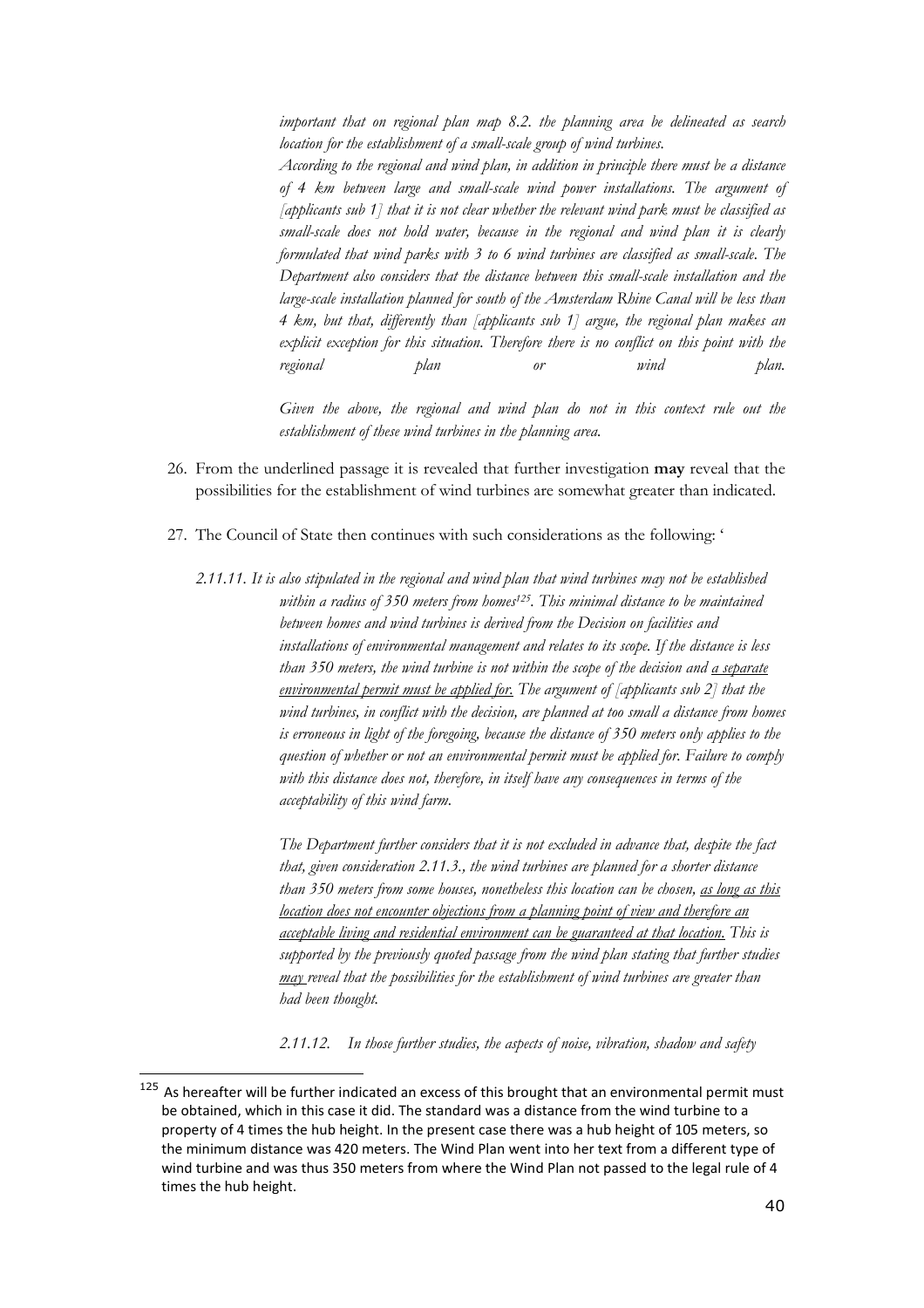#### must be involved.

Regarding the aspect of noise, it is important that the *environmental permit was indeed* revoked by decision of 21 June 2006 due to insufficient acoustic studies, but that it does not follow from this that no acceptable noise climate can be realised. From the acoustic studies referred to in 2.11.6., as well as that dealt with at the session, it follows that in any case various types of turbines can be established with which for the significant night period no excess of noise level would occur. The Department also does not consider it likely that as a consequence of the wind turbines such bother from vibrations would occur that no good residential and living environment for applicants could be guaranteed. Here it is considered important that at the issue of the environmental permit attention can be given to this aspect. To the extent that [applicants sub  $3$ ] argue that the animals in their kennel would experience unacceptable discomfort as a consequence of noise and shadow disturbance from the wind turbines, the Department does not consider it likely that such unacceptable discomfort will occur.

 The promise of Eneco, Uwind and Wind Energy Development Company to the Board of Mayor and Aldermen that no stroke shadow will occur is, in any case, of no significance in the context of the zoning plan. The prevention of unacceptable stroke shadow nuisance can be fully addressed in the context of the environmental permit. In view of this, the Department does not consider it necessary that a regulation must be included on this point in the zoning plan.

- 28. From the underlined passages one can see that the Council of State values the possibility assumed in the Wind Plan Utrecht/Regional Plan 2005-2015 that further studies may show that the relevant location for wind turbine 3 is after all possible. Regarding those further studies there is then, at least partially, reference to the considerations that will be addressed at the new application for the environmental permit (because the earlier environmental permit had, after all, already been revoked by resolution of 21 June 2006 at the time of this decision). In view of this, the Department does not consider it necessary that a regulation must be included on this point in the zoning plan. The studies themselves will therefore still have to be further addressed (for the new environmental permit) with regard to the aforementioned aspects, with which the Wind Plan Utrecht can be fulfilled. The legal protection and the considerations to be taken in the area of noise, vibration etc. can, in other words, still be brought up and addressed in this procedure.
- 29. The Council of State, in its decision on 14 December 2011, underlines the decision to the District Court of Utrecht, when it refers to the aforementioned decision of 17 October 2007 in which it was established that the location of wind turbine 3 in itself does not lead to conflict with the Regional Plan and Wind Plan Utrecht and accepts that decision. Furthermore, the Council of State considers that the mere fact that the municipality of Houten established no new zoning plan in response to the annulment of the earlier zoning plan by the Council of State on 17 October 2010, does not mean that the spatial substantiation was insufficient at the exemption on the grounds of article 19 paragraph 2 WRO. Subsequent to the annulment of the environmental permit of 21 June 2006, on 15 December 2009 the municipality of Houten established a new environmental permit.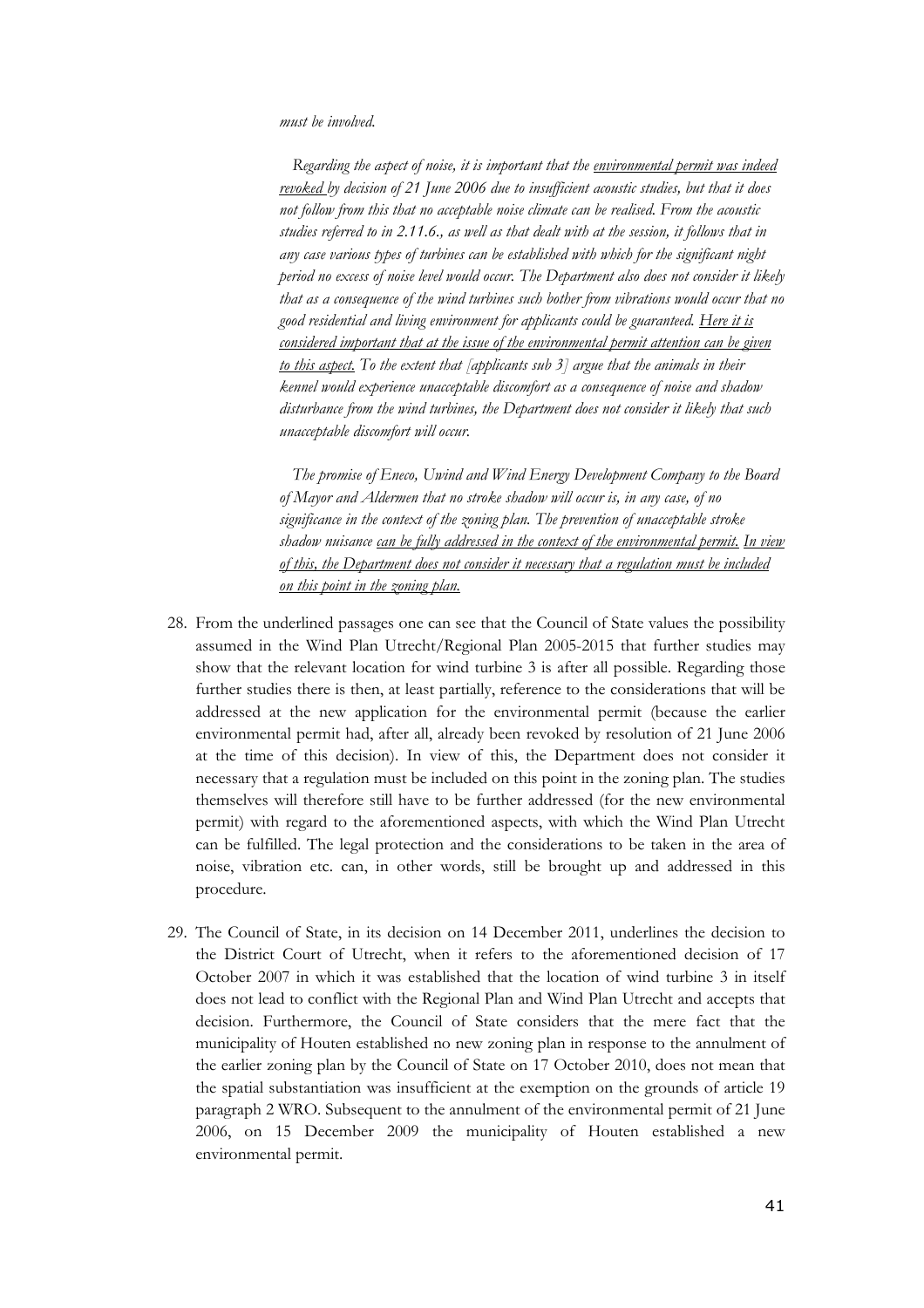- 30. The Council of State considers in its judgment dated 14 December 2011:
- 2.8.3. By decision of 15 December 2009, the Executive granted a permit on the basis of article 8.1 of the Act on Environmental Management for the establishment and operation of wind turbines (hereinafter: environmental permit). This permit is based inter alia on the noise prognosis  $W$ ind Farm Veerwagenweg in Houten from the consultancy Lichtveld Buis & Partners of 8 March 2007.

The court rightly held that at the time of taking the decision on 21 June 2010, after considering the environmental permit, that no situation existed in which the court should have had serious doubts with regard to the question of whether the noise standards in the environmental legislation could be fulfilled. That at the time of the decision of 21 June 2010, an appeal had been filed against the environmental permit, is insufficient to conclude that such a situation indeed existed. Nor does the undated reaction of F. van den Berg, employed at  $GG\llg$ GD in Amsterdam, submitted by [applicant] and others in appeal, provide any basis for such a conclusion. In this reaction the formation of the report from Lichtveld Buis  $\mathcal{Q}$  Partners of 8 March 2007 is criticized, but it contains no conclusions about whether the noise standards applicable at the time of the resolution of 21 June 2010 stand in the way of the feasibility of the project. The fact that the environmental permit then, as considered by the Department in the decision of 23 February 2011 in case no. 201001296/1/M1

(http://www.raadvanstate.nl/uitspraken/zoeken\_in\_uitspraken/zoekresultaat/?verd ict id=QRMWpq11Igs%3D), legally lost effect, because with the amendment of the Decision general rules for establishments for environmental management (hereinafter: Activities Act) no obligation to obtain a permit existed any longer and that as of that date the standards as delineated in article 3.14a of the Activities Act apply for wind turbines, concerns circumstances of after the decision of 21 June 2010 that can therefore not lead to the decision that this decision is not lawful. The question of whether the wind turbines can meet the noise standards under the Activities Act, which according to [applicant] and others, according to the conclusion of a report by  $AV$  Consulting that they submitted on 31 August 2011, must be answered negatively, is therefore not relevant.

31. Here the Council of State applies the effect of the so-called 'ex tune' assessment, which means that assessment is only done of information applicable at the time at which the disputed decision was taken. No consideration is taken of circumstances of decisions taken or events occurring after that time. On the one hand the Council of State did consider, in the decision of 17 October 2009 referred to above, that future studies and an assessment of the environmental permit still to be granted in the future were sufficient to leave the disputed decision in effect. On the other hand, the Council of State ruled in the decisions of 14 December 2011 that it was not (no longer) of any significance whatsoever that recently adopted new legislation, specifically the Activities Act, retroactively ('changing the rules during the game') did away with the environmental permit (including with regard to the relevant project). The question, too, of whether the wind turbines would then meet the noise standards of the Activities Act (to be explained hereinafter) was not relevant. This meant that all the applicants in the case cited above, dated 23 February 2011, after years of struggle, were still nonetheless declared inadmissible in their proceedings against the (second) environmental permit (the first had already been annulled), which (also) applied to the relevant wind turbines, that thus no substantive judicial review was performed or available, whereas this had been referred to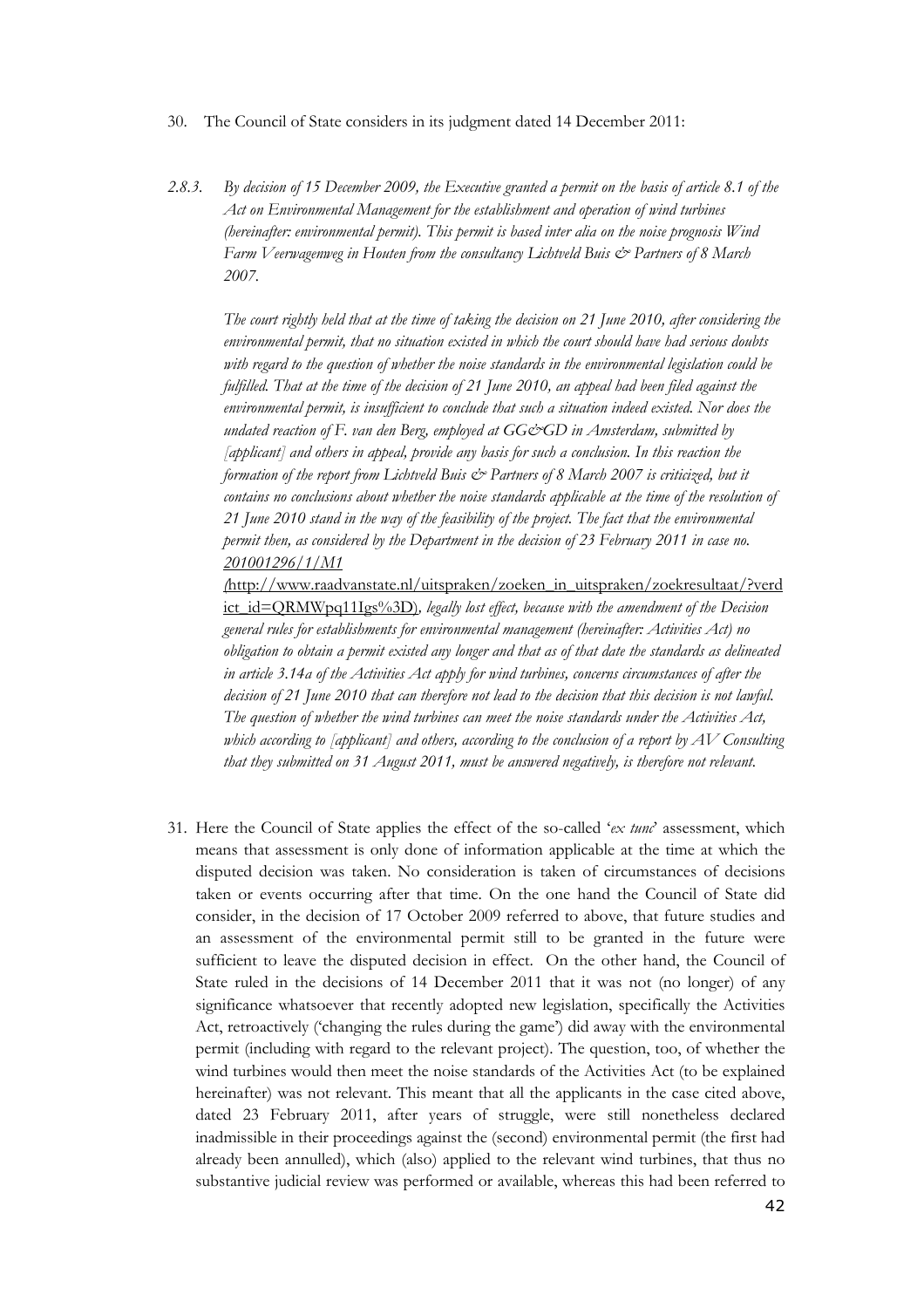earlier as a justification of the argument that the disputed decision was lawful. Applicants will later still contend that their defence was harmed through this twisted reasoning and accumulation of interim amendments to legislation, which is incompatible with article 6/8 ECHR.

- 32. On 1 January 2011, the decision amending the Act in general rules for environmental management (hereinafter: the Activities Act) and the Act on environmental law (amendment of environmental rules on wind turbines) went into force. In appendix I accompanying the decision on environmental law, categories of institutions are named that are obliged to hold a license.
- 33. In part C, category 20 of appendix I to the decision on environmental law read in conjunction with part B, under 1, opening words and under c of this appendix, it follows that an installation for converting wind energy into mechanical, electrical or thermal energy requires a permit solely if it is an installation for the establishment of which, pursuant to part C of the appendix to the Act on environmental effects reporting, the preparation of an environmental effects report (hereinafter: MER) is required, or if it concerns an installation the establishment of which is subject to MER pursuant to part D of the Act on environmental effects reporting, and regarding which the authorities have decided that a MER must be prepared at the preparation of the relevant decision.
- 34. Between the parties there is, in itself, no dispute over the fact that the relevant installation, with effect on 1 January 2011, came to be under the effect of the Activities Act, and for that reason the installation no longer required a permit. As a result of this, it must be ruled that the environmental permit granted at the disputed decision on 1 January 2011 has legally lapsed, which the Council of State also decided accordingly. Applicants believe that the Activities Act itself is contrary to article 6/8 ECHM

#### 4 times the hub height

35. In the General Rules for Decision Systems Environment (2007) was stated, before the amendment of Article 3.13, paragraph 1 (old), that houses need to be located at least 4 times the hub height away from the wind turbine:

### Article 3.13 (old)

This section applies to:

a wind turbine with a rotor diameter larger than two meters;

b. wind turbines, each of which have a fixed connection with the ground or the water bottom, in the form of a mast;

- c. wind turbines which are provided with a horizontal axis of rotation of the rotor;
- d. wind turbines with a combined capacity of less than 15 megawatts;

e. facilities with up to nine wind turbines, and

f. wind turbines in which the distance between the individual wind turbine and the nearest house or other 'sensitive objects', is at least four times the hub height.

36. This article has now changed again, by decision of 14 October 2010 (Staatsblad 2010, No. 749). From the distance criterion of four times the hub height is abolished because it sometimes led to unnecessary long distances, which consequently led to the exceeding of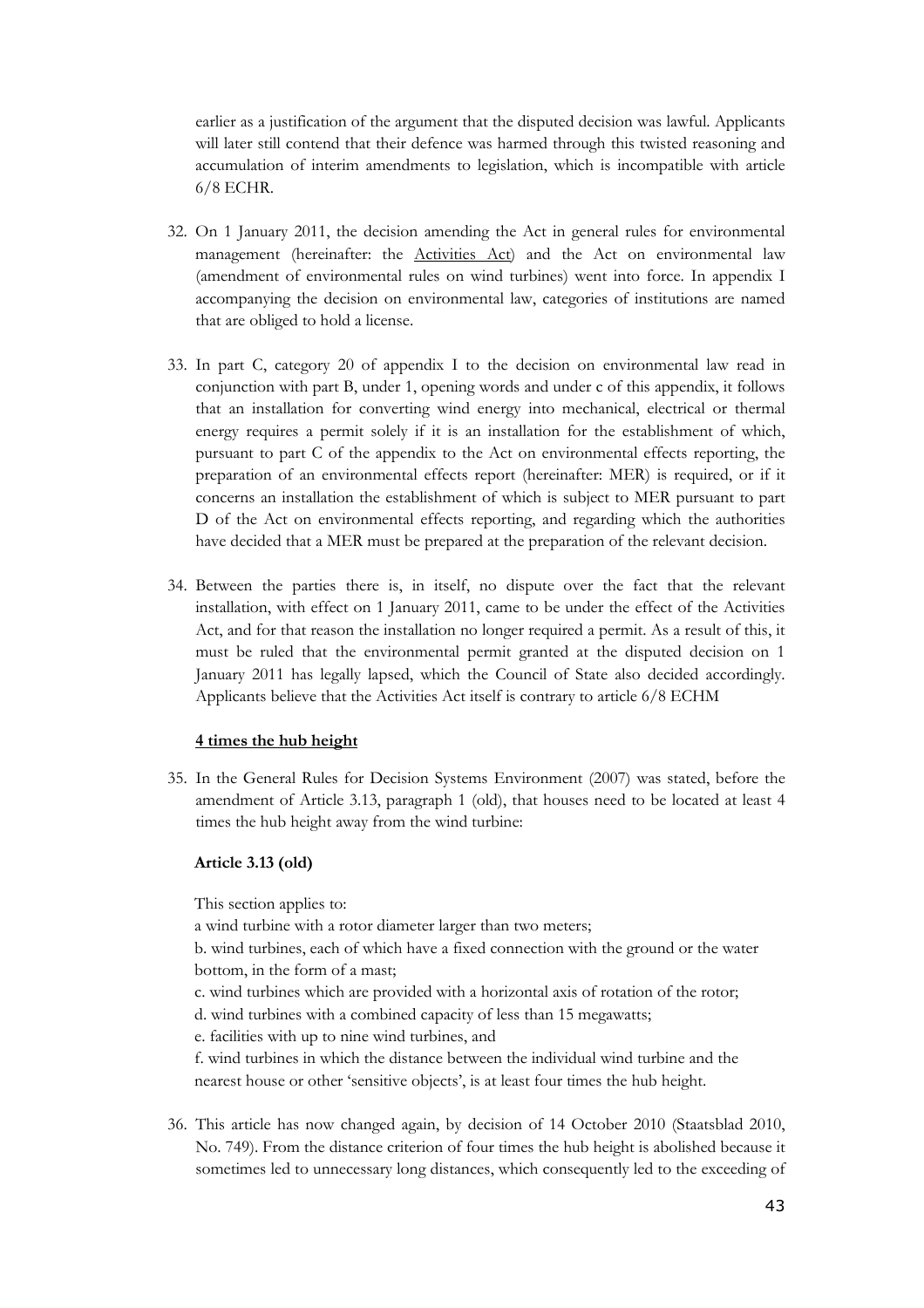this criterion. The distance can now be determined by ministerial regulation, according to Article 3.15a paragraph 3:

### Article 3.15a

- 1. The local risk for a vulnerable object that is situated outside of the facility, caused by a combination of a wind turbine or wind turbine, is not higher than 10 -6 per year.
- 2. The local risk for a vulnerable object that is situated outside of the facility, caused by a combination of a wind turbine or wind turbine, is not higher than 10 -5 per year.
- 3. For the purpose of determining the individual risk, as referred to in the first and second paragraph, may distances be set by ministerial regulation, that at least need to be present between a wind turbine or a combination of wind turbines and an outside the facility located vulnerable or limited vulnerable object.
- 4. If under paragraph 3 distances are determined, then these are applicable and those determined under paragraph 1 or 2 shall not apply.
- 5. Rules on the calculation of the individual risk may be laid down by means of a ministerial regulation.
- 37. The proposed wind turbines were then at the time the application is not under the Order in Council facilities and installations Environment, because the distance to the closest house was less than 4 times the hub height, as it was defined in Article 3.13 (old) and was also shown in the Wind Plan Utrecht. For that reason, an environmental permit was required.

By force of the Decision Activities (1 January 2011) the permit was then not required anymore. Since Article 6.21a / 6.21 b provides that, as long as the permit was not yet final, the Activities Decree became applicable (also permits objection or appeal which still ran like the present environmental).

#### B. Violation of Article 6 and 13 of the Convention

- 38. Article 1.6 of the CHW was applicable in this case, which article implies that within the stipulated period of 6 weeks a (higher) appeal must immediately be filed that includes all the grounds for that appeal. A so-called 'pro forma' appeal on grounds to be presented can therefore lead to inadmissibility, if the period of 6 weeks is exceeded. This has led, in a number of cases of appeal (according to applicants, wrongfully) to inadmissibility. Limitations on Article 6 are permitted, as long as the right is not affected in its core. Given the complexity of the case, the enormous size and amount of reports stemming from the Dutch government and its unlimited financial resources, the applicants have not had a fair trial. The core of Article 6 includes equality of arms, which was definitely not the case. The applicants did not have the time and financial sources to properly contest the government's comprehensive and very expensive reports and therefore lacked the chance to contest the Dutch Government's evidence. No effective remedy before the national authority had taken place. Consequently Article 6 and 13 ECHR have been violated.
- 39. Additionally, the applicants were limited in their access to justice. Due to twisted reasoning and accumulation of interim amendments to legislation, several opportunities to bring violations to light and to test the state measurement's validity in the light of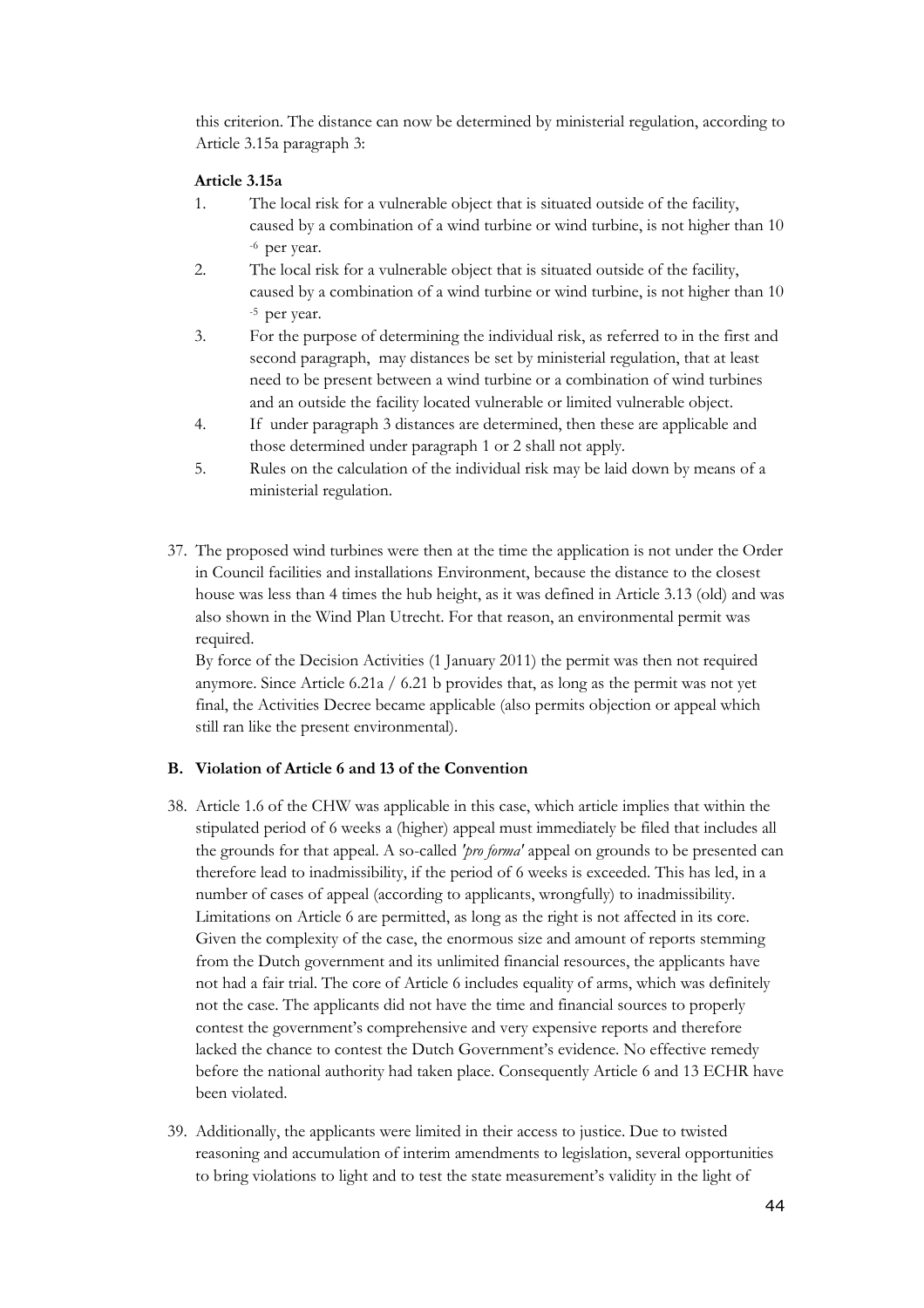national and international law were abolished. After years of struggle, the applicants were declared inadmissible in their proceedings against the (second) environmental permit (the first had already been annulled), which (also) applied to the relevant wind turbines, that thus no substantive judicial review was performed or available, whereas this had been referred to earlier as a justification of the argument that the disputed decision was lawful. All due to the new 'Activiteitenbesluit' taking effect amidst the legal proceedings, the applicants could suddenly no longer appeal against aspects such as noise, vibrations or shadow flicker. These aspect influence the living environment of the applicants extremely. A fortiori the applicants should have been able to provoke judicial review on these aspects.

- 40. The direct (immediate) effect is the order under Article 6.21a/21b of Barim / Activities Decree. By the action of the Activities Act no judicial review took place concerning the matter of distance or where the order came to what extent the distance unacceptable impact could have on nearby residences in the context of noise, vibration, residential and environment. The Activities Decree, specifically Article 6.21a and 6.21 c, is therefore in breach of Article 6 and 8 ECHR.
- 41. Applicants could not defend themselves, although the state measurements influence their living environment extremely and therefore is 'spatially relevant'. The degradation in opportunities assert themselves makes there is no fair trial nor an effective remedy. Therefore article 6 and 13 ECHR have been violated. See for sophisticated substantiation numbers 25-31.

### C. Violation of Article 8 of the Convention

42. The applicants alleged that there had been a violation of Article 8 of the Convention on account of the following. Below applicants first give insight in the current scientific status of wind turbine noise and its effect on human beings. This information is needed to show that the violation is sufficiently severe and of added value in relation to the precautionary principle. Second, the applicants show why the Netherlands are violating Article 8 and 10, in the light of the ECHR's case law. Lastly, the importance of the precautionary principle will be explained for this case.

#### C.1 Wind turbine noise and adverse health effects

#### Wind turbine noise

ı

43. The most commonly heard complaint about wind turbines is that they are noisy. Noise is physically the same as sound, which is a sensory perception and a complex pattern of sound waves.126 Noise can however, be described as unwanted sound. Sound is perceived and recognized by its loudness (pressure) and pitch (frequency). Loudness is indicated with the decibel (dB), which is a logarithmic ratio, to mimic the behavior of the ear. Human beings can hear sound between 0 dB and 130 dB, in which 130 dB is very

 $126$  B. Berglund, T. Lindvall, DH Schwela, K.-T. Goh, 'Guidelines for Community Noise,' (Geneva, World Health Organization, 1999)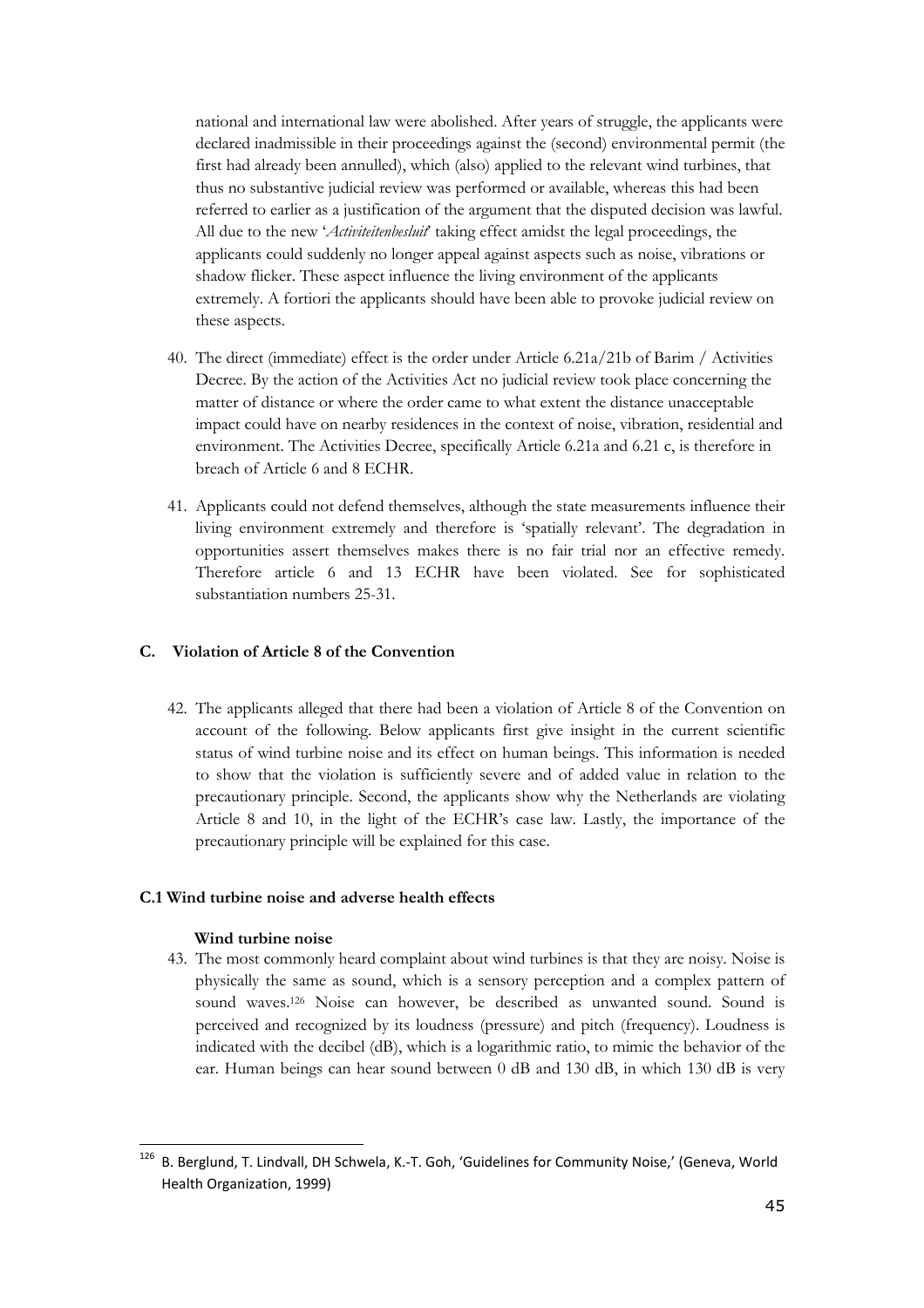loud and painful sound for most humans.<sup>127</sup> Humans do not perceive all pressures as being equally loud, due to the fact that the ear does not respond equally to all frequencies. Frequency is indicated with Hertz (Hz). The human hearing is sensitive at frequencies between 500-10,000 Hz. Very low frequencies, which is called infrasound (below 20 Hz) cannot be heard by the human ear, as well as very high frequencies, called ultrasound (over 20,000 Hz). There is variation between people in their ability to perceive sound, meaning that infrasound can be heard by some and even felt in the body.<sup>128</sup>

44. Wind turbines generate sound through mechanical and aerodynamic routes.129 The sound level depends on various factors including design and wind speed. The dominant sound source from modern wind turbines is aerodynamic, produced by the rotation of the turbine blades through air. The aerodynamic noise is present at all frequencies, from infra- and low frequency sound to the normal audible range, producing a characteristic 'swishing' sound.<sup>130</sup>

#### Sound character

ı

45. Wind farms are unique sound sources and exhibit special audible and inaudible characteristics that can be described as modulating sound. People living in the vicinity of wind turbines have stated that the variation in sound level makes that is more annoying than other sources of noise at comparable sound level pressure. This sound has mainly been characterized as 'swishing, lashing, beating or thumping.131 Human perception responds primarily to sound character rather than sound level.132 Human hearing is relatively sensitive to wind turbine sound fluctuations and if it is unwanted, the disturbing character will be aggravated.133 The constantly shifting character of sound, as

<sup>&</sup>lt;sup>127</sup> Email from Frits van den Berg on a chapter in the book 'Wind Turbines Noise: How it is Produced, Propagated Measured and Received' Multi-Science Publishing September 2011 ( 13 April 2012)

<sup>128</sup> Geoff Leventhall 'A Review of Published Research on Low Frequency Noise and its Effects' (2003)<br><sup>129</sup> Benewable Energy Research Laboratory 'Wind Turbine Acoustic Noise' (2006) <sup>129</sup> Renewable Energy Research Laboratory 'Wind Turbine Acoustic Noise' (2006)

<sup>&</sup>lt;http://www.minutemanwind.com/pdf/Understanding%20Wind%20Turbine%20Acoustic%20Nois e.pdf> accessed 8 June 2012

<sup>130</sup> Geoff Leventhal 'Infrasound from Wind Turbines – Fact, Fiction or Deception' (2006) 24(2) Canadian Acoustics, 29.; WD Colby, R Dobie, G Leventhall, DM Lipscomb, RJ McCunney, MT Seilo et al. 'Wind turbine sound and health effects. An expert panel review' (2009) Prepared for the American Wind Energy Association & Canadian Wind Energy Association

<sup>&</sup>lt;sup>131</sup> See for example: BJ Frey, PJ Hadden, 'Noise radiation from wind turbines installed near homes: effects on health' (2007 <www.windnoisehealthhumanrights.com> accessed 8 June 2012; GP van den Berg, E Pedersen, J Bouma et al. 'Project WINDFARMperception. Visual and acoustic impact of wind turbine farms on residents' (2008). FP6-2005-Science-and-Society-20. Specific Support Action Project no. 044628. Final report.

<sup>&</sup>lt;http://www.windaction.org/?module=uploads&func=download&fileId=1615> accessed 8 June 2012; E Pedersen, F van den Berg, R Bakker et al. 'Response to noise from modern wind farms in The Netherlands' (2009), J Acoust Soc Am 126: 634-643.

Bob Thorne, 'The problems with noise numbers for wind farm noise assessment' (2011) 31 Bulletin of Science, Technology & Society 262

<sup>133</sup> Email from Frits van den Berg on chapter 6 in the book 'Wind Turbines Noise: How it is Produced, Propagated Measured and Received' Multi-Science Publishing September 2011 ( 13 April 2012)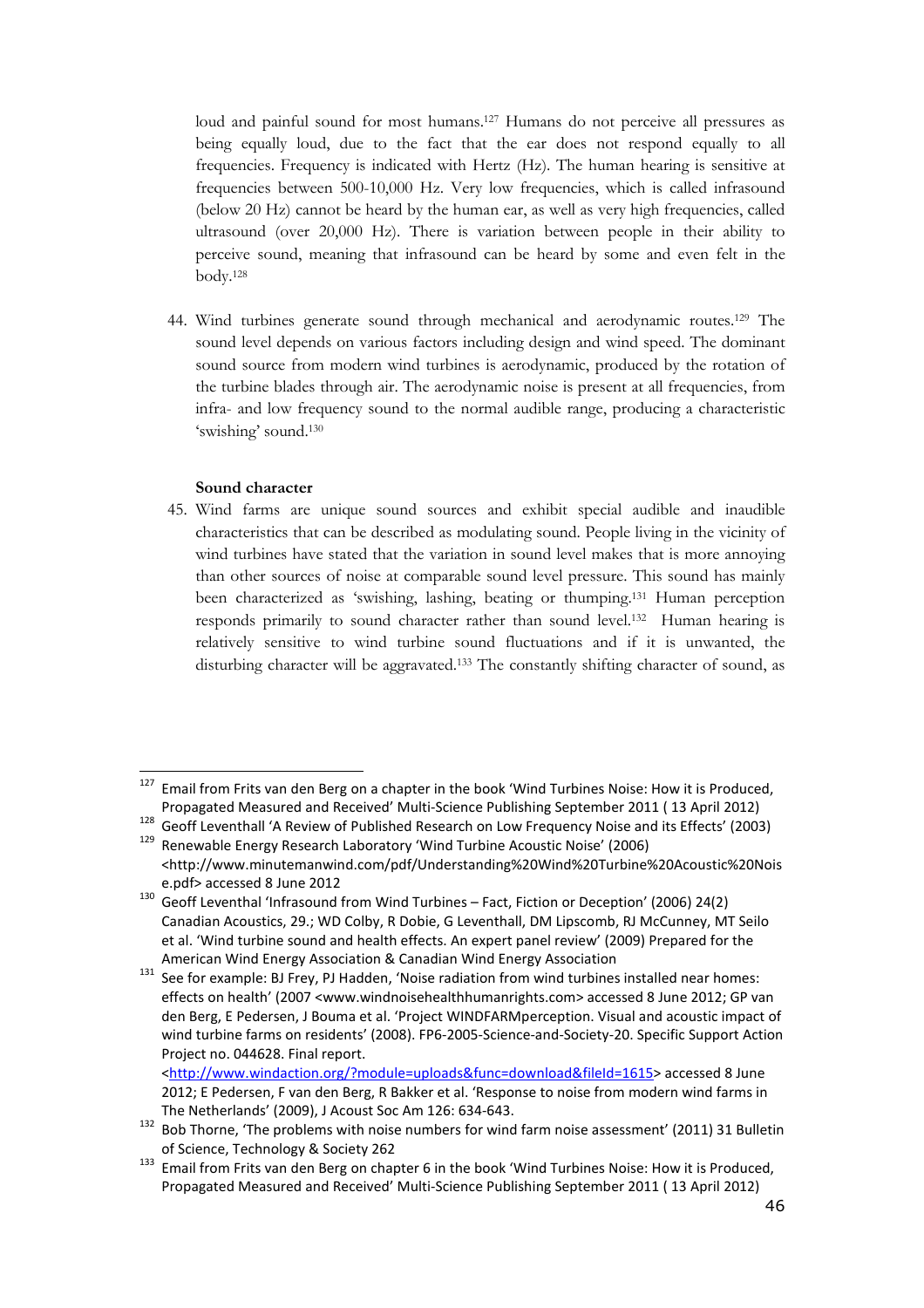described as 'fluctuations compared to waves on the beach, rumble-thump and planes that never land' apparently is an important factor in the reported adverse health.<sup>134</sup>

#### Low frequency noise and infrasound

ı

- 46. Wind turbines produce a substantial amount of low frequency- and infrasound.135 The issue of health effects stemming from this low end of the sound spectrum has been controversial for many years now. Infrasound was believed to be inaudible, but this has been determined to be a misconception.136 Although hearing of infrasound does not occur through hearing in a normal sense, it can be detected as a result from nonlinearities of conduction in the middle and inner ear which produces a harmonic distortion in the higher frequency range.137 Furthermore infrasound detection entails more than direct hearing, namely also subjective effects such as annoyance and detection through the resonance of other body organs.138 Present understanding of inner ear physiology and of the nature of wind turbine sounds demonstrates that infrasound that cannot be heard could influence human function and affect people living nearby.<sup>139</sup>
- 47. Low frequency noise is the dominant sound component of wind turbine noise at moderate and larger distances. Due to its long wavelengths, it travels long distances and penetrates through walls and windows easily.140 A laboratory research by Vos (2010)<sup>141</sup> supports this when considering the effect of outdoor noise on a person being indoors. As a building façade reduces high frequency noise more effectively than low frequency noise, a low frequency sound impinging on the façade must be of lower level than a high frequency sound in order to arrive at the same indoor sound level.142 Increasingly is

<http://www.noiseandhealth.org/text.asp?2004/6/23/1/31668> accessed 8 June 2012 <sup>137</sup> B Berglund, P Hassmen, RF Job, 'Sources and effects of low-frequency noise' (1996) Journal of the Acoustical Society of America. 99(5) 2985 -3002

<sup>&</sup>lt;sup>134</sup> Bob Thorne, 'The problems with noise numbers for wind farm noise assessment' (2011) 31 Bulletin of Science, Technology & Society 262

<sup>135</sup> as shown by S Wagner, R Bareiss, G Guidati, 'Wind turbine noise' (1996) EUR 16823 Springer; GP van den Berg 'The sound of high winds: The effect of atmospheric stability on wind turbine sound and microphone noise'(2006) (Doctoral dissertation). University of Groningen, Netherlands. <http://dissertations.ub.rug.nl/faculties/science/2006/g.p.van.den.berg/ > accessed 8 June 2012

<sup>136</sup> B Berglund, Th Lindvall, DH Schwela, 'Guidelines for community noise' (2000), Geneva: World Health Organisation; G Leventhall 'What is infrasound?' (2007) Progress in Biophysics and Molecular Biology, 93, 130-137; C Maschke, 'Introduction to the special issue on low frequency noise'. Noise Health [serial online] 2004;6:1-2

<sup>138</sup> B Berglund, Th Lindvall, DH Schwela, 'Guidelines for community noise' (2000), Geneva: World Health Organisation

<sup>139</sup> John P Harrison, 'Wind turbine noise' (2011) Bulletin of Science Technology & Society 2011 31: 256, 258; Alec N Salt, 'Infrasound From Wind Turbines Could Affect Humans (2011) Bulletin of Science Technology & Society 2011 31: 296, 300/301

<sup>140</sup> E Pedersen, KP Waye, 'Perception and annoyance due to wind turbine noise: A dose-response relationship'(2004) Journal of the Acoustical Society of America, 116, 3460-3470.

<sup>141</sup> J Vos, 'On the relevance of nonacoustic factors influencing the annoyance caused by environmental sound – a literature study' (2010). Proceedings Internoise 2010 < http://www.vosanr.com/images/stories/downloads/vos2010rel.pdf> accessed 8 June 2012

<sup>142</sup> Email from Frits van den Berg on chapter 6 in the book 'Wind Turbines Noise: How it is Produced, Propagated Measured and Received' Multi-Science Publishing September 2011 ( 13 April 2012)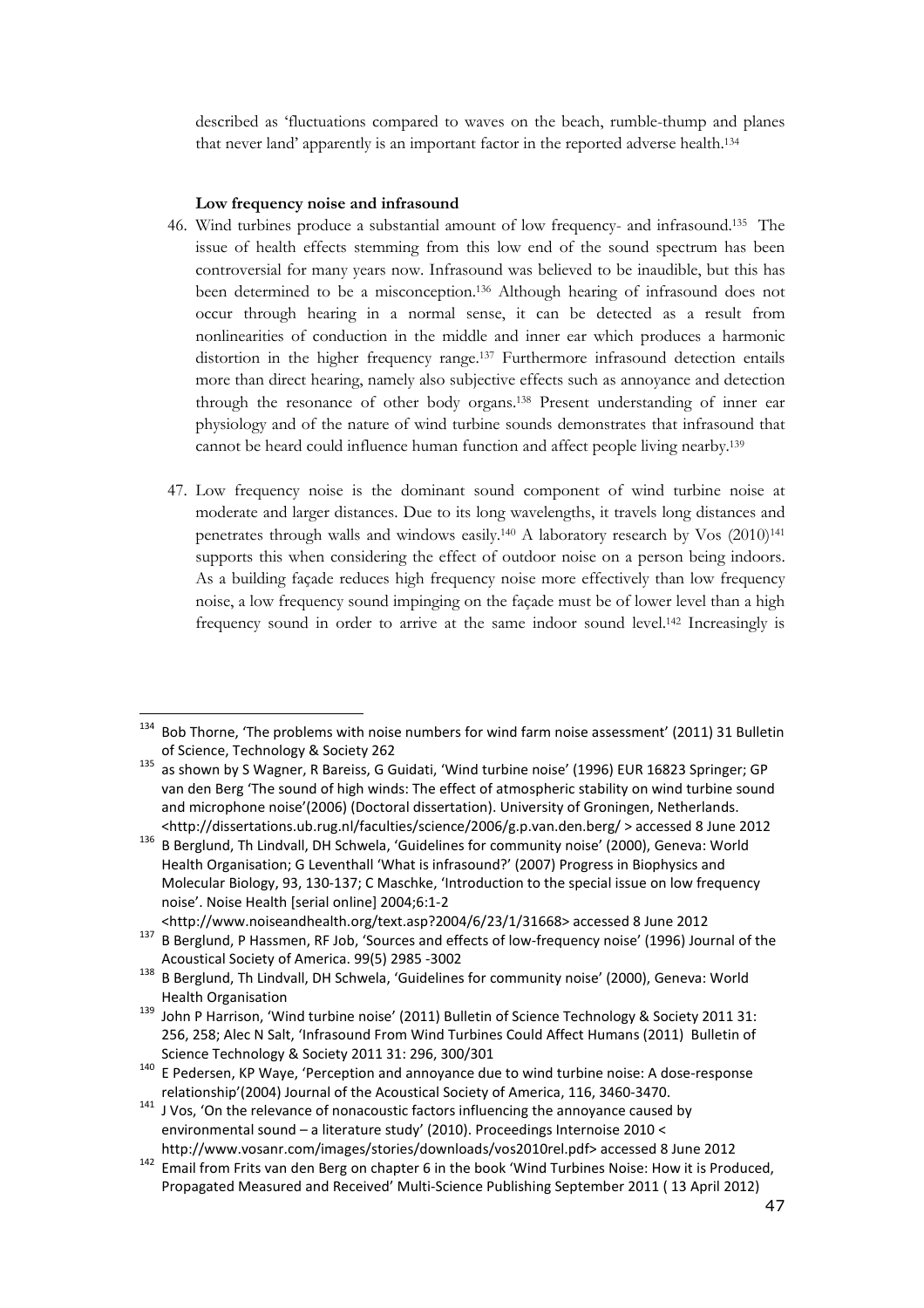being recognized that the low-frequency audible sound could be a key factor in disturbance caused by wind turbines.<sup>143</sup>

#### Measurement uncertainties

ı

- 48. Wind turbine noise is being measured in the same way as other noise sources, such as traffic or industry. However, anecdotal evidence and field studies suggest that turbine noise has a character that makes it far more annoying and stressful than other sources of noise at the same A-weighted sound level.144 Several studies have criticized the Aweighted scale measurements as not being accurate indicators of the disturbing effects.<sup>145</sup> Several reasons are adduced to explain this perception of wind turbine noise, such as the amplitude modulation associated with the blade passage past the tower, the turbulence of the air that blows past the blades, the dominance of low frequencies in the received sound spectrum, and the association between the acoustic and visual impacts.<sup>146</sup>
- 49. Measurements of wind turbine sound levels are typically in the range of 30 to 50 dBA, which is a similar sound level as an ordinary living room. However, study shows that the level required to cause annoyance in 30% of people was over 70 dBA for other environmental noise (road traffic, aircraft, railway), for wind turbine noise caused annoyance of 30% of people at a far lower level, at around 40 dBA.147 This major discrepancy is caused by the fact that low-frequency components are excluded in the measurement.<sup>148</sup>
- 50. Moreover, measurements and noise regulations are based on averages, while human perception responds to the peak sound levels, rather than averages.149 Additionally, sounds that are highly variable in short time spans are more perceptible than sounds at a steady level or closely varying around the average, because human ears are very attuned to patterns in sound.150 Considering peak levels are often not measured, low frequencyand infrasound could be more perceptible than is shown in current measurements.
- 51. Lastly, no studies were found that replicate the long-term exposure to infrasound and low frequency sound experienced by those living nearby. Exposure duration is an important element of wind turbine noise exposure and is currently lacking in exposure

<sup>149</sup> Wade Bray, Richard James, 'Dynamic measurements of wind turbine acoustic signals, employing sound quality engineering methods considering the time and frequency sensitivities of human perception', Noise-Con 2011; Møller, CS Pedersen, 'Low-frequency noise from large wind turbines,' J. Acoust. Soc. Am. 129 (6), June 2011, 3727-3744

<sup>&</sup>lt;sup>143</sup> See for example: Geoff Leventhall 'A Review of Published Research on Low Frequency Noise and its Effects' (2003)

<sup>144</sup> John P Harrison, 'Wind turbine noise' (2011) Bulletin of Science Technology & Society 2011 31: 256, 256

<sup>&</sup>lt;sup>145</sup> B Berglund, Th Lindvall, DH Schwela, 'Guidelines for community noise' (2000), Geneva: World Health Organisation

<sup>146</sup> John P Harrison, 'Wind turbine noise' (2011) Bulletin of Science Technology & Society 2011 31: 256<br>147 E Bodersen, KB Waye, 'Percention and annovance due to wind turbine noise: a dose-response

<sup>147</sup> E Pedersen, KP Waye, 'Perception and annoyance due to wind turbine noise: a dose-response relationship' (2004) Journal of the Acoustical Society of America 116, 3460–3470

<sup>148</sup> Alec N Salt, 'Infrasound From Wind Turbines Could Affect Humans (2011) Bulletin of Science Technology & Society 2011 31: 296, 299

<sup>150</sup> Wade Bray, Richard James, 'Dynamic measurements of wind turbine acoustic signals, employing sound quality engineering methods considering the time and frequency sensitivities of human perception', Noise-Con 2011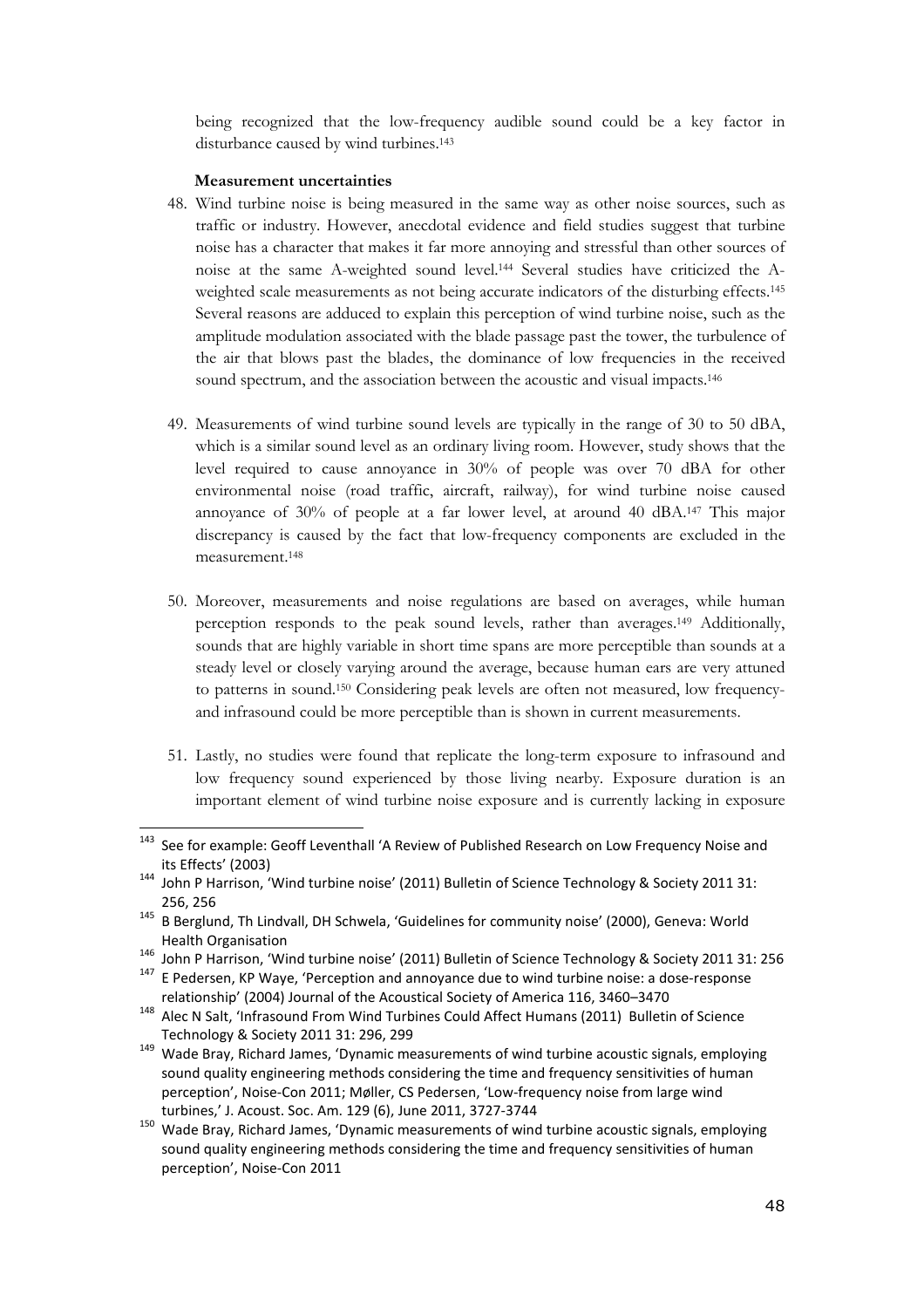studies. These measurement deficiencies created discrepancy between the actual noise emissions and the noise emissions that are measured. Consequently, noise emissions are assumed to be higher than measured.

#### Adverse health effects

- 52. People all over the world have reported experiencing adverse health effects as a result of living in the environs of wind turbines. People who are not expose to wind turbine noise find it extremely difficult to understand the health problems of residents living nearby wind turbines. The author therefore, next to reading all possible literature available, interviewed 'wind turbine noise victims' to get an idea of the influence of the turbines on their lives. Their compelling story on sleep disturbance, headaches, excessive tiredness, and reduction of quality of life created valuable incentives to get to the bottom of this issue.
- 53. There is no universal definition of health, but the definition used by the World Health Organization (WHO) is used in most of the literature on this topic. The Preamble to the constitution of the WHO is: 'Health is a state of complete physical, mental and social well-being and not merely the absence of disease or infirmity'. The WHO defines adverse health effects of noise as: 'changes in the morphology and physiology of an organism that result in impairment of functional capacity, or an impairment of capacity to compensate for additional stress, or increases the susceptibility of an organism to the harmful effects of other environmental influences'. It furthermore listed adverse effects of which the following are part: hearing impairment, interference with speech communication, cardiovascular and physiological effects, sleep disturbance, mental health effects, effects on performance and effects on residential behavior and annoyance. This definition is used in the following literature review.
- 54. The amount of non-systematic studies and popular literature on this topic is overwhelming. On the contrary, well-developed systematic studies are not present in large numbers and all have their occasional flaws. In order to address public concerns and assess the effects of wind turbine noise on public health, adverse event reports and systematic studies will be discussed. The evidence discussed below is selected based on completeness, accuracy and objectivity of their contents and conclusions.

#### Adverse event reporting

55. In cases of emerging and unpredictable disease risk, adverse event reports are the cornerstone of public health research.151 Obviously it is impossible to study every possible exposure-disease combination by systematic study methods. Therefore collecting reports of disease cases apparently attributable to a particular exposure source is an important first step.152 Adverse event reporting is mainly used in infectious disease outbreaks or in case of side effects from pharmaceuticals, but reporting adverse health effects caused by wind turbines fit the pattern as well.153 There are reports of individuals experiencing adverse health effects attributed to wind turbines in the media, case-

<sup>&</sup>lt;sup>151</sup> Carl V Phillips 'Properly Interpreting the Epidemiologic Evidence About the Health Effects of Industrial Wind Turbines on Nearby Residents', Bulletin of Science Technology & Society 2011 31: 303, 304  $152$  Ibid.

 $153$  Ibid.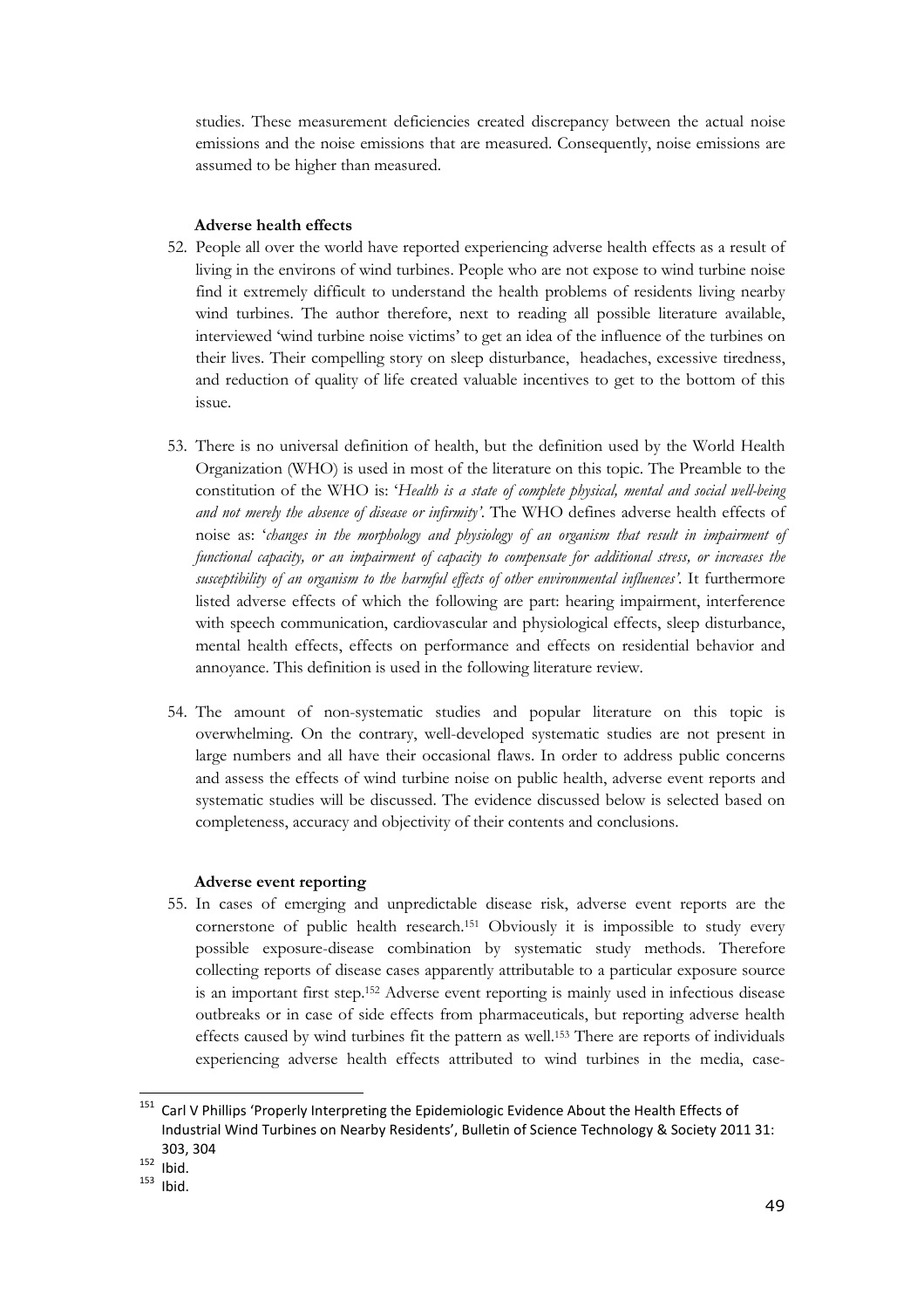studies154 or official reports. The number of adverse event reports on this issue is ever increasing, now numbering in the thousands, rather than the hundreds around the world.

- 56. Adverse event reporting is a suitable way of studying wind turbine noise and its effects on human beings. People living in the vicinity are capable of both recognizing the exposure and outcome, in contrast with people who are exposed to invisible chemicals and diseases such as cancer.155 Residents of wind turbines can detect the noise as well as the effects of that noise on themselves. Additionally, they can even detect when the problems arise and terminate. This information is incredibly important to determine the causation, even without a formal comparison group.<sup>156</sup>
- 57. Reported symptoms associated with exposure to wind turbines include annoyance, sleep disturbance, stress or psychological distress, inner ear symptoms, headaches, excessive tiredness, and reduction of quality of life.157 Nina Pierpont, pediatrician and expert in this field established a more extensive list of commonly mentioned symptoms, namely: sleep disturbance, headache, tinnitus, ear pressure, dizziness, vertigo, nausea, visual blurring, tachycardia, irritability, problems with concentration and memory, and panic episodes associated with sensations of internal pulsation or quivering when awake or asleep.158 Adverse advent reports show a correlation between these health effects with proximity to wind turbines, the sound pressure level emitted by the turbines, the frequency of the noise, time of the exposure and individual response.<sup>159</sup>
- 58. The results of adverse event reporting should not be over interpreted. The outcomes are crude, control groups are often missing and potential selection bias cannot be

<sup>154</sup> Amanda Harry, 'Wind turbines, noise, and health'(2007), http://www.windwatch.org/documents/wp-content/uploads/wtnoise\_health\_2007\_a\_harry.pdf accessed 8 June 2012; Carmen M.E. Krogh, Lorrie Gillis, Nicholas Kouwen and Jeff Aramini, WindVOiCe, a Self-Reporting Survey: Adverse Health Effects, Industrial Wind Turbines, and the Need for Vigilance Monitoring, Bulletin of Science Technology & Society 2011 31: 334; M Nissenbaum, 'Mars Hill wind turbine project health effects: Preliminary findings'(2009); R Phipps, M Amati, S McCoard, R Fisher, 'Visual and noise effects reported by residents living close to Manawatu wind farms: Preliminary survey results'(2007); N Pierpont, 'Wind turbine syndrome: A report on a natural experiment' (2009) Santa Fe, NM: K-Selected Books; Bob Thorne, 'The problems with noise numbers for wind farm noise assessment' (2011) 31 Bulletin of Science, Technology & Society 262

<sup>155</sup> Carl V Phillips 'Properly Interpreting the Epidemiologic Evidence About the Health Effects of Industrial Wind Turbines on Nearby Residents', Bulletin of Science Technology & Society 2011 31: 303, 305

<sup>156</sup> Carl V Phillips 'Properly Interpreting the Epidemiologic Evidence About the Health Effects of Industrial Wind Turbines on Nearby Residents', Bulletin of Science Technology & Society 2011 31: 303, 305

<sup>&</sup>lt;sup>157</sup> B Horner, RD Jeffery, CME Krogh, 'Literature Reviews on Wind Turbines and Health: Are They Enough?' Bulletin of Science Technology & Society 2011, 31: 399; See also: Carmen M.E. Krogh, Lorrie Gillis, Nicholas Kouwen and Jeff Aramini, WindVOiCe, a Self-Reporting Survey: Adverse Health Effects, Industrial Wind Turbines, and the Need for Vigilance Monitoring, Bulletin of Science Technology & Society 2011 31: 334; Amanda Harry, 'Wind turbines, noise, and health'(2007), http://www.wind-watch.org/documents/wp-content/uploads/wtnoise\_health\_2007\_a\_harry.pdf accessed 8 June 2012

<sup>&</sup>lt;sup>158</sup> N Pierpont, 'Wind turbine syndrome: A report on a natural experiment' (2009) Santa Fe, NM: K-Selected Books, p. 26

<sup>159</sup> Robert Y. McMurtry, 'Towards a Case Definition of Adverse Health Effects in the Environs of Industrial Wind Turbines, Bulletin of Science Technology & Society 2011 31: 316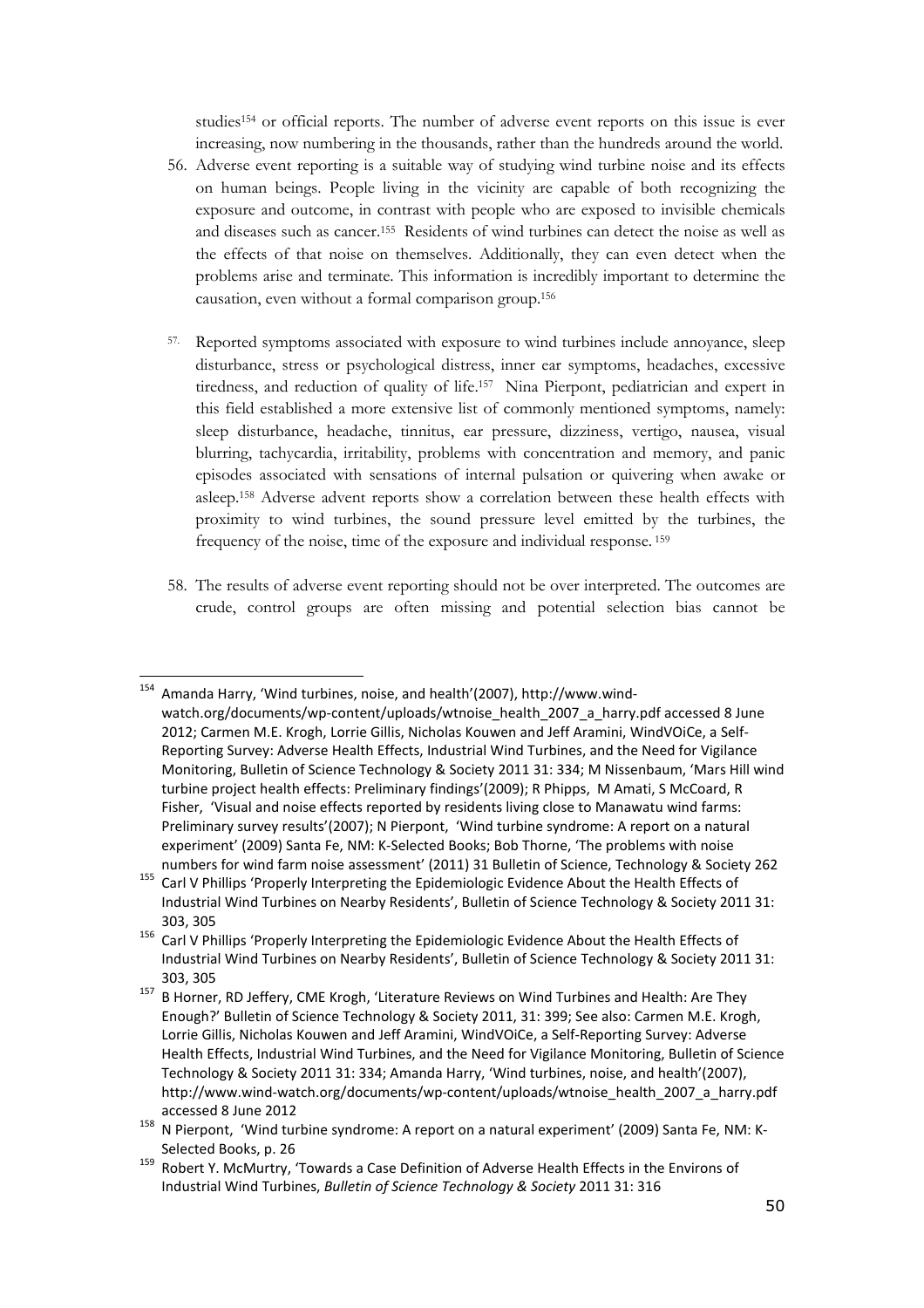prevented.160 Moreover, it does not allow an estimate of what portion of the exposed population suffers health effects.161 However, careful analysis of this information can expose causal relationships.

- 59. In the case of wind turbine noise and adverse health effects, the massive volume of reports that are available creates plausible evidence that there is a causal relationship. The quantity of evidence is statistically beyond coincidence or a few rare individuals who are extremely susceptible.162 Furthermore, most reported health problems are similar in all reports and are plausibly related to each other and the exposure.163 All studies show a core list of symptoms which match significantly. Examples of these symptoms are sleep disorders, headaches, mood disorders, inability to concentrate, tinnitus and vestibular (balance) problems. Carl V. Phillips164 concludes: 'The commonly reported problems all exist at the border of the psychological and physical and can all be caused by either of two very plausible effects of wind turbine exposure: stress reactions or vestibular disturbance'.<sup>165</sup>
- 60. The existence of a causal relation between wind turbine noise and adverse health effects is strengthened by the amount of information on costs made by people living near wind turbines because of the conviction that wind turbine noise influences their health and well-being. In many of these reports individuals make substantial costs to reduce health impacts. Lots of money is being spend on retrofitting their houses to reduce noise, selling their properties at a loss, or even abandoning their homes without being able to sell them.166 The fact that these individuals bear personal financial loss, to escape from wind turbine noise shows great confidence in the adverse health effects experienced stemming from wind turbine noise. The decline of property values and sales collapse, as mentioned in several adverse event reports, suggests that the population in general does not believe that the turbines are harmless.<sup>167</sup>

#### Systematic studies

61. Increasing health concern about health impact emitted from wind turbine noise has spurred several more systematic studies. The amount of health impact studies is limited,

<sup>160</sup> Carmen M.E. Krogh, Lorrie Gillis, Nicholas Kouwen and Jeff Aramini, 'WindVOiCe, a Self-Reporting Survey: Adverse Health Effects, Industrial Wind Turbines, and the Need for Vigilance Monitoring', Bulletin of Science Technology & Society 2011 31: 334.

<sup>&</sup>lt;sup>161</sup> Carl V Phillips 'Properly Interpreting the Epidemiologic Evidence About the Health Effects of Industrial Wind Turbines on Nearby Residents', Bulletin of Science Technology & Society 2011 31: 303, 305

 $\frac{162}{163}$  Ibid.

 $\frac{163}{164}$  Ibid.

Phillips is a consultant and author specializing in epidemiology, science-based policy making, and communicating scientific concepts to the public. He spent most of his career as a professor of public health and now works in litigation support, scientific advising and grant-supported research

<sup>165</sup> Carl V Phillips 'Properly Interpreting the Epidemiologic Evidence About the Health Effects of Industrial Wind Turbines on Nearby Residents', Bulletin of Science Technology & Society 2011 31: 303, 305

<sup>&</sup>lt;sup>166</sup> Carl V Phillips 'Properly Interpreting the Epidemiologic Evidence About the Health Effects of Industrial Wind Turbines on Nearby Residents', Bulletin of Science Technology & Society 2011 31: 303, 306. Examples can be found in the appendix of this article

 $167$  Ibid.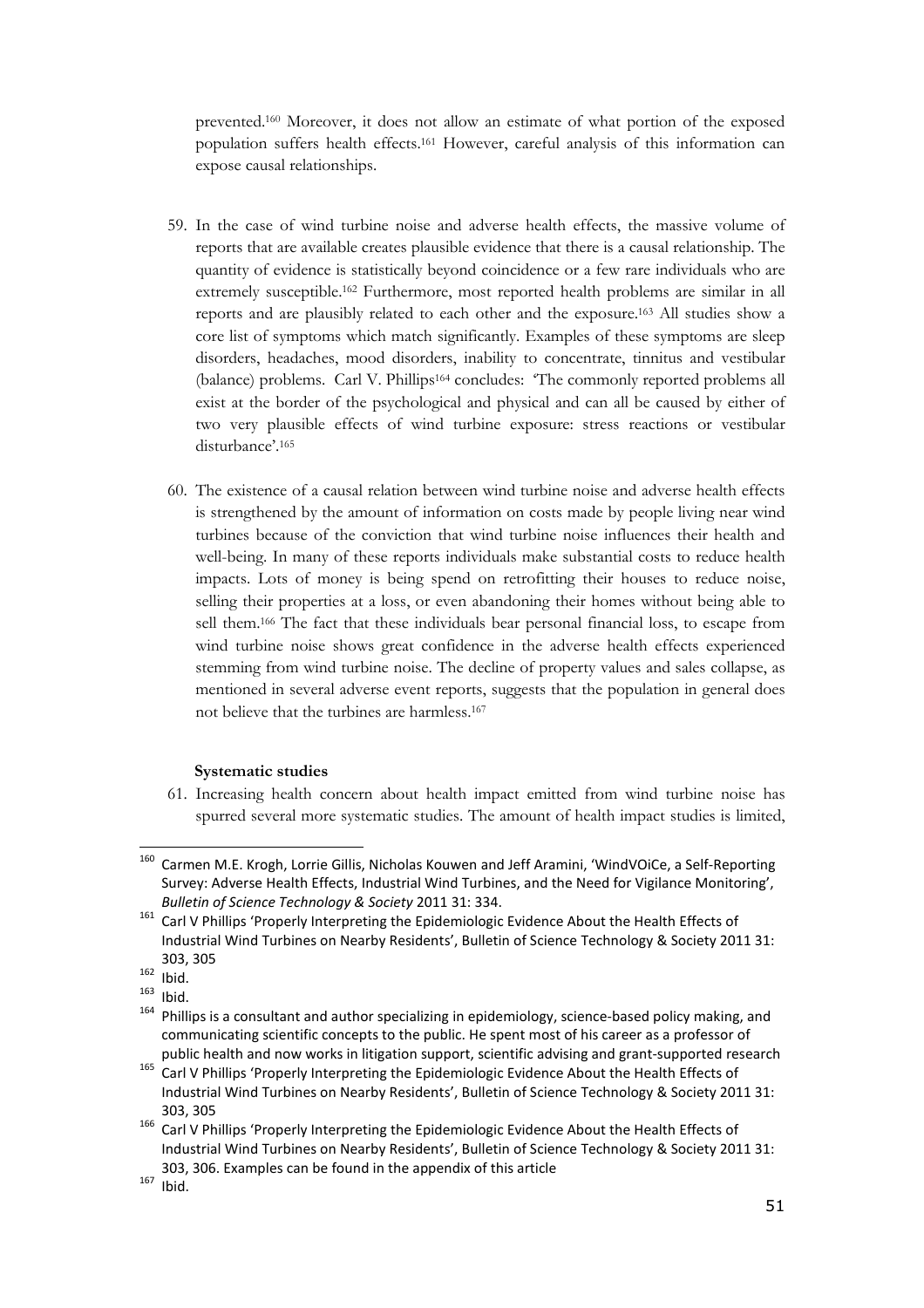meanwhile the amount of literature reviews based on these studies is present in larger numbers. This paragraph deals with the most valuable and reliable studies on health effects on human beings caused by wind turbine noise. This list of studies does not pretend to be exhaustive and include the studies of Nissenbaum, Aramini, and Hanning (2011)168, Janssen et. At (2011)169,Pierpont (2009)170, Pedersen, van den Berg, Bakker & Bouma (2009)171, Pedersen & Persson Wayne (2007)172 and (2004)173. Below their studies will be highlighted.

62. Nina Pierpont, a physician with clinical experience worked on a very detailed, peerreviewed case-control study of 10 families around the world. These families have been affected by wind turbines to that extent that they had to leave their houses; nine left permanently. 174 The turbines ranged from 1.5 to 3MW capacity at distances between 305 to 1,500m. The group comprised 21 adults, 7 teenagers and 10 children of whom 23 were interviewed. Although this is a highly selected group, the ability to examine symptoms before, during and after exposure to turbine noise gives it a strength rarely found in similar case-control studies.175 The subjects described the following symptoms: sleep disturbance, fatigue, headaches, dizziness, nausea, changes in mood and inability to concentrate, which Dr. Nina Pierpont named "wind turbine syndrome." All adult subjects reported 'feeling jittery inside' or 'internal quivering', which was often accompanied by anxiety, fearfulness, sleep disturbance and irritability. Of particular concern were the changes in sleep pattern, behavior and academic performance of children, including toddlers and school and college aged children. 7 of 10 children had a decline in their school performance while exposed to wind turbine noise which recovered after exposure ceased. In total, 20 of 34 study subjects reported problems with concentration or memory. The subjects confirmed that all symptoms were not present before the turbines started operation and resolved once exposure ceased. Dr. Hanning stresses that 'Pierpont offers compelling evidence that these symptoms are related to low frequency sound and suggests very

<sup>168</sup> Michael Nissenbaum, Jeff Aramini, Chris Hanning, 'Adverse health effects of industrial wind turbines: a preliminary report' (2011), 10<sup>th</sup> International Congress on noise as a Public Health Problem

<sup>169</sup> Sabine A. Janssen, Henk Vos, Arno R. Eisses and Eja Pedersen, 'A comparison between exposure response relationships for wind turbine annoyance due to other noise sources' (2011), J. Acoust. Soc. Am. 130 (6), December 2011. This study is based on the data of E Pedersen, F van den Berg, R Bakker and J Bouma 'Response to noise from modern wind farms in The Netherlands,' (2009) J. Acoust. Soc. Am. 126, 634–643; E Pedersen, and K Persson Waye, 'Wind turbine noise, annoyance and self-reported health and well-being in different living environments,' (2007) Occ. Environ. Med. 64, 480–486; E Pedersen and K Persson Waye 'Perception and annoyance due to wind turbine noise—a dose-response relationship,' (2004) J. Acoust. Soc. Am. 116, 3460–3470.

<sup>170</sup> N Pierpont, 'Wind turbine syndrome: A report on a natural experiment' (2009) Santa Fe, NM: K-Selected Books

<sup>&</sup>lt;sup>171</sup> E Pedersen, F van den Berg, R Bakker and J Bouma 'Response to noise from modern wind farms in The Netherlands,' (2009) J. Acoust. Soc. Am. 126, 634–643

<sup>&</sup>lt;sup>172</sup> E Pedersen, and K Persson Waye, 'Wind turbine noise, annoyance and self-reported health and well-being in different living environments,' (2007) Occ. Environ. Med. 64, 480–486

<sup>173</sup> E Pedersen and K Persson Waye 'Perception and annoyance due to wind turbine noise—a doseresponse relationship,' (2004) J. Acoust. Soc. Am. 116, 3460–3470.

<sup>174</sup> N Pierpont, 'Wind turbine syndrome: A report on a natural experiment' (2009) Santa Fe, NM: K-Selected Books. See also: Christopher Hanning, 'Sleep disturbance and wind turbine noise' (2009)

<sup>&</sup>lt;sup>175</sup> Christopher Hanning, 'Sleep disturbance and wind turbine noise' (2009)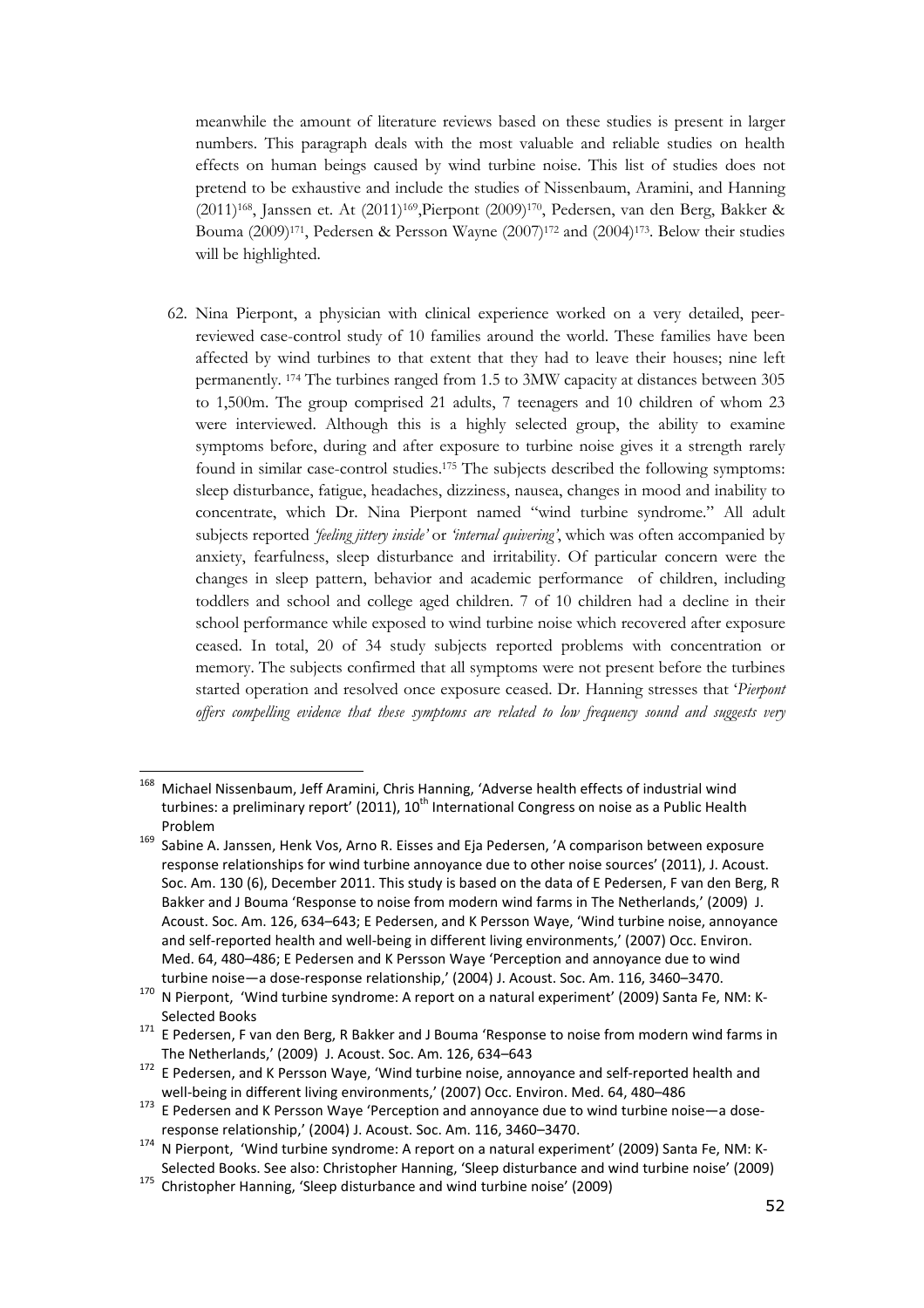plausible physiological mechanisms to explain the link between turbine exposure and the symptoms'.<sup>176</sup> Pierpont's study does not aim to give insight in the likelihood of occurrence of these symptoms, but does address the mechanism for the health problems associated with exposure to wind turbine noise. Her study convincingly shows that wind turbine noise does cause the above mentioned symptoms, including sleep disturbance.

- 63. Other significant studies are those of Pedersen, van den Berg, Bakker, and Bouma (2009) on wind turbine noise in the Netherlands and two earlier Swedish studies reported by Pedersen and Persson Waye (2007, 2004). These three studies were conducted in different areas, in different types of terrain and varying degrees of urbanization. Questionnaires were used. The three studies together sent questionnaires to 3,770 subjects, of which 1,830 (49%) were returned. The significance of these studies is based on the size of the samples, the experience of the investigators and the intercomparison between the studies.177 Janssen et al. have collected the results of these three studies. Results from the studies show a dosed-response relationship between calculated Aweighted sound pressure levels and reported perception and annoyance. Apparently wind turbine noise is perceived as annoying at much lower noise levels than transportation noise or industrial noise at comparable levels, possibly due to specific sound properties, such as a 'swishing' quality, temporal variability and lack of nighttime abatement.178 The study furthermore shows that annoyance was lower among residents who received economical benefit from wind turbines and higher among residents for whom the wind turbine was visible from the dwelling. A causal relation between wind turbine noise and annoyance was clearly found in this study. Moreover, wind turbine noise as a hindrance to psycho-physiological restoration could not be excluded. This study emphasizes that sleep difficulties, as well as feelings of uneasiness associated with annoyance could be an effect of exposure, but no direct connection was found.
- 64. The study by Nissenbaum, Aramini, and Hanning (2011) is an controlled study of the effects of wind turbine noise on sleep and health. It surveyed residents living near turbines about most of the aforementioned health conditions and compared them with similar people living further away. The total number of participants (38 near wind turbines and 41 at a greater distance) is limited. However, the response rate among the residents is great, which adds trust in the validity of the outcomes. The results show that those living within 1.4 km of wind turbines have suffered sleep disruption which is sufficiently severe as to affect their daytime functioning and mental health. Moreover it shows that at least some of the residents living near the turbines have suffered serious harm to their sleep and health. 'The significant relationship between the symptoms and distance from the IWTs, the subjects' report that their symptoms followed the start of IWT operations, the congruence of the symptoms reported here with previous research and reports and the clear mechanism is strong evidence that IWT noise is the cause of the observed effects'.<sup>179</sup> The researchers conclude that

<sup>&</sup>lt;sup>176</sup> Christopher Hanning, 'Sleep disturbance and wind turbine noise' (2009), p 13.<br><sup>177</sup> John B Harrison, 'Wind turbine noise' (2011) Bulletin of Science Technology &

<sup>177</sup> John P Harrison, 'Wind turbine noise' (2011) Bulletin of Science Technology & Society 2011 31: 256, p 257

<sup>178</sup> See also: F van den Berg, 'Criteria for wind farm noise: Lmax and Lden' (2008) in Proceedings of the 7<sup>th</sup> European Conference on Noise Control, EURONOISE, Edinburgh, United Kingdom.

<sup>179</sup> Michael Nissenbaum, Jeff Aramini, Chris Hanning, 'Adverse health effects of industrial wind turbines: a preliminary report' (2011), 10<sup>th</sup> International Congress on noise as a Public Health Problem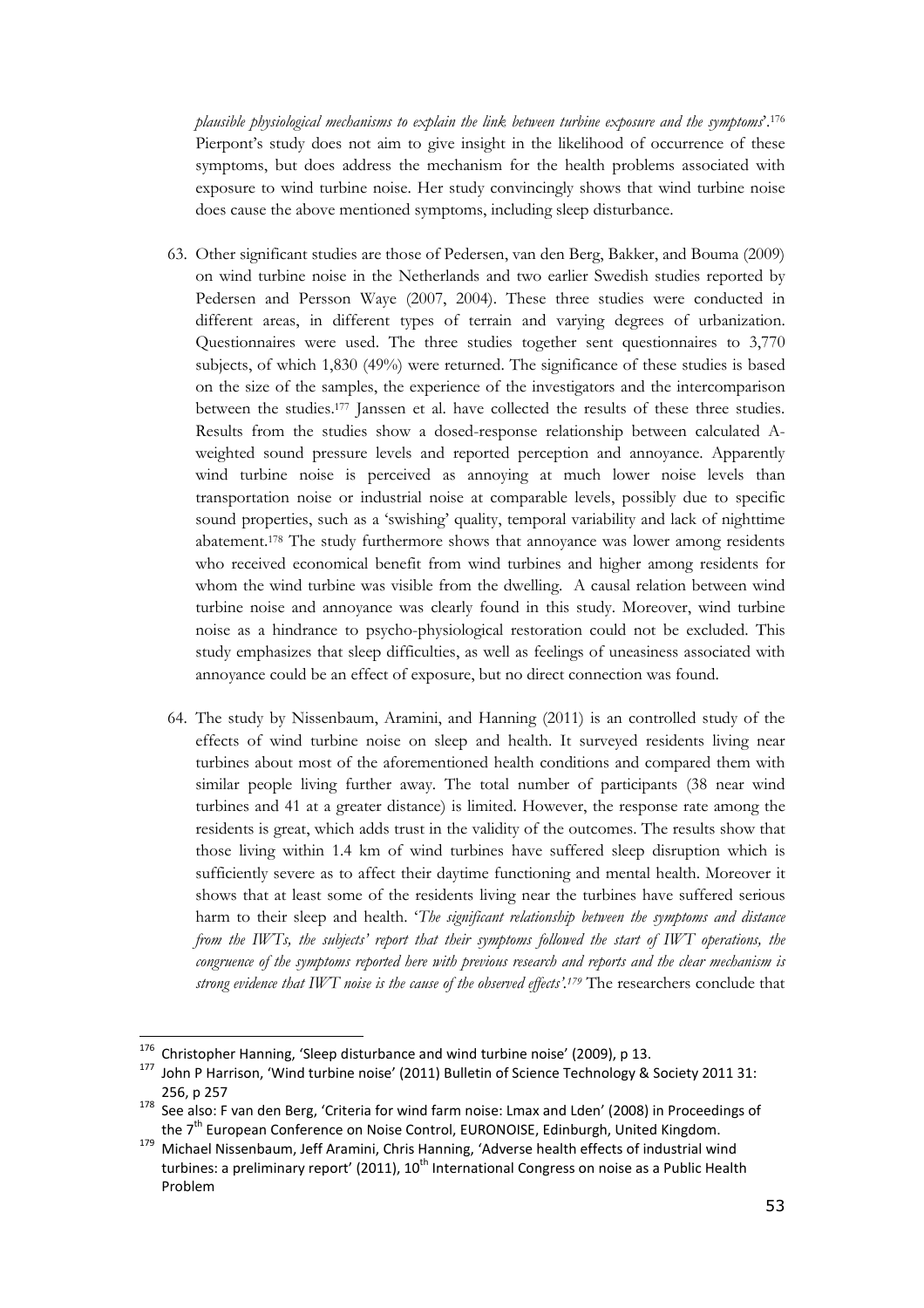wind turbines can prevent the onset of sleep and the return to sleep after a spontaneous or induced awakening.

#### Set back distance

65. Many studies indicate strongly that some subjects are severely affected by wind turbine noise at distances thought by the industry and government to be safe.180 Most jurisdictions have noise regulations, which is used to determine the setback of turbines from homes. These noise limit varies from 35 dBA for quiet regions of New Zealand and for nighttime in Germany to 50 dBA in many jurisdictions in the United States.<sup>181</sup> Researchers conclude that wind turbine noise disrupts the sleep and adversely affects the health of those living nearby. All emphasis that future research is needed to determine a safe setback distance and to investigate the mechanism of causation. 182 The most experts in the field express that a setback distance of less than 1.5 km must be regarded as unsafe. These experts recommend for setback of residential properties from wind turbines between 1.5 and 2 km.183 Only a few jurisdictions have established noise distance setbacks in compliance with these standards. The current set-back distance allow noise levels inside and outside homes that can and have been resulted in negative health impacts. Of course future research can reveal that wind turbines can be sited in the proximity of homes under certain circumstances. Nevertheless, our current knowledge does not offer ways to reduce the substantial health risks other than creating distance between the turbines and homes.

#### Concluding remarks

ı

66. Based on a review of the evidence there is a significant probability of adverse health effects for human beings living within 1.5-2.0 km of wind turbines (in Houten over 1,500 residences). Globally individuals have reported annoyance, sleep disturbance, stress or psychological distress, inner ear symptoms, headaches, excessive tiredness, and reduction of quality of life. Systematic studies find a causal link between annoyance and sleep disturbance, but do not find a causal link with the other symptoms frequently listed in adverse event reports. These studies do find it plausible that annoyance and sleep disturbance will lead to the other listed symptoms. Dr Hanning184, specialist in this field for example expresses that inadequate sleep not only is associated with fatigue, sleepiness, and cognitive impairment but also with an increased risk of obesity, impaired glucose tolerance (risk of diabetes), high blood pressure, heart disease, cancer and

<sup>180</sup> See for example: Amanda Harry, 'Wind turbines, noise, and health'(2007), http://www.windwatch.org/documents/wp-content/uploads/wtnoise\_health\_2007\_a\_harry.pdf accessed 8 June 2012

<sup>&</sup>lt;sup>181</sup> John P Harrison, 'Wind turbine noise' (2011) Bulletin of Science Technology & Society 2011 31: 256

<sup>182</sup> Michael Nissenbaum, Jeff Aramini, Chris Hanning, 'Adverse health effects of industrial wind turbines: a preliminary report' (2011), 10<sup>th</sup> International Congress on noise as a Public Health Problem

<sup>183</sup> An extensive list of recommended setbacks by experts can be found in Christopher Hanning, 'Sleep disturbance and wind turbine noise' (2009) table 1

 $184$  Christopher Hanning, 'Sleep disturbance and wind turbine noise' (2009). Dr Hanning is a Honorary Consultant in Sleep Disorders Medicine to the University Hospitals of Leicester NHS Trust, having retired as Consultant in Sleep Disorders Medicine. He holds a First class Honours BSc in Physiology and is qualified in medicine, MB, BS, MRCP, LRCP from St Bartholomew's Hospital Medical School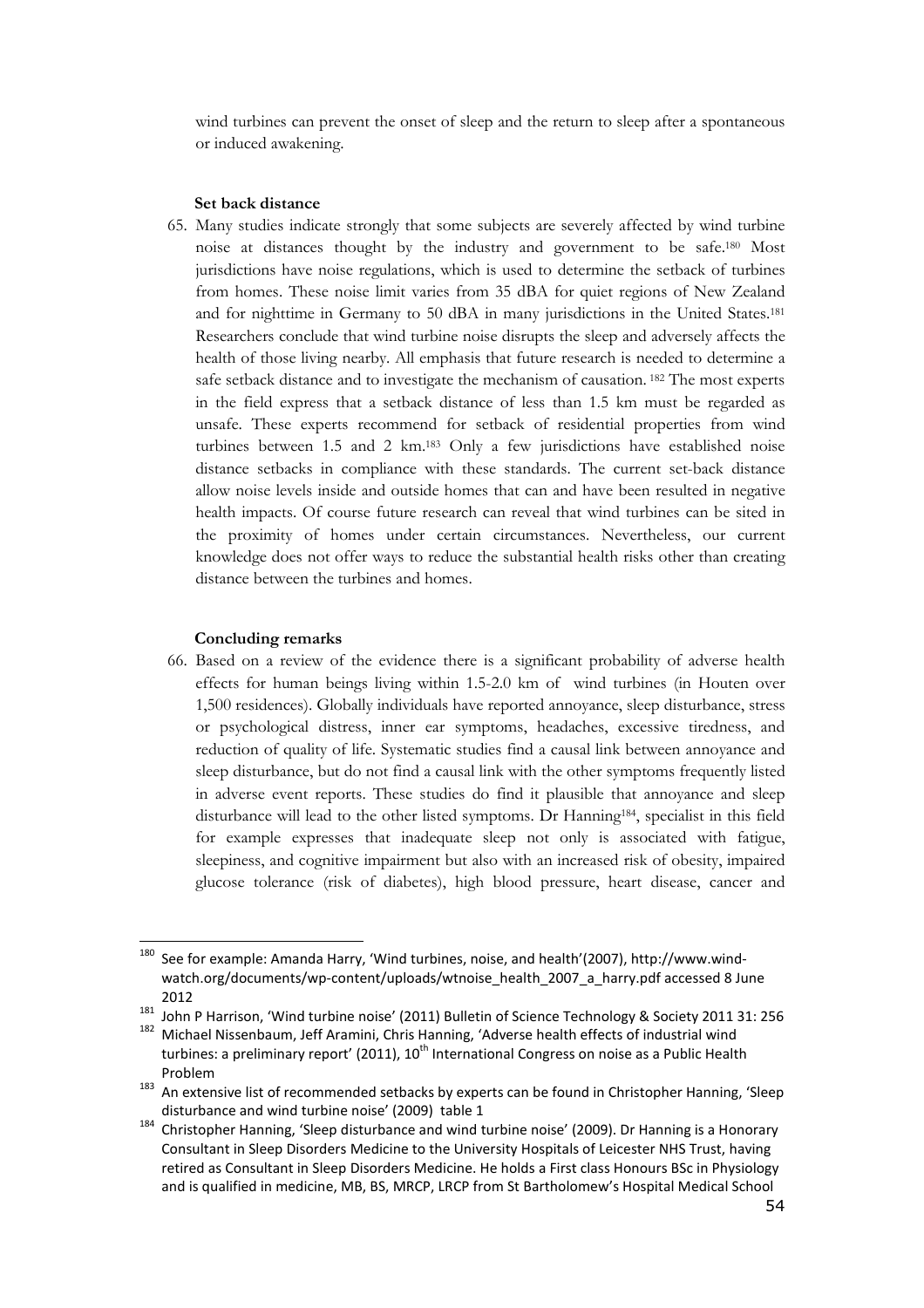depression. The WHO (2009) also acknowledged the well-established effects of sleep loss and daytime sleepiness on cognitive function, accident rate and mental health.

67. In everyday language, the term annoyance, which is frequently used in above presented studies, may be viewed as a bit trivial. In the context of human health, however, annoyance is an adverse health effect.185 The term annoyance has been used to describe the interpretation of noise, though some have suggested that this term tends to minimize its impact.186 Other terms, such as distress covers the subject in a better way. The burden of annoyance should not be underestimated and includes degradation of health as well as degradation of the quality of life. As mentioned above, annoyance contradicts the WHO's definition of health. Annoyance can have severe health consequences, especially when residents are forced to be in a permanent state of annoyance. Evidence shows that factors, such as the visibility of the turbine and attitude or noise sensitivity of the residents influence the annoyance rates. However, this does not make the wind turbine noise disturbance less real. It is inevitable that there are causal co-factors, such as personal characteristics, which is a necessary condition for the wind turbine to cause adverse health effects. This is, however, true for every exposure-disease combination. Noteworthy is also that no systematic study appeared whose results support the claim that the relevant health problems are similar in unexposed and exposed populations.

#### D. Violation of Article 8 in the light of the ECHR case law

#### D.1 Admissibility criteria; the concept of victim

68. In the case of wind turbines in Houten, it is necessary to dwell on an important admissibility criterion, namely the concept of victim. Article 34 ECHR states:

The Court may receive applications from any person, non-governmental organization or group of individuals claiming to be the victim of a violation by one of the High Contracting Parties of the rights set forth in the Convention or the protocols thereto $(\ldots)$ 

69. Only applicants who consider themselves victims of breaches of the Convention can complain to the Court. To be a victim the existence of injury is not required,187 though the state interference must directly affect the applicant. However, the Court also accepted appeals from 'potential victims'. A law may by itself violate the rights of an individual if the individual if the individual is directly affected by the law in the absence of any specific measure of implementation.188 In the case P. and A. Marckx versus Belgium (1979) the Court built on this concept by adding that a law can violate applicants rights by itself, in the absence of an individual measure of implementation, if

<sup>185</sup> B Berglund, Th Lindvall, DH Schwela, 'Guidelines for community noise' (2000), Geneva: World Health Organisation

<sup>186</sup> AH Suter, 'Noise and its effects'(1991). Administrative Conference of the United States, <http://www.nonoise.org/library/suter/suter.htm> accessed 12 June 2012

<sup>187</sup> ECtHR, Marckx v.Belgium, 13 June 1979 (Appl.no. 6833/74) para 27; ECtHR, Inze v. Austria, 28 October 1987, Series A no. 126, para 32

<sup>188</sup> ECtHR, Klass and others v Germany, 6 September 1978 (Series A, NO 28). Via: Antônio Augusto Cançado Trindade, 'The access of individuals to international justice' (2011), Oxford University Press, 2011, p. 128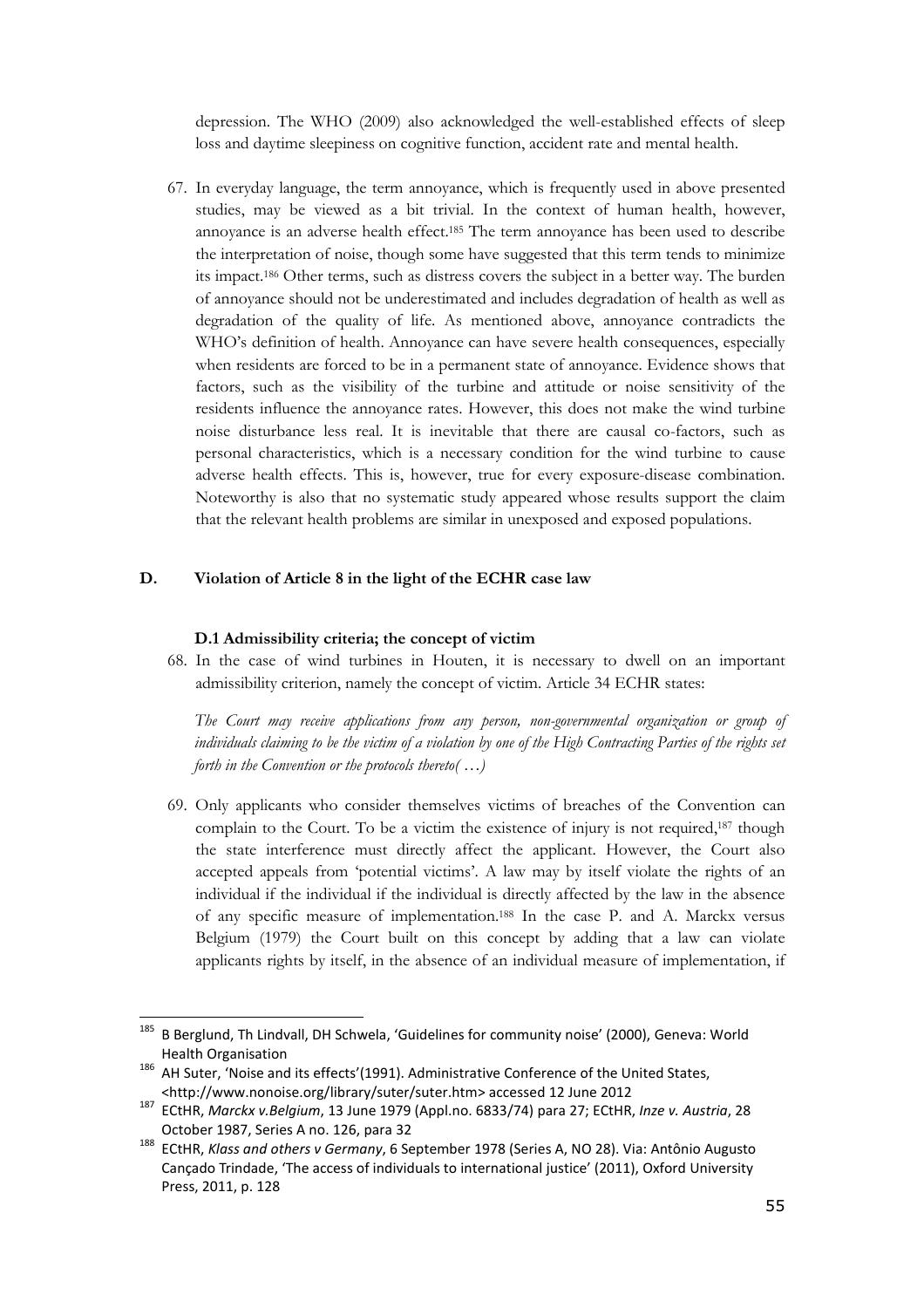they run the risk of being directly affected by it.189 In the case Dudgeon v. the United Kingdom190 the existence of legislation criminalizing homosexual conduct continuously and directly affected the private life of the applicant.

- 70. In the case of Houten the existence of injury is not (yet) present, due to the fact that the wind turbines have not yet been build. Although not denying the permit for building 3 wind turbines in the proximity of homes creates fear for adverse health effects caused by the turbines for the applicants, the actual placement of the wind turbines seems to be a precondition for being directly affected in their right to private- and family life and home. However, applicants can be regarded as 'potential victims'. No medical certificates to substantiate that their health has been adversely affected by the noise of wind turbines can be put forward, because no injury is caused yet. However, seeing the current scientific knowledge on wind turbine noise and its adverse health effects and the Dutch regulation allowing to build in the proximity of homes makes these applicants potential victims. The mere existence of the Dutch legislation and consequent risk of being directly affected leads to this conclusion.
- 71. The mere fact that the individuals are not suffering from adverse health effects caused by wind turbines, does not affect the victim status of applicants. The current scientific knowledge of wind turbines on human health creates enough evidence to show that the states interference, of not denying the permit, will lead to adverse health effects. It would be unethical to wait for the turbines to be build, and consequent health effects to appear, to conclude that fundamental rights are violated. The broad notion of victim in this sense is necessary to offer the necessary protection.

### The margin of appreciation

ı

72. In principle the Netherlands have a wide margin of appreciation in this case, as in other environmental cases.191 The extent of the margin of appreciation depends on the nature of the right and there is less discretion for the state if the right at stake is one of the core rights and freedoms in the Convention, such as intimate aspect of a person or his physical or mental health. In the case of Houten, both human health and well-being are at stake. Wind turbine noise is designated as causing sleep disturbance, interference with speech communication, cardiovascular and physiological effects, mental health effects, effects on performance and annoyance. The right to sleep at night has undoubtedly been closely linked to the right to health.192 Therefore the margin of appreciation is limited and the interest of the individuals need to be considered extremely carefully. The Court requires the authorities have relevant reasons for their interference as well as sufficient reasons. This brings that it is not sufficient to pose ´the economic well-being of the

<sup>&</sup>lt;sup>189</sup> ECtHR, Marckx v.Belgium, 13 June 1979 (Appl. no. 6833/74). See also ECtHR, Johnston and others v. Ireland, 18 December 1986 (Appl. no. 9697/82)

<sup>&</sup>lt;sup>190</sup> ECtHR, Dudgeon v. the United Kingdom, 22 October 1981 (Appl. no 7525/76)

ECtHR, Buckley v. the United Kingdom, 25 September 1996 (Appl. no. 20348/92) Para. 74-77; ECtHR, Powell & Rayner v. the United Kingdom, 21 February 1990 (Appl.no. 9310/81) para. 44; ECtHR, Hatton a.o. v. the United Kingdom (Grand Chamber), 8 July 2003 (Appl.no.36022/97) para. 100; ECtHR, Dubetska and others v. Ukraine, 10 Februari 2011 (Appl. no: 30499/03) para 141

<sup>192</sup> See for example: ECtHR, Moreno Gómez v. Spain, 16 November 2004 (Appl.no. 4143/02)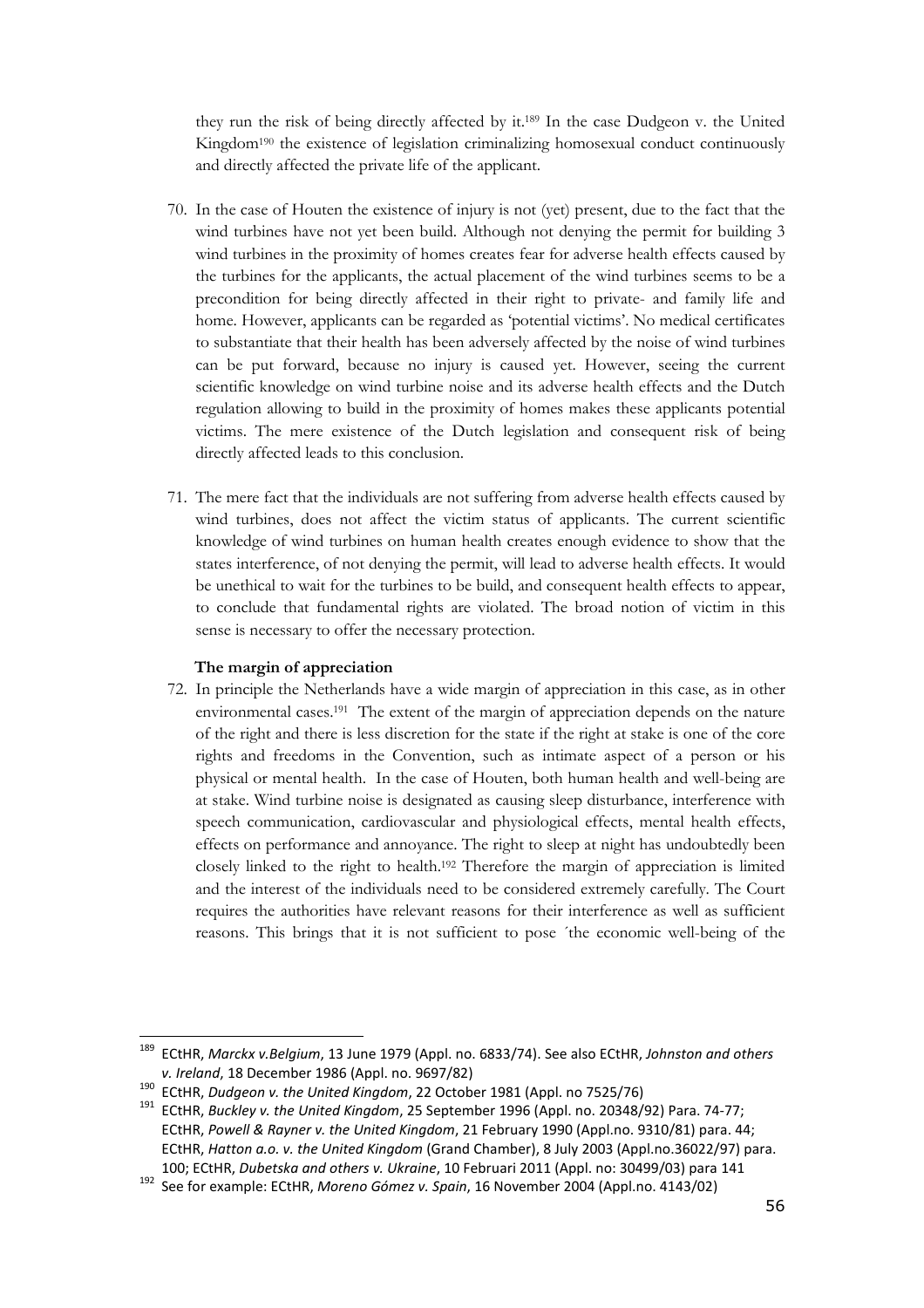country' but a justification and precision is needed to make clear there are no less grievous interferences possible from a human rights perspective.<sup>193</sup>

#### Applicability of Article 8 ECHR

73. Applicant needs to be directly and seriously affected by noise or other pollution in his or her home, to fall within the scope of Article 8.194 In the case of Houten, the interference is present in the 'direct environment' of the applicant, seeing that the applicants live 309 meter from one of the turbines that emits a constant, pulsating sound while functioning and others respectively 343, 399 meter or further. Furthermore, the applicants are personally exposed to a danger that is 'not only serious but also specific and, above all, imminent'.195 There is a direct connection between the measures of the State and the fact that the applicants are personally places in specific, grave and imminent danger. The well-document scientific knowledge, as presented in Chapter 1, shows that wind turbine noise is sufficiently serious to affect the applicants or prevent them from enjoying their home and their private and family life. The harmful effect on a person's private or family sphere of this noise leads to nuisance, sleep disturbance and consequently drove people out of their houses. Obviously the applicants not simply complain about the general deterioration of the environment. Moreover, in the cases of Roche, Lopez-Ostra, Guerra and Hatton as well as in the Öneryıldız v. Turkey case the Court decided that the constant fear of possible future damage (odours, noise, etc.) forms sufficient grounds to take this as a violation of private and family life. <sup>196</sup> In the case of Houten the constant fear of future damage and health impacts caused by wind turbine noise is clearly present in the community. The increasing amount of scientific and non-scientific evidence on adverse effects due to wind turbine noise (audible and non-audible) is ground for this anxiety.

#### Positive obligation

- 74. The Netherlands have a positive duty to take appropriate measures to prevent industrial pollution or other forms of environmental nuisance from seriously interfering with health or the enjoyment of private life or home. This duty may also require the Netherlands to protect individuals from the activities of other individuals or companies that contravene the effective enjoyment of their rights. The Dutch government is legally responsible for preventing serious damage to its citizens' health caused by pollution from industrial installations, even when they are privately owned and run. 197 The Dutch government needs to take reasonable and appropriate preventive measures to secure the applicant's right under paragraph 1 of Article 8. In the light of Article 8, the Netherlands have the following positive obligations when granting an exemption and building permit to build wind turbines in the close proximity to homes:
- 75. Where the Netherlands define an economic and social policy which by harming the environment, is susceptible of affecting the right persons to respect for their homes and private and family life, it must first carry out appropriate inquiries and studies so that the

<sup>&</sup>lt;sup>193</sup> Daniel Garcia San Jose, 'Environmental protection and the European Convention on Human Rigths' (2005) Council of Europe, p. 58

<sup>194</sup> ECtHR, Apanasewicz v. Poland, 3 May 2011 (Appl. no: 6854/07)<br> $195$  ECtHR, Apanasewicz v. Poland, 3 May 2011 (Appl. no: 6854/07)

<sup>195</sup> ECtHR, Balmer-Schafroth and others v. Switzerland, 26 August 1997 (Appl. no 22110/93), para. 40

<sup>196</sup> Hannes Veinla, 'Precautionary Environmental Protection and Human Rights', Juridica international XII/2007, p. 95

<sup>197</sup> See: ECtHR, Fadeyeva v. Russia, 9 June 2005 (Appl.no. 55723/00)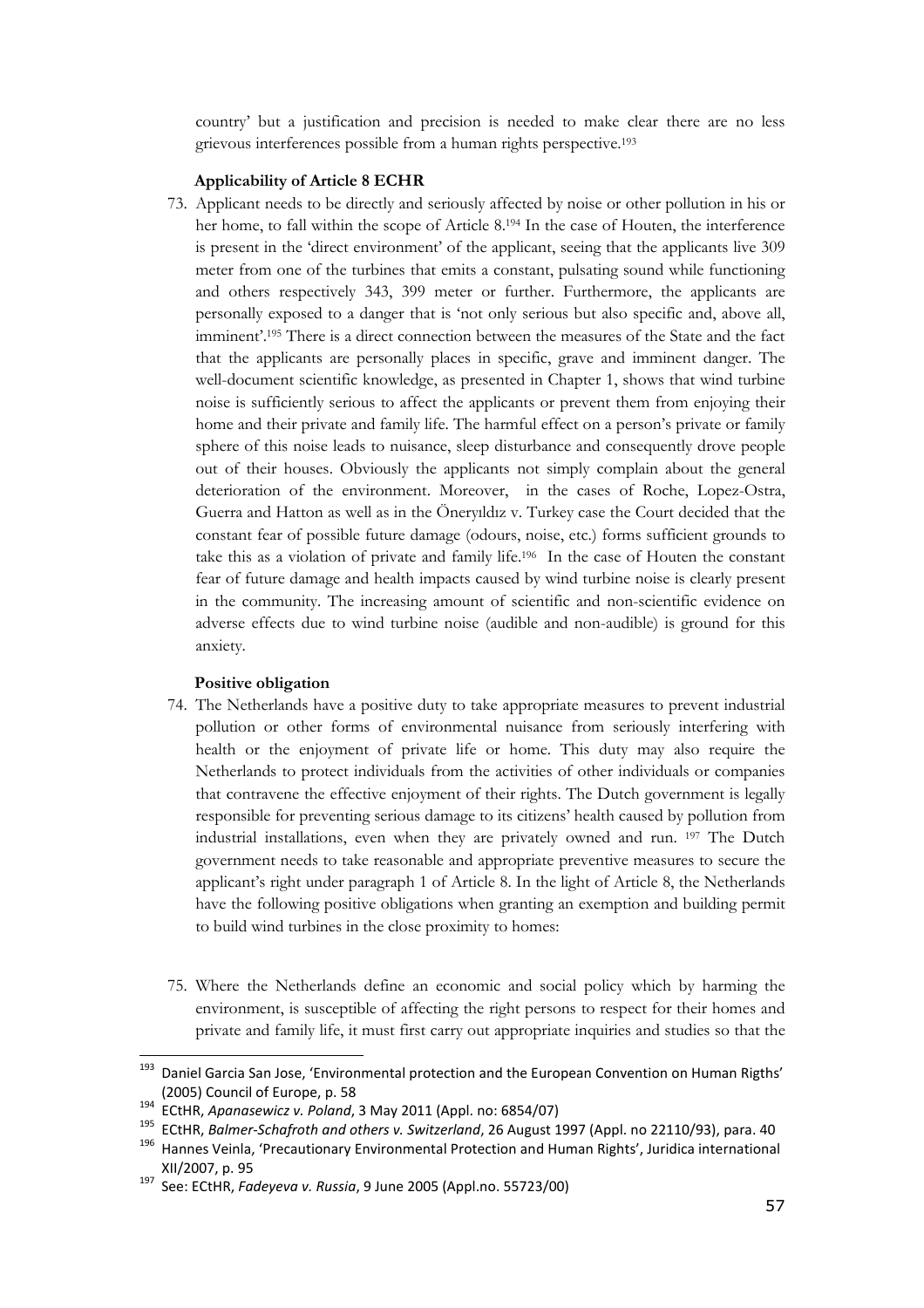interest of the persons concerned may be taken into account.198 An appropriate assessment of the risks for people living in the vicinity has not been done. Due to the 'Activiteitenbesluit' an environmental permit is no longer needed. As a consequence no adequate noise impact assessment is needed nor done, even though the interference is severely affecting the people living in the vicinity. The test that has been done to assess whether the noise requirements are met are inappropriate. The methods used to measure the noise level is inappropriate and inaudible noise is not measured at all. Moreover the fact the government did not do a proper environmental feasibility study before granting the exemption and building permit, undoubtedly needs to lead to a violation of Article 8 ECHR. As stated above, under 31, the applicants, after years of struggle, were still nonetheless declared inadmissible in their proceedings against the (second) environmental permit (the first had already been annulled), which (also) applied to the relevant wind turbines, that thus no substantive judicial review was performed or available, whereas this had been referred to earlier as a justification of the argument that the disputed decision was lawful. Applicants claim that their defence was harmed through this twisted reasoning and accumulation of interim amendments to legislation, which is incompatible with 8 ECHR.

76. Additionally the Netherlands solely studied whether there was support in the area of Houten for sustainable development and wind energy in general. And of course, there was support for that! An independent study bij the Utrecht University of Applied Sciences however showed that 91,49% of the people in Houten are not in favor of building wind turbines in the vicinity of homes.199 Granting permits without support of the locals seems to be at odds with the principle of public participation as formulated in the Aarhus Convention, which was signed by the State of the Netherlands. It is the Courts well-established case law that these implicit procedural requirements are integrally part of Article 8. The Court built its case-law concerning Article 8 of the Convention in matters of environmental protection largely on the basis of principles enshrined in the Aarhus Convention on Access to Information, Public Participation in Decision-making and Access to Justice in Environmental Matters (ECE/CEP/43). The Aarhus Convention imposes a positive obligation on States to provide information, public participation and access to justice. The ECtHR emphasized 'the importance of public participation in environmental decision-making as a procedural safeguard for ensuring rights protected by Article 8 of the Convention'200 and added that the lack of participation from the beginning of the procedure for a proposed development, "when all options are open and effective public participation can take place<sup>201</sup> can lead to a violation of Article 8. Due account is to be taken of the outcome of the public

See also: Jean-Francois Akandji-Kombe, 'Positive obligations under the European Convention on Human Rights. A guide to the implementation of the European Convention on Human Rights' (2007), Council of Europe, p. 47

<sup>199</sup> Hogeschool Utrecht 'Onderzoek draagvlak en wensen ten aanzien van ontwikkeling buitengebied Veerwagenweg te Houten' (2011) < http://www.platformwindenergiedezijpe.nl/wpcontent/uploads/2012/02/110301-HU-onderzoek-Gigawiek.pdf> accessed 12 June 2012

<sup>200</sup> ECtHR, Grimkovskaya v. Ukraine, 21 July 2011 (Appl. no: 38182/03), para. 69

<sup>&</sup>lt;sup>201</sup> Aarhus Convention on Access to Information, Public Participation in Decision-making and Access to Justice in Environmental Matters (ECE/CEP/43), Article 6 para 4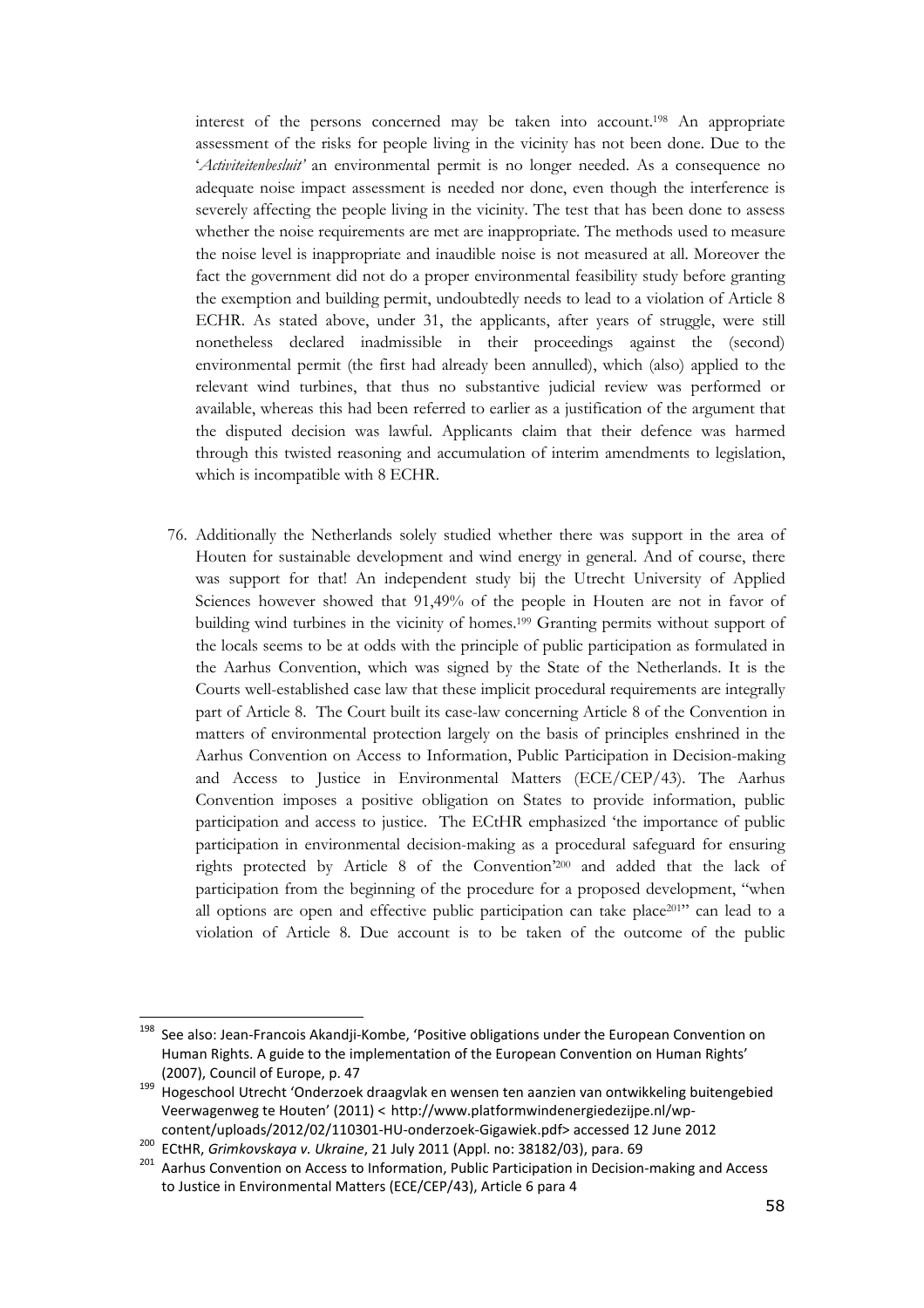participation in reaching the final decision, which must also be made public.202 In the present case, the Netherlands violates on this ground Article 8.

- 77. Furthermore, the government did not made sufficient efforts to mitigate the plausible harmful effects on human health. Even more because the municipality refused to investigate alternatives as suggested by the province. On another location named 'Schalkwijk', an assessment showed the location was more suitable than the location the government gave the permit and exemption for, due to the fact that is was located at a greater distance from homes. Furthermore, the social and environmental concerns of onshore wind turbines is a hot topic in the Netherlands, and its noise effects and the visual degradation of the already small country is often put forward as an argument to invest in offshore wind turbines. Therefore, investigating the possibilities of building wind turbines offshore meets the social needs and could not have been neglected.
- 78. A fair balance has to be struck between the competing interests of the individual and of the community as a whole. In doing so, the Netherland enjoys a certain margin of appreciation. The interest of protecting the economic well-being of the country and the rights and freedoms of others by contributing to the sustainable development of the Netherlands' resources needs to be weighed against the right of the people living in the vicinity of wind turbines to be protected from interference with health or the enjoyment of private life or home. These interests include public health benefits, due to the fact that wind turbines are claimed to produce less pollution than conventional energy sources. Consequently, we are told to expect less disease burden on the general public from wind turbines than from fossil sources. This assertion has been challenged and contested in science.<sup>203</sup> Even if public health *benefits* were established, there are also clear public health risks associated with wind turbines. In this case, the lack of appropriate assessment of the risk and the lack of study on alternatives that were there, the Netherlands failed to take reasonable and appropriate measures to secure the applicants rights. Particularly because better alternatives were present and experts recommend not to build wind turbines within the scope of 1,5-2 km near houses.

#### The justification test of Article 8 (2)

 $\overline{a}$ 

79. The Netherlands interfered in two ways in the right to health or the enjoyment of private life or home. Firstly, the existence or application of the CHW and the laws that are interrelated and changed by the CHW can be regarded as an interference. The mere existence of these laws interferred in the applicants legal protection in that way that their right to health or the enjoyment of private life or home is violated. The Netherlands introduced an 'Activiteitenbesluit', also known as 'Besluit algemene regels voor inrichtingen milieubeheer' (BARIM), by which the environmental permit, previously needed before building wind turbines, was abolished. On this ground pending cases against the environmental permits in this case were dismissed. As a consequence a thorough assessment of noise effects on human beings was no longer a legal precondition. Before, this assessment was needed in case this would be 'spatially relevant,' which is a common concept in Dutch case-law. Regarding the level and characteristics of wind turbine noise

<sup>202</sup> ECtHR, Taşkın and Others v. Turkey, 10 November 2004 (Appl. no. 46117/99), para. 99

<sup>203</sup> Martin Shain, 'Public Health Ethics, Legitimacy, and the Challenges of Industrial Wind Turbines: The Case of Ontario, Canada' (2011), Bulletin of Science Technology & Society 2011 31: 346, p. 346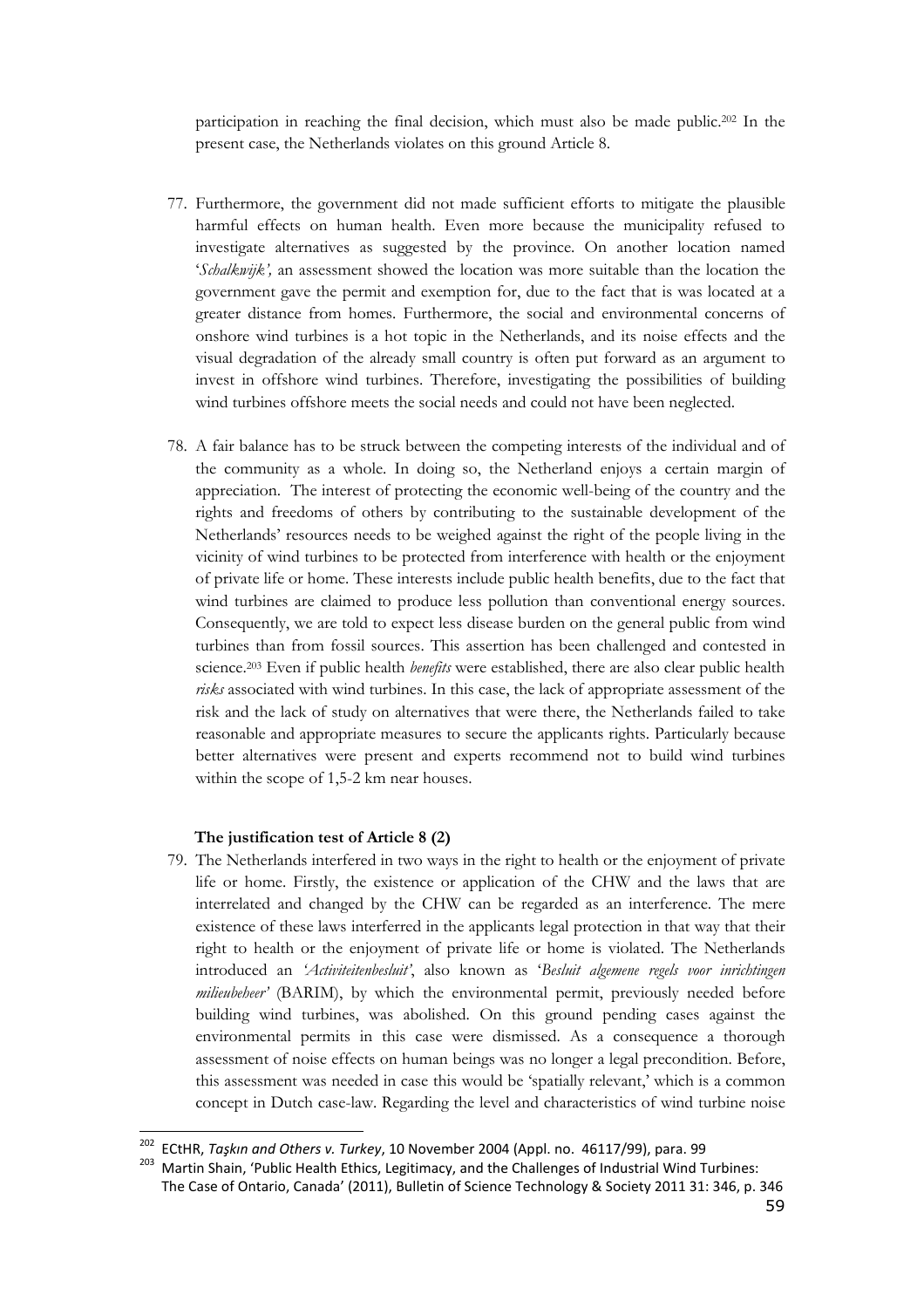and its effects on human health, this assessment obviously is 'spatially relevant'. Due to the retroactive cancellation of the required environmental permit, an important assessment of risks was abolished related to granting a permit for building wind turbines in the proximity of homes. As a consequence no adequate assessment of noise effects was needed or performed prior to authorizing a permit. As a consequence, legal protecting can only be granted afterwards. Only in cases of administrative enforcement, when the wind turbines are institutionalized and violating noise norms, individuals can seek for legal protection.

- 80. Additionally, article 3.14a paragraph 1 of the BARIM declares that wind turbine noise needs to be limited to a maximum of 47 dB Lden and 41 dB Lnight204 on the facade of sensitive buildings and sensitive areas on the border of the area. The noise measure Lden stands for Level day-evening-night and noise in the evening and at night weighs more heavily than daytime noise. In order to determine Lden within an area, the sound level is measured during one year. Lden is therefore difficult to enforce, since it is based on annualized noise levels. And impossible to show for common citizens that these levels are violated, unless government will measure continuously. They will not do so. As a consequence it can be possible that the noise level is 60 dB in summertime and 35 in wintertime and still be in compliance with the law. The competent authority can take customization requirements to take into account the cumulative effects of several wind turbines to lower the maximum noise level allowed. This standard is extremely difficult or even impossible to function as an enforcement standard, because it is difficult to measure or enforce it. Especially on budget of ordinary citizens.
- 81. Furthermore, B&W (the administrative of the municipality of Houten) granted an exemption under article 19, paragraph 2 of the 'Law on Spatial Planning' (old WRO) and building permit to Eneco New Energy BV. Article 19 old WRO consist of inter alia paragraph 1, 2 and 3 on which exemptions of the applicable land use plan can be based. Paragraph 1 applies if the intrusion is severe, paragraph 2 if the intrusion is less severe and paragraph 3 to the least severe intrusions. It is being contested whether a severe intrusion by enormous wind turbines in the proximity of homes can fall under the scope of article 19 paragraph 2. In any case, it is clear to applicants that the spatial substantiation was flawed, because due to the annulment of the environmental permit, little or no further investigation took place and environmental aspects were not legally assessed on important points, as indicated heretofore in underlined passages of jurisprudence. In the absence of that further investigation and a legal assessment of noise, vibration, flickering etc. in the context of an environmental permit, while the court consciously did not assess the building permit and exemption on that point, applicants did not have a fair day in court and their rights as protected in article 6 and 8 ERCH were violated. The exemption required for the building permit was therefore established in conflict with articles 6 and 8 ECRH. In sum, solely the 'light' exemption was needed in this case, where wind turbines were planned to be build in the vicinity of homes. This light exemption allows for a marginal test of risk assessment and takes away most procedural guarantees to assess whether wind turbines can be build in that area properly.

 $204$  'Lden' : The noise indicator as stated in article 3, under f, of Directive 2002/49/EC of the European Parliament and the Council of the European Union on 25 June 2002 on the evaluation and the management of environmental noise; 'L night': The noise indicator as stated in article 3, under i, of Directive No. 2002/49/EC of the European Parliament and the Council of the European Union on 25 June 2002 on the evaluation and management of environmental noise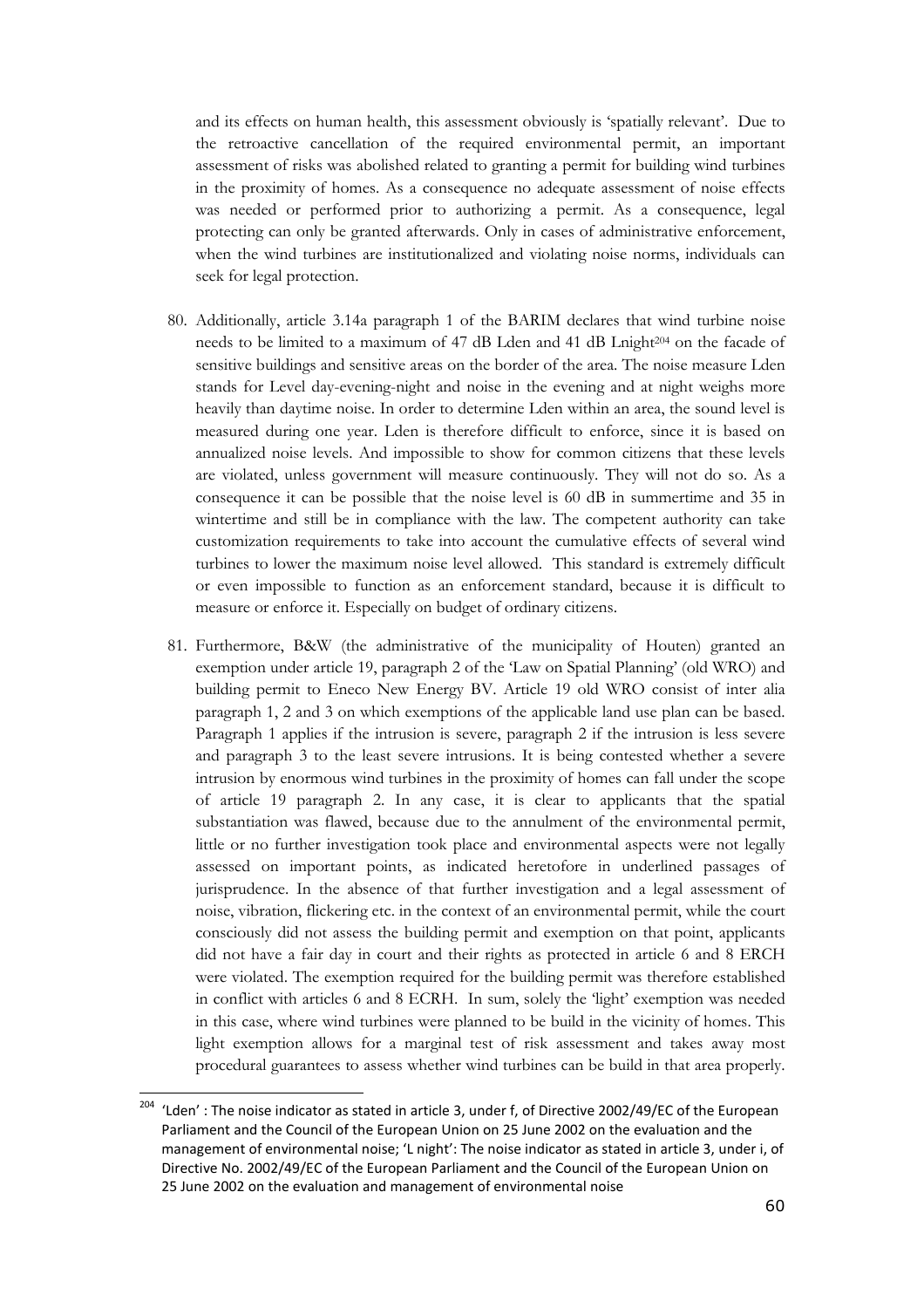This light exemption is disproportional for a heavy intrusion in a peaceful area as Houten. The legal system therefore does not offer sufficient legal protection, which leads to a violation of the right to health and the enjoyment of private life and home.

- 82. Secondly, the granting of the exemption and permit in itself constitutes an interference in the light of Article 8.205 The likelihood that this interference will lead to adverse health effects and degradation of the enjoyment of private life and home is demonstrated by the scientific evidence presented in chapter 1.
- 83. The Netherlands bear the onus to prove that the first interference (the existence and application of the CHW) is lawful and justified under Article 8 (2) ECHR. The exemption and permit are granted in accordance with the law. However, the law itself is being contested. The rule that authorizes an interference with Article 8 must be compatible with the rule of law, accessible and sufficiently clear and precise to be foreseeable in its application.206 The CHW and the related laws however are not. According to its explanatory memorandum, the Act is written to overrule the municipality if they refuse to cooperate with measures that stimulate economic wellbeing of the country, such as providing building permits. This is not explicitly mentioned in the Act itself, what is common to Dutch legislation. However, the scope of the CHW is extremely broadened, since the Netherlands are applying this law in every case, even when the municipality is cooperating. The fact that the CHW and its related laws are not at all precise and clear has been proved by the fact that even the Court of Utrecht twice wrote the CHW was not applicable, before stating it was applicable.
- 84. Moreover, this is shown by the fact the Councli of State decided unambiguous. A new paragraph was added which determines that if an exemption based on the old WRO was already granted under Article 19, first or second paragraph, even after the entry into force of the new WRO a building permit in accordance with an exemption may be granted. The Council of State determined by judgment of 1 December 2010 that this is applicable to projects that have been established by Article 3.26, paragraph 1 new WRO.207 However, in this case, the building permit and exemption had been based on a request before the entry into force of the new WRO. The Council of State determined in a decision of 1 December 2010 that article 3.1 appendix 1 CHW states that the CHW is not applicable to projects of 20+ buildings (i.e. a building project of more than 20 houses), if the project falls under the old WRO instead of under the new WRO. Therefore it is questionable whether the CHW is even applicable in this case.

<sup>205</sup> <sup>205</sup> See also: Douwe Korff, 'The standard approach under Article 8-11 ECHR and Article 2 ECHR'(2008) <http://ec.europa.eu/justice/news/events/conference\_dp\_2009/presentations\_speeches/KORFF\_ Douwe\_a.pdf> accessed 12 June 2012, p.2. See also: ECtHR, Dudgeon v. the United Kingdom, 22 October 1981 (Appl. no 7525/76)

<sup>206</sup> Douwe Korff, 'The standard approach under Article 8-11 ECHR and Article 2 ECHR'(2008) <http://ec.europa.eu/justice/news/events/conference\_dp\_2009/presentations\_speeches/KORFF\_ Douwe\_a.pdf> accessed 12 June 2012, p.2

Article 3.26, paragraph 1 new WRO 3.26: If there are provincial interests, the Provincial Council can hear the municipal council and create an integration plan, with exclusion of the jurisdiction of the municipal council to make a land use plan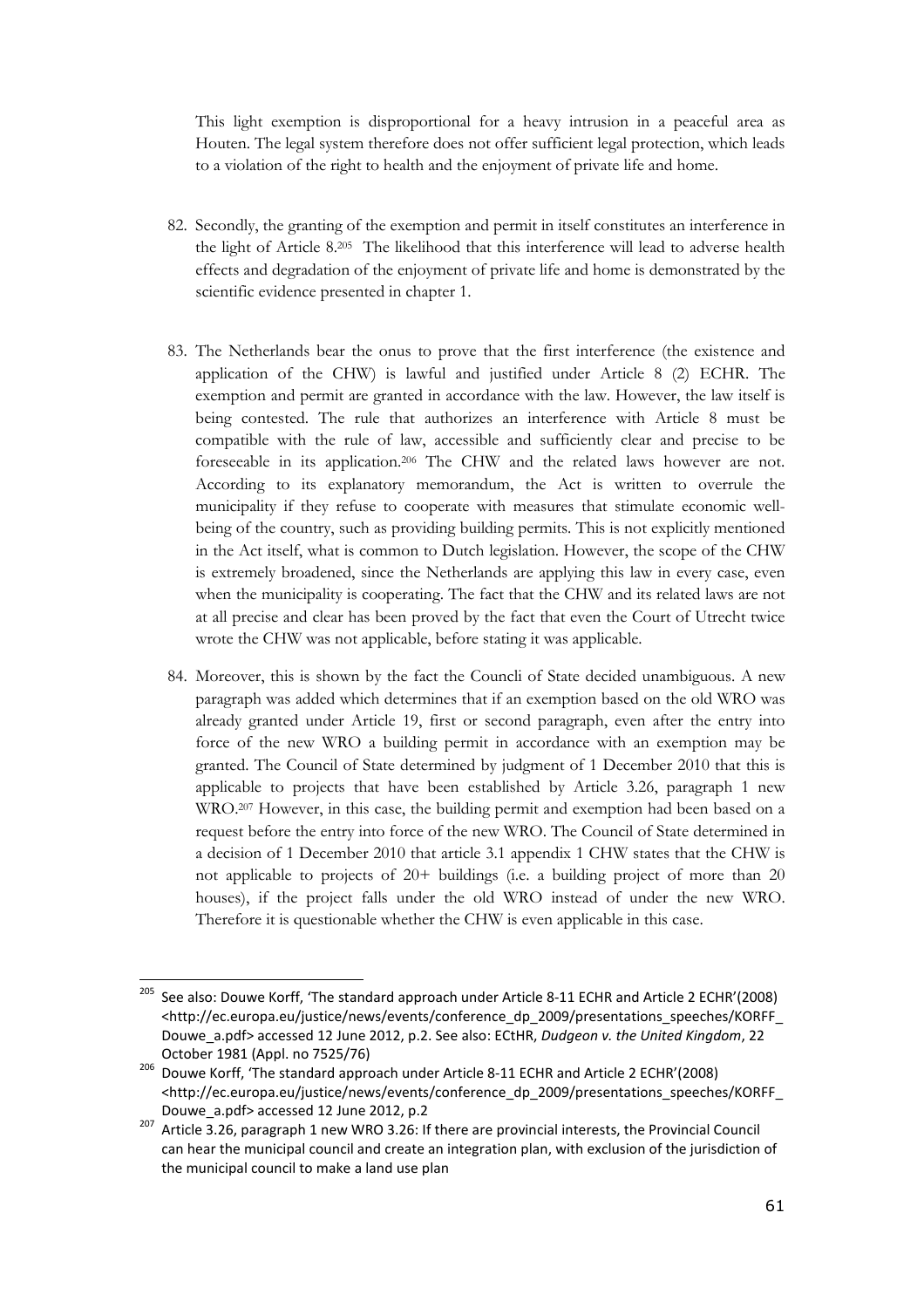- 85. Article 1.1 appendix 1 of the CHW concerns construction or expansion of production facilities for the generation of renewable electricity using wind energy. The provisions of relevance to this case study are article 9b paragraph 1, opening words and a and b, and Article 9e Electricity Act 1998. These provisions concern huge wind farms upwards of 100 MW of production facilities, with a capacity of at least 50 MW generated not using wind energy and the construction or expansion of a production facility for generating wind energy between 5MW and 100 MW, in the situation that the provincial council has to use its jurisdiction of creating an integration plan under Article 3.26 new WRO, to overrule the municipality. The legal system and explanatory memorandum make it very clear that this 'overruling' is only possible if the municipality is not cooperating in the realisation of a project. If this is not the case, if the municipality cooperates, the legal system and explanatory memorandum indicate that the CHW cannot be applied. There is also no need for application. Applicants may infer from the foregoing that if and when the CHW refers to a procedure from the new Spatial Planning Act, the CHW applies to cases (building applications) that predate the commencement in effect of the new Spatial Planning Act, as in this case. Should this be otherwise, applicants make the following observation.
- 86. The legislature has stated in the legal notes that in case of a recalcitrant municipality a provincial integration plan can always accelerate the decision making. Hence the obligation assumed, unless an appeal to 'escape' is made (article 9e paragraph 5 Electricity Act) ['Ewet] or an alternative location must be designated if no recourse can be taken to escape.
- 87. From the legislative systematology and legal commentary on article 9e Electricity Act, it is noted that the legislature has linked the stated category of wind projects to the question of whether an impasse exists (stagnation) which must be broken through. If it appears that the municipality agrees to the designated alternative location, then the obligation of article 9e Electricity Act paragraph 2 does not apply. Everything is designed to remove any possible obstacles. If such obstacles do not occur, then a category as meant in article 9e of the Ewet does not exist. In order to realise this acceleration of procedures or break through impasses, in the legal notes the legislature nota bene recommends that when initiatives are taken, an application be submitted both to the municipality and the province. From this it follows that the legislature did not intend for the CHW to apply if an integration plan as per 3.26 WRO (new) did not exist. In the legal explanation this is expressed once again thusly:

'What is concerned, after all, is a refusal of a municipality to change the zoning plan on behalf of a plan to establish or expand a production installation for the generation of sustainable electricity with the aid of wind energy with a capacity of at least 5 but not more than 100 MW.'

- 88. The aforementioned mandatory application of an integration plan makes it easier for provincial governments to achieve the provincial target for wind energy, because they are authorized to take all necessary decisions. According to the legislature, these measures contribute to the accelerated increase in production capacity of sustainable energy as envisaged by the government.
- 89. The legislature would not have conceived the entire layout of article 9 Ewet in this way if it had wanted to place the realisation of windmills under the CHW separately from the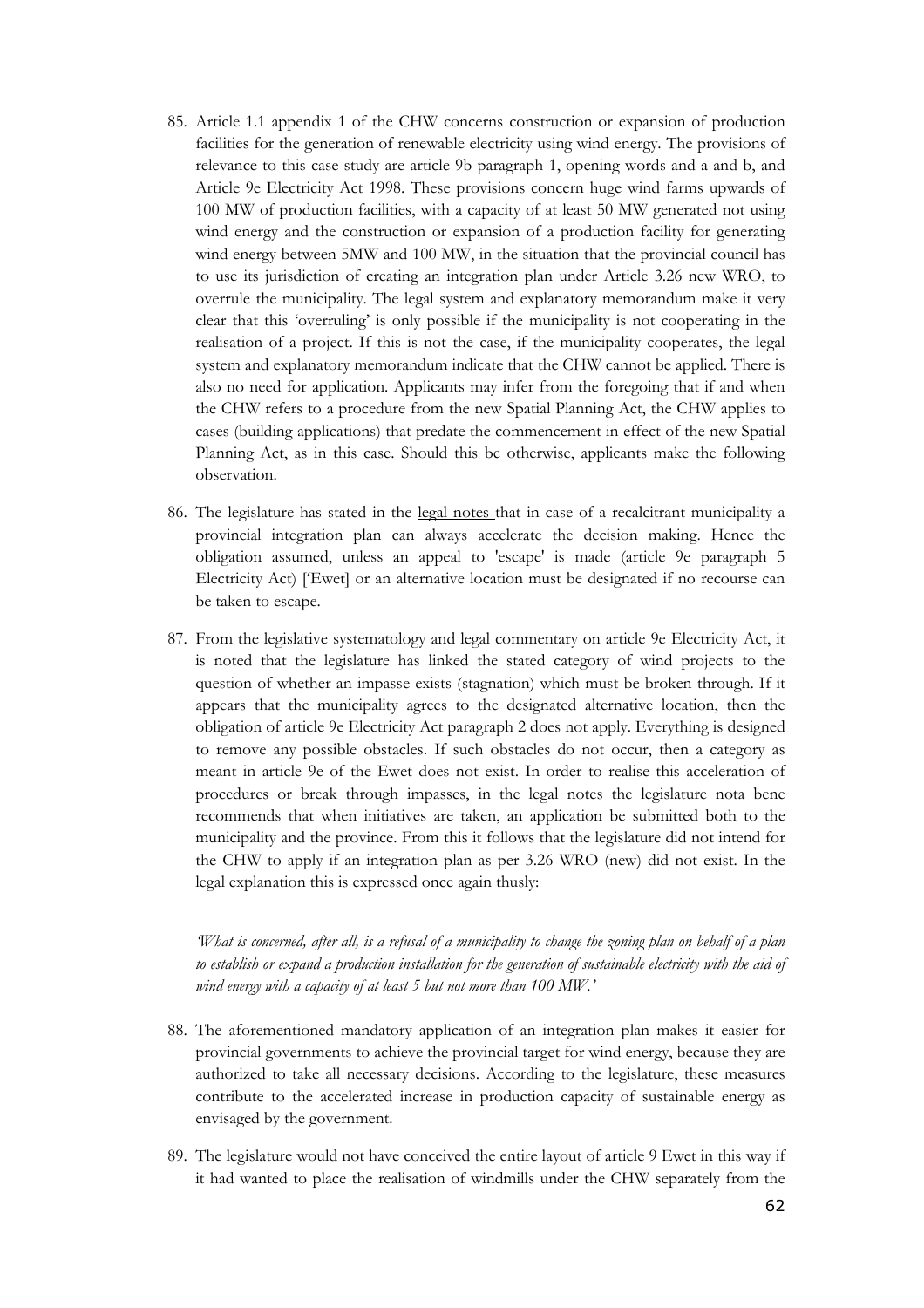authorisation as per 3.26 WRO. Article 1.1 of appendix I CHW could then, after all, have sufficed with only this single unqualified category allocation. In article 1.1, appendix I, it is not for nothing that the words 'as meant in' are in article 9e Ewet. This intention has already been explained. So the entire point is not whether a capacity between 5 and 100 MW exists or not.

- 90. The 'Ministry of Public Housing, Spatial Planning and Environmental Management' (VROM) expects that new projects will not fall under the scope of the CHW, because wind is seldom of provincial interest. So VROM was also obviously amiss in terms of the correct application of legislation. From the studies done on behalf of VROM, it is noted that provinces are cautious about integration plans.208 Petitioners may not be the dupe of an interpretative hocus-pocus of words in legal texts. The legislature should make explicit statements about the envisaged intentions of the law, as this has already happened on other subjects regarding the CHW. Also typical is the phrase in consideration 2.8.1 of the District Court at Utrecht '...the Court can come to no other decision than that...'.
- 91. The court does not substantiate this with history itself, but by taking on 'counterreasoning' from the petitioner that the explanation could lead to a situation in which, in view of article 9e, second paragraph of the Electricity Act 1998, the applicability of the CHW by a municipality could intentionally be effected by not cooperating in a necessary amendment of the planning regime. The consequences, however, are regulated in law, not possible intentions of municipalities. This says that intentions, whether or not they are deliberate, are not relevant. Only the desire to break through a deadlock, which also includes a municipality that does not cooperate.
- 92. The applicants complain that the Netherlands created a system of unclear and vague laws, to make it possible to achieve wind energy targets while opting to ignore scientific evidence demonstrating the risks of wind turbines in the proximity of homes and opting to ignore the the will of its citizens as well as studying alternative locations. Due to the created system of law which are extremely vague, unclear and not precise, the interference does not fulfill the requirement of 'in accordance with the law.'
- 93. The aim of the interference is protecting the economic well-being of the country and the rights and freedoms of others by contributing to the sustainable development of the Netherlands. Seeing that the list of legitimate aims mentioned in Article 8 (2) are so wide, this aim will be regarded as legitimate by the ECtHR.
- 94. The last step to be taken in the test of Article 8 (2) is determining whether the interference is necessary in a democratic society. An interference will be considered necessary in a democratic society if it answers a pressing social need and, in particular, if it is proportionate to that aim and if the reasons adduced by the national authorities to justify it are relevant and sufficient. Regarding the existence of the CHW, the following can be said. The Netherlands express the pressing social need of this Act in the explanatory memorandum, being economic development in times of financial malaise.

<sup>208</sup> Vrom-inspectie 22 juni 2010, Uitvoering windenergie in relatie tot Crisis- en herstelwet/Elektriciteitswet 1998, Bijlage 4, Deelrapport Utrecht p. 10 bij Windenergie sneller ingepast?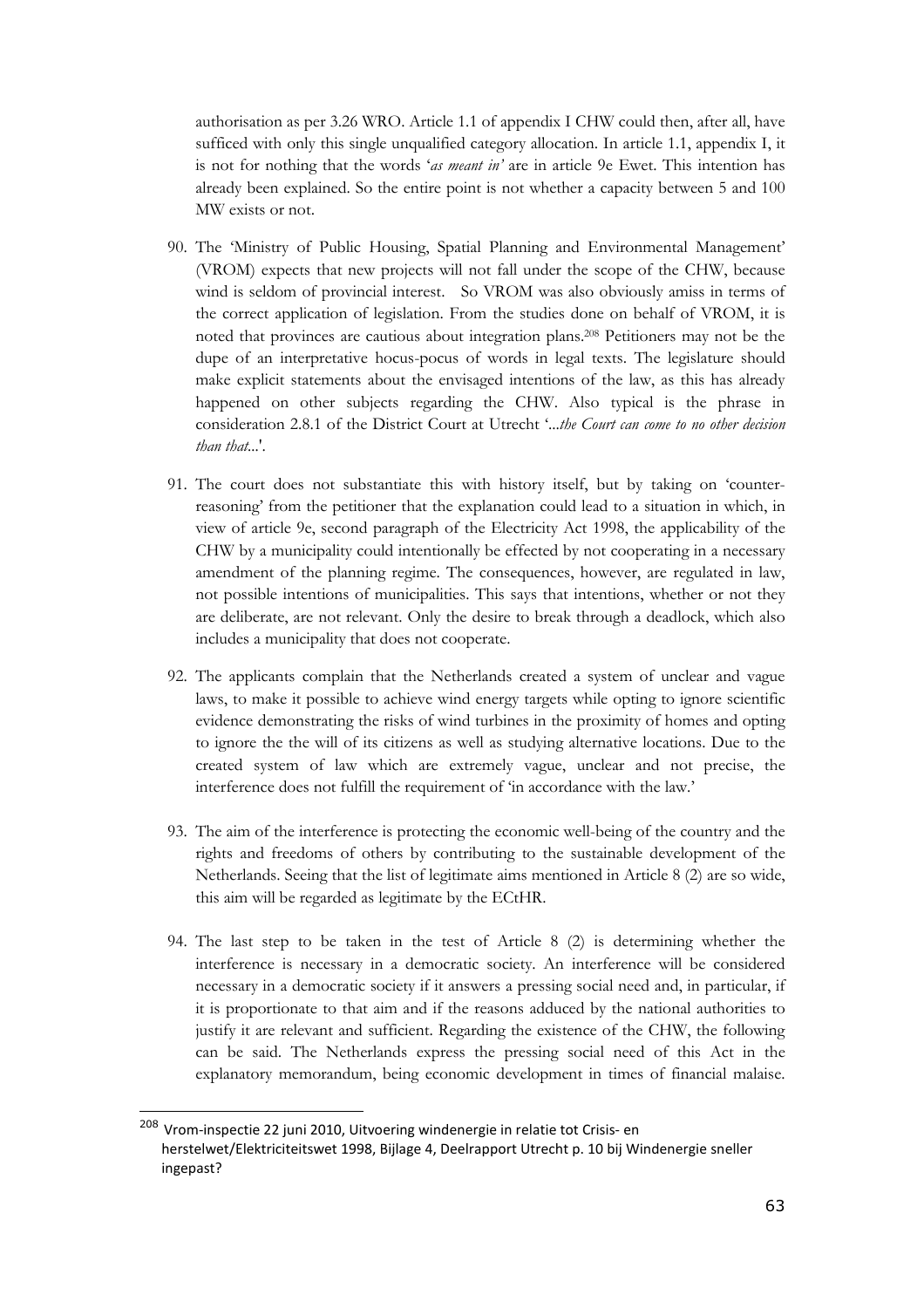The requirement of pressing social need can be seen as a gliding scale, some needs are more pressing than others. Protecting the national security for example can be easier to justify than the economic well-being of the country. In this case, the economic wellbeing of the country is the sole pressing social need and therefore more difficult to justify than other pressing social needs. Whether the Netherlands may reasonably rely on the idea that investing in wind energy will advance economic stability and well-being is contested in the literature.

- 95. The explanatory memorandum emphasizes that the measures proposed in the Act significantly simplify decision making, to accelerate achieving a number of projects in the next four years, without compromising the necessary administrative care and adequate legal protection. If this would be true, the interference presumably can be regarded proportionate. However, as mentioned above, the legal protection of people living in the vicinity is adversely and severely affected. No adequate assessment of noise effects is needed and individuals can only seek for justice after the wind turbines have been build and are violating noise standards.
- 96. Do the Netherlands provide relevant and sufficient reasons to justify this measure? Relevant reasons are presented and can be found in financial interests and sustainable development. Whether this measure allows for degrading individual legal protection is not addressed. No sufficient reasons are given to substantiate why these interests is of greater importance than legal protection.
- 97. Furthermore needs to be assessed whether the second interference, being the granting an exemption and building permit fulfills the justification test of Article 8 (2). The pressing social need is assumedly the same as in the foregoing and set out in the explanatory memorandum. Again, the pressing social need in this case, consisting of economic interests asks for strong reasons to justify it, since it is a less pressing social need than for example protecting national security. However, the term necessary implies that the least restrictive measures is achieved 'in the least onerous way as regards human rights'. <sup>209</sup> The Netherlands refused to investigate other area's in which wind turbines could have been build, even though the province suggested other location. No sufficient and relevant reasons were given for this refusal. The interference is far reaching and interferes in human health and the right to sleep at night. As a result, strong reasons to justify it are needed to be in compliance with Article 8 ECHR. The lack of strong reasons to justify this administrative neglectancece shows that the balancing of interests has not been adequate. No fair balance has been struck.
- 98. The Netherlands require measures to protect the economic well-being of the country. However this happens at the expense of civilians' legal protection. Balancing the potential local economic and national climate change benefits against the likelihood of a diminished rural quality of life for local citizens, and effects on health and well-being is a difficult task. Although the Netherlands' interest is reasonable and understandable, an unreasonable risk is taken and no sufficient measures are taken to provide sufficient legal protection. Therefore, no fair balance has been struck. The Netherlands have focused their policies on achieving wind energy targets while opting to ignore evidence

 $209$  ECtHR, Peck v. The United Kingdom, 28 January 2003 (Appl. no. 44647/98)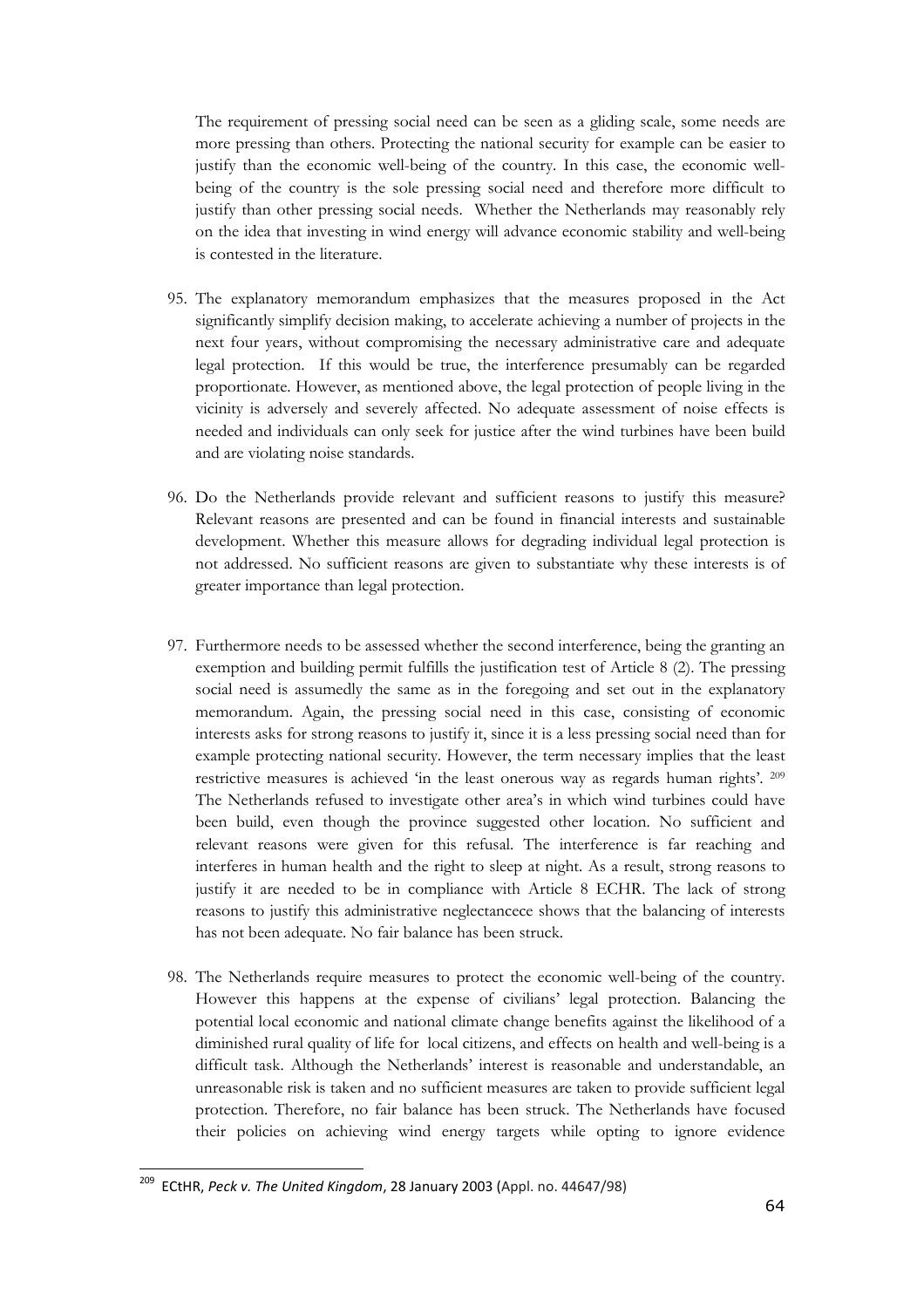demonstrating that when wind turbines are located too close to family homes, the prolonged exposure to the audible and inaudible range of acoustic characteristics of wind turbine noise adversely affects people's health. The protection of commercial development and the economic well-being of the country seem to be more important than the protection of private life, family life, home and health.

#### The Precautionary principle

- 99. The European Convention on Human Rights does not encapsulate any individually justiciable rights to a healthy environment. The European Human Rights perspective on environmental law and policy is continuously developing and the Court is facing new challenges over and over again. Due to these developments and the consequent legal uncertainty, the question arises as to whether individuals could rely on the environmental principles in cases falling within the scope of the ECHR. In particular, in spite of the absence of individually justiciable rights to live in a healthy environment, should ECtHR as well as national courts take into consideration the precautionary principle? This chapter aims to shed some light on the interrelation between the precautionary principle and the environmental-related protection under Article 8. The precautionary principle states that if there are reasonable scientific grounds for believing that a product may cause adverse health effects, it should not be in place until scientific evidence proofs that the benefits outweighs the costs or risks.
- 100.The precautionary principle is detailed in Article 191 of the Treaty on the Functioning of the European Union (EU). It aims at ensuring a higher level of environmental protection through preventative decision-taking in the case of risk. 210 The WHO endorses the precautionary principle and emphasizes: ' In all cases, noise should be reduced to the lowest level achievable in a particular situation. Where there is a reasonable possibility that public health will be damaged, action should be taken to protect public health without awaiting full scientific proof.<sup>211</sup> The principle is far wider than environmental protection and plays part in consumer policy and European legislation concerning health.
- 101.In a Communication from the Commission on the precautionary principle, of 2 Februari  $2000^{212}$  is emphasized that the definition of the principle shall also have a positive impact at international level, so as to ensure an appropriate level of environmental and health protection in international negotiations. According to the Commission the precautionary principle may be invoked when a phenomenon, product or process may have a dangerous effect, identified by a scientific and objective evaluation, if this evaluation does not allow the risk to be determined with sufficient certainty. The commission stresses its relation with risk analysis and more particularly risk management

<sup>210</sup> Europa. Summaries of EU legislation (2011) <http://europa.eu/legislation\_summaries/consumers/consumer\_safety/l32042\_en.htm> accessed 12 June 2012

<sup>211</sup> B Berglund, Th Lindvall, DH Schwela, 'Guidelines for community noise' (2000), Geneva: World Health Organisation

<sup>&</sup>lt;sup>212</sup> European Commission, Communication from the Commission on the precautionary principle, COM/200/0001 final,

<sup>&</sup>lt;http://eurlex.europa.eu/LexUriServ/LexUriServ.do?uri=CELEX:52000DC0001:EN:NOT> accessed 12 June 2012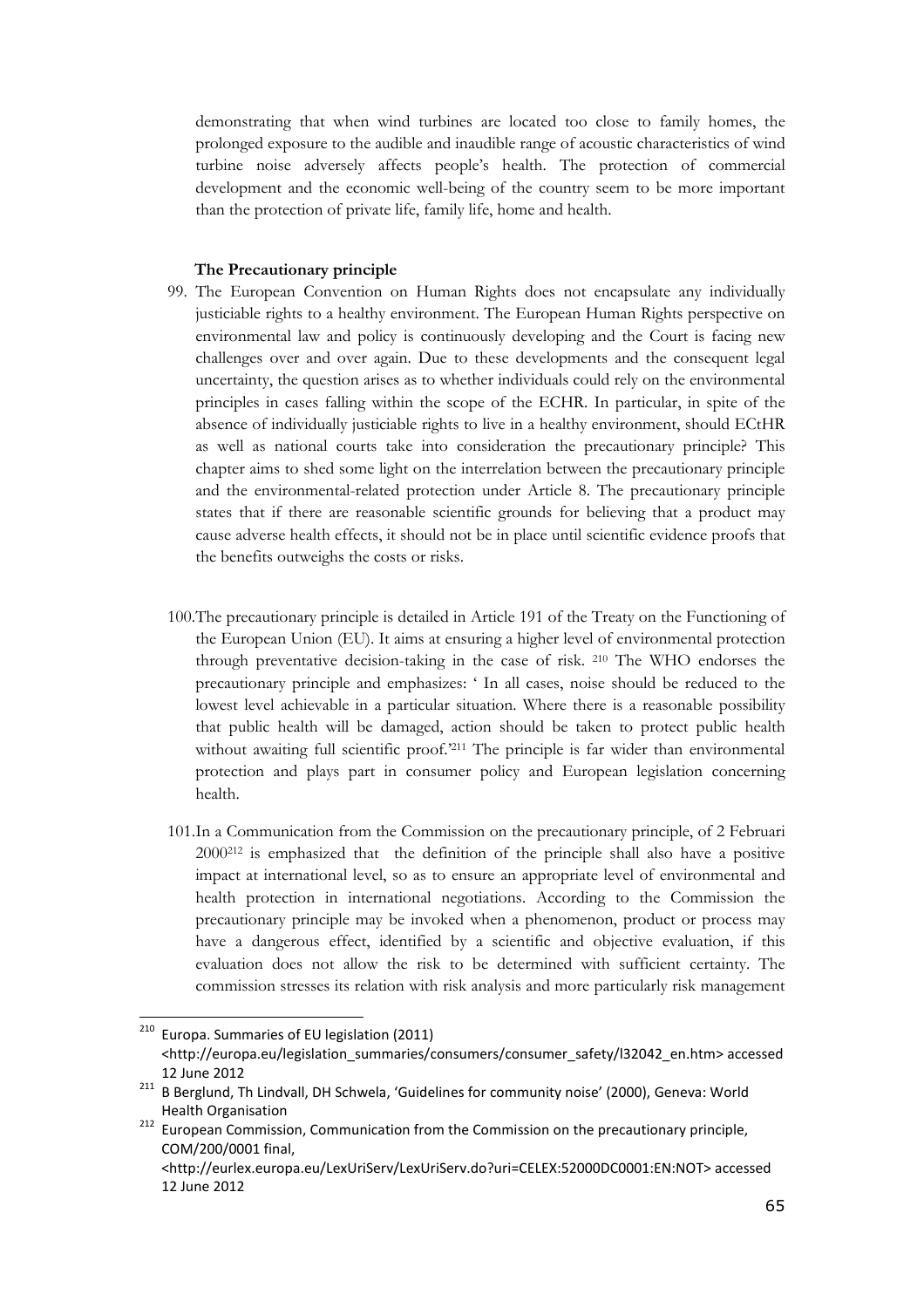and indicates that the precautionary principle may only be invoked in the event of a potential risk and that it can never justify arbitrary decisions. Preconditions that have to be met are identification of potentially adverse effects, evaluation of the scientific data available and the extent of scientific uncertainty. The level of risks determines the degree of precaution that is needed.

- 102.Internationally several definitions of the precautionary principle exist, but most of them share a three-part structure. This structure first includes the level of damage, determining under which conditions the principle should be applied. Second, the scientific criterion, to specify the status of knowledge according to the relationship between a given activity and a given effect. Lastly, the remedy the authorities should offer in response to the activity.213 In sum can be said that 'the consideration of serious consequences to the environment, combined with uncertainty about the situations in which these consequences might materialize, creates a condition where precautions should be taken'.<sup>214</sup>
- 103.The ECJ and the Court of First Instance (CFI) have dealt with the precautionary principle in many cases.215 The case law of the ECtHR on this principle however is scarce. The case of Balmer-Schafroth and others v. Switzerland is a remarkable first step in this regard. Plaintiffs lived in the proximity of the Mühleberg nuclear power station, which according to them, did not fulfill the safety requirements. They required safety measures to be takens as preliminary measures. The Court however, found that they failed to prove direct connection between the operation of the nuclear power station and the alleged violation of their rights and failed to prove that they were personally placed in 'specific, grave, and imminent danger.' Remarkably, seven judges issued a dissenting opinion, based expressis verbis on the precautionary principle, in which they deemed it necessary to guarantee human rights also in cases involving not only dangers but possible dangers and risks as well.<sup>216</sup>
- 104.In environment-related cases the complaint often concerns supposed damage and health risks. The courts line of reasoning so far has been that applicants have to produce "reasonable and convincing evidence of the likelihood that a violation affecting him personally would occur; mere suspicion or conjecture is insufficient in this regard." In Fadeyeva, the ECtHR stressed that there was "a very strong combination of indirect evidence and presumptions" which made it possible to conclude that the applicant was suffering from a prolonged exposure to hazardous pollutants<sup>217</sup>. The line of reasoning of Court often has been that strong combination of factors were needed for an applicant to

<sup>&</sup>lt;sup>213</sup> NA Manson, 'Formulating the precautionary principle'(2002), Environ Ethics 24:263–264, p. 265. <sup>214</sup> Runyu Wang, The precautionary principle in maritime affairs, World Maritime University J Marit Affairs (2011) 10:143–165

<sup>215</sup> See for example: Case C-180/96 United Kingdom v Commission (BSE case) [1998] ECRI-2265<br>216 ECHID Bolmer-Schafroth and others y Switzerland 26 August 1997 (Appl. po. 22110/93)

ECtHR, Balmer-Schafroth and others v. Switzerland, 26 August 1997 (Appl. no 22110/93), dissenting opinion of Judge Pettiti, joined by Judges Gölcüklü, Walsh, Russo, Valticos, Lopes Rocha and Jambrek. Via: Hannes Veinla, Precautionary Environmental Protection and Human Rights, Juridica international XII/2007, p. 95

<sup>217</sup> ECtHR, Fadeyeva v. Russia, 9 June 2005 (Appl.no. 55723/00) paras 80-88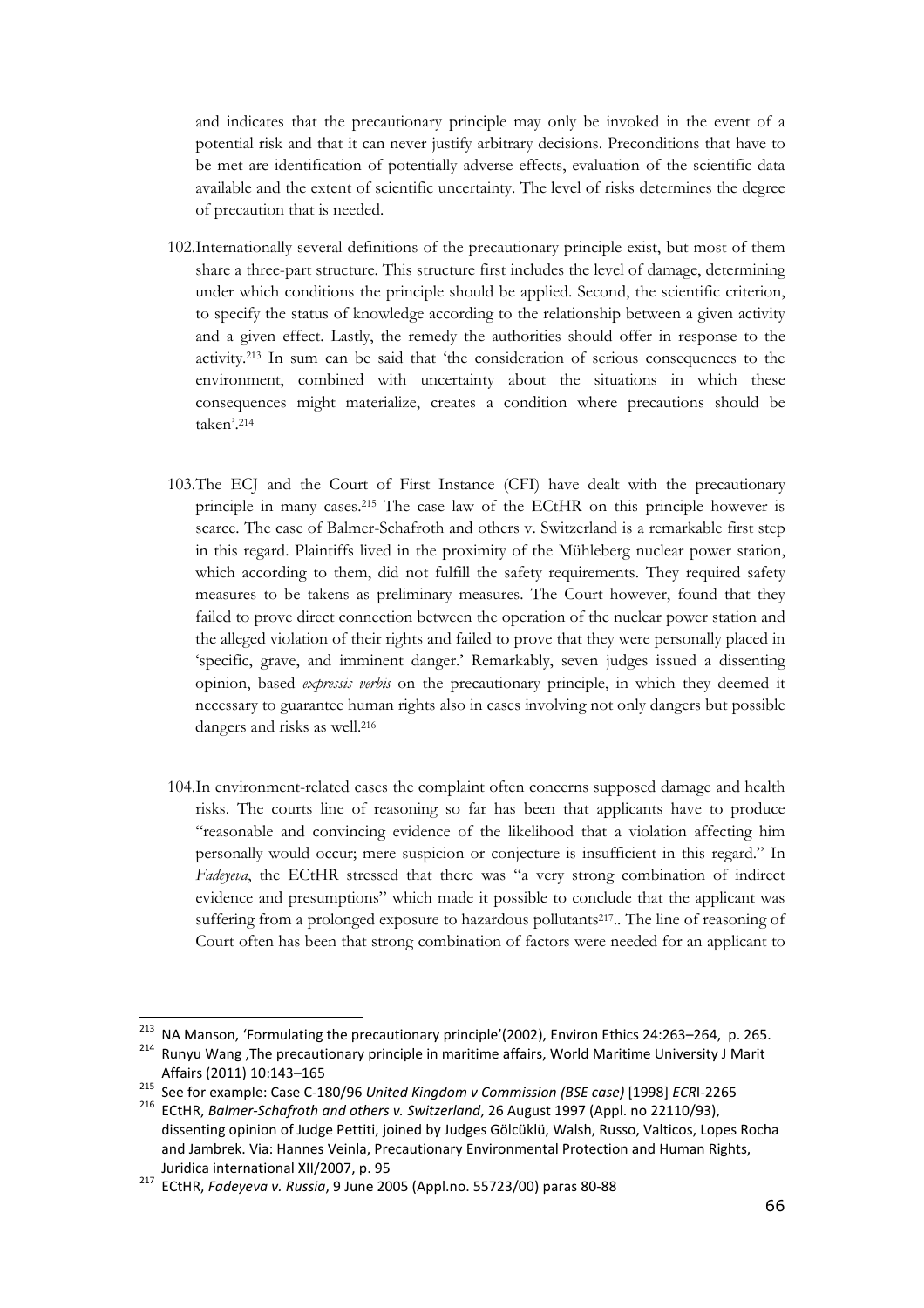have the status of victim. This is at odds with the precautionary principle, a principle the Court itself declared to be part of European Community law. <sup>218</sup>

105.In this case, Tatar v. Romania, which was decided in 2009 the Court for the first time explicitly found a violation of the precautionary principle. More explicitly, the Court read the principle, as already recognized in other international provisions, explicitly into Article 8 ECHR.The case concerns a gold mine, using sodium cyanide in its extraction process, which released about 100,000 m3 of cyanide-contaminated tailings water into the environment following an environmental accident in January 2000. After this accident the mine did not stop its activities. The applicants, living in the vicinity of the gold mine complained that the mining process was a health hazard for the people living near it, that it posed a threat to the environment and that it was aggravating their son's asthma. As in similar cases, the Court found that the applicants had failed to prove a causal link between the exposure and the son's asthma. However, the mining company had continued its industrial operations after the accident, in breach of the precautionary principle, according to which the absence of certainty with regard to current scientific and technical knowledge could not justify any delay on the part of the State in adopting effective and proportionate measures. The Courts angle of incidence is the protection of human health under the ECHR and not environmental degradation. In this respect the Court cites inter alia principle 15 of the Rio Declaration 1992, the precautionary passage from the Gabikovo-Nagymaros decision of the ICJ and refers to the codification in the EC Treaty and the use of this principle by the European Court of Justice.<sup>219</sup> Consequently the Court concluded that the Romanian authorities had failed in their duty to assess, to a satisfactory degree, the risks that the company's activity might entail, and to take suitable measures in order to protect people's right to private life and home, within the meaning of Article 8, and more generally their right to enjoy a healthy and protected environment. A violation of the precautionary principle does not lead to the allocation of compensation by the Court. The fact the applicants failed to demonstrate there is a causal link between the activity and health issues makes that there does not rest an obligation to compensate on the shoulders of the state. However, this does lead to a violation of the precautionary principle, since the authorities should have taken steps, due to the scientific uncertainty.

#### Shift in the burden of proof?

ı

106.The burden of proof can be employed to allocate the risk of uncertainty220 The shift of the burden of proof is often seen as one of the main components of the precautionary principle. This concept brings that the party who initiates environmental sensitive activity needs to prove it is harmless. As a result, the parties who are protecting the environment and human health are released from the burden of proof. This idea of shift in the burden of proof is based on the presumption that an activity is harmful to the environment or

 $^{218}$  In ECtHR, Tatar v. Romania, 27 January 2009 (Application No: 67021/01) para. 120, the ECHR noted that the precautionary principle was part of European Community law, 'qui « a vocation à s'appliquer en vue d'assurer un niveau de protection élevée de la santé, de la sécurité des consommateurs et de l'environnement, dans l'ensemble des activités de la Communauté »'

ECtHR, Tatar v. Romania, 27 January 2009 (Application No: 67021/01), paras 69/70.

<sup>&</sup>lt;sup>220</sup> Daniel Bodansky, 'New developments in international environmental law—remarks by Daniel Bodansky' (1991) Am Soc Int Law Proc 85:413–417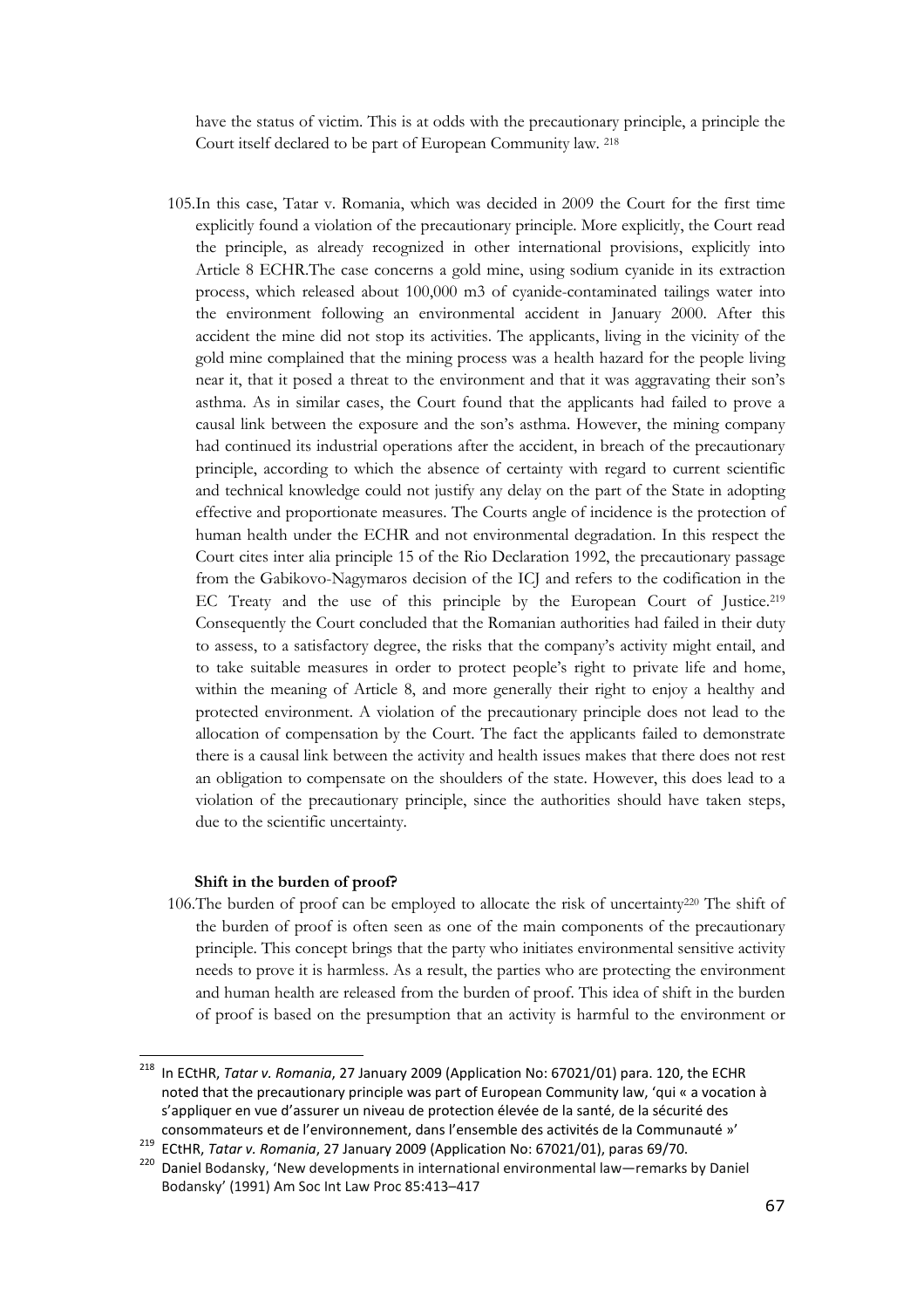human health unless proven otherwise.221The level of proof remains the same, meaning that the party who intends to engage in the environmentally sensitive activity needs to demonstate the product is safe 'beyond reasonable doubt'. This shift does not bring a zero-risk-approach in which technological and economic development is altered until proved to be 100% safe. In most definitions operators or manufacturers have to prove their activities would not result in 'serious or irreversible damage.<sup>222</sup>

#### The Precautionary Principle & wind turbines in Houten

107.There are unanswered questions about the risk of short and long term exposure to wind turbines. The long-term health impacts to people living in the vicinity as is the case in Houten and children in particular and workers such as farmers who work in close proximity to wind turbines are unknown.223 Based on the foregoing, the application of the precautionary principle is essential where there is any possibility of noise disturbance and consequent adverse health effects from wind turbines. 224 The case of wind turbines in the proximity of homes definitely falls within the damage threshold of the precautionary principle. Protests in the Netherlands against the placement of wind turbines in the proximity of homes, due to inter alia noise effects on human beings, is a hot issue. The Netherlands definitely need to be aware of health effects that have been experienced in their own country as well as worldwide, due to the fact that a large amount of valid scientific evidence supporting the claim that wind turbine noise can lead to adverse health effects if they are placed too close to homes stem from Dutch studies. The Dutch government are not respecting the precautionary principle and the policy is focused on achieving wind energy targets. The protection of commercial development and the economic well-being of the country seem to be more important than the protection of private life, family life, home and health. Seeing the plausibility of noise disturbance and consequent health effects from wind turbines, the Dutch approach seems to have lost track of the interests of their people. Allowing the placement of wind turbines this close to homes, will result in serious and irreversible damage. Consequently the applicants claim that the Dutch authorities fail in their duty to assess, to a satisfactory degree, the risks that wind turbines in the proximity of homes might entail, and fail to take suitable measures in order to protect people's right to private life and home, within the meaning of Article 8, and more generally their right to enjoy a healthy and protected environment. On the basis of scientific and medical research this has led in France and also in other countries to national legislation in which it is ensured that wind turbines may never be realised within a radius of 1.5 kilometres from residential areas.

#### IV Statement relative to article 35 para. 1 of the Convention

ı

A. Final decision (date, court or authority and nature of decision)

<sup>221</sup> Runyu Wang, 'The precautionary principle in maritime affairs', World Maritime University J Marit Affairs (2011) 10:143–165

<sup>222</sup> MG Faure, E Vos, red. Juridische afbakening van het voorzorgsbeginsel: mogelijkheden en grenzen. Den Haag: Gezondheidsraad, 2003; publicatie nr A03/03, p. 73

<sup>223</sup> See also: Carmen ME Krogh, 'Industrial Wind Turbine Development and Loss of Social Justice?' (2011) Bulletin of Science Technology & Society 2011 31: 321, p. 330

<sup>&</sup>lt;sup>224</sup> Christopher Hanning, 'Sleep disturbance and wind turbine noise' (2009), p.19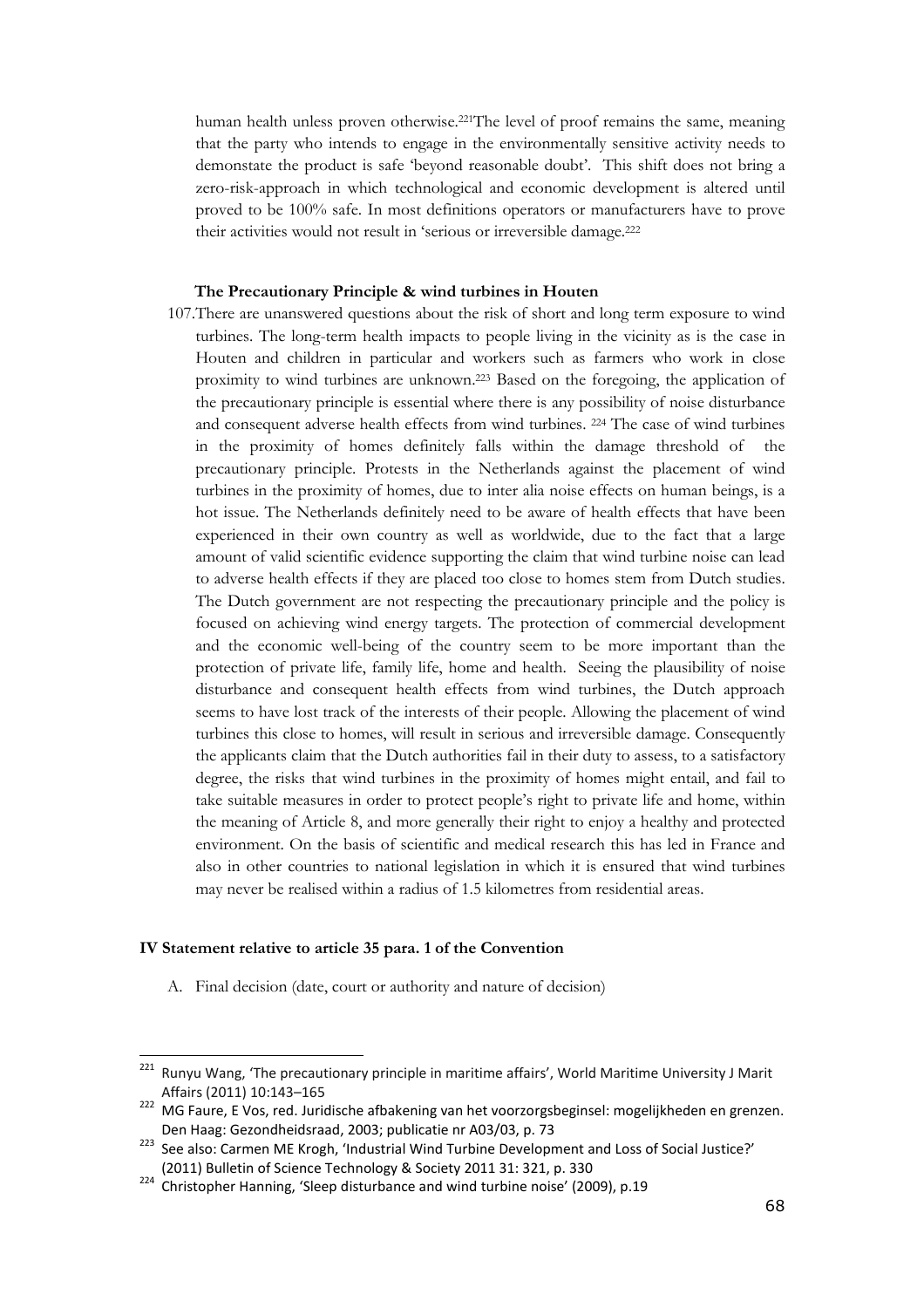There are several final decisions applicable. These cases can be found on: www.raadvanstate.nl, case numbers: 201106887/1, 201106769/1, 201107133/1, 201106997/1, 201106510 and 201107137/1. The following decisions are hereby enclosed:

- 1) Raad van State 201106769/1, 14 December 2011 (Bakker, de Bruijne and 177 others);
- 2) Raad van State 201106510/1/H1, 14 December 2011 (Puijk, Van Doorn);

Within a short period of time the applicants will send a copy of all the other final decisions per post to the registry of the ECHR.

B. Other decision (list in chronological order, giving date, court or authority and nature of decision for each of them)

On 4 May 2011 the Court decided 3 similar cases, which all concerned the same issue. These decisions can be found at www.rechtspraak.nl: LJN: BQ5252, Rechtbank Utrecht, SBR 10-2456, LJN: BQ5164, Rechtbank Utrecht, SBR 10/2305, LJN: BQ5237, Rechtbank Utrecht, SBR 10/2455). The following decisions are hereby enclosed:

- 1) Rechtbank Utrecht SBR 10/2455, 18 May 2011, (A. de Bruijne, 177 others);
- 2) Rechtbank Utrecht SBR 10/2305, 18 May 2011, (Puijk, Van Doorn);
- 3) Rechtbank Utrecht SBR 10/2456, 18 May 2011, (H. Van Doorn, 119 others);

Within a short period of time the applicants will send a copy of all these decisions per post to the registry of the ECHR. All these decisions are relevant to this complaint to the ECtHR. The decision of the municipality of Houten that followed on the viewpoints of the residents is enclosed. This decision is the same for all of the applicants in this case. All of them received the same decision as a respond of their viewpoints. Therefore it is unnecessary to enclose more decisions followed on the viewpoints.

C. Is there or was there any other appeal or other remedy available to you which you have not used? If so, explain why you have not used it.

No there was not.

#### V. Statement of the object of the application (see 19 e of the notes)

Applicants object is that the European Court of Human Rights determines:

1)that the 'Activiteitenbesluit', specifically Article 6.21a and 6.21 b, is in violation of Article 6 and 8 ECHR;

2) that the Netherlands by allowing wind turbines to be in operation in the vicinity of the residences (within a distance of 1.5 - 2 km) is acting in violation of Article 6 and 8 ECHR;

3) that the Netherlands is acting in violation of Article 6 and 13 by allowing wind turbines to be in operation in the vicinity of the residences (within a distance of 1.5 - 2 km) without the application of a judicial review in advance;

4) that the municipality of Houten is acting in violation of Article 6 and 8 ECHR by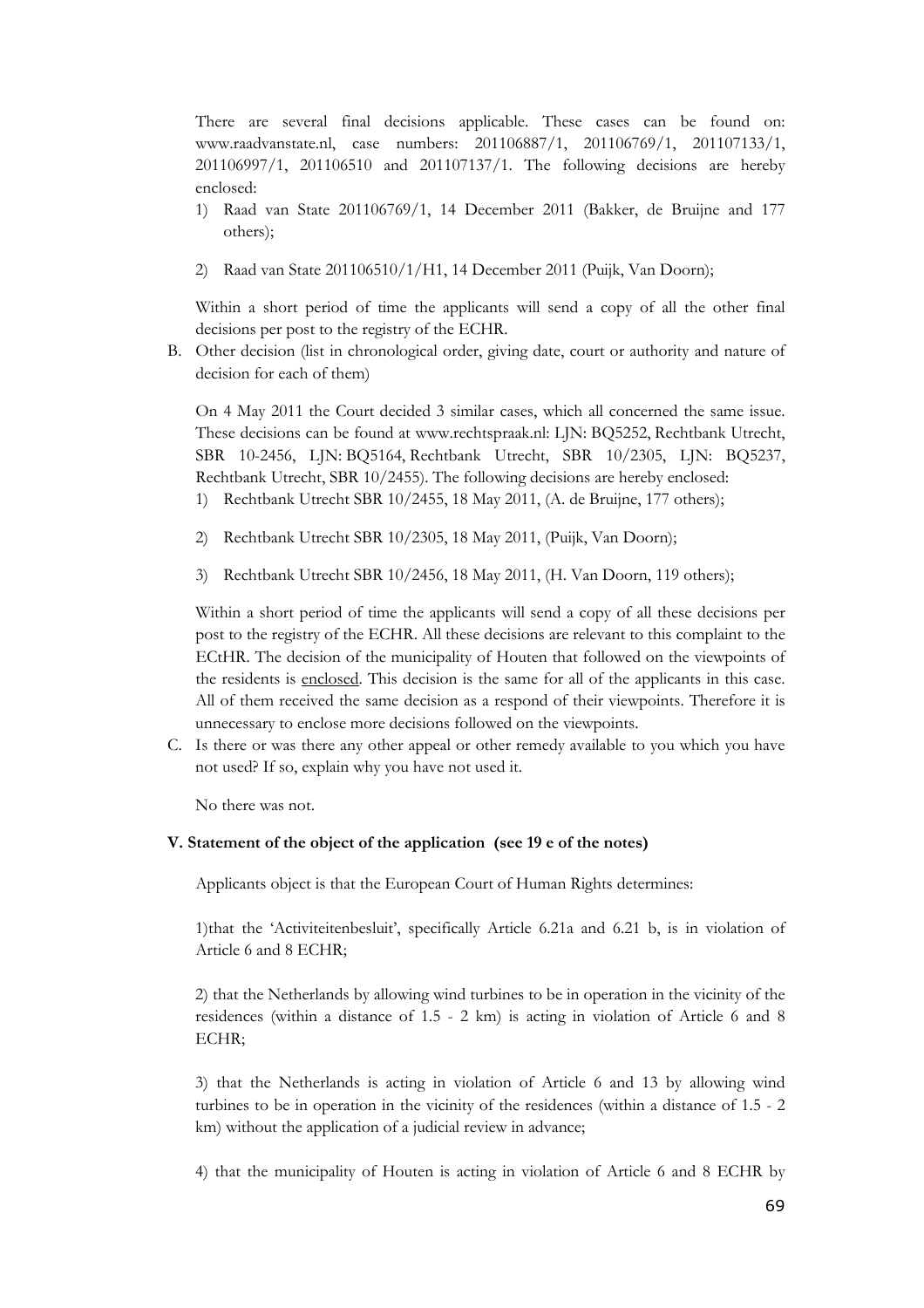granting a building permit and/or exemption to allow wind turbines to be build in the vicinity of homes;

5) that the State of the Netherlands has violated its own laws by retroactively abolishing the environmental permit, which is a essential preconditioning for legal protection in case of building projects, while an appeal was still pending, without providing that a judicial review could take place, and that that by itself is contrary to Article 6 and 13 ECHR;

6) that the Crisis and Recovery Act (CHW), specifically Article 1.6, is in violation of Article 6 and 13 ECHR;

7) that the State of the Netherlands has violated its own laws, as the Council of State excluded the applicability of the CHW in a case with parallels as determined in a decision of 1 December 2010 that article 3.1 appendix 1 CHW states that the CHW is not applicable to projects of 20+ buildings (i.e. a building project of more than 20 houses), if the project falls under the old WRO instead of under the new WRO while the same Council of State declared this law in the present cases did declared applicable and that the Netherlands consequently violate Article 6 and 8 ECHR;

8) that the State of the Netherlands shall pay compensation under Article 41 ECHR in connection with the necessary attorney's fee ( $\epsilon$  49.000 ex 19 % VAT)  $\epsilon$  58.310,-. The deployment of a lawyer was necessary because of the complexity of the legal issues. The applicants were unable to understand the legal merits of legislation and the jurisprudence of the Court. For this reason the lawyer's office had to research the current jurisprudence and legislation that is applicable to this case of Houten. Because of the fact that only one person, Mr. M.E. Bakker, was able to finance the legal costs, he made an agreement with the lawyer that he should only pay a fixed fee for all total cost, in total  $\epsilon$ 58.310,- (incl. VAT).

#### VI. Statement concerning other international proceedings (19f)

A. Have you submitted the above complaints to any other procedure of international investigation or settlement? If so, give full details.

No, the applicants have not.

#### VII. List of documents

(no original documents, only photocopies, do not staple, tape or bind documents) (See  $\int$  19 (g) of the Notes. Include copies of all decisions referred to in Parts IV and VI above. If you do not have copies, you should obtain them. If you cannot obtain them, explain why not. No documents will be returned to you.)

The list of documents will be send per post as soon as possible after sending this application form. We would like to ask the ECtHR lawyer to contact us about the list of documents that need to be send. We prefer to speak to a Dutch lawyer. If that's not possible telephone contact in English is possible.